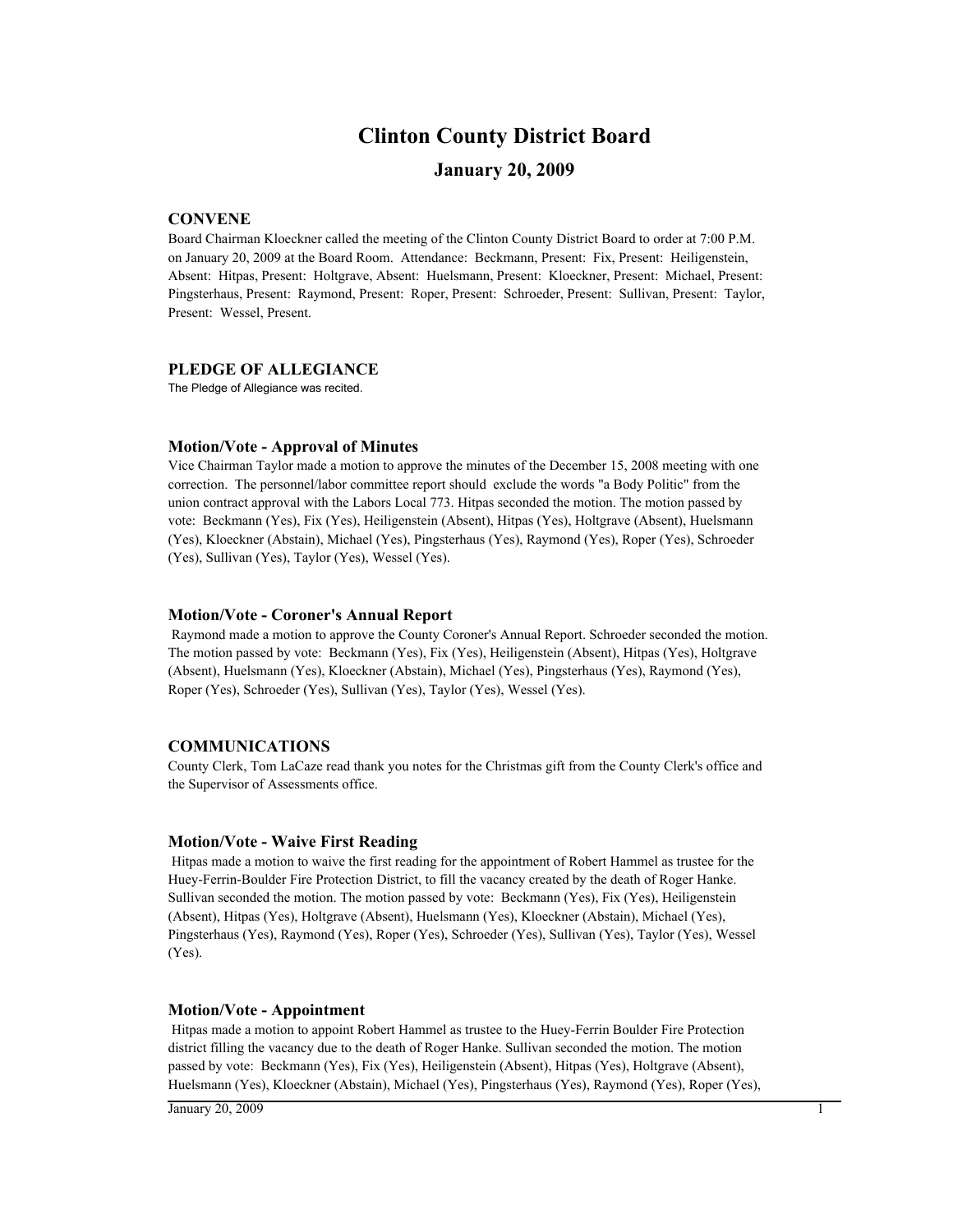Schroeder (Yes), Sullivan (Yes), Taylor (Yes), Wessel (Yes).

### **Motion/Vote - Waive First Reading**

Vice Chairman Taylor made a motion to waive the first reading to appoint Jerry Buening as trustee to the Clinton County East Public Water District filling the vacancy created dur to the death of Raymond James. Beckmann seconded the motion. The motion passed by vote: Beckmann (Yes), Fix (Yes), Heiligenstein (Absent), Hitpas (Yes), Holtgrave (Absent), Huelsmann (Yes), Kloeckner (Abstain), Michael (Yes), Pingsterhaus (Yes), Raymond (Yes), Roper (Yes), Schroeder (Yes), Sullivan (Yes), Taylor (Yes), Wessel (Yes).

### **Motion/Vote - Appointment**

 Pingsterhaus made a motion to Appoint Jerry Buening as trustee to the Clinton County East Public Water District filling the facancy created due to the death of Raymond James. Fix seconded the motion. The motion passed by vote: Beckmann (Yes), Fix (Yes), Heiligenstein (Absent), Hitpas (Yes), Holtgrave (Absent), Huelsmann (Yes), Kloeckner (Abstain), Michael (Yes), Pingsterhaus (Yes), Raymond (Yes), Roper (Yes), Schroeder (Yes), Sullivan (Yes), Taylor (Yes), Wessel (Yes).

### **ILLINOIS COUNTY INSURANCE TRUST UPDATE**

Mike Behan of AHM Financial Group and Mike Bowen of Bernardi Securities addressed the board about recapitalization. ICIT was formed in 1987 with Clinton County as an original member. It provides insurance coveragefor Liability and Workers Compensation for the County. During the past few years the funds have lost money and the program needs more money to survive. A chart was distributed explaining claims estimates and projected bond funding. Currently the plan allows for no deductible. The proposed plans provides for a deductible. The new funding option will allow us to continue to be self insured through 2017 and would be implemented in March. .

### **Motion/Vote - Resolution # 2009-001**

Vice Chairman Taylor made a motion to approve Resolution # 2009-001 State's Attorneys Appellate Prosecutor program for fiscal year 2009. Beckmann seconded the motion. The motion passed by vote: Beckmann (Yes), Fix (Yes), Heiligenstein (Absent), Hitpas (Yes), Holtgrave (Absent), Huelsmann (Yes), Kloeckner (Abstain), Michael (Yes), Pingsterhaus (Yes), Raymond (Yes), Roper (Yes), Schroeder (Yes), Sullivan (Yes), Taylor (Yes), Wessel (Yes).

#### **MEETING DATE**

Due to the President's Day holiday on Feburary 16, the next regularly scheduled county board meeting will be held on Tuesday, February 17th.

### **INSURANCE COMMITTEE**

John Raymond reported that an overcharge claim in the amount of \$1,425.69 was returned to the County by Meritain. A status report review provided by Einstein Consulting on the past history of the group health claims and fees shows an increase.

### **AREA ON AGING COMMITTEE**

No Report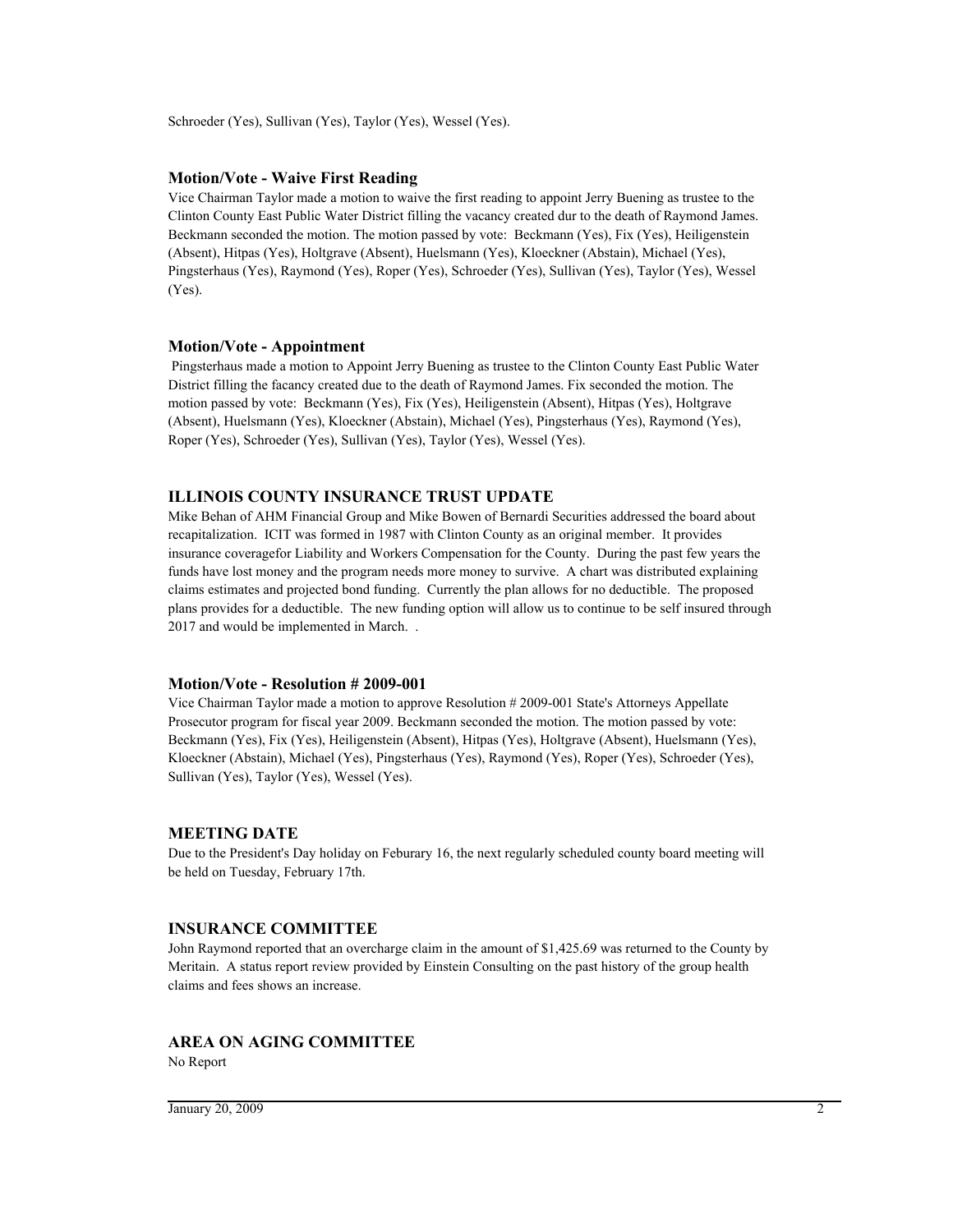#### **ASSESSMENT COMMITTEE**

Beckmann reported that the current Board of Review has four members which will be reduced to three members in June. A contract with Manatron was distributed for database hosting. It will be presented for approval at the next meeting.

# **COUNTY FARM COMMITTEE**

No Report

### **EDUCATION COMMITTEE**

No Report

### **GIS COMMITTEE**

A meeting was held on January 8 and the next meeting is scheduled for February 5 at 4:30 p.m.

# **INSURANCE TRUST**

Raymond's report included a synsopis of the history of ICIT and past claims incurred by Clinton County. He stated the committee requested a discussion to see if the board felt they should get bid from a commercial insurance carrier. The board did not feel this was necessary.

#### **Motion/Vote - Recapitalizing the Bonds for ICIT**

 Raymond made a motion to approve the recapitalization plan which was presented earlier in the meeting. Pingsterhaus seconded the motion. The motion passed by vote: Beckmann (Yes), Fix (Yes), Heiligenstein (Absent), Hitpas (Yes), Holtgrave (Absent), Huelsmann (Yes), Kloeckner (Abstain), Michael (Yes), Pingsterhaus (Yes), Raymond (Yes), Roper (Yes), Schroeder (Yes), Sullivan (Yes), Taylor (Yes), Wessel (Yes).

### **#708 MENTAL HEALTH BOARD**

There will be a meeting in March

### **911 COMMITTEE**

Fix reported the new 911 counsels will be installed the week of January 26th and will be completed by the end of February. The new paging equipment should be ready for installation in March.

### **Motion/Vote - Union Contract**

 Hitpas made a motion to radify changes to the collective bargaining agreement between County of Clinton and the Fraternal Order of Police which represents the Road Deputies and the Correction officers. Taylor seconded the motion. The motion passed by vote: Beckmann (Yes), Fix (Yes), Heiligenstein (Absent), Hitpas (Yes), Holtgrave (Absent), Huelsmann (Yes), Kloeckner (Abstain), Michael (Yes), Pingsterhaus (Yes), Raymond (Yes), Roper (Yes), Schroeder (Yes), Sullivan (Yes), Taylor (Yes), Wessel (Yes).

#### **Motion/Vote - Union Contract**

 Hitpas made a motion to ratify changes to the collective bargaining agreement between County of Clinton,  $\frac{1}{3}$  January 20, 2009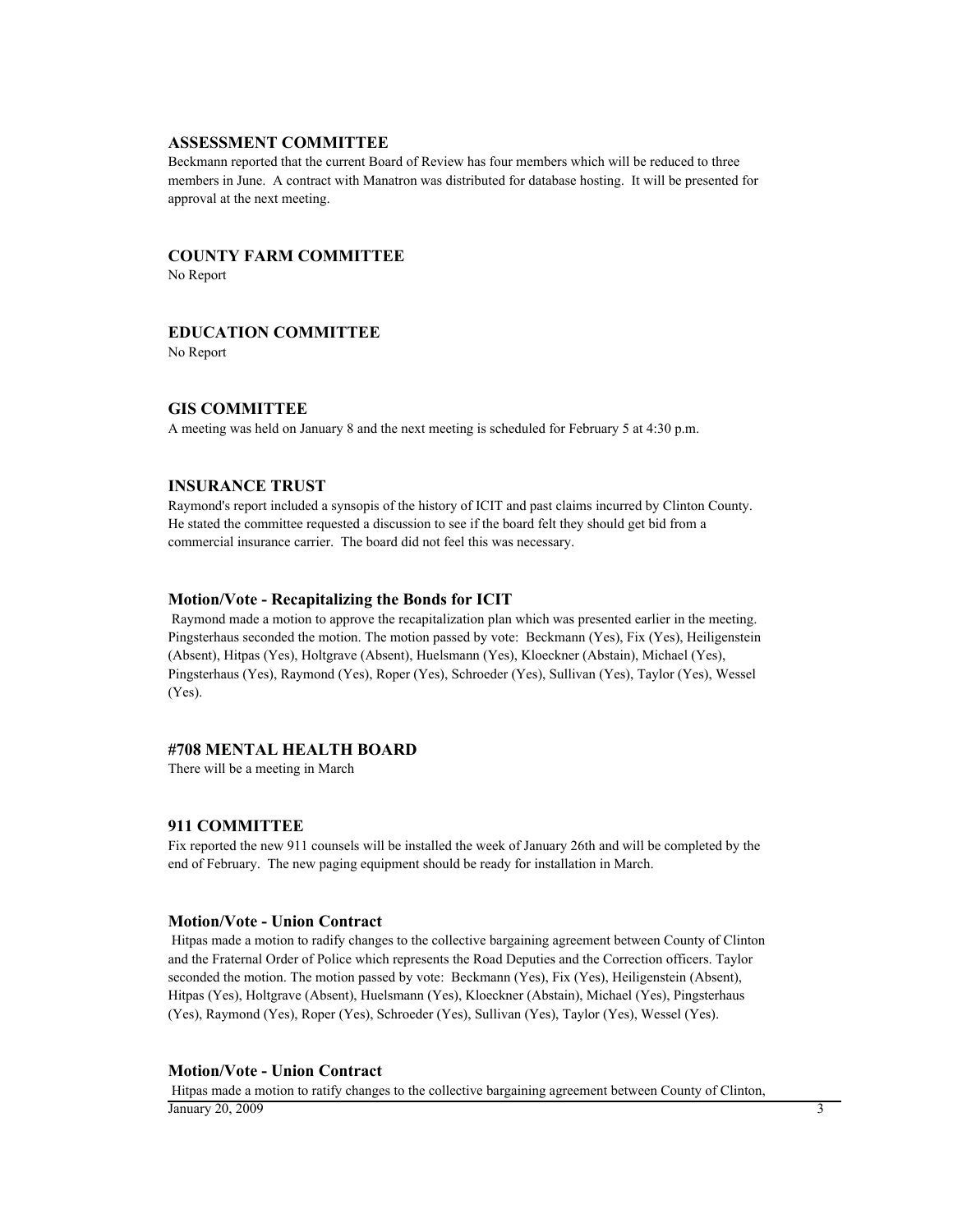Sheriff Department and Teamsters Local # 50. Taylor seconded the motion. The motion passed by vote: Beckmann (Yes), Fix (Yes), Heiligenstein (Absent), Hitpas (Yes), Holtgrave (Absent), Huelsmann (Yes), Kloeckner (Abstain), Michael (Yes), Pingsterhaus (Yes), Raymond (Yes), Roper (Yes), Schroeder (Yes), Sullivan (Yes), Taylor (Yes), Wessel (Yes).

### **Motion/Vote - Non Bargaining Unit Employees**

 Hitpas made a motion to award a 3% increase in pay for all full time employees not covered by a union contract retroactive from December 1, 2008 for the 2008-2009 fiscal year. Fix seconded the motion. The motion passed by vote: Beckmann (Yes), Fix (Yes), Heiligenstein (Absent), Hitpas (Yes), Holtgrave (Absent), Huelsmann (Yes), Kloeckner (Abstain), Michael (Yes), Pingsterhaus (Yes), Raymond (Yes), Roper (Yes), Schroeder (Yes), Sullivan (Yes), Taylor (Yes), Wessel (Yes).

### **Motion/Vote - Zoning Board of Appeals**

 Hitpas made a motion to increase the meeting per diem by \$10 for the zoning board of appeals effective at the February meeting. Beckmann seconded the motion. The motion passed by vote: Beckmann (Yes), Fix (Yes), Heiligenstein (Absent), Hitpas (Yes), Holtgrave (Absent), Huelsmann (Yes), Kloeckner (Abstain), Michael (Yes), Pingsterhaus (Yes), Raymond (Yes), Roper (Yes), Schroeder (Yes), Sullivan (Yes), Taylor (Yes), Wessel (Yes).

# **PERSONNEL/LABOR COMMITTEE**

The committee felt there was no need to increase the board of review rate. They feel they are receiving adequate compensation. It was reported negotiations with the 911 dispatchers is continuing.

# **RC&D COUNCIL**

No Report

# **SAFETY COMMITTEE**

No Report

# **SOLID WASTE COMMITTEE**

The committee is looking into the possibility of getting recycling bins for county buildings.

### **TOURISM COMMITTEE**

Huelsmann reported the committee is working with the City of Carlyle on developing a riding and walking trail. It was also reported a high school bass tournament and triathon is being developed.

# **UNITED COUNTIES COUNCIL OF ILLINOIS**

The next meeting is scheduled for January 26th.

# **UNINCORPORATED AREA IMPROVEMENT COMMITTEE**

The New Memphis Sewer project is well underway.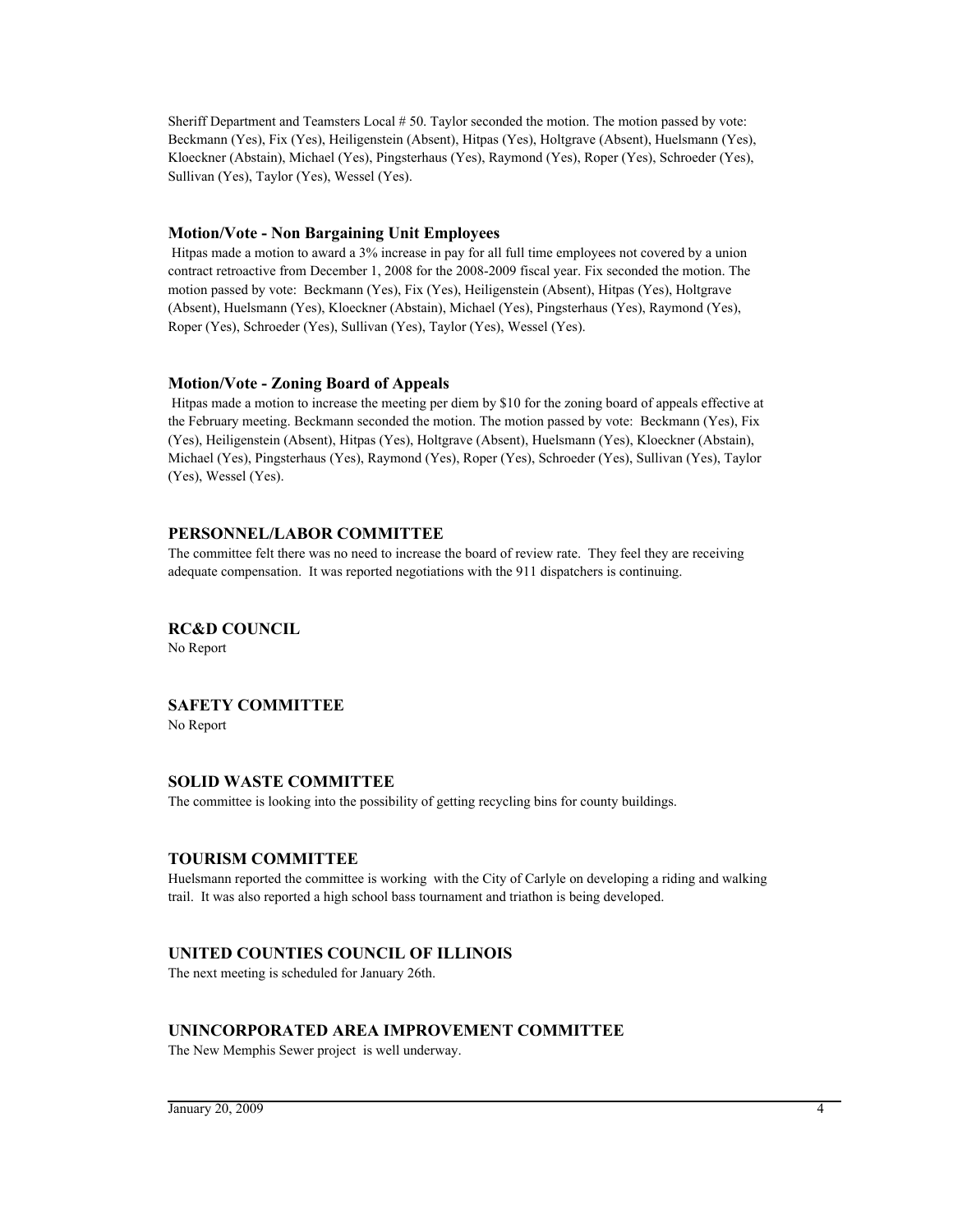# **VETERAN'S MEMORIAL/VETERAN'S AFFAIRS COMMITTEE** No Report

# **ECONOMIC DEVELOPMENT/SWIIDA/SCIGA**

There is a meeting with Kevin Terveer tomorrow (Jan. 21st).

# **ENVIRONMENTAL CONCERNS COMMITTEE**

No Report

# **FACILITIES COMMITTEE**

No Report

# **Motion/Vote - Monthly Financial Report**

 Beckmann made a motion to approve the December financial report. Taylor seconded the motion. The motion passed by vote: Beckmann (Yes), Fix (Yes), Heiligenstein (Absent), Hitpas (Yes), Holtgrave (Absent), Huelsmann (Yes), Kloeckner (Abstain), Michael (Yes), Pingsterhaus (Yes), Raymond (Yes), Roper (Yes), Schroeder (Yes), Sullivan (Yes), Taylor (Yes), Wessel (Yes).

# **FINANCE/HEALTH SERVICES/REVOLVING LOAN FUND**

The treasurer reported receiving an oil check in the amount of \$14,955.36. Real Estate update: the second distribution was made Jan. 15th with registered letters to be mailed on February 9th to deliquent taxpayers.

# **Motion/Vote - Health Department Monthly Report**

 Beckmann made a motion to appprove the December monthly report of the Clinton County Health Department. Hitpas seconded the motion. The motion passed by vote: Beckmann (Yes), Fix (Yes), Heiligenstein (Absent), Hitpas (Yes), Holtgrave (Absent), Huelsmann (Yes), Kloeckner (Abstain), Michael (Yes), Pingsterhaus (Yes), Raymond (Yes), Roper (Yes), Schroeder (Yes), Sullivan (Yes), Taylor (Yes), Wessel (Yes).

# **GENERAL SERVICES/JUDICIARY COMMITTEE**

The committee met and found all bills to be in order.

# **LAW ENFORCEMENT/ESDA COMMITTEE**

Sullivan explained the committee's position in regard to the concealed carry legislation. They feel since the board voted against putting it on the ballot already, it should not be revisited.

# **LIQUOR COMMITTEE**

No Report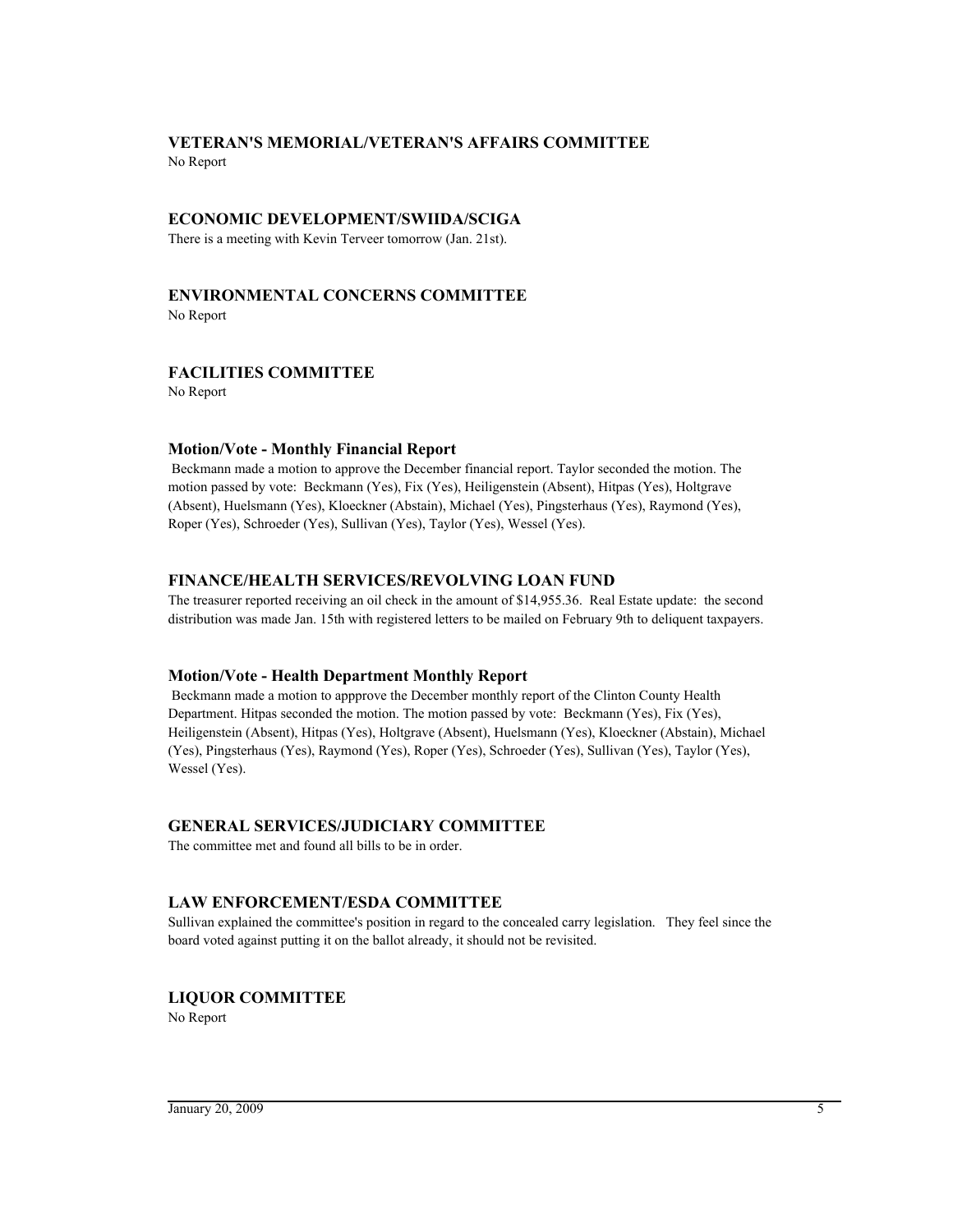#### **Motion/Vote - Resolution # 2009-002**

 Hitpas made a motion to award the low bid for the purchase of material required in the maintenance of Section 09-00000-00-GM to Beelman Logistics, LLC. Taylor seconded the motion. The motion passed by vote: Beckmann (Yes), Fix (Yes), Heiligenstein (Absent), Hitpas (Yes), Holtgrave (Absent), Huelsmann (Yes), Kloeckner (Abstain), Michael (Yes), Pingsterhaus (Yes), Raymond (Yes), Roper (Yes), Schroeder (Yes), Sullivan (Yes), Taylor (Yes), Wessel (Yes).

#### **Motion/Vote - Resolution # 2009-003**

 Fix made a motion to award the low bids for purchase of materials required in the maintenance of various township roads to Beelman Logistics, LLC, Brink Bros. Trucking, Clinton County Compost, Dwain Forby Trucking, Zachry Farms, Inc. Hitpas seconded the motion. The motion passed by vote: Beckmann (Yes), Fix (Yes), Heiligenstein (Absent), Hitpas (Yes), Holtgrave (Absent), Huelsmann (Yes), Kloeckner (Abstain), Michael (Yes), Pingsterhaus (Yes), Raymond (Yes), Roper (Yes), Schroeder (Yes), Sullivan (Yes), Taylor (Yes), Wessel (Yes).

### **Motion/Vote - Resolution # 2009-004**

 Fix made a motion to approve Resolution # 2009-004 allowing the county board chairman to sign the attached letter of understanding with IDOT. Schroeder seconded the motion. The motion passed by vote: Beckmann (Yes), Fix (Yes), Heiligenstein (Absent), Hitpas (Yes), Holtgrave (Absent), Huelsmann (Yes), Kloeckner (Abstain), Michael (Yes), Pingsterhaus (Yes), Raymond (Yes), Roper (Yes), Schroeder (Yes), Sullivan (Yes), Taylor (Yes), Wessel (Yes).

#### **Motion/Vote - Resolution # 2009-005**

Vice Chairman Taylor made a motion to approve Resolution # 2009-005 approving the purchase of a new 1 ton truck from Wiegman Motor Co in the amount of \$17,799. Raymond seconded the motion. The motion passed by vote: Beckmann (Yes), Fix (Yes), Heiligenstein (Absent), Hitpas (Yes), Holtgrave (Absent), Huelsmann (Yes), Kloeckner (Abstain), Michael (Yes), Pingsterhaus (Yes), Raymond (Yes), Roper (Yes), Schroeder (Yes), Sullivan (Yes), Taylor (Yes), Wessel (Yes).

### **Motion/Vote - Bid Letting**

 Fix made a motion to approve taking bids for a new mowing tractor and trade in a 2001 Massey Ferguson 4255. Wessel seconded the motion. The motion passed by vote: Beckmann (Yes), Fix (Yes), Heiligenstein (Absent), Hitpas (Yes), Holtgrave (Absent), Huelsmann (Yes), Kloeckner (Abstain), Michael (Yes), Pingsterhaus (Yes), Raymond (Yes), Roper (Yes), Schroeder (Yes), Sullivan (Yes), Taylor (Yes), Wessel (Yes).

### **ZONING/SUBDIVISION COMMITTEE**

Joyce Lucas, County Zoning Administrator gave an annual housing report. A Total of 40 permits were issued in the county and 66 permits in area cities. This number is down from a total of 147 issued in 2007.

#### **Motion/Vote - Accounts Payable**

 Hitpas made a motion to approve payment of the Accounts Payable Claims. Pingsterhaus seconded the motion. The motion passed by vote: Beckmann (Yes), Fix (Yes), Heiligenstein (Absent), Hitpas (Yes), Holtgrave (Absent), Huelsmann (Yes), Kloeckner (Abstain), Michael (Yes), Pingsterhaus (Yes), Raymond (Yes), Roper (Yes), Schroeder (Yes), Sullivan (Yes), Taylor (Yes), Wessel (Yes).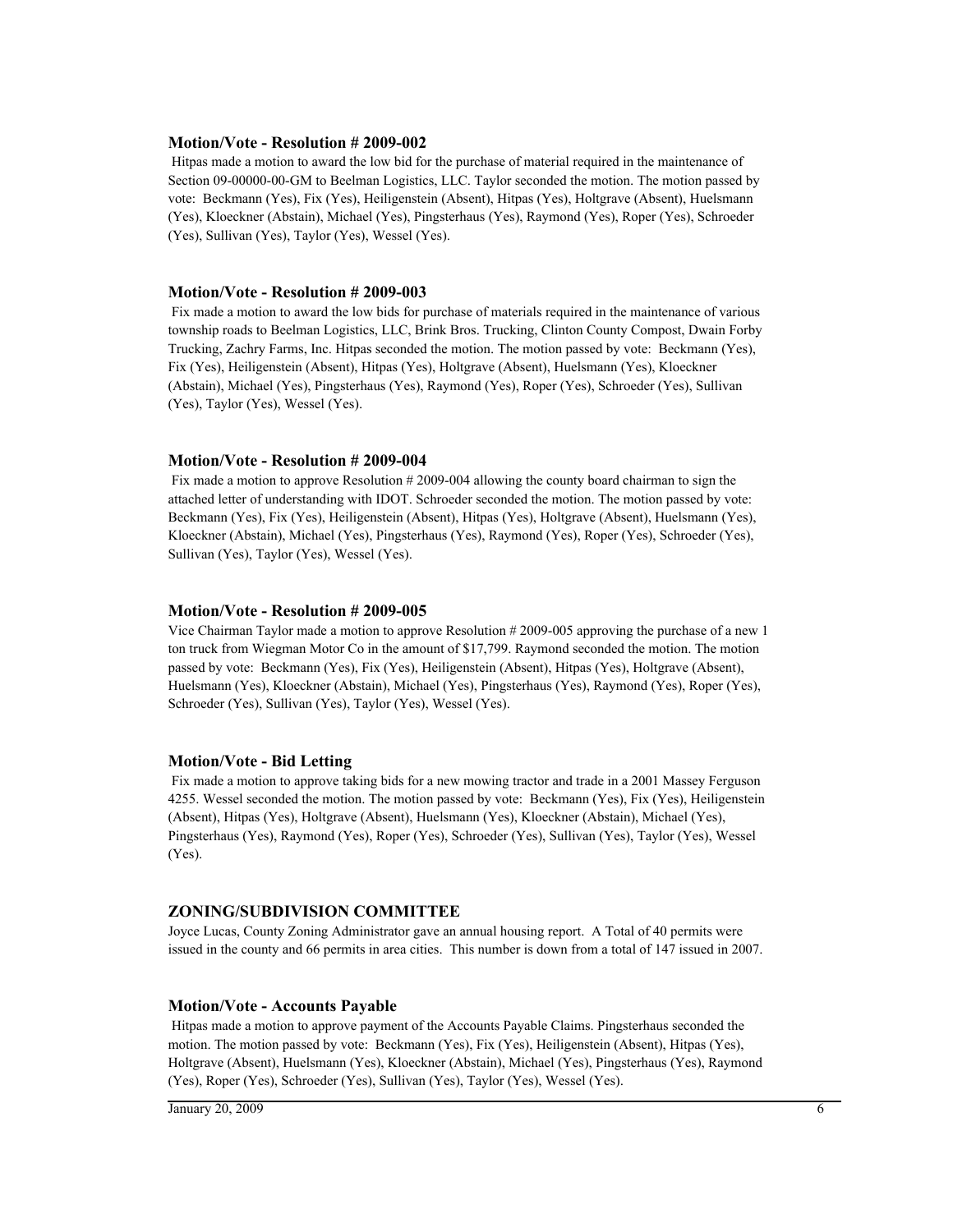# **ADJOURNMENT**

Vice Chairman Taylor made a motion to adjourn Hitpas seconded the motion. The motion passed by vote.

**Attest:**

\_\_\_\_\_\_\_\_\_\_\_\_\_\_\_\_\_\_\_\_\_\_\_\_\_\_\_\_\_\_\_\_\_\_\_\_\_\_ Thomas LaCaze/County Clerk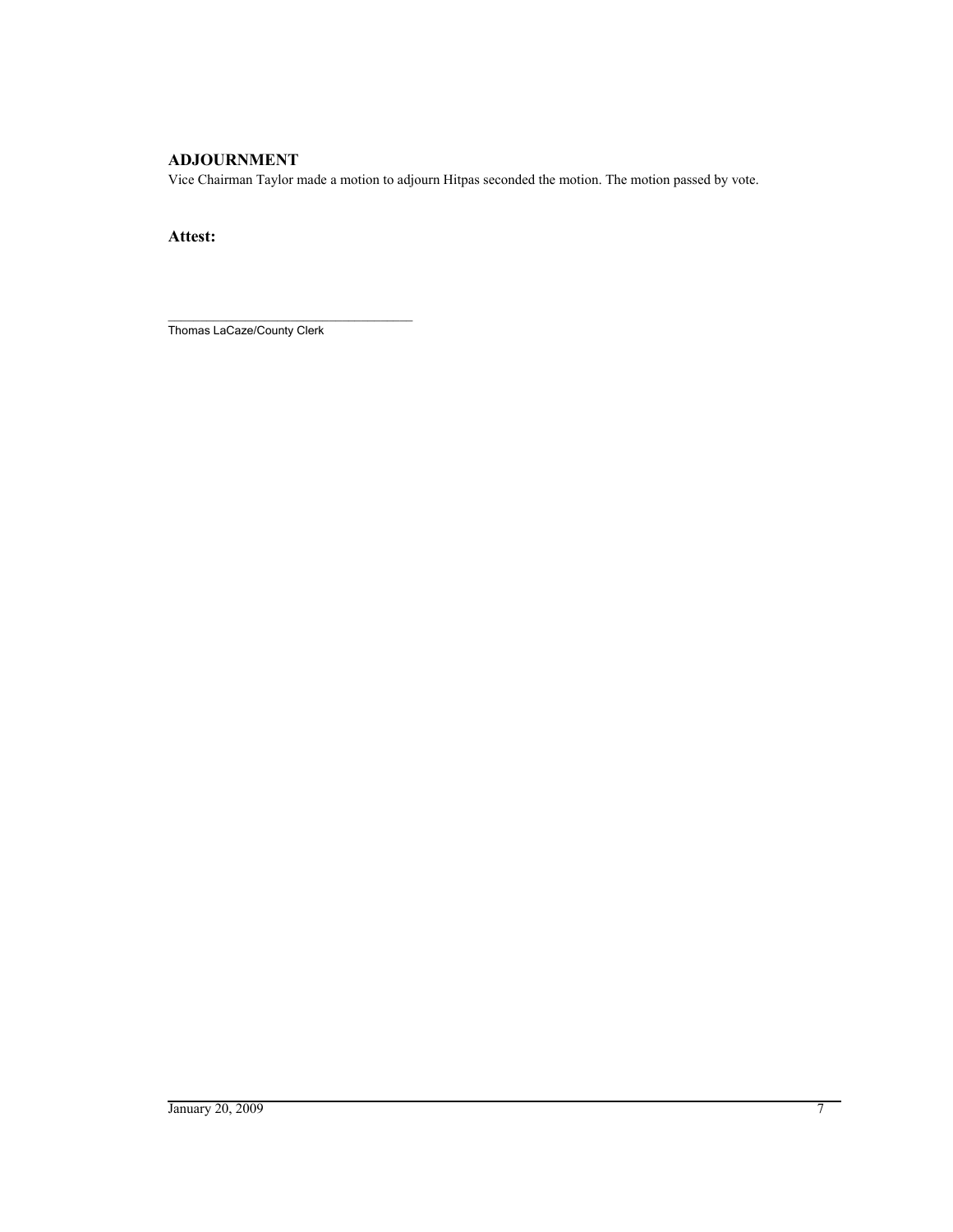# **Clinton County District Board**

# **February 17, 2009**

# **CONVENE**

Board Chairman Kloeckner called the meeting of the Clinton County District Board to order at 7:00 p.m. on February 17, 2009 at the Board Room. Attendance: Beckmann, Present: Fix, Present: Heiligenstein, Present: Hitpas, Present: Holtgrave, Present: Huelsmann, Absent: Kloeckner, Present: Michael, Present: Pingsterhaus, Present: Raymond, Present: Roper, Present: Schroeder, Present: Sullivan, Present: Taylor, Absent: Wessel, Present.

### **PLEDGE OF ALLEGIANCE**

The Pledge of Allegiance was recited.

# **Motion/Vote - Approval of Minutes**

 Roper made a motion to approve the minutes of the January 20, 2009 meeting. Holtgrave seconded the motion. The motion passed by vote: Beckmann (Yes), Fix (Yes), Heiligenstein (Yes), Hitpas (Yes), Holtgrave (Yes), Huelsmann (Absent), Kloeckner (Abstain), Michael (Yes), Pingsterhaus (Yes), Raymond (Yes), Roper (Yes), Schroeder (Yes), Sullivan (Yes), Taylor (Absent), Wessel (Yes).

# **Appointments - First Readings**

The first reading was held for the appointments of the following: Duane Kampwerth, Germantown Fire Dist; Daniel Poettker, Albers Sanitary District; Earnest Fruend, Ferrin-Shattuc Lighting Dist.; Don Timmermann, Santa Fe Fire Protection Dist.; Tom Padfield, Sugar Creek Fire Protection Dist.; Jane Kehrer, New Memphis Lighting Dist.; Harry Jackson, Carlyle Fire Protection Dist.; Earl Schneider and John White, Clinton County East Water Dist.; Jeff Schulte, Calyle Southwest Public Water Dist.

# **Motion/Vote - Waive First Reading**

 Sullivan made a motion to waive the first reading for Carroll Schmitt as trustee for the Keyesport Fire Protection Dist. Beckmann seconded the motion. The motion passed by vote: Beckmann (Yes), Fix (Yes), Heiligenstein (Yes), Hitpas (Yes), Holtgrave (Yes), Huelsmann (Absent), Kloeckner (Abstain), Michael (Yes), Pingsterhaus (Yes), Raymond (Yes), Roper (Yes), Schroeder (Yes), Sullivan (Yes), Taylor (Absent), Wessel (Yes).

# **Motion/Vote - Appointment**

 Pingsterhaus made a motion to appoint Carroll Schmitt as trustee to Keyesport Fire Protection District. Heiligenstein seconded the motion. The motion passed by vote: Taylor (Absent), Wessel (Yes), Beckmann (Yes), Fix (Yes), Heiligenstein (Yes), Hitpas (Yes), Holtgrave (Yes), Huelsmann (Absent), Kloeckner (Abstain), Michael (Yes), Pingsterhaus (Yes), Raymond (Yes), Roper (Yes), Schroeder (Yes), Sullivan (Yes).

# **INSURANCE COMMITTEE**

Updated information concerning the Group Health Insurance was given with figures consist of claims and monthly fees paid by the county. They are on an escalating trend.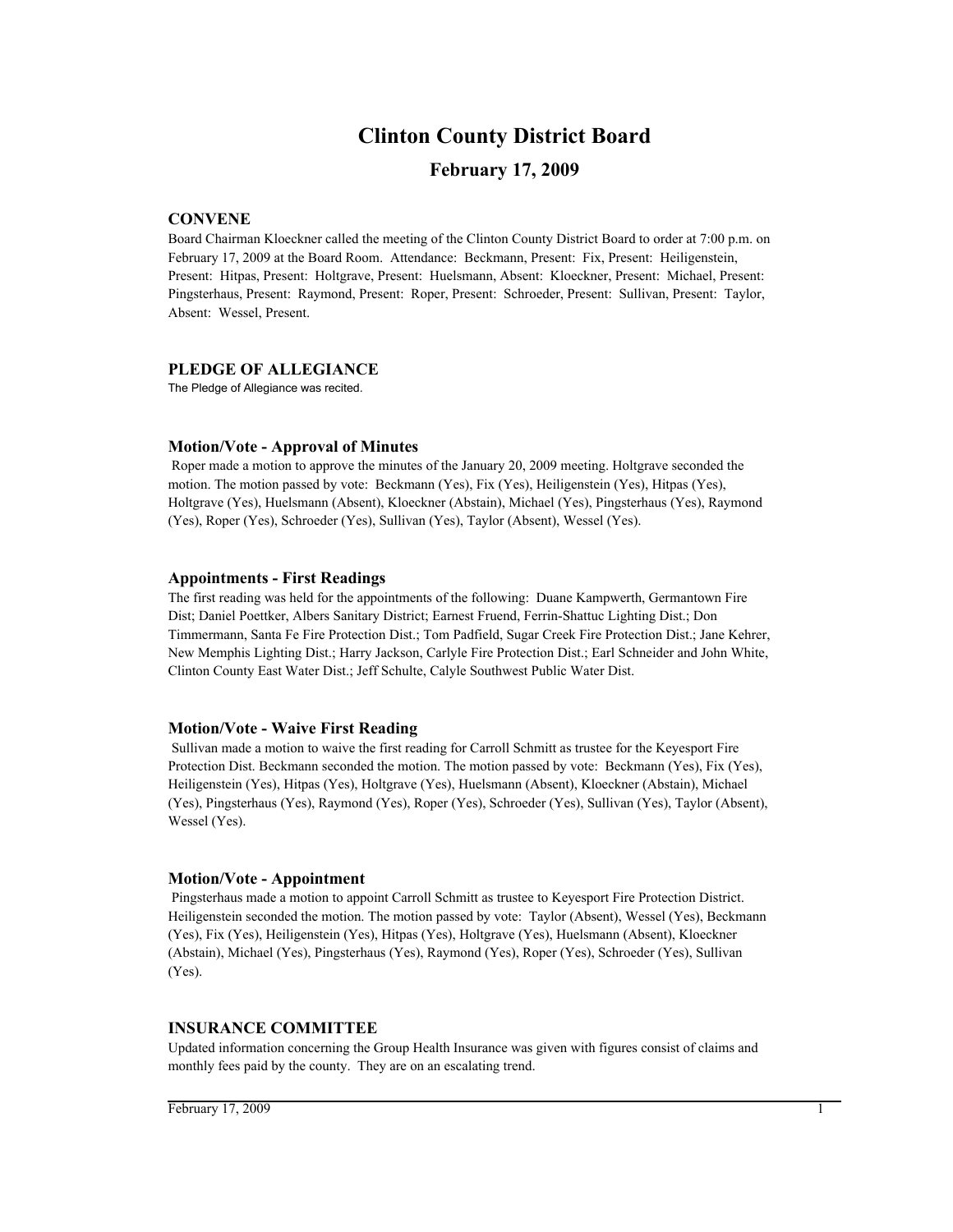# **AREA ON AGING**

Wessel reported that at the January 30th meeting he was voted in a the representative from the County Board.

### **ASSESSMENT COMMITTEE**

The assessment is expected to be completed within the next two months. The committee is still reviewing the Manatron Web Host ProVal Appraisal System.

# **COUNTY FARM COMMITTEE**

There have been inquiries about the possibility of a program for fostering dogs.

# **EDUCATION COMMITTEE**

No Report

# **GIS COMMITTEE**

The committee met on February 5 and found all bills to be in order. The next meeting will be held on March 12 at 4:30 p.m.

# **INSURANCE TRUST**

The next ICIT meeting will be held on Feb. 18 at 9:00 a.m. in Fairview Heights. Raymond stated that all counties involved are remaining with ICIT.

# **Motion/Vote - Illinois County Insurance Trust**

 Raymond made a motion to continue the business relationship with ICCT/CCMSI with all the facts presented at last month's meeting. Pingsterhaus seconded the motion. The motion passed by vote: Beckmann (Yes), Fix (Yes), Heiligenstein (Yes), Hitpas (Yes), Holtgrave (Yes), Huelsmann (Absent), Kloeckner (Abstain), Michael (Yes), Pingsterhaus (Yes), Raymond (Yes), Roper (Yes), Schroeder (Yes), Sullivan (Yes), Taylor (Absent), Wessel (Yes).

# **#708 MENTAL HEALTH BOARD**

No Report

# **911 COMMITTEE**

Fix reported the new County Website is now in use, but under construction. He urged all offices to try to put as much information and forms on line as possible.

# **PERSONNEL/LABOR COMMITTEE**

The committee is in the process of negotiating with the 911 dispatch unit. Tom Athmer is returning to work on March 1st. County Clerk, Tom LaCaze announced he has hired a new employee in his office replacing one that retired.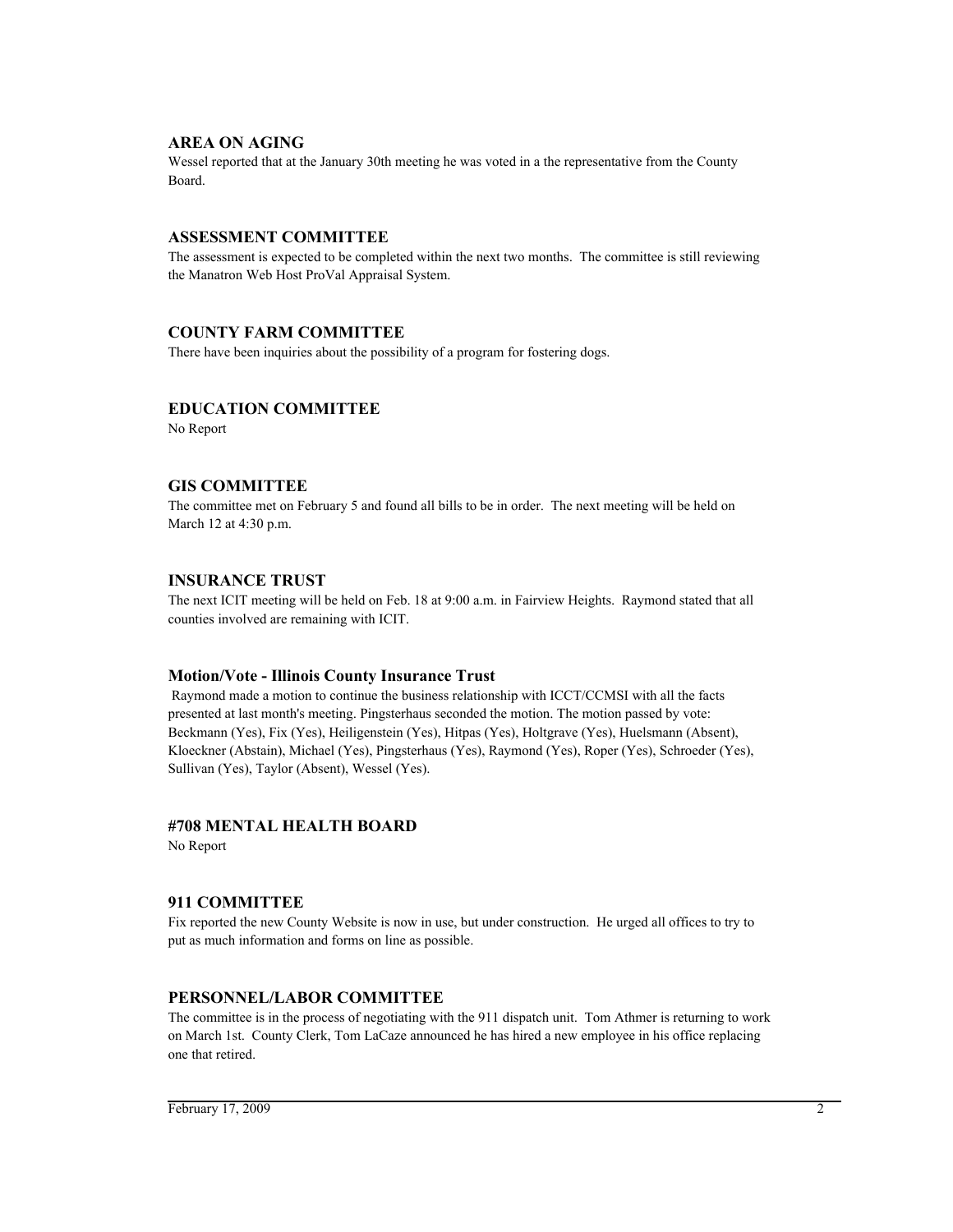# **RC&D COUNCIL**

March 17th is the annual meeting and anyone wanting to go can contact Ron Schroeder. The cost is \$20.00 per person. It will be held at Mineral Springs Hotel in Okawville. The deadline for reservations is March 11.

# **SAFETY COMMITTEE**

Pingsterhaus reported that Marty Werdebaugh is no longer with CCMSI. A new contact will be named soon.

# **SOLID WASTE COMMITTEE**

The committee is looking into a grant for recycling paper, plastic and cans.

# **TOURISM COMMITTEE**

The committee continues to work with Southwestern Illinois Tourism Bureau. The bike trail at Carlyle Lake is continuing to progress.

# **United Counties Council of Illinois**

The council has received a royalty check in the amount of \$575,000. This trust was formed in 2002, their monthly meetings usually last around 3 hours with speakers.

# **UNINCORPORATED AREA IMPROVEMENT COMMITTEE**

The next meeting will be Feb. 18 at 7:30 p.m.

# **VETERAN'S MEMORIAL/VETERAN'S AFFAIRS COMMITTEE**

No Report

# **ECONOMIC DEVELOPMENT/SWIIDA/SCIGA**

Sullivan reported he and County Highway Engineer Behrens attended a meeting of the Route 51 collation. Nothing can be done until the capital bill is passed.

# **ENVIRONMENTAL CONCERNS COMMITTEE**

No Report

# **FACILITIES COMMITTEE**

A committee meeting was held on Feb. 12 when the new highway building was discussed. Information has been sent to IDOT for review. It was reported of possible damage around the windows in the health department building. The committee will monitor and see how it develops.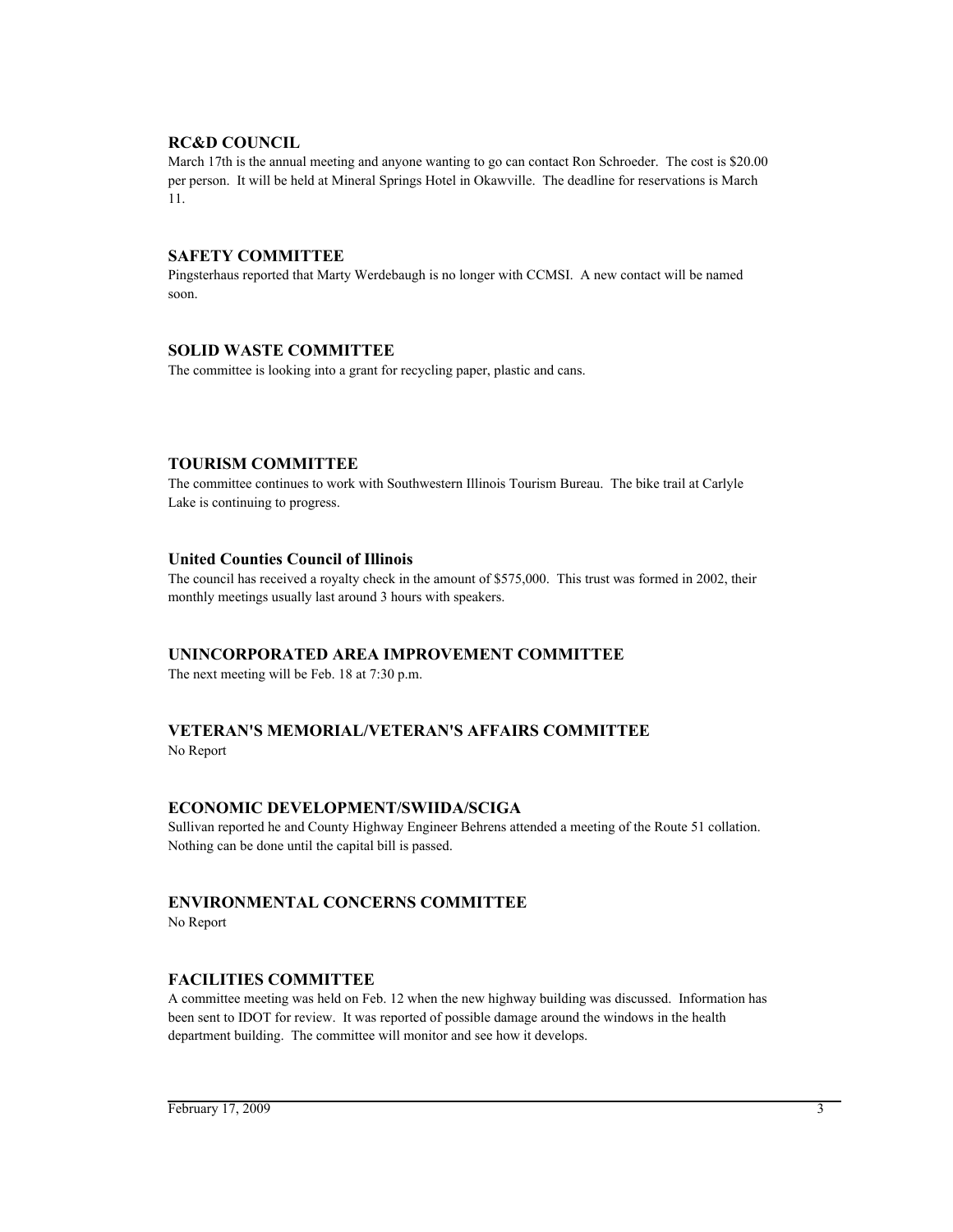### **Motion/Vote - Monthly Financial Report**

 Beckmann made a motion to approve the monthly budget and financial report. Holtgrave seconded the motion. The motion passed by vote: Beckmann (Yes), Fix (Yes), Heiligenstein (Yes), Hitpas (Yes), Holtgrave (Yes), Huelsmann (Absent), Kloeckner (Abstain), Michael (Yes), Pingsterhaus (Yes), Raymond (Yes), Roper (Yes), Schroeder (Yes), Sullivan (Yes), Taylor (Absent), Wessel (Yes).

### **Motion/Vote - Voiding Tax Bills**

Beckmann made a motion to void tax bills for the following parcels:

03-03-10-251-064;03-03-15-207-013;03-03-15-208-015;06-06-16-700-001;06-06-21-700-001;06-06-28-70 0-001;07-07-35-452-004;07-07-35-453-003;07-07-35-453-006;07-07-35-453-019-;07-07-35-453-020;07-0 7-35-458-003;08-07-36-305-002;10-09-25-700-002;10-09-35-719-01-004;10-09-35-723-01-003;13-12-01- 109-022;13-12-02-201-007;13-12-02-203-005;13-12-02-204-004;13-12-02-204-008;13-12-02-204-012;13- 12-02-204-013;13-12-02-204-014;13-12-02-205-012;13-12-02-205-013;13-12-02-206-011;13-12-02-207-0 04;13-12-02-208-012;13-12-02-208-023;13-12-02-250-011;13-12-02-250-028;13-12-02-252-005;13-12-02 -252-013;13-12-02-252-018;13-12-02-252-034;14-13-11-722-01-002;15-14-01-701-01-001;15-14-01-704- 01-004;15-14-01-784-01-001;15-14-01-785-01-001;15-14-01-786-01-001;15-14-02-714-01-003;15-14-13- 102-051;15-14-13-253-019. Fix seconded the motion. The motion passed by vote: Beckmann (Yes), Fix (Yes), Heiligenstein (Yes), Hitpas (Yes), Holtgrave (Yes), Huelsmann (Absent), Kloeckner (Abstain), Michael (Yes), Pingsterhaus (Yes), Raymond (Yes), Roper (Yes), Schroeder (Yes), Sullivan (Yes), Taylor (Absent), Wessel (Yes).

### **Motion/Vote - Annual Financial Report**

 Raymond made a motion to approve the 2007-2008 Financial Report. Schroeder seconded the motion. The motion passed by vote: Beckmann (Yes), Fix (Yes), Heiligenstein (Yes), Hitpas (Yes), Holtgrave (Yes), Huelsmann (Absent), Kloeckner (Abstain), Michael (Yes), Pingsterhaus (Yes), Raymond (Yes), Roper (Yes), Schroeder (Yes), Sullivan (Yes), Taylor (Absent), Wessel (Yes).

### **Motion/Vote - All Smiles Day Care**

 Beckmann made a motion to subordinate the collateral position on the residence of Mike and Kelly Kampwerth so they can refinance their existing home loan and existing second mortgage debt. Holtgrave seconded the motion. The motion passed by vote: Beckmann (Yes), Fix (Yes), Heiligenstein (Yes), Hitpas (Yes), Holtgrave (Yes), Huelsmann (Absent), Kloeckner (Abstain), Michael (Yes), Pingsterhaus (Yes), Raymond (Yes), Roper (Yes), Schroeder (Yes), Sullivan (Yes), Taylor (Absent), Wessel (Yes).

### **Motion/Vote - Additional Finances**

 Beckmann made a motion to approve payment of \$750.00 to EBE for microfilm reader repair. Hitpas seconded the motion. The motion passed by vote: Beckmann (Yes), Fix (Yes), Heiligenstein (Yes), Hitpas (Yes), Holtgrave (Yes), Huelsmann (Absent), Kloeckner (Abstain), Michael (Yes), Pingsterhaus (Yes), Raymond (Yes), Roper (Yes), Schroeder (Yes), Sullivan (Yes), Taylor (Absent), Wessel (Yes).

# **Motion/Vote - Health Department Monthly Report**

 Beckmann made a motion to approve the monthly report of the Clinton County Health Department. Hitpas seconded the motion. The motion passed by vote: Beckmann (Yes), Fix (Yes), Heiligenstein (Yes), Hitpas (Yes), Holtgrave (Yes), Huelsmann (Absent), Kloeckner (Abstain), Michael (Yes), Pingsterhaus (Yes), Raymond (Yes), Roper (Yes), Schroeder (Yes), Sullivan (Yes), Taylor (Absent), Wessel (Yes).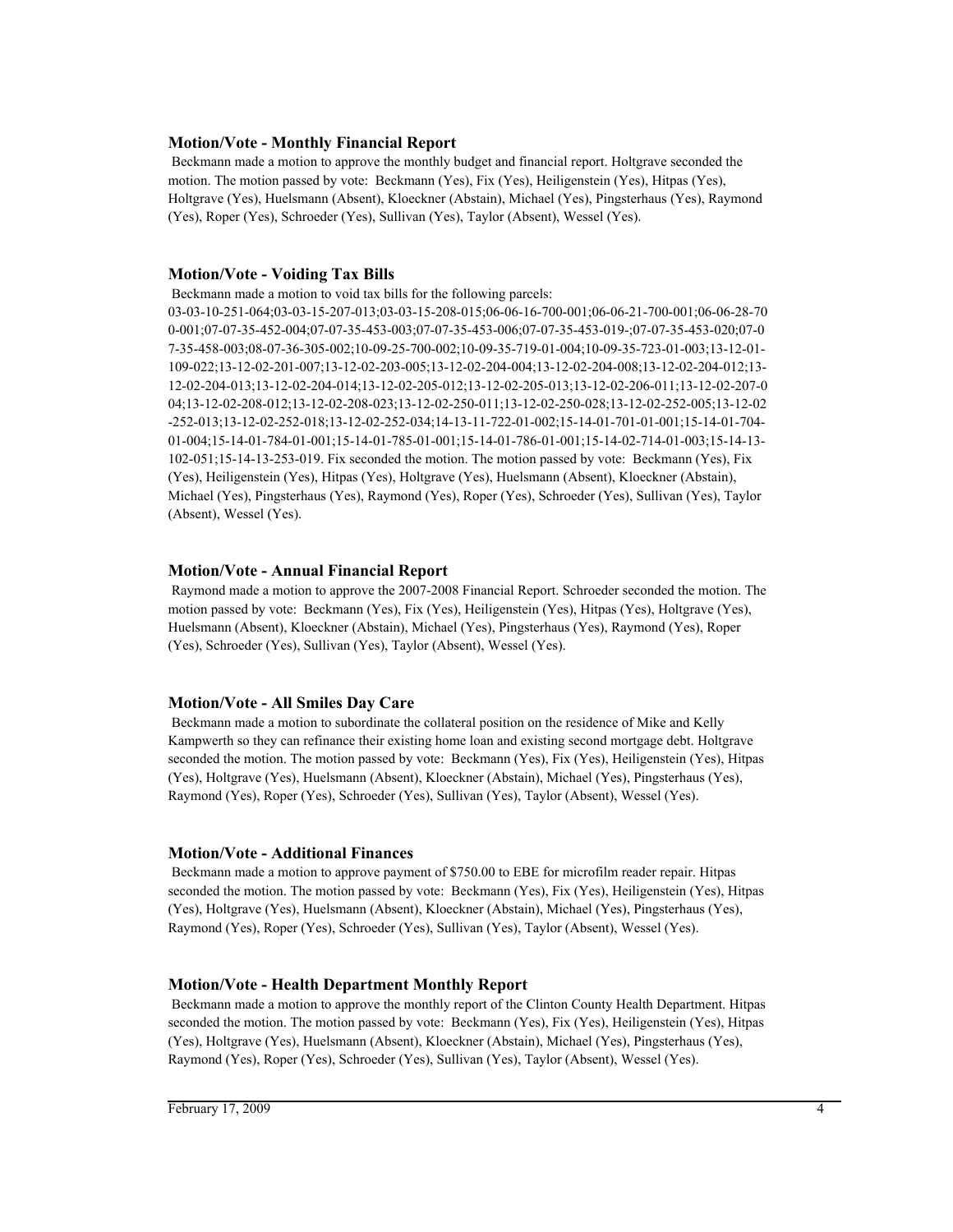### **GENERAL SERVICES/JUDICIARY COMMITTEE**

The committee met and found all bills to be in order.

# **LAW ENFORCEMENT/ESDA COMMITTEE**

No Report

# **LIQUOR COMMITTEE**

No Report

### **Motion/Vote - Resolution # 2009-006**

 Holtgrave made a motion to award low bid for a new mowing tractor to Jansen Equipment. Hitpas seconded the motion. The motion passed by vote: Beckmann (Yes), Fix (Yes), Heiligenstein (Yes), Hitpas (Yes), Holtgrave (Yes), Huelsmann (Absent), Kloeckner (Abstain), Michael (Yes), Pingsterhaus (Yes), Raymond (Yes), Roper (Yes), Schroeder (Yes), Sullivan (Yes), Taylor (Absent), Wessel (Yes).

# **ROAD & BRIDGE COMMITTEE**

County Engineer Behrens reported the snow removal from last month's storm cost the county an estimated \$30,000 for material, labor and fuel costs. He also reported a triathlon is to be held at Carlyle Lake at which time several county roads will be used. The committee is checking to assure the county has adequate insurance coverage.

### **Motion/Vote - Zoning Case # 2T**

 Beckmann made a motion to deny the request by Gary Staser for a map amendment because applicant failed to appear at zoning hearing. Roper seconded the motion. The motion passed by vote: Beckmann (Yes), Fix (Yes), Heiligenstein (Yes), Hitpas (Yes), Holtgrave (Yes), Huelsmann (Absent), Kloeckner (Abstain), Michael (Yes), Pingsterhaus (Yes), Raymond (Yes), Roper (Yes), Schroeder (Yes), Sullivan (Yes), Taylor (Absent), Wessel (Yes).

### **Motion/Vote - Accounts Payable**

 Raymond made a motion to approve payment of the Accounts Payable claims. Heiligenstein seconded the motion. The motion passed by vote: Beckmann (Yes), Fix (Yes), Heiligenstein (Yes), Hitpas (Yes), Holtgrave (Yes), Huelsmann (Absent), Kloeckner (Abstain), Michael (Yes), Pingsterhaus (Yes), Raymond (Yes), Roper (Yes), Schroeder (Yes), Sullivan (Yes), Taylor (Absent), Wessel (Yes).

### **Motion/Vote - Executive Session**

 Raymond made a motion to to enter into executive session for a personnel matter. Holtgrave seconded the motion. The motion passed by vote: Beckmann (Yes), Fix (Yes), Heiligenstein (Yes), Hitpas (Yes), Holtgrave (Yes), Huelsmann (Absent), Kloeckner (Abstain), Michael (Yes), Pingsterhaus (Yes), Raymond (Yes), Roper (Yes), Schroeder (Yes), Sullivan (Yes), Taylor (Absent), Wessel (Yes).

### **Return to Regular Session**

No action was taken as a result of the executive session.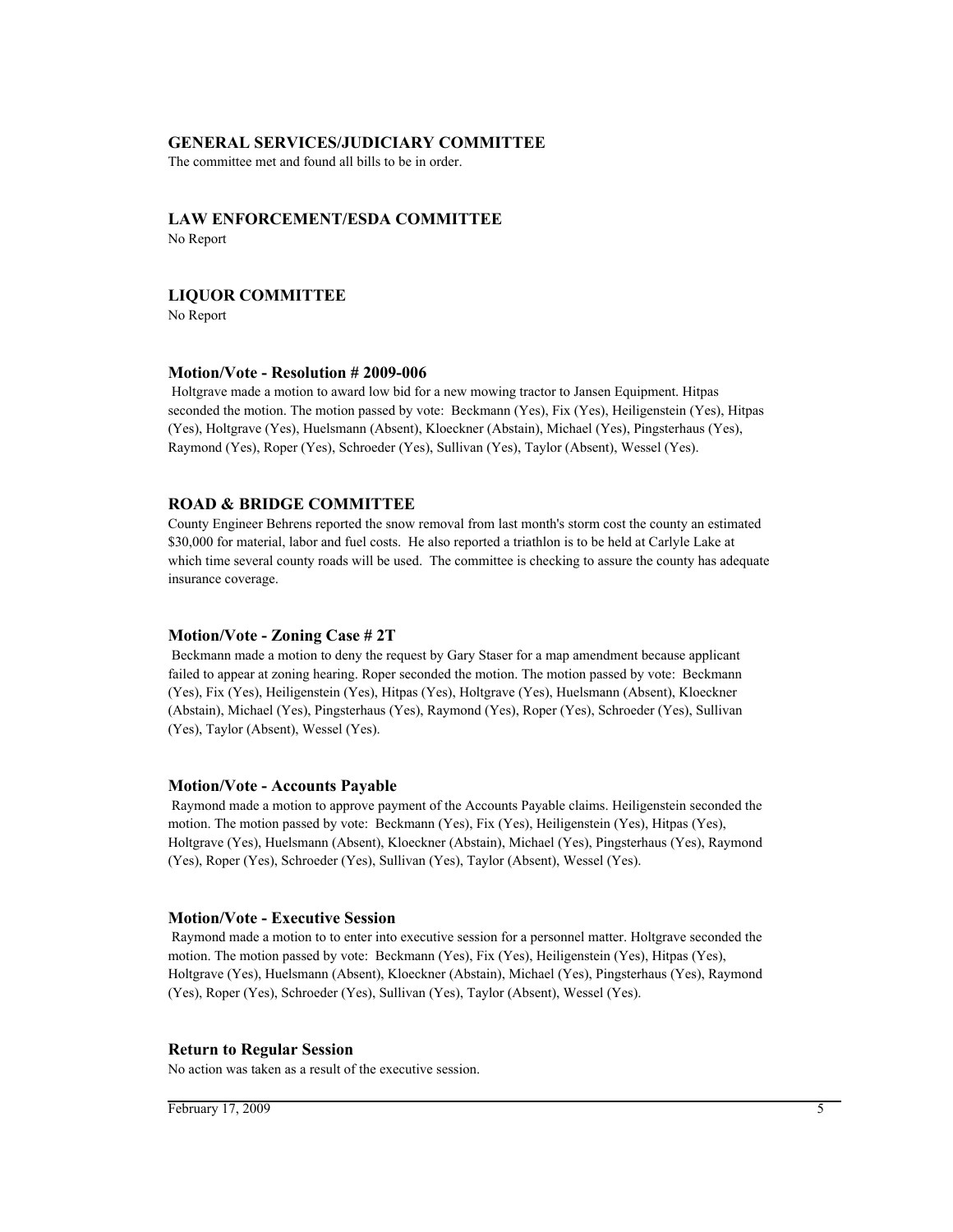# **ADJOURNMENT**

Fix made a motion to adjourn Holtgrave seconded the motion. The motion passed by vote.

# **Attest:**

\_\_\_\_\_\_\_\_\_\_\_\_\_\_\_\_\_\_\_\_\_\_\_\_\_\_\_\_\_\_\_\_\_\_\_\_\_\_ Thomas LaCaze/County Clerk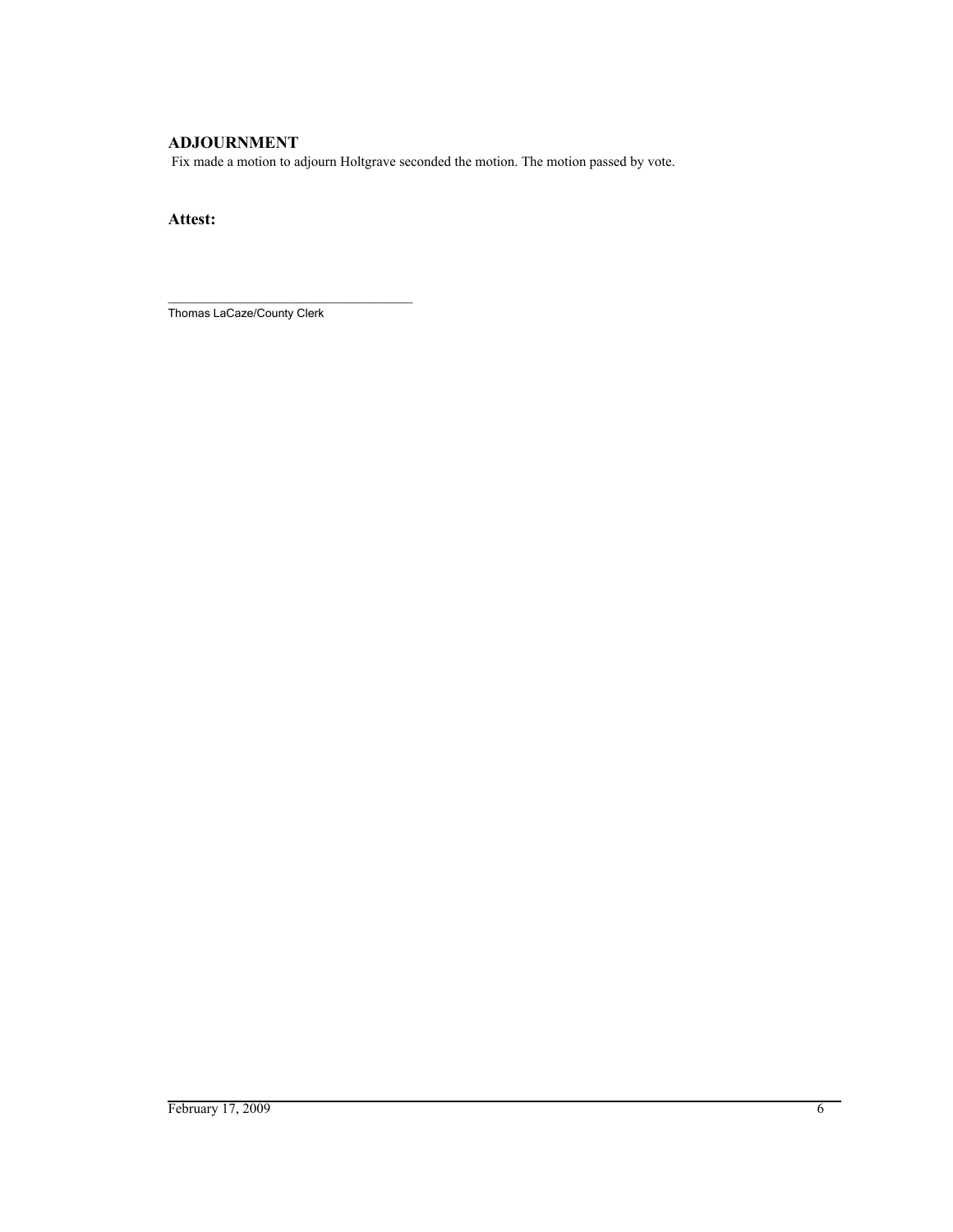# **Clinton County District Board**

# **March 16, 2009**

# **CONVENE**

Board Chairman Kloeckner called the meeting of the Clinton County District Board to order at 7:00 p.m. on March 16, 2009 at the Board Room. Attendance: Beckmann, Present: Fix, Present: Heiligenstein, Present: Hitpas, Present: Holtgrave, Present: Huelsmann, Present: Kloeckner, Present: Michael, Present: Pingsterhaus, Present: Raymond, Present: Roper, Present: Schroeder, Present: Sullivan, Absent: Taylor, Present: Wessel, Present.

### **PLEDGE OF ALLEGIANCE**

The Pledge of Allegiance was recited.

### **Motion/Vote - Approval of Minutes**

 Raymond made a motion to approve the minutes of the February 17, 2009 meeting. Schroeder seconded the motion. The motion passed by vote: Beckmann (Yes), Fix (Yes), Heiligenstein (Yes), Hitpas (Yes), Holtgrave (Yes), Huelsmann (Yes), Kloeckner (Yes), Michael (Yes), Pingsterhaus (Yes), Raymond (Yes), Roper (Yes), Schroeder (Yes), Sullivan (Absent), Taylor (Yes), Wessel (Yes).

#### **Certificates Awarded**

The Germantown Bulldogs basketball team was recognized and awarded certificates of achievement.

#### **Appointments - First Reading**

The first reading was held for the appointments of the following: Robert Hammel, Huey-Ferrin-Boulder Fire Protection Dist.; Kyle Markus, Aviston Fire Protection Dist.; Robert Zimmermann, Hoffman Fire Protection Dist.; Maurice Diekemper, Tri-Township Water Dist.

## **Motion/Vote - Appointment**

 Schroeder made a motion to approve the appointment of Duane Kampwerth as the trustee of the Germantown Fire Protection Dist. Beckmann seconded the motion. The motion passed by vote: Beckmann (Yes), Fix (Yes), Heiligenstein (Yes), Hitpas (Yes), Holtgrave (Yes), Huelsmann (Yes), Kloeckner (Abstain), Michael (Yes), Pingsterhaus (Yes), Raymond (Yes), Roper (Yes), Schroeder (Yes), Sullivan (Absent), Taylor (Yes), Wessel (Yes).

#### **Motion/Vote - Appointment**

 Schroeder made a motion to approve the appointment of Daniel Poettker as trustee for the Albers Sanitary District. Beckmann seconded the motion. The motion passed by vote: Beckmann (Yes), Fix (Yes), Heiligenstein (Yes), Hitpas (Yes), Holtgrave (Yes), Huelsmann (Yes), Kloeckner (Abstain), Michael (Yes), Pingsterhaus (Yes), Raymond (Yes), Roper (Yes), Schroeder (Yes), Sullivan (Absent), Taylor (Yes), Wessel (Yes).

### **Motion/Vote - Appointment**

Hitpas made a motion to approve the appointment of Earnest Fruend as trustee for the Ferrin-Shattuc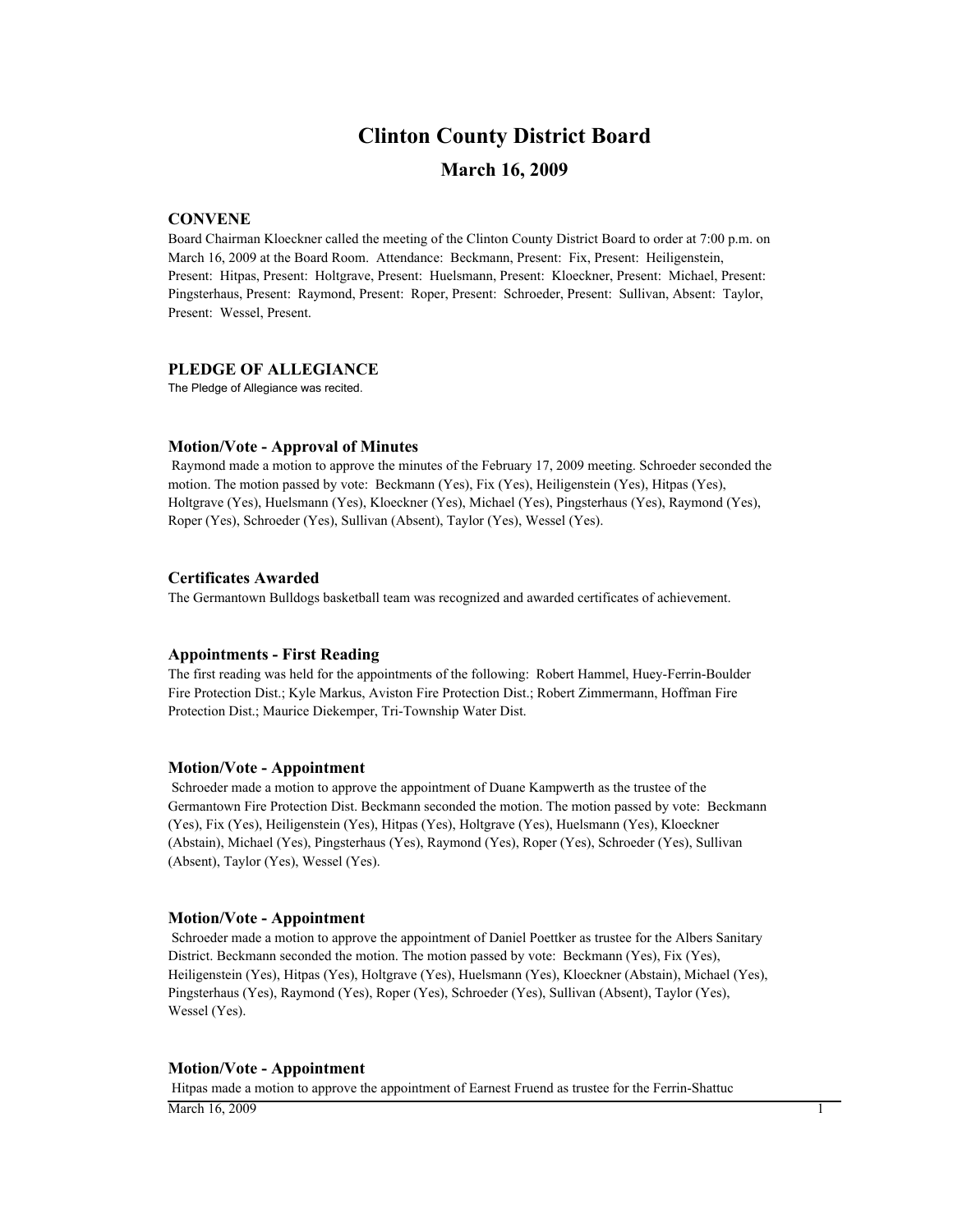Lighting District. Wessel seconded the motion. The motion passed by vote: Beckmann (Yes), Fix (Yes), Heiligenstein (Yes), Hitpas (Yes), Holtgrave (Yes), Huelsmann (Yes), Kloeckner (Abstain), Michael (Yes), Pingsterhaus (Yes), Raymond (Yes), Roper (Yes), Schroeder (Yes), Sullivan (Absent), Taylor (Yes), Wessel (Yes).

### **Motion/Vote - Appointment**

 Pingsterhaus made a motion to approve the appointment of Don Timmermann as trustee for the Santa Fe Fire Protection District. Heiligenstein seconded the motion. The motion passed by vote: Beckmann (Yes), Fix (Yes), Heiligenstein (Yes), Hitpas (Yes), Holtgrave (Yes), Huelsmann (Yes), Kloeckner (Abstain), Michael (Yes), Pingsterhaus (Yes), Raymond (Yes), Roper (Yes), Schroeder (Yes), Sullivan (Absent), Taylor (Yes), Wessel (Yes).

# **Motion/Vote - Appointment**

Vice Chairman Taylor made a motion to approve the appointment of Tom Padfield as trustee of the Sugar Creek Fire Protection District. Huelsmann seconded the motion. The motion passed by vote: Beckmann (Yes), Fix (Yes), Heiligenstein (Yes), Hitpas (Yes), Holtgrave (Yes), Huelsmann (Yes), Kloeckner (Abstain), Michael (Yes), Pingsterhaus (Yes), Raymond (Yes), Roper (Yes), Schroeder (Yes), Sullivan (Absent), Taylor (Yes), Wessel (Yes).

# **Motion/Vote - Appointment**

 Schroeder made a motion to approve the appointment of Jane Kehrer as trustee for the New Memphis Lighting District. Beckmann seconded the motion. The motion passed by vote: Beckmann (Yes), Fix (Yes), Heiligenstein (Yes), Hitpas (Yes), Holtgrave (Yes), Huelsmann (Yes), Kloeckner (Abstain), Michael (Yes), Pingsterhaus (Yes), Raymond (Yes), Roper (Yes), Schroeder (Yes), Sullivan (Absent), Taylor (Yes), Wessel (Yes).

# **Motion/Vote - Appointment**

 Pingsterhaus made a motion to approve the appointment of Harry Jackson as trustee for the Carlyle Fire Protection District. Heiligenstein seconded the motion. The motion passed by vote: Beckmann (Yes), Fix (Yes), Heiligenstein (Yes), Hitpas (Yes), Holtgrave (Yes), Huelsmann (Yes), Kloeckner (Abstain), Michael (Yes), Pingsterhaus (Yes), Raymond (Yes), Roper (Yes), Schroeder (Yes), Sullivan (Absent), Taylor (Yes), Wessel (Yes).

# **Motion/Vote - Appointments**

 Roper made a motion to approve the appointments of Earl Schneider and John White as trustees for the Clinton County East Water District. Michael seconded the motion. The motion passed by vote: Beckmann (Yes), Fix (Yes), Heiligenstein (Yes), Hitpas (Yes), Holtgrave (Yes), Huelsmann (Yes), Kloeckner (Abstain), Michael (Yes), Pingsterhaus (Yes), Raymond (Yes), Roper (Yes), Schroeder (Yes), Sullivan (Absent), Taylor (Yes), Wessel (Yes).

### **Motion/Vote - Appointment**

Vice Chairman Taylor made a motion to approve the appointment of Jeff Schulte as trustee for the Carlyle Southwest Public Water District. Schroeder seconded the motion. The motion passed by vote: Beckmann (Yes), Fix (Yes), Heiligenstein (Yes), Hitpas (Yes), Holtgrave (Yes), Huelsmann (Yes), Kloeckner (Abstain), Michael (Yes), Pingsterhaus (Yes), Raymond (Yes), Roper (Yes), Schroeder (Yes), Sullivan (Absent), Taylor (Yes), Wessel (Yes).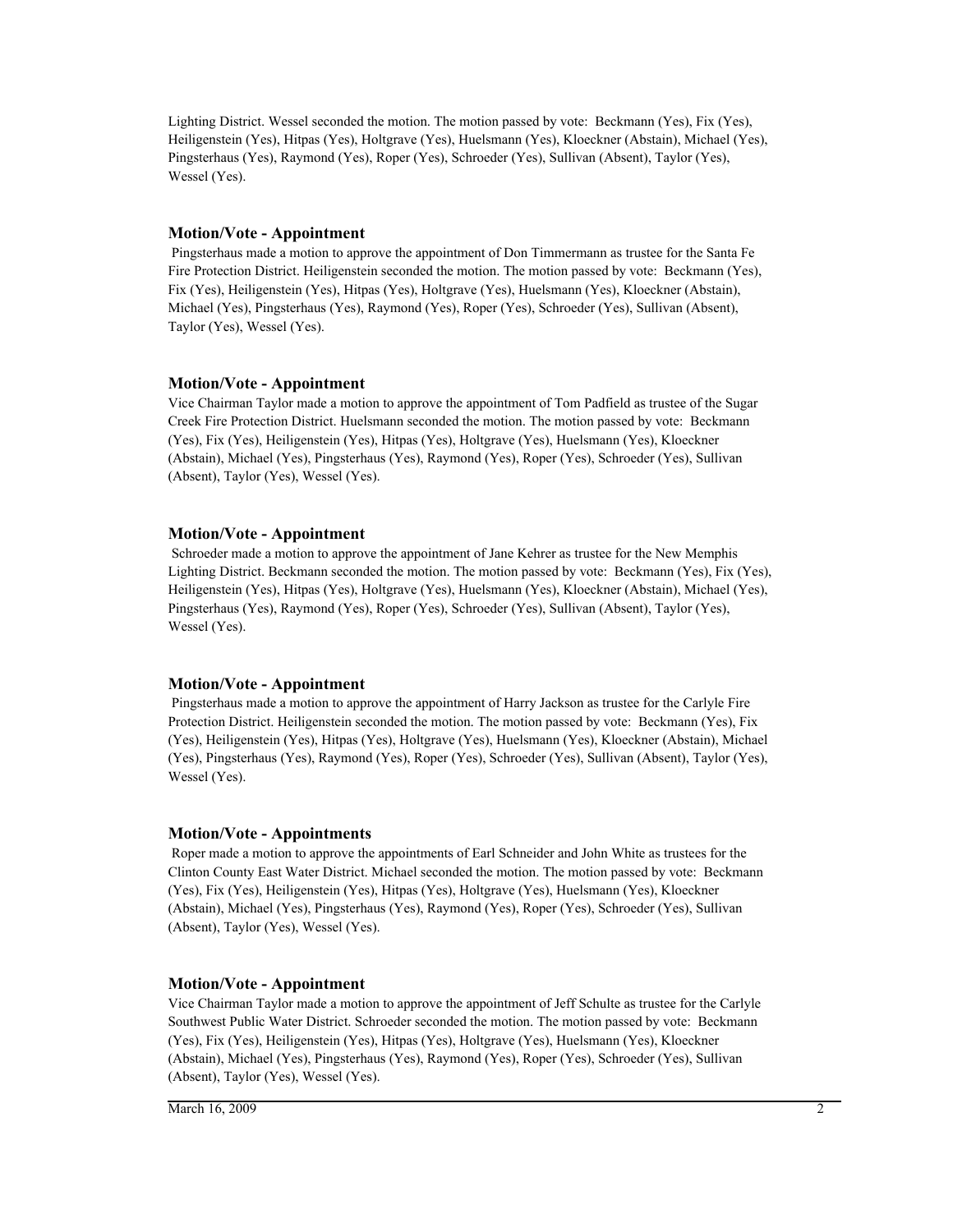### **INSURANCE COMMITTEE**

Raymond reported on a comparison of claims and fees for the last three years showing an increase each year. He stated Einstein Consulting is checking on unpaid claims that was reported by members. A meeting of the Health Plan Review Committee will be held on March 23rd at 6:30 p.m. The next insurance meeting date is April 13 at 6:00 p.m.

### **AREA ON AGING COMMITTEE**

No Report

#### **Motion/Vote - Contract Approval**

 Beckmann made a motion to approve the contract between the County and Manatron for the Web Host ProVal Appraisal System. Raymond seconded the motion. The motion passed by vote: Beckmann (Yes), Fix (Yes), Heiligenstein (Yes), Hitpas (Yes), Holtgrave (Yes), Huelsmann (Yes), Kloeckner (Abstain), Michael (Yes), Pingsterhaus (Yes), Raymond (Yes), Roper (Yes), Schroeder (Yes), Sullivan (Absent), Taylor (Yes), Wessel (Yes).

### **COUNTY FARM COMMITTEE**

No Report

### **EDUCATION COMMITTEE**

Heiligenstein reported the committee met with Regional Superintendent Garrett and Brian Guthrie who explained the workshops that they have planned.

#### **GIS COMMITTEE**

The committee met and found all bills to be in order. The next meeting will be held on April 2.

### **INSURANCE TRUST**

It was reported that ICIT has had 45 fewer liability claims than in the same period for the previous policy year.

### **#708 MENTAL HEALTH BOARD**

No Report

### **911 COMMITTEE**

Fix reported that 911 statistics from March 2008 to February 2009 show there were 8188 call received and 61% were from cellular wireless phones.

### **PERSONNEL/LABOR COMMITTEE**

The committee met with the County Clerk and his deputy along with the State's Attorney and Diane Frain from ICIT to discuss benefits for an employee who was currently on workman's comp. The employee has since returned to work, therefore no action was needed. At that meeting it was discussed about the accrual March 16, 2009  $\frac{3}{2}$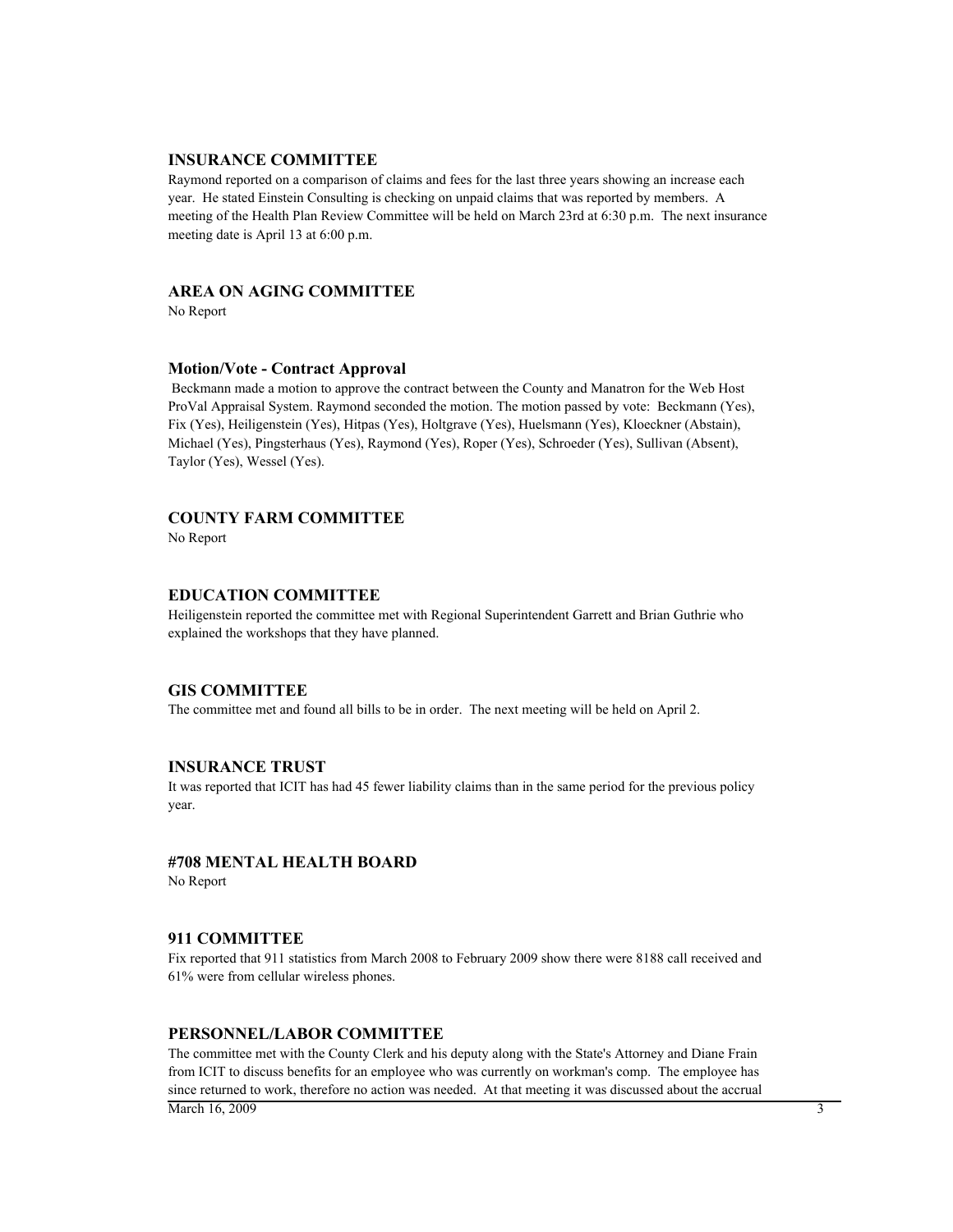of benefits while on leave. A policy was confirmed and the State's Attorney is to draft a resolution to be voted on at next month's meeting. The committee will meet with the facilities committee on April 14th at 5:00 p.m. It was also reported that the PBLC, the union who represents the dispatchers, has ratified their contract, however it is not ready to be presented to the board.

# **RC&D COUNCIL**

There will be a meeting tomorrow, March 17th.

# **SAFETY COMMITTEE**

No Report

# **SOLID WASTE COMMITTEE**

The company that the committee was originally trying to use, has stopped doing recycling. They are looking for other options. The March meeting is cancelled due to a conflict.

# **TOURISM COMMITTEE**

Huelsmann reported on two upcoming events: The Triathlon to be held on May 24th and the High School Bass Tournament May 8 & 9. Both will be held at Carlyle Lake.

# **UNITED COUNTIES COUNCIL OF ILLINOIS**

The committee attended a two day meeting in Springfield. At this conference, speakers reviewed Senate and House bills that were being introduced in regard to County government. They also attended a seminar which was administered by the U of I in regards to dealing with the Media.

# **UNINCORPORATED AREA IMPROVEMENT COMMITTEE**

The monthly meeting was cancelled, therefore there was no report given.

# **VETERAN'S MEMORIAL/VETERAN'S AFFAIRS COMMITTEE**

No Report

# **ECONOMIC DEVELOPMENT/SWIIDA/SCIGA**

No Report

# **ENVIRONMENTAL CONCERNS COMMITTEE**

No Report

# **FACILITIES COMMITTEE**

As reported earlier, the committee will meet with the personnel committee on April 14th at 5:00 p.m.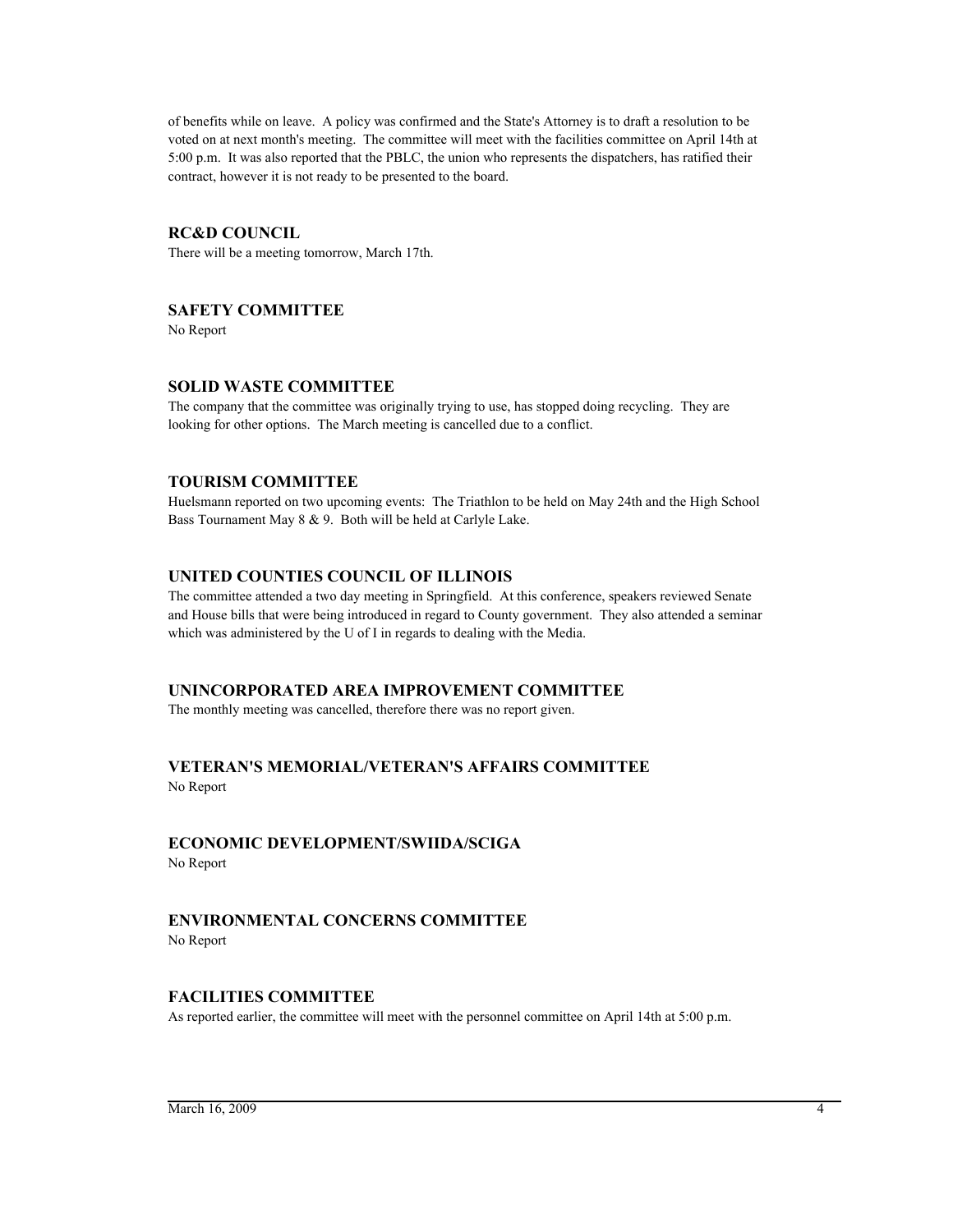#### **Motion/Vote - Monthly Financial Report**

Vice Chairman Taylor made a motion to approve the monthly budget and financial report. Beckmann seconded the motion. The motion passed by vote: Beckmann (Yes), Fix (Yes), Heiligenstein (Yes), Hitpas (Yes), Holtgrave (Yes), Huelsmann (Yes), Kloeckner (Abstain), Michael (Yes), Pingsterhaus (Yes), Raymond (Yes), Roper (Yes), Schroeder (Yes), Sullivan (Absent), Taylor (Yes), Wessel (Yes).

### **Motion/Vote - Annual Report**

 Schroeder made a motion to approve the Animal Control Annual Report. Raymond seconded the motion. The motion passed by vote: Beckmann (Yes), Fix (Yes), Heiligenstein (Yes), Hitpas (Yes), Holtgrave (Yes), Huelsmann (Yes), Kloeckner (Abstain), Michael (Yes), Pingsterhaus (Yes), Raymond (Yes), Roper (Yes), Schroeder (Yes), Sullivan (Absent), Taylor (Yes), Wessel (Yes).

## **FINANCE/HEALTH SERVICES/REVOLVING LOAN FUND**

Treasurer Mueller reported he received an oil check in the amount of \$7,737.22. He also announced that the Tax Sale will be held on April 13.

Fred Becker from Glass & Shueffett reviewed the County's annual financial report. He pointed out that the County's financial situation looks different this year because of the late tax cycle last year. He stated we actually would have shown an increase if the tax dollars would have been received. This is why it is important to maintain a cushion in the event tax monies are not available.

### **Motion/Vote - Additional Finances**

Beckmann made a motion to approve payment to the following vendors: Harris, for payroll  $\&$  fund software support - \$10,151.71; Claudon, Kost, Beal & Walters, Ltd., for legal counsel - \$2,108.75; Fidlar Technologies for IVoter quarterly life cycle payment - \$4,882.50. Hitpas seconded the motion. The motion passed by vote: Beckmann (Yes), Fix (Yes), Heiligenstein (Yes), Hitpas (Yes), Holtgrave (Yes), Huelsmann (Yes), Kloeckner (Abstain), Michael (Yes), Pingsterhaus (Yes), Raymond (Yes), Roper (Yes), Schroeder (Yes), Sullivan (Absent), Taylor (Yes), Wessel (Yes).

### **Motion/Vote - Revolving Loan**

 Beckmann made a motion to give the finance committee the approval to enter into an agreement with Deien Chevrolet if they meet all the qualifications for the County's revolving loan program. Huelsmann seconded the motion. The motion passed by vote: Beckmann (Yes), Fix (Yes), Heiligenstein (Yes), Hitpas (Yes), Holtgrave (Yes), Huelsmann (Yes), Kloeckner (Abstain), Michael (Yes), Pingsterhaus (Yes), Raymond (Yes), Roper (Yes), Schroeder (Yes), Sullivan (Absent), Taylor (Yes), Wessel (Yes).

## **Motion/Vote - Health Department Monthly Report**

 Beckmann made a motion to approve the monthly report of the Clinton County Health Department. Schroeder seconded the motion. The motion passed by vote: Beckmann (Yes), Fix (Yes), Heiligenstein (Yes), Hitpas (Yes), Holtgrave (Yes), Huelsmann (Yes), Kloeckner (Abstain), Michael (Yes), Pingsterhaus (Yes), Raymond (Yes), Roper (Yes), Schroeder (Yes), Sullivan (Absent), Taylor (Yes), Wessel (Yes).

### **Motion/Vote - Annual Report**

Vice Chairman Taylor made a motion to approve the Probation Department annual report. Hitpas seconded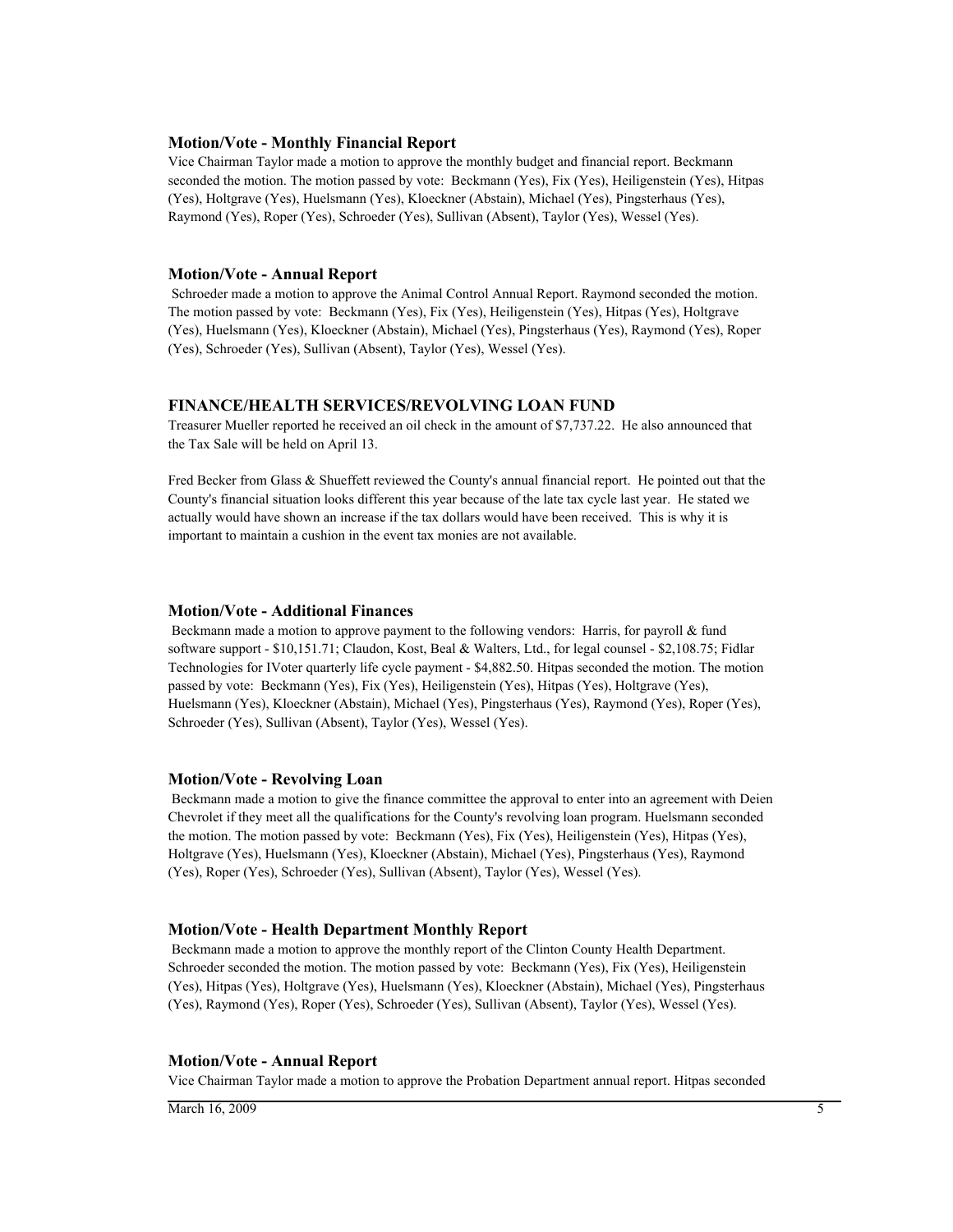the motion. The motion passed by vote: Beckmann (Yes), Fix (Yes), Heiligenstein (Yes), Hitpas (Yes), Holtgrave (Yes), Huelsmann (Yes), Kloeckner (Abstain), Michael (Yes), Pingsterhaus (Yes), Raymond (Yes), Roper (Yes), Schroeder (Yes), Sullivan (Absent), Taylor (Yes), Wessel (Yes).

# **LAW ENFORCEMENT/ESDA COMMITTEE**

No Report

# **LIQUOR COMMITTEE**

No Report

### **Motion/Vote - Resolution # 2009-007**

 Holtgrave made a motion to approve Resolution # 2009-007 appropriating \$240,000 from the County's matching fund for the local match for the resurfacing of County Highway 5 (Shattuc Road) from US Route 50 to Illinois Route 161. Michael seconded the motion. The motion passed by vote: Beckmann (Yes), Fix (Yes), Heiligenstein (Yes), Hitpas (Yes), Holtgrave (Yes), Huelsmann (Yes), Kloeckner (Abstain), Michael (Yes), Pingsterhaus (Yes), Raymond (Yes), Roper (Yes), Schroeder (Yes), Sullivan (Absent), Taylor (Yes), Wessel (Yes).

### **Motion/Vote - Resolution # 2009-008**

 Hitpas made a motion to approve resolution for approval of a joint agreement with IDOT for the resurfacing of County Highway 5 (Shattuc Road). Funding will be 80% Federal and 20% Local. Wessel seconded the motion. The motion passed by vote: Beckmann (Yes), Fix (Yes), Heiligenstein (Yes), Hitpas (Yes), Holtgrave (Yes), Huelsmann (Yes), Kloeckner (Abstain), Michael (Yes), Pingsterhaus (Yes), Raymond (Yes), Roper (Yes), Schroeder (Yes), Sullivan (Absent), Taylor (Yes), Wessel (Yes).

### **ROAD & BRIDGE COMMITTEE**

County Engineer Behrens reported that Clinton County's allotment of the stimulus project is \$447,104 to be used on a Federal Route or qualifying bridge or safety project(s). The County will hold our oil letting on March 26 for the County and all 15 Townships. Prices are expected to be up approximately 60% from last year.

#### **Motion/Vote - County Highway Use**

 Schroeder made a motion to approve 3-Disciplines Racing to use parts of County Highways 2, 15 and 20 for their triathlon event on Sunday, May 24, 2009 after they obtain proper insurance naming Clinton County as additional insured. Pingsterhaus seconded the motion. The motion passed by vote: Beckmann (Yes), Fix (Yes), Heiligenstein (Yes), Hitpas (Yes), Holtgrave (Yes), Huelsmann (Yes), Kloeckner (Abstain), Michael (Yes), Pingsterhaus (Yes), Raymond (Yes), Roper (Yes), Schroeder (Yes), Sullivan (Absent), Taylor (Yes), Wessel (Yes).

### **Motion/Vote - Ordinance # 2009-001**

 Hitpas made a motion to adopt Ordinance # 2009-001 for a Map Amendment (40-3-2) submitted by Gary W Siddell to rezone property located in East Fork Township from (A) Agriculture to  $(A-R)$ Agriculture/Residential. Beckmann seconded the motion. The motion passed by vote: Beckmann (Yes), Fix (Yes), Heiligenstein (Yes), Hitpas (Yes), Holtgrave (Yes), Huelsmann (Yes), Kloeckner (Abstain), Michael (Yes), Pingsterhaus (Yes), Raymond (Yes), Roper (Yes), Schroeder (Yes), Sullivan (Absent), Taylor (Yes),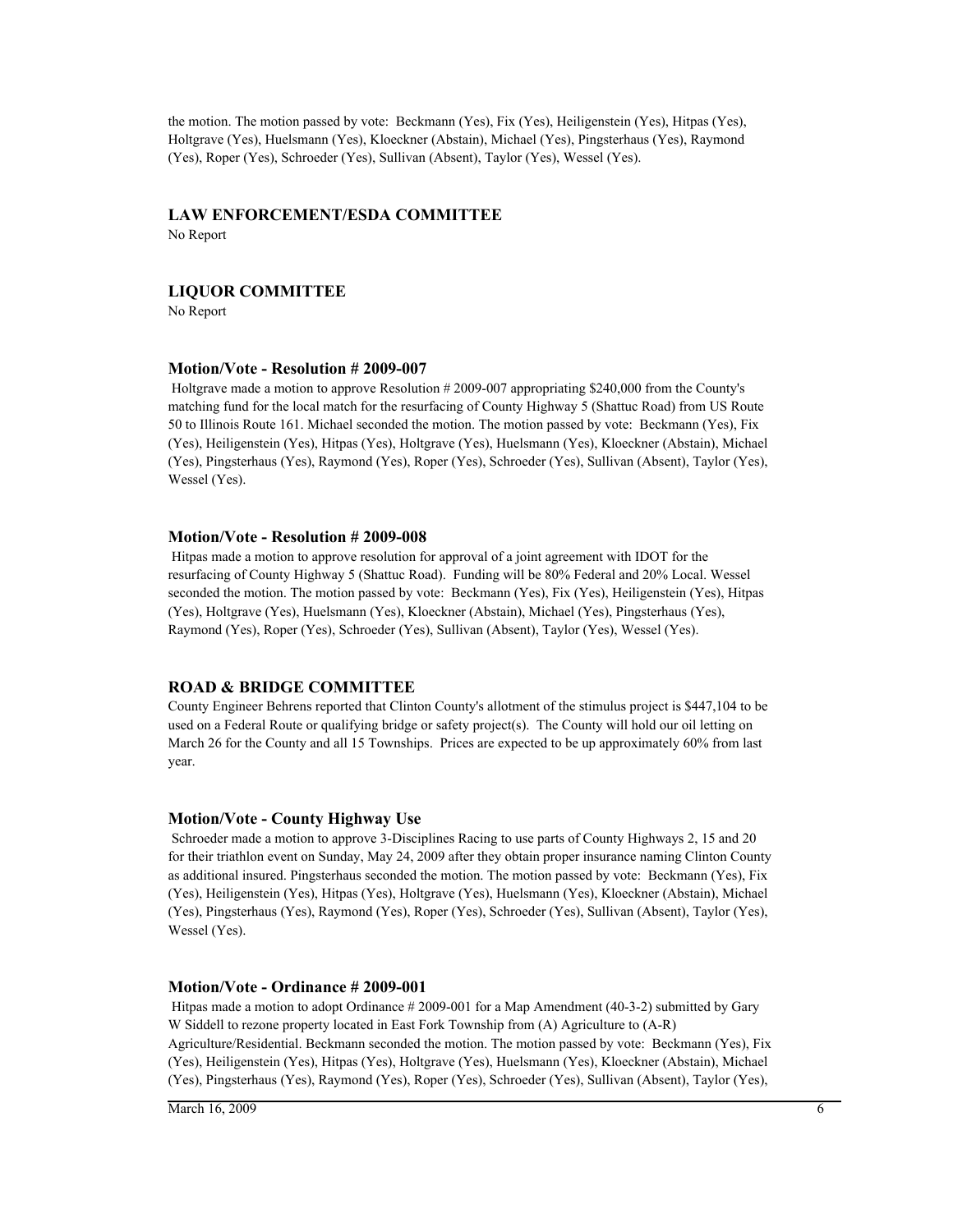Wessel (Yes).

# **Motion/Vote - Ordinance # 2009-002**

Vice Chairman Taylor made a motion to adopt Ordinance # 2009-002 for a Map Amendment (#40-3-2) submitted by Frnak Richter, Member, Vincennes Trail, LLC to rezone property located in Wade Township from (A) Agriculture to (AR) Agriculture/Residential. Beckmann seconded the motion. The motion passed by vote: Beckmann (Yes), Fix (Yes), Heiligenstein (Yes), Hitpas (Yes), Holtgrave (Yes), Huelsmann (Yes), Kloeckner (Abstain), Michael (Yes), Pingsterhaus (Yes), Raymond (Yes), Roper (Yes), Schroeder (Yes), Sullivan (Absent), Taylor (Yes), Wessel (Yes).

# **Meeting**

Chairman Kloeckner announced there would be a dinner meeting of the County Board and Office Heads with the Clinton County Farm Bureau on March 30 at Governors Run beginning at 6:30 p.m.

# **Motion/Vote - Accounts Payable**

 Holtgrave made a motion to approve payment of the Accounts Payable claims. Wessel seconded the motion. The motion passed by vote: Beckmann (Yes), Fix (Yes), Heiligenstein (Yes), Hitpas (Yes), Holtgrave (Yes), Huelsmann (Yes), Kloeckner (Abstain), Michael (Yes), Pingsterhaus (Yes), Raymond (Yes), Roper (Yes), Schroeder (Yes), Sullivan (Absent), Taylor (Yes), Wessel (Yes).

# **ADJOURNMENT**

Vice Chairman Taylor made a motion to adjourn Heiligenstein seconded the motion. The motion passed by vote.

**Attest:**

\_\_\_\_\_\_\_\_\_\_\_\_\_\_\_\_\_\_\_\_\_\_\_\_\_\_\_\_\_\_\_\_\_\_\_\_\_\_ Thomas LaCaze/County Clerk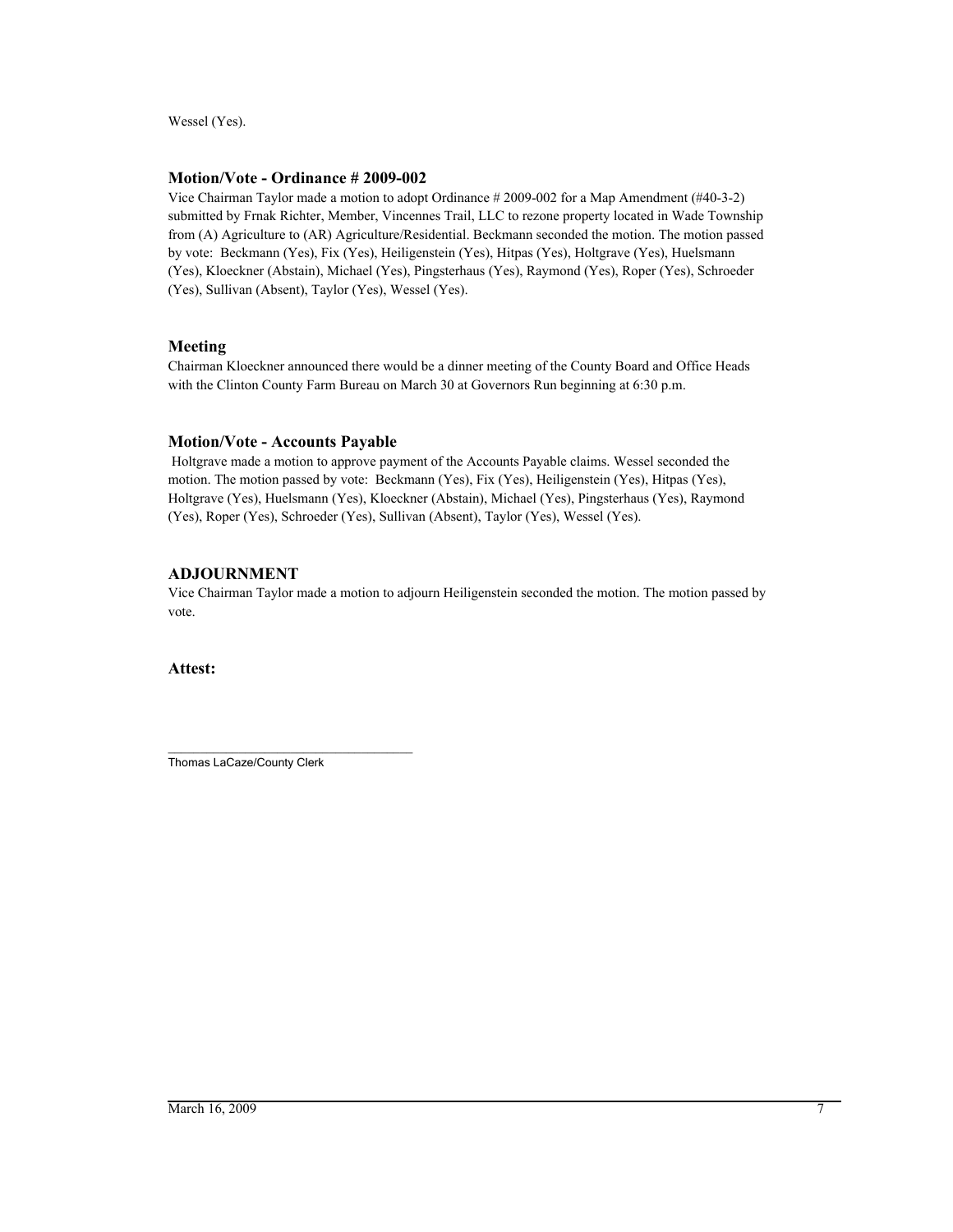# **Clinton County District Board**

# **April 20, 2009**

## **CONVENE**

Board Chairman Kloeckner called the meeting of the Clinton County District Board to order at 7:00 p.m. on April 20, 2009 at the Board Room. Attendance: Beckmann, Present: Fix, Present: Heiligenstein, Present: Hitpas, Present: Holtgrave, Present: Huelsmann, Present: Kloeckner, Present: Michael, Present: Pingsterhaus, Present: Raymond, Present: Roper, Present: Schroeder, Present: Sullivan, Present: Taylor, Present: Wessel, Present.

### **PLEDGE OF ALLEGIANCE**

The Pledge of Allegiance was recited.

### **Motion/Vote - Approval of Minutes**

 Raymond made a motion to approve the minutes of the March 16, 2009 meeting. Taylor seconded the motion. The motion passed by vote: Beckmann (Yes), Fix (Yes), Heiligenstein (Yes), Hitpas (Yes), Holtgrave (Yes), Huelsmann (Yes), Kloeckner (Abstain), Michael (Yes), Pingsterhaus (Yes), Raymond (Yes), Roper (Yes), Schroeder (Yes), Sullivan (Yes), Taylor (Yes), Wessel (Yes).

### **Motion/Vote - Sports Team Recognition**

Vice Chairman Taylor made a motion to recognize the St. Rose Lady Wildcats Volleyball Team for winning first place in the SIJHSAA Class "S" Volleyball Tournament. Holtgrave seconded the motion. The motion passed by vote: Heiligenstein (Yes), Hitpas (Yes), Holtgrave (Yes), Huelsmann (Yes), Kloeckner (Abstain), Michael (Yes), Pingsterhaus (Yes), Raymond (Yes), Roper (Yes), Schroeder (Yes), Sullivan (Yes), Taylor (Yes), Wessel (Yes), Beckmann (Yes), Fix (Yes).

### **Motion/Vote - Proclamation**

 Huelsmann made a motion to approve the proclamation making April 2009 as Sexual Assault and Child Abuse Awareness Month. Fix seconded the motion. The motion passed by vote: Beckmann (Yes), Fix (Yes), Heiligenstein (Yes), Hitpas (Yes), Holtgrave (Yes), Huelsmann (Yes), Kloeckner (Abstain), Michael (Yes), Pingsterhaus (Yes), Raymond (Yes), Roper (Yes), Schroeder (Yes), Sullivan (Yes), Taylor (Yes), Wessel (Yes).

#### **University of Illinois Extension**

LaDean Scheurer from the University of Illinois Extension was present to report to the board of the activities extension has sponsored throughout the County. Linda Lautschneider, who works with livestock production, also explained programs she has been working with. Ms. Scheurer announced that two board members, Craig Taylor and Ray Kloeckner, have completed the course and have become certified county officials. She thanked the board for their continued financial support.

### **IHSA Bass Tournament**

Bill Gruen, city manager of the City of Carlyle, addressed the board in regard to the upcoming IHSA Bass finals to be held May 8 & 9 at Carlyle Lake. He encouraged the public to support the event and thanked Sheriff Kreke for his help in overseeing the safety of the event. More information can be obtained on the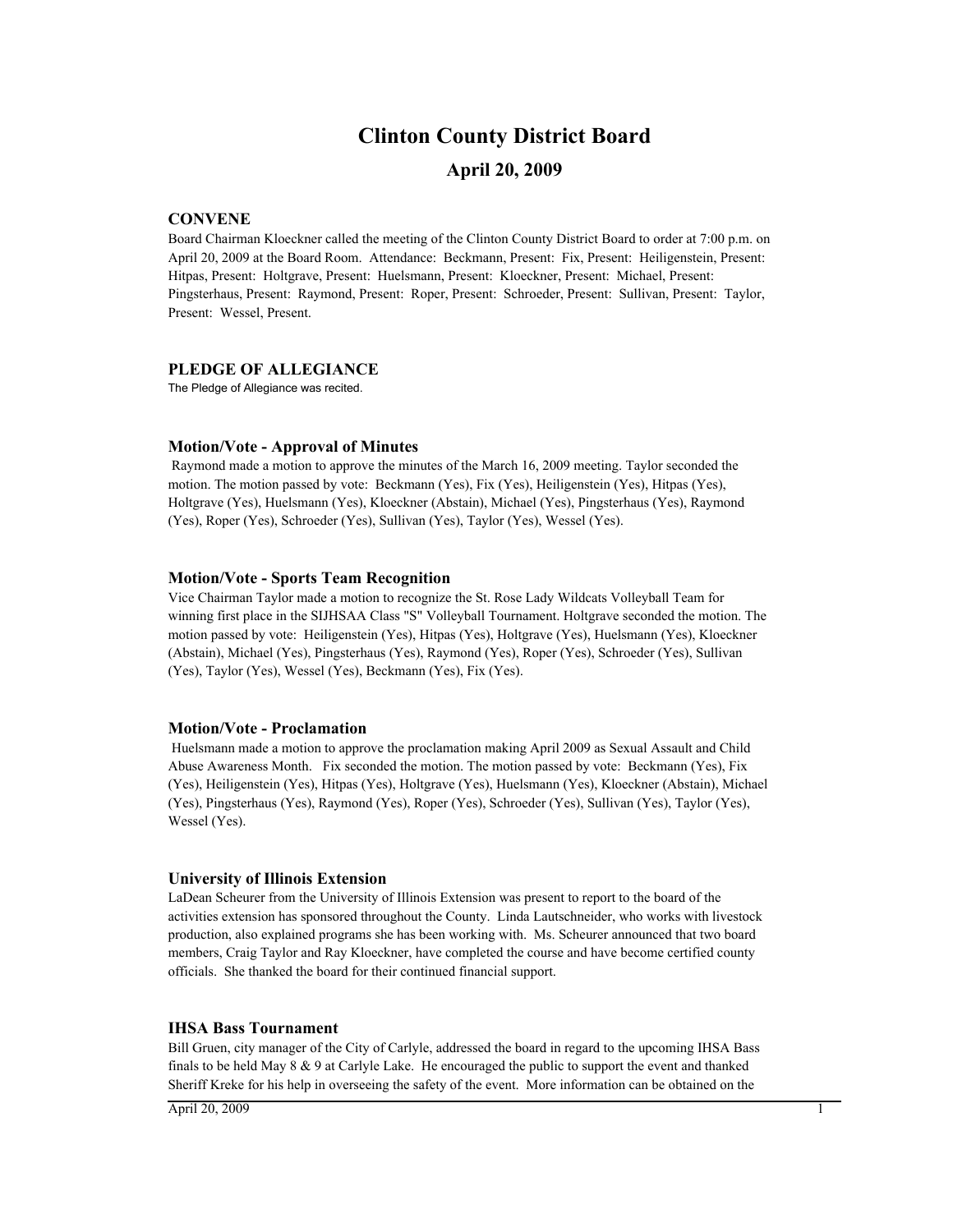City's website. He also stated that Illinois is the first state in the nation to recognize fishing as a sport.

### **Appointments - First Reading**

The first reading was held for the following appointments: Wayne Kiefer and Susan Hollenkamp for the Clinton County Board of Review for a two year term. Gary Wedekemper to fulfill the term of Roger Zimmermann who resigned from the Clinton County East Public Water District Board of Trustees.

### **Motion/Vote - Waive First Reading & Appoint**

Vice Chairman Taylor made a motion to waive the first reading and appoint Paul Rehkemper as trustee for the St. Rose Lighting District. Sullivan seconded the motion. The motion passed by vote: Beckmann (Yes), Fix (Yes), Heiligenstein (Yes), Hitpas (Yes), Holtgrave (Yes), Huelsmann (Yes), Kloeckner (Abstain), Michael (Yes), Pingsterhaus (Yes), Raymond (Yes), Roper (Yes), Schroeder (Yes), Sullivan (Yes), Taylor (Yes), Wessel (Yes).

### **Motion/Vote - Waive First Reading and Appoint**

 Sullivan made a motion to waive the first reading and appoint Clarence Kohlbrecher trustee of the St. Rose Sanitary District. Taylor seconded the motion. The motion passed by vote: Beckmann (Yes), Fix (Yes), Heiligenstein (Yes), Hitpas (Yes), Holtgrave (Yes), Huelsmann (Yes), Kloeckner (Abstain), Michael (Yes), Pingsterhaus (Yes), Raymond (Yes), Roper (Yes), Schroeder (Yes), Sullivan (Yes), Taylor (Yes), Wessel (Yes).

### **Motion/Vote - Waive First Reading and Appoint**

 Huelsmann made a motion to waive the first reading and appoint Maurice Buehne as trustee of the St. Rose Fire Protection District. Sullivan seconded the motion. The motion passed by vote: Beckmann (Yes), Fix (Yes), Heiligenstein (Yes), Hitpas (Yes), Holtgrave (Yes), Huelsmann (Yes), Kloeckner (Abstain), Michael (Yes), Pingsterhaus (Yes), Raymond (Yes), Roper (Yes), Schroeder (Yes), Sullivan (Yes), Taylor (Yes), Wessel (Yes).

#### **Motion/Vote - Appointment**

 Hitpas made a motion to appoint Robert Hammel to a three year term as trustee for the Huey-Ferrin-Boulder Fire Protection District. Wessel seconded the motion. The motion passed by vote: Beckmann (Yes), Fix (Yes), Heiligenstein (Yes), Hitpas (Yes), Holtgrave (Yes), Huelsmann (Yes), Kloeckner (Abstain), Michael (Yes), Pingsterhaus (Yes), Raymond (Yes), Roper (Yes), Schroeder (Yes), Sullivan (Yes), Taylor (Yes), Wessel (Yes).

#### **Motion/Vote - Appointment**

 Huelsmann made a motion to appoint Kyle Markus as trustee for the Aviston Fire Protection District. Taylor seconded the motion. The motion passed by vote: Beckmann (Yes), Fix (Yes), Heiligenstein (Yes), Hitpas (Yes), Holtgrave (Yes), Huelsmann (Yes), Kloeckner (Abstain), Michael (Yes), Pingsterhaus (Yes), Raymond (Yes), Roper (Yes), Schroeder (Yes), Sullivan (Yes), Taylor (Yes), Wessel (Yes).

#### **Motion/Vote - Appointment**

 Michael made a motion to appoint Robert Zimmermann as trustee for the Hoffman Fire Protection District. Hitpas seconded the motion. The motion passed by vote: Beckmann (Yes), Fix (Yes), Heiligenstein (Yes), Hitpas (Yes), Holtgrave (Yes), Huelsmann (Yes), Kloeckner (Abstain), Michael (Yes), Pingsterhaus (Yes),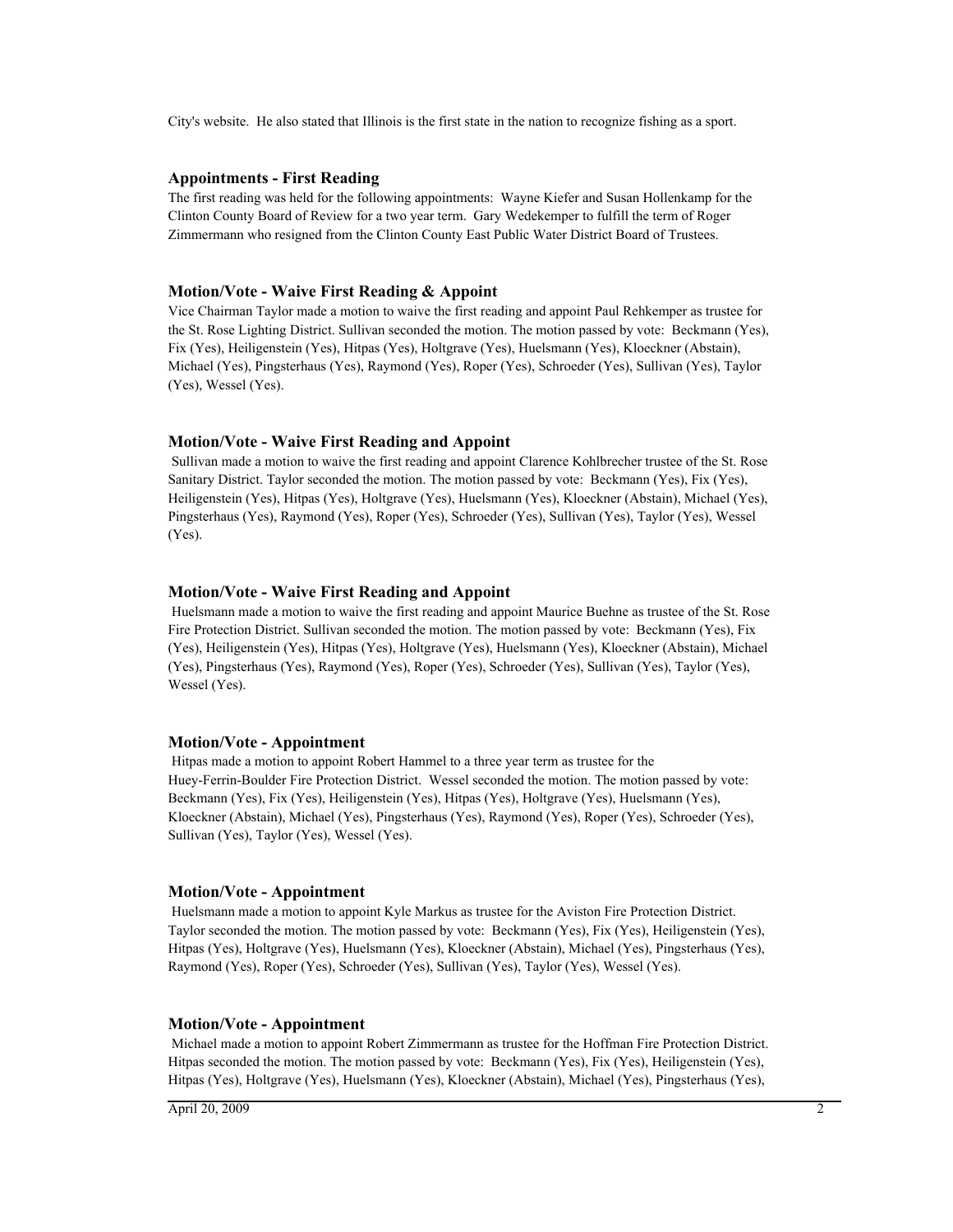Raymond (Yes), Roper (Yes), Schroeder (Yes), Sullivan (Yes), Taylor (Yes), Wessel (Yes).

### **Motion/Vote - Appointment**

 Sullivan made a motion to appoint Maurice Diekemper as trustee for the Tri-Township Water District. Schroeder seconded the motion. The motion passed by vote: Beckmann (Yes), Fix (Yes), Heiligenstein (Yes), Hitpas (Yes), Holtgrave (Yes), Huelsmann (Yes), Kloeckner (Abstain), Michael (Yes), Pingsterhaus (Yes), Raymond (Yes), Roper (Yes), Schroeder (Yes), Sullivan (Yes), Taylor (Yes), Wessel (Yes).

## **Motion/Vote - Census Committee**

 Raymond made a motion to appoint a census committee consisting of three members.Namely, Steve Heiligenstein, chairman, Allan Huelsmann, and Craig Roper. The committee will assist the US census bureau with the 2010 census. Sullivan seconded the motion. The motion passed by vote: Beckmann (Yes), Fix (Yes), Heiligenstein (Yes), Hitpas (Yes), Holtgrave (Yes), Huelsmann (Yes), Kloeckner (Abstain), Michael (Yes), Pingsterhaus (Yes), Raymond (Yes), Roper (Yes), Schroeder (Yes), Sullivan (Yes), Taylor (Yes), Wessel (Yes).

# **INSURANCE COMMITTEE**

The Insurance committee met and reviewed the claims and administration fees for the past three years. The committee approved the renewal of the Group Health Plan presented by BAS through Mutual of Omaha with a \$35,000 stop loss limit 12/12 Plan. The State's Attorney's office has finiahed reviewing the 2008 Plan Document and the signature page will be submitted to BAS. A summary plan booklet for each employee will be forthcoming.

## **AREA ON AGING COMMITTEE**

No Report

## **ASSESSMENT COMMITTEE**

The manatron Web Host ProVal Appraisal System has an estimated completion date of June 24th. Township multipliers have been applied. The committee reported that the 2008 Assessment notices have been mailed out.

# **COUNTY FARM COMMITTEE**

Taylor reported that the animal control officer responded to 110 calls and 11 bite cases this past month.

### **EDUCATION COMMITTEE**

The next committee meeting will be held on May 5 in the ROE office.

### **GIS COMMITTEE**

A meeting was held on April 2 at which time the GIS Coordinator stated installations of ArcReader were installed. The next meeting will be held on May 7th.

#### **INSURANCE TRUST**

Raymond reported a meeting will be held tomorrow (April 21st) in Fairview Heights.

 $\overline{A}$ pril 20, 2009  $\overline{A}$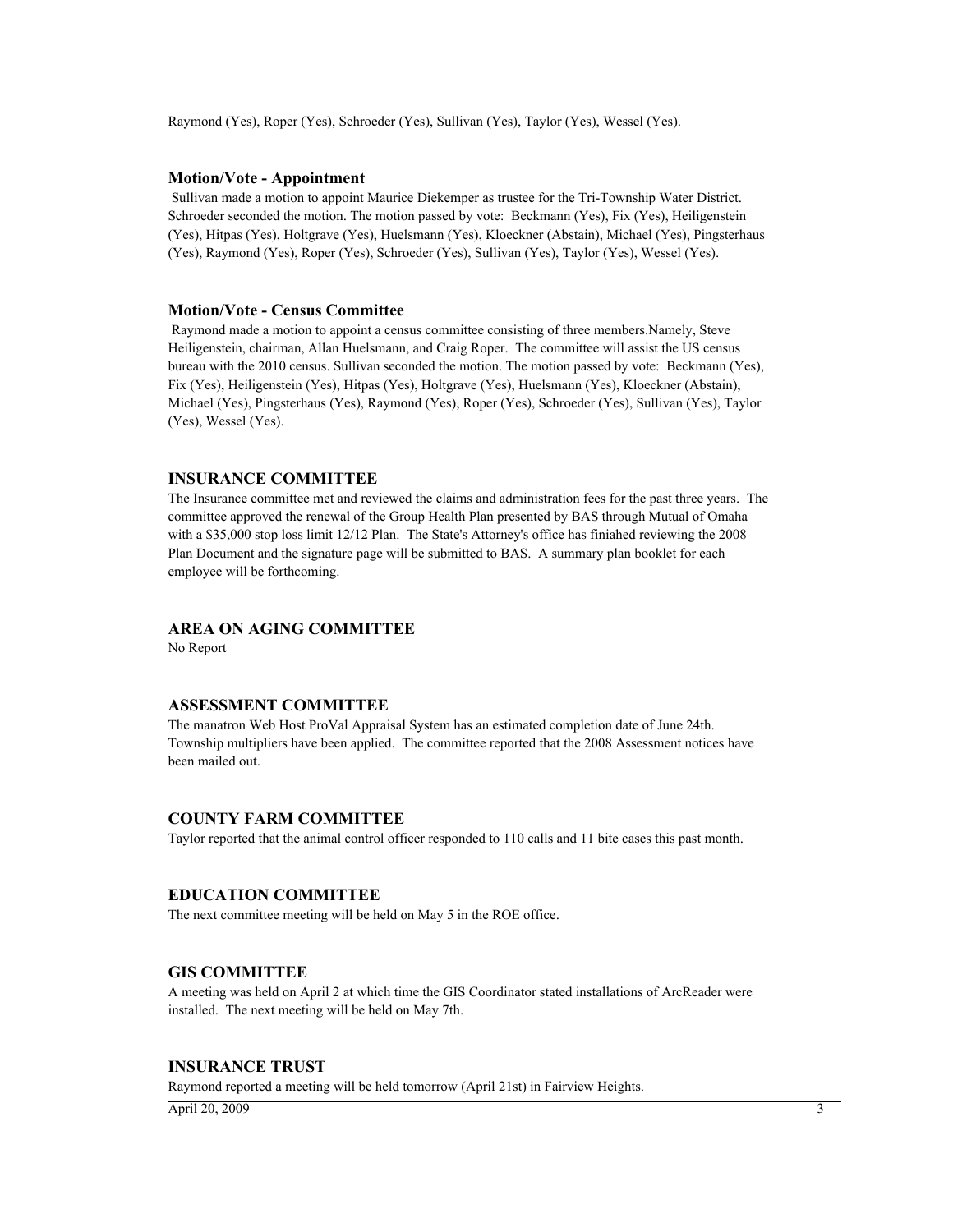# **#708 MENTAL HEALTH BOARD**

A meeting will be set up for some time in June or July.

### **911 COMMITTEE**

Fix reported that the week of April 13 was National 911 Telecommunicators Week and he thanked them for a job well done. It was reported that the paging tones have been set for fire departments and ems. The committee is looking at new distributions to make residents more aware of 911.

### **PERSONNEL/LABOR COMMITTEE**

The committee met jointly with the facilities committee for a demonstration from Pro Alarm for an access control system. The two committees plan to meet again on May 13 to receive a demonstration from Midwest time for a similar device. The request from ESDA director Crocker has been tabled until further information can be obtained. The Highway non union employees wage increases will be reviewed and presented next month. Hitpas reported that the personnel policy has been reviewed by the State's Attorney and will be presented to the unions after the mandated FMLA changes are added. Hitpas reported a resolution regarding the accrual of benefits is no longer necessary because it was found to be addressed in the new personnel policy.

### **Motion/Vote - P.B.P.A. Union Agreement**

 Hitpas made a motion to approve the ratified changes to the collective bargaining agreement between the County of Clinton and the P.B.P.A/911 Dispatch Unit. Beckmann seconded the motion. The motion passed by vote: Beckmann (Yes), Fix (Yes), Heiligenstein (Yes), Hitpas (Yes), Holtgrave (Yes), Huelsmann (Yes), Kloeckner (Abstain), Michael (Yes), Pingsterhaus (Yes), Raymond (Yes), Roper (Yes), Schroeder (Yes), Sullivan (Yes), Taylor (Yes), Wessel (Yes).

### **Motion/Vote - Wage Increase**

 Hitpas made a motion to approve a \$.25 a hour wage increase for all part-time county employees beginning the first pay period in May. Raymond seconded the motion. The motion passed by vote: Beckmann (Yes), Fix (Yes), Heiligenstein (Yes), Hitpas (Yes), Holtgrave (Yes), Huelsmann (Yes), Kloeckner (Abstain), Michael (Yes), Pingsterhaus (Yes), Raymond (Yes), Roper (Yes), Schroeder (Yes), Sullivan (Yes), Taylor (Yes), Wessel (Yes).

### **RC&D COUNCIL**

Schroeder reported on the Annual Meeting held on March 17th at Okawville. Emily Lyons, curator of the Randolph County Archives and Museum gave an interesting account of the local counties and how they got started. Dr. Brian Anderson with the University of Illinois spoke on conservation.

### **SAFETY COMMITTEE**

Pingsterhaus reported he is waiting for confirmation for the next meeting date.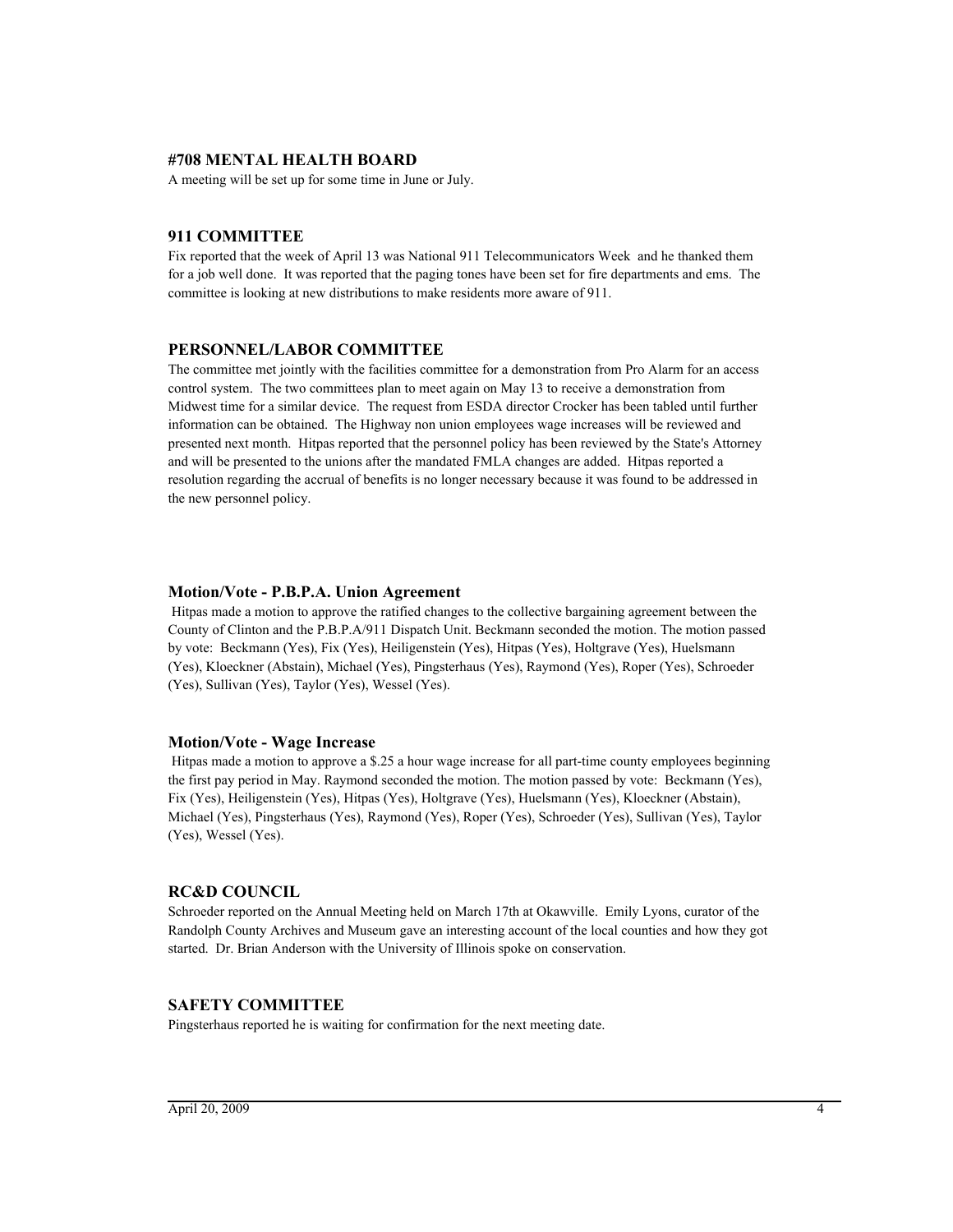### **SOLID WASTE COMMITTEE**

The committee reported that Allied Waste is doing recycling in the Village of Aviston.

#### **TOURISM COMMITTEE**

Huelsmann reported that at the last tourism meeting it was announced that Perry County has joined making a total of 10 counties as members.

## **UNITED COUNTIES COUNCIL OF ILLINOIS**

Sullivan reported on the March 23rd meeting. The Governor's new budget was discussed and deficit stimulus workshops. The next meeting will be April 27th in Springfield.

### **UNINCORPORATED AREA IMPROVEMENT COMMITTEE**

Henry Rowell, Jr representing Royal Lakes resort was presented at the meeting. He will be coordinating with some other agencies and meet with the committee at their meeting on the third Wednesday in May.

# **VETERAN'S MEMORIAL/VETERAN'S AFFAIRS COMMITTEE**

Roper reported that Kaskaskia College is working with other organizations to establish a veterans committee.

### **ECONOMIC DEVELOPMENT/SWIIDA/SCIGA**

It was reported that Dollar General will be opening a store in Germantown and Bucheit will open a store in Centralia.

# **ENVIRONMENTAL CONCERNS COMMITTEE**

No Report

### **FACILITIES COMMITTEE**

Fix reported on a water leak in the County annex building. The problem has been corrected and repairs have been made.

### **Motion/Vote - Monthly Financial Report**

 Beckmann made a motion to approve the monthly budget and financial report. Schroeder seconded the motion. The motion passed by vote: Beckmann (Yes), Fix (Yes), Heiligenstein (Yes), Hitpas (Yes), Holtgrave (Yes), Huelsmann (Yes), Kloeckner (Abstain), Michael (Yes), Pingsterhaus (Yes), Raymond (Yes), Roper (Yes), Schroeder (Yes), Sullivan (Yes), Taylor (Yes), Wessel (Yes).

### **FINANCE/HEALTH SERVICES/REVOLVING LOAN FUND**

Treasurer Mueller reported receiving an oil check in the amount of \$6,057.24. He noted the final distribution of 2007-08 will be made in April. He also reported on a webiniar he attended in regard to IMRF and changes that were being considered. He suggested that if possible committee members should attend the webiniar to help understand. He also suggested the committee meet with Fred Becker of Glass  $\&$  $\Delta$ pril 20, 2009 5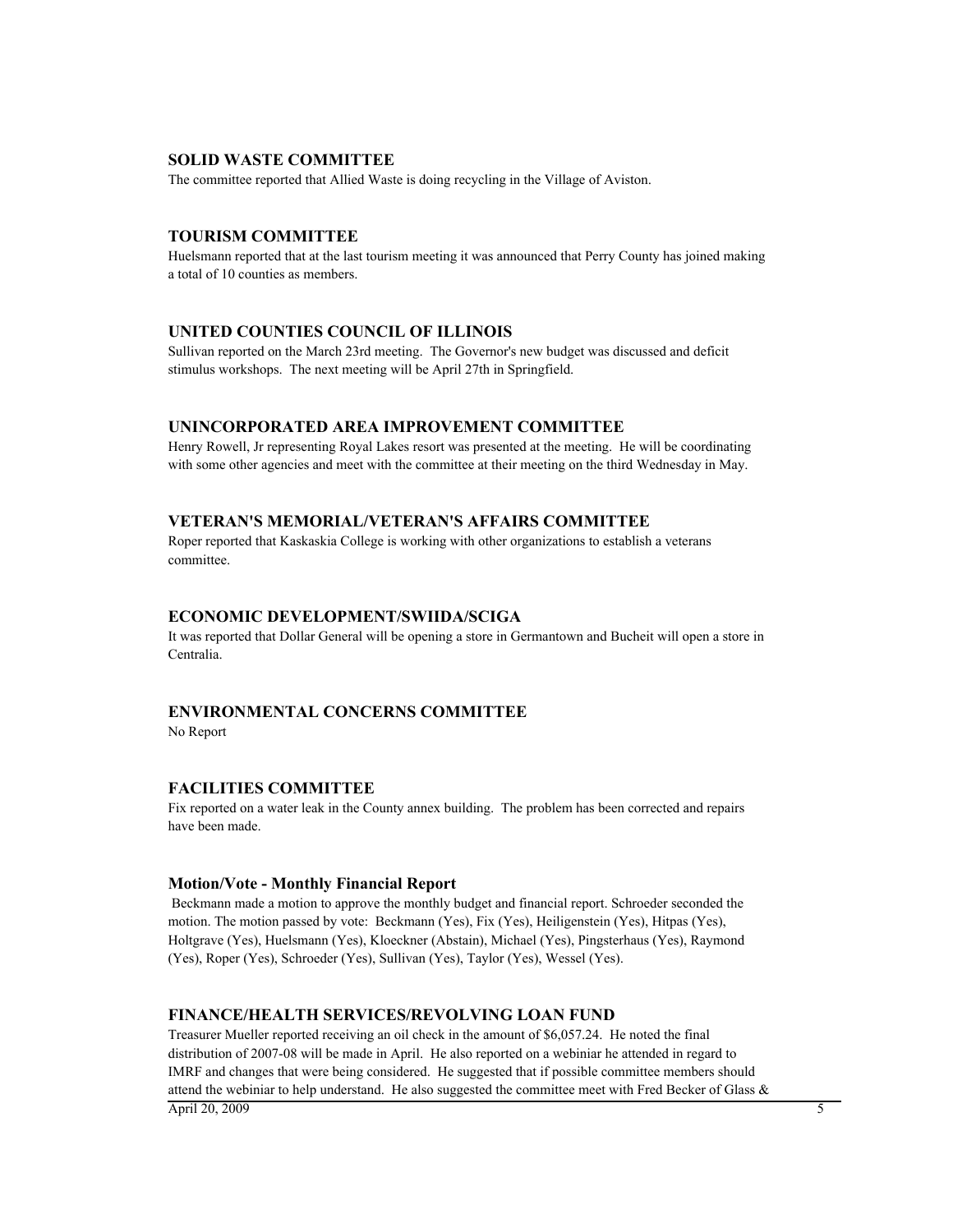Schuffet accounting firm.

Beckmann stated the revolving loan request from Deien Chevrolet has changed and will be discussed at the next meeting.

### **Motion/Vote - Health Department Monthly Report**

 Beckmann made a motion to approve the monthly report of the Clinton County Health Department. Holtgrave seconded the motion. The motion passed by vote: Beckmann (Yes), Fix (Yes), Heiligenstein (Yes), Hitpas (Yes), Holtgrave (Yes), Huelsmann (Yes), Kloeckner (Abstain), Michael (Yes), Pingsterhaus (Yes), Raymond (Yes), Roper (Yes), Schroeder (Yes), Sullivan (Yes), Taylor (Yes), Wessel (Yes).

### **GENERAL SERVICES/JUDICIARY COMMITTEE**

The committee met and found all bills to be in order.

# **LAW ENFORCEMENT/ESDA COMMITTEE**

No Report

# **LIQUOR COMMITTEE**

No Report

### **Motion/Vote - Resolution # 2009-009**

 Holtgrave made a motion to approve resolution # 2009-009 appropriating \$70,.000 from County Bridge Fund for the local match for the replacement of Bridge Number 014-3067. Roper seconded the motion. The motion passed by vote: Beckmann (Yes), Fix (Yes), Heiligenstein (Yes), Hitpas (Yes), Holtgrave (Yes), Huelsmann (Yes), Kloeckner (Abstain), Michael (Yes), Pingsterhaus (Yes), Raymond (Yes), Roper (Yes), Schroeder (Yes), Sullivan (Yes), Taylor (Yes), Wessel (Yes).

### **Motion/Vote - Resolution # 2009-010**

 Beckmann made a motion to approve resolution # 2009-010 approving a joint agreement with IDOT for the bridge replacement, Structure Number 014-3067. Taylor seconded the motion. The motion passed by vote: Beckmann (Yes), Fix (Yes), Heiligenstein (Yes), Hitpas (Yes), Holtgrave (Yes), Huelsmann (Yes), Kloeckner (Abstain), Michael (Yes), Pingsterhaus (Yes), Raymond (Yes), Roper (Yes), Schroeder (Yes), Sullivan (Yes), Taylor (Yes), Wessel (Yes).

### **Motion/Vote - Resolution # 2009-011**

 Michael made a motion to approve resolution # 2009-011 to award low bids for material to be purchased with motor fuel tax funds for Townships: A. road oil for Breese, Brookside, Carlyle, Clement, East Fork, Irishtown, Lake, Meridian, St. Rose, Sugar Creek and Wheatfield Townships to Don Anderson Co. (Hoffman); B. Road oil for Germantown, Lookingglass, Santa Fe and Wade Townships to Mike Maedge Trucking Co. (Highland); C. HFE-300 Asphalt to mix with rock for Breese, Brookside, East Fork, Lookingglass, Meridian, St. Rose, Sugar Creek and Wheatfield Townships to Marathon Ashland Petroleum, LLC (Benton). Wessel seconded the motion. The motion passed by vote: Beckmann (Yes), Fix (Yes), Heiligenstein (Yes), Hitpas (Yes), Holtgrave (Yes), Huelsmann (Yes), Kloeckner (Abstain), Michael (Yes), Pingsterhaus (Yes), Raymond (Yes), Roper (Yes), Schroeder (Yes), Sullivan (Yes), Taylor (Yes), Wessel (Yes).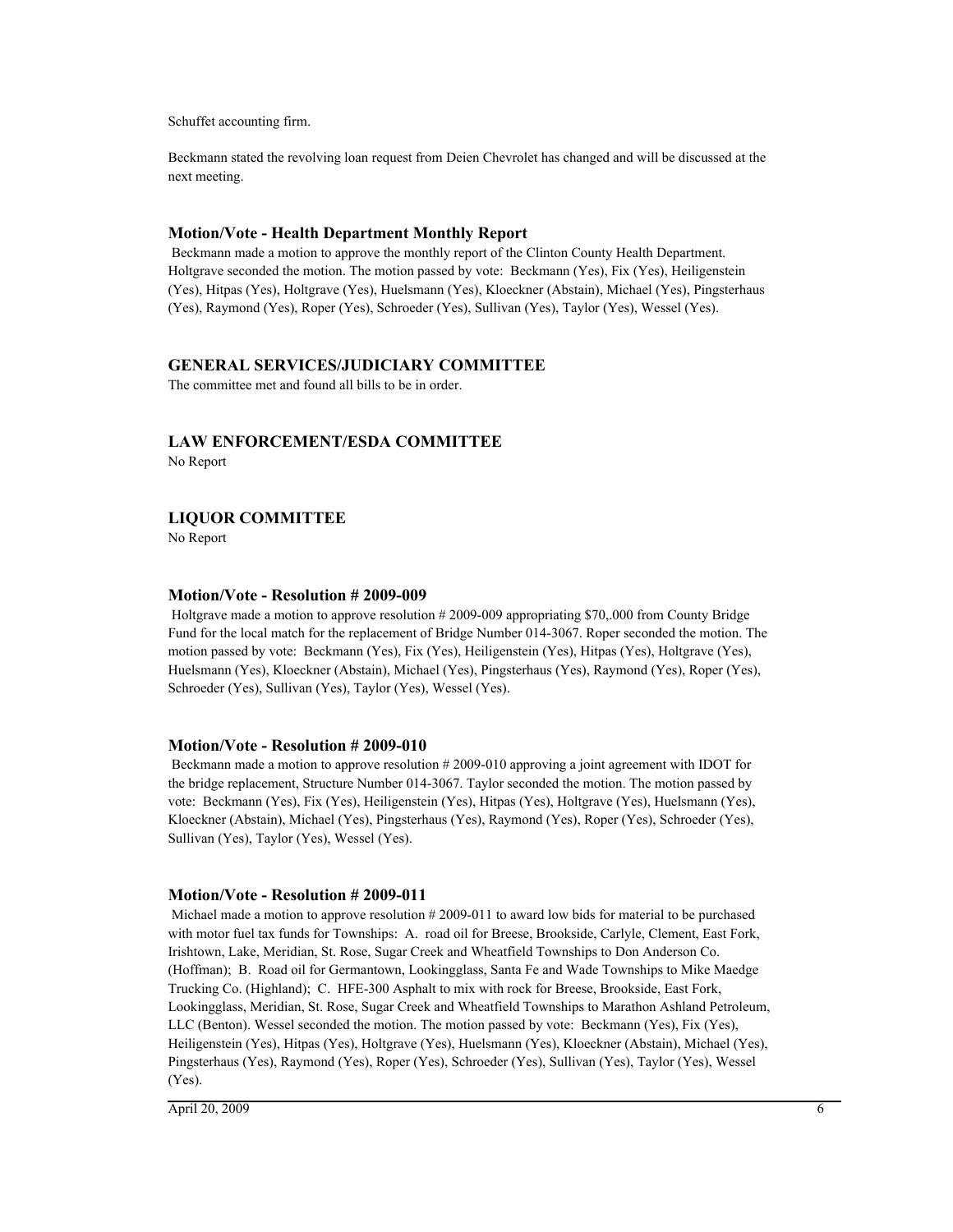### **Motion/Vote - Resolution # 2009-012**

 Holtgrave made a motion to approve resolution # 2009-012 awarding low bids for material to be purchased with motor fuel tax funds for the County. A. Road oil to Mike Maedge Trucking Co. (Highland); B. HFE-300 Asphalt to mix with rock to Marathon Ashland Petroleum, LLC (Benton); C. Hot-Mix Asphalt to Christ Brothers Asphalt (Lebanon). Fix seconded the motion. The motion passed by vote: Beckmann (Yes), Fix (Yes), Heiligenstein (Yes), Hitpas (Yes), Holtgrave (Yes), Huelsmann (Yes), Kloeckner (Abstain), Michael (Yes), Pingsterhaus (Yes), Raymond (Yes), Roper (Yes), Schroeder (Yes), Sullivan (Yes), Taylor (Yes), Wessel (Yes).

### **Motion/Vote - Resolution # 2009-013**

 Beckmann made a motion to approve resolution # 2009-013 awarding the low bids for materials from County Funds: A. Road oil to Mike Maedge Trucking Co. (Highland); B. Hot-Mix Asphalt to Christ Brothers Asphalt (Lebanon). Schroeder seconded the motion. The motion passed by vote: Beckmann (Yes), Fix (Yes), Heiligenstein (Yes), Hitpas (Yes), Holtgrave (Yes), Huelsmann (Yes), Kloeckner (Abstain), Michael (Yes), Pingsterhaus (Yes), Raymond (Yes), Roper (Yes), Schroeder (Yes), Sullivan (Yes), Taylor (Yes), Wessel (Yes).

### **Motion/Vote - Resolution # 2009-014**

Fix made a motion to approve resolution #2009-014 awarding the low bids for materials from county funds: Hot Mix Asphalt to be used on County Highway 5 to Howell Paving (Centralia). Holtgrave seconded the motion. The motion passed by vote: Beckmann (Yes), Fix (Yes), Heiligenstein (Yes), Hitpas (Yes), Holtgrave (Yes), Huelsmann (Yes), Kloeckner (Abstain), Michael (Yes), Pingsterhaus (Yes), Raymond (Yes), Roper (Yes), Schroeder (Yes), Sullivan (Yes), Taylor (Yes), Wessel (Yes).

### **Motion/Vote - Resolution # 2009-015**

Fix made a motion to approve resolution #2009-015 appropriating \$500,000 from the County's Motor Fuel Tax Funds for the construction of a new County Highway Department Building. MFT will pay for approximately 70% of the new building. Holtgrave seconded the motion. The motion passed by vote: Beckmann (Yes), Fix (Yes), Heiligenstein (Yes), Hitpas (Yes), Holtgrave (Yes), Huelsmann (Yes), Kloeckner (Abstain), Michael (Yes), Pingsterhaus (Yes), Raymond (Yes), Roper (Yes), Schroeder (Yes), Sullivan (Yes), Taylor (Yes), Wessel (Yes).

#### **Motion/Vote - Resolution # 2009-016**

 Sullivan made a motion to approve resolution # 2009-016 approving a petition from Wheatfield Township Highway Commissioner, Joe Luebbers, for 50% County Match for a new drainage structure on Flat Branch Road. Taylor seconded the motion. The motion passed by vote: Beckmann (Yes), Fix (Yes), Heiligenstein (Yes), Hitpas (Yes), Holtgrave (Yes), Huelsmann (Yes), Kloeckner (Abstain), Michael (Yes), Pingsterhaus (Yes), Raymond (Yes), Roper (Yes), Schroeder (Yes), Sullivan (Yes), Taylor (Yes), Wessel (Yes).

#### **Motion/Vote - Sealed Bids**

Vice Chairman Taylor made a motion to approve the County Engineer to accept sealed bids for various miscellaneous items including a 1997 Ford Single Axel Dump Truck and 2 5' Bush Hog Mowers. Tentative bid due date on June 4 and award high bidders at the June Board Meeting.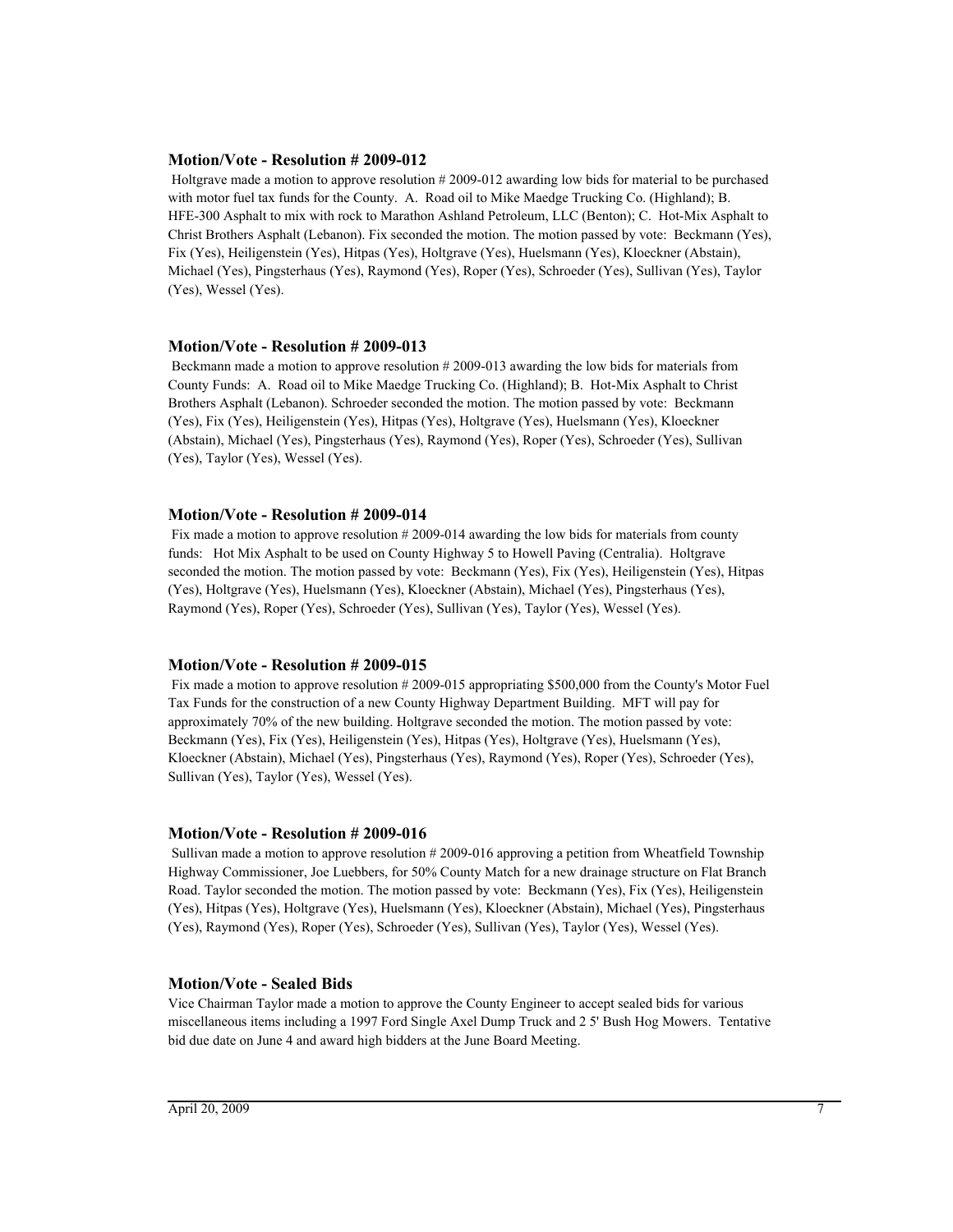Raymond seconded the motion. The motion passed by vote: Beckmann (Yes), Fix (Yes), Heiligenstein (Yes), Hitpas (Yes), Holtgrave (Yes), Huelsmann (Yes), Kloeckner (Abstain), Michael (Yes), Pingsterhaus (Yes), Raymond (Yes), Roper (Yes), Schroeder (Yes), Sullivan (Yes), Taylor (Yes), Wessel (Yes).

# **Motion/Vote - Rose Hill Terrace V**

Vice Chairman Taylor made a motion to approve a preliminary plat for Rose Hill Terrace V. Sullivan seconded the motion. The motion passed by vote: Beckmann (Yes), Fix (Yes), Heiligenstein (Yes), Hitpas (Yes), Holtgrave (Yes), Huelsmann (Yes), Kloeckner (Abstain), Michael (Yes), Pingsterhaus (Yes), Raymond (Yes), Roper (Yes), Schroeder (Yes), Sullivan (Yes), Taylor (Yes), Wessel (Yes).

# **Motion/Vote - Accounts Payable**

 Holtgrave made a motion to approve payment of the Accounts Payable Claims. Schroeder seconded the motion. The motion passed by vote: Beckmann (Yes), Fix (Yes), Heiligenstein (Yes), Hitpas (Yes), Holtgrave (Yes), Huelsmann (Yes), Kloeckner (Abstain), Michael (Yes), Pingsterhaus (Yes), Raymond (Yes), Roper (Yes), Schroeder (Yes), Sullivan (Yes), Taylor (Yes), Wessel (Yes).

# **ADJOURNMENT**

Vice Chairman Taylor made a motion to adjourn Schroeder seconded the motion. The motion passed by vote.

**Attest:**

\_\_\_\_\_\_\_\_\_\_\_\_\_\_\_\_\_\_\_\_\_\_\_\_\_\_\_\_\_\_\_\_\_\_\_\_\_\_ Thomas LaCaze/County Clerk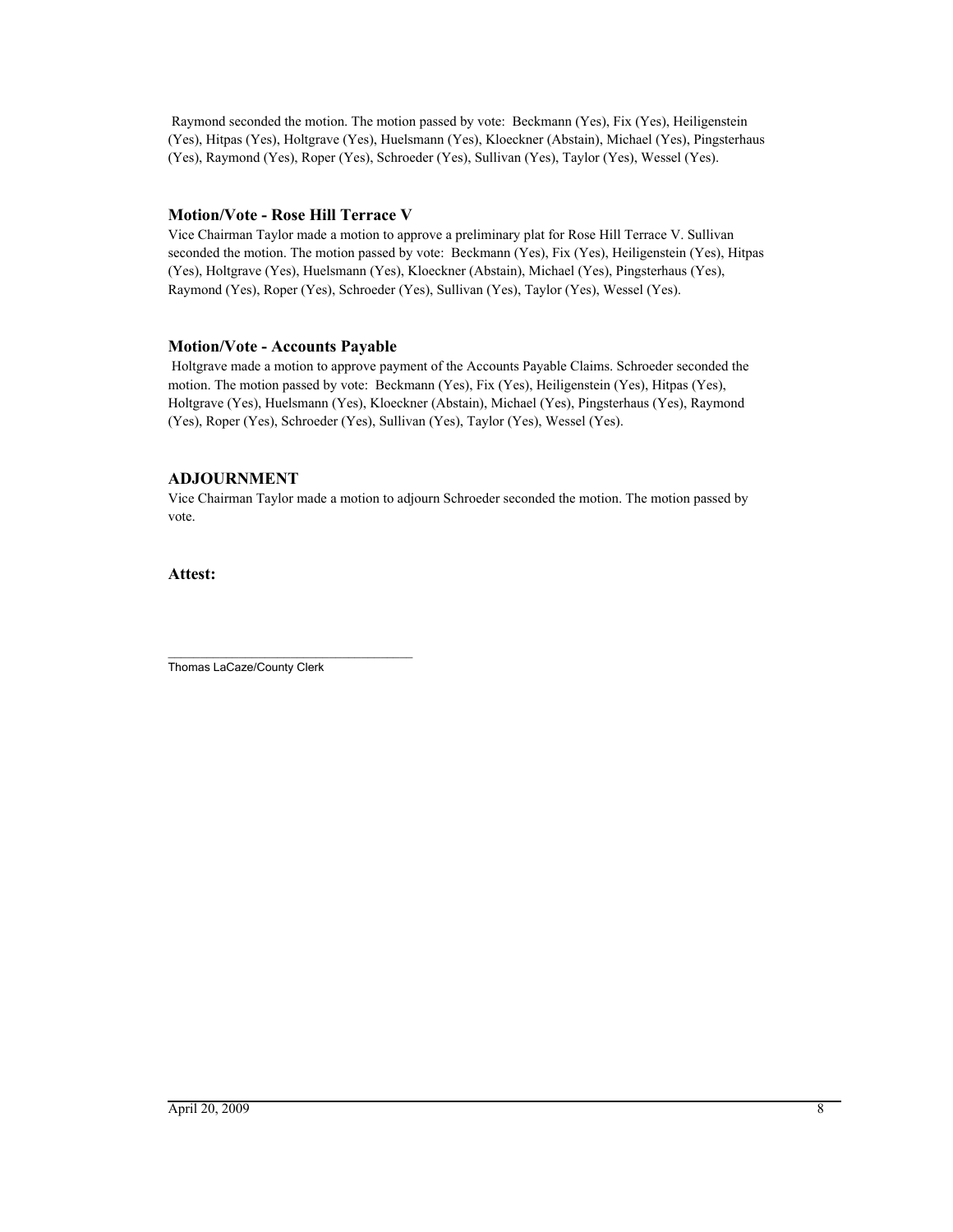# **Clinton County District Board**

# **May 18, 2009**

# **CONVENE**

Board Chairman Kloeckner called the meeting of the Clinton County District Board to order at 7:00 p.m. on May 18, 2009 at the Board Room. Attendance: Beckmann, Present: Fix, Present: Heiligenstein, Present: Hitpas, Present: Holtgrave, Present: Huelsmann, Present: Kloeckner, Present: Michael, Present: Pingsterhaus, Present: Raymond, Present: Roper, Present: Schroeder, Present: Sullivan, Present: Taylor, Present: Wessel, Present.

### **PLEDGE OF ALLEGIANCE**

The Pledge of Allegiance was recited.

### **Motion/Vote - Approval of Minutes**

 Roper made a motion to approve the minutes of the April 20, 2009 board meeting. Holtgrave seconded the motion. The motion passed by vote: Beckmann (Yes), Fix (Yes), Heiligenstein (Yes), Hitpas (Yes), Holtgrave (Yes), Huelsmann (Yes), Kloeckner (Abstain), Michael (Yes), Pingsterhaus (Yes), Raymond (Yes), Roper (Yes), Schroeder (Yes), Sullivan (Yes), Taylor (Yes), Wessel (Yes).

### **Motion/Vote - Sports Team Recognition**

 Beckmann made a motion to recognize the All Saints Volleyball team for winning first place in the SIJHSAA Class "M" Volleyball Tournament. Raymond seconded the motion. The motion passed by vote: Beckmann (Yes), Fix (Yes), Heiligenstein (Yes), Hitpas (Yes), Holtgrave (Yes), Huelsmann (Yes), Kloeckner (Abstain), Michael (Yes), Pingsterhaus (Yes), Raymond (Yes), Roper (Yes), Schroeder (Yes), Sullivan (Yes), Taylor (Yes), Wessel (Yes).

### **Motion/Vote - Sports Team Recognition**

 Pingsterhaus made a motion to recognize the Carlyle Jr. High Lady Indians Basketball Team for winning first place in the SIJHSAA Class "L" Basketball Tournament. Heiligenstein seconded the motion. The motion passed by vote: Beckmann (Yes), Fix (Yes), Heiligenstein (Yes), Hitpas (Yes), Holtgrave (Yes), Huelsmann (Yes), Kloeckner (Abstain), Michael (Yes), Pingsterhaus (Yes), Raymond (Yes), Roper (Yes), Schroeder (Yes), Sullivan (Yes), Taylor (Yes), Wessel (Yes).

### **Appointments - First Reading**

The first reading was held for the following appointments: Michael Gall and Gregory Rehkemper as trustees for the St. Rose Water District.

## **Motion/Vote - Waive First Reading**

Vice Chairman Taylor made a motion to waive the first reading for Steve Horstmann as trustee for the ClinClair Fire District. Schroeder seconded the motion. The motion passed by vote: Beckmann (Yes), Fix (Yes), Heiligenstein (Yes), Hitpas (Yes), Holtgrave (Yes), Huelsmann (Yes), Kloeckner (Abstain), Michael (Yes), Pingsterhaus (Yes), Raymond (Yes), Roper (Yes), Schroeder (Yes), Sullivan (Yes), Taylor (Yes), Wessel (Yes).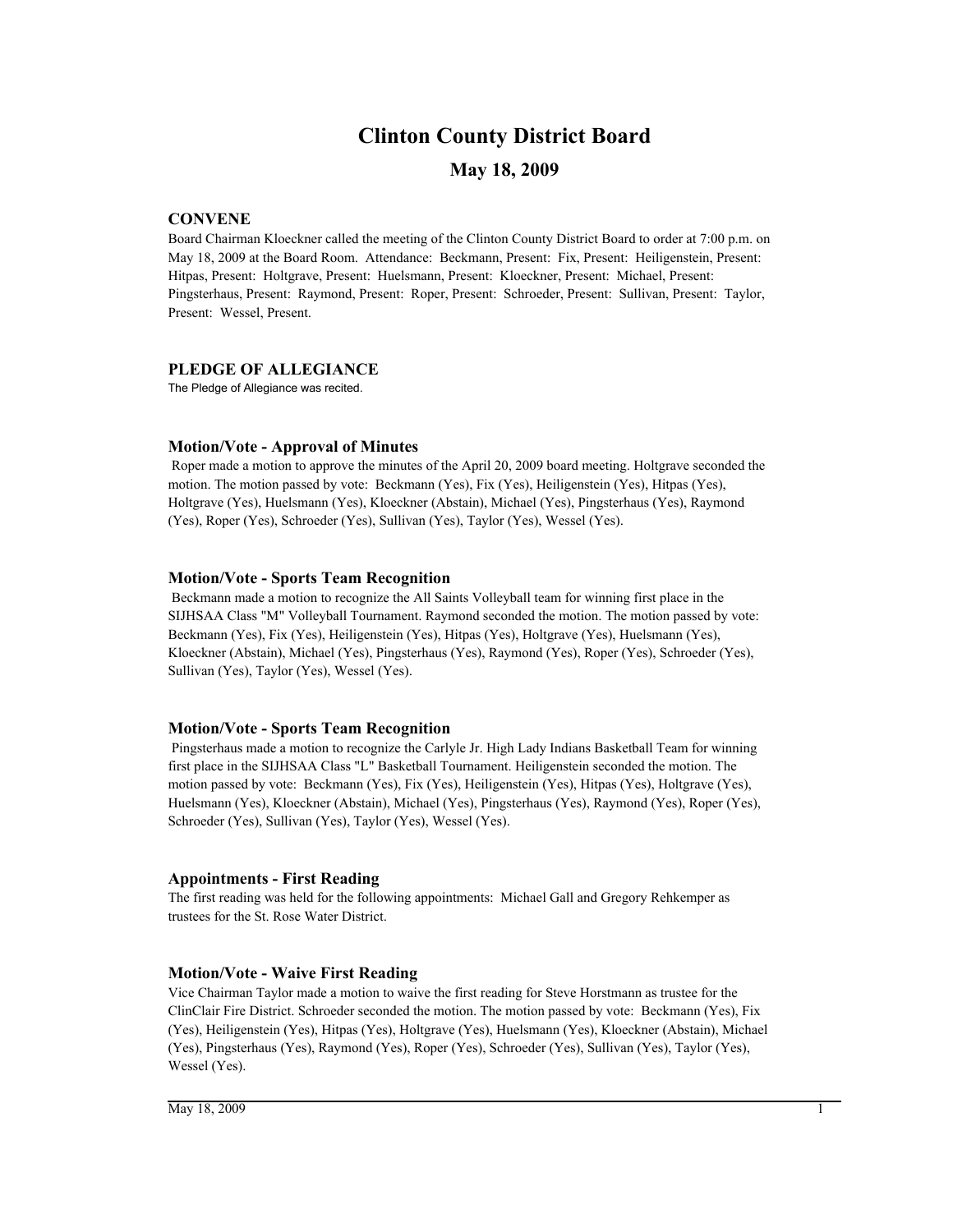#### **Motion/Vote - Appointment**

 Beckmann made a motion to appoint Steve Horstmann as trustee for the ClinClair Fire District. Sullivan seconded the motion. The motion passed by vote: Beckmann (Yes), Fix (Yes), Heiligenstein (Yes), Hitpas (Yes), Holtgrave (Yes), Huelsmann (Yes), Kloeckner (Abstain), Michael (Yes), Pingsterhaus (Yes), Raymond (Yes), Roper (Yes), Schroeder (Yes), Sullivan (Yes), Taylor (Yes), Wessel (Yes).

### **Motion/Vote - Appointment**

 Wessel made a motion to appoint Susan Hollenkamp and Wayne Keifer to the Clinton County Board of Review for a two year term Huelsmann seconded the motion. The motion passed by vote: Michael (Yes), Pingsterhaus (Yes), Raymond (Yes), Roper (Yes), Schroeder (Yes), Sullivan (Yes), Taylor (Yes), Wessel (Yes), Beckmann (Yes), Fix (Yes), Heiligenstein (Yes), Hitpas (Yes), Holtgrave (Yes), Huelsmann (Yes), Kloeckner (Abstain).

### **Motion/Vote - Appointment**

 Pingsterhaus made a motion to appoint Gary Wedekemper as trustee for the Clinton County East Water District. Heiligenstein seconded the motion. The motion passed by vote: Beckmann (Yes), Fix (Yes), Heiligenstein (Yes), Hitpas (Yes), Holtgrave (Yes), Huelsmann (Yes), Kloeckner (Abstain), Michael (Yes), Pingsterhaus (Yes), Raymond (Yes), Roper (Yes), Schroeder (Yes), Sullivan (Yes), Taylor (Yes), Wessel (Yes).

### **Motion/Vote - Ordinance # 2009-003**

 Hitpas made a motion to approve Ordinance # 2009-003 Prevailing rate of wages for Clinton County, Illinois. Wessel seconded the motion. The motion passed by vote: Beckmann (Yes), Fix (Yes), Heiligenstein (Yes), Hitpas (Yes), Holtgrave (Yes), Huelsmann (Yes), Kloeckner (Abstain), Michael (Yes), Pingsterhaus (Yes), Raymond (Yes), Roper (Yes), Schroeder (Yes), Sullivan (Yes), Taylor (Yes), Wessel (Yes).

### **INSURANCE COMMITTEE**

A committee meeting was held on May 11. It was reported that a rebate check for \$969.50 was issued to Clinton County from LDI on prescription coverage. Also a \$29,871.96 was received in regards to recovery from subrogation claim from a previous health claim. A review was made in regards to Administrative and Ancillary Service fees for the coming contract year from BAS with minimal increase to single and family charges.

### **AREA ON AGING COMMITTEE**

No Report

### **ASSESSMENT COMMITTEE**

It was reported that 260 complaints were received and are being reviewed by the board of review. At the May 13th meeting it was suggested that more information be put on the web site to allow the general public to figure out their assessments. The committee is looking into this.

### **CENSUS COMMITTEE**

The committee has signed a letter of intent for promotional material.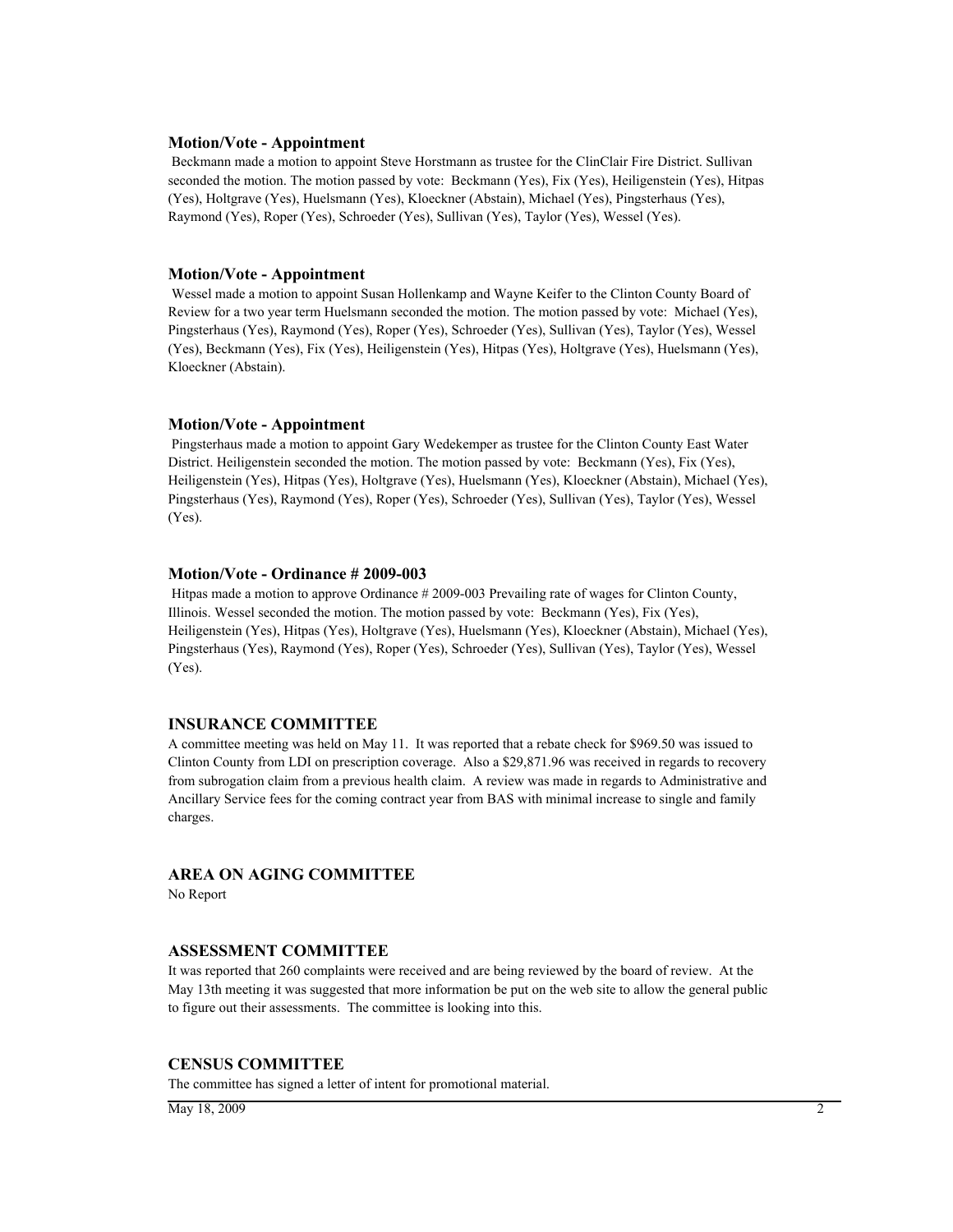### **Motion/Vote - Proclamation**

 Heiligenstein made a motion to approve the Census 2010 Proclamation. Roper seconded the motion. The motion passed by vote: Beckmann (Yes), Fix (Yes), Heiligenstein (Yes), Hitpas (Yes), Holtgrave (Yes), Huelsmann (Yes), Kloeckner (Abstain), Michael (Yes), Pingsterhaus (Yes), Raymond (Yes), Roper (Yes), Schroeder (Yes), Sullivan (Yes), Taylor (Yes), Wessel (Yes).

# **COUNTY FARM COMMITTEE**

Craig Taylor reported last month 68 pets were adopted. The committee is discussing implementing micro chipping.

# **EDUCATION COMMITTEE**

The committee had no report , but announced the July meeting has been cancelled.

# **GIS COMMITTEE**

A meeting was held on May 7 and all bill were found to be in order. The next meeting will be held on June 4th.

# **INSURANCE TRUST**

Of the nine counties in ICIT, three will be leaving the trust in September, however, two small counties are interested in joining the trust. The assessment has been made for the existing counties and will be due in July 15th. The next meeting will be held on May 20th at 9:00 a.m. A bond hearing was held at 6:30 before the meeting for recapitulazation. No objections were received.

# **#708 MENTAL HEALTH BOARD**

At the May 5th meeting the committee reviewed applicants. The next meeting will be June 2

# **911 COMMITTEE**

Work is still progressing on the new 911 towers and paging system. More equipment is being installed this week. A flow chart is being discussed in regard to new subdivisions, annexations and dividing tracts of land.

# **PERSONNEL/LABOR COMMITTEE**

The committee held a joint meeting with the facilities committee and both committees agreed to table the access control issue.

# **Motion/Vote - Personnel Policy**

 Hitpas made a motion to approve the changes between the County and the Highway Department Personnel Policy for Non union personnel. Fix seconded the motion. The motion passed by vote: Beckmann (Yes), Fix (Yes), Heiligenstein (Yes), Hitpas (Yes), Holtgrave (Yes), Huelsmann (Yes), Kloeckner (Abstain), Michael (Yes), Pingsterhaus (Yes), Raymond (Yes), Roper (Yes), Schroeder (Yes), Sullivan (Yes), Taylor (Yes), Wessel (Yes).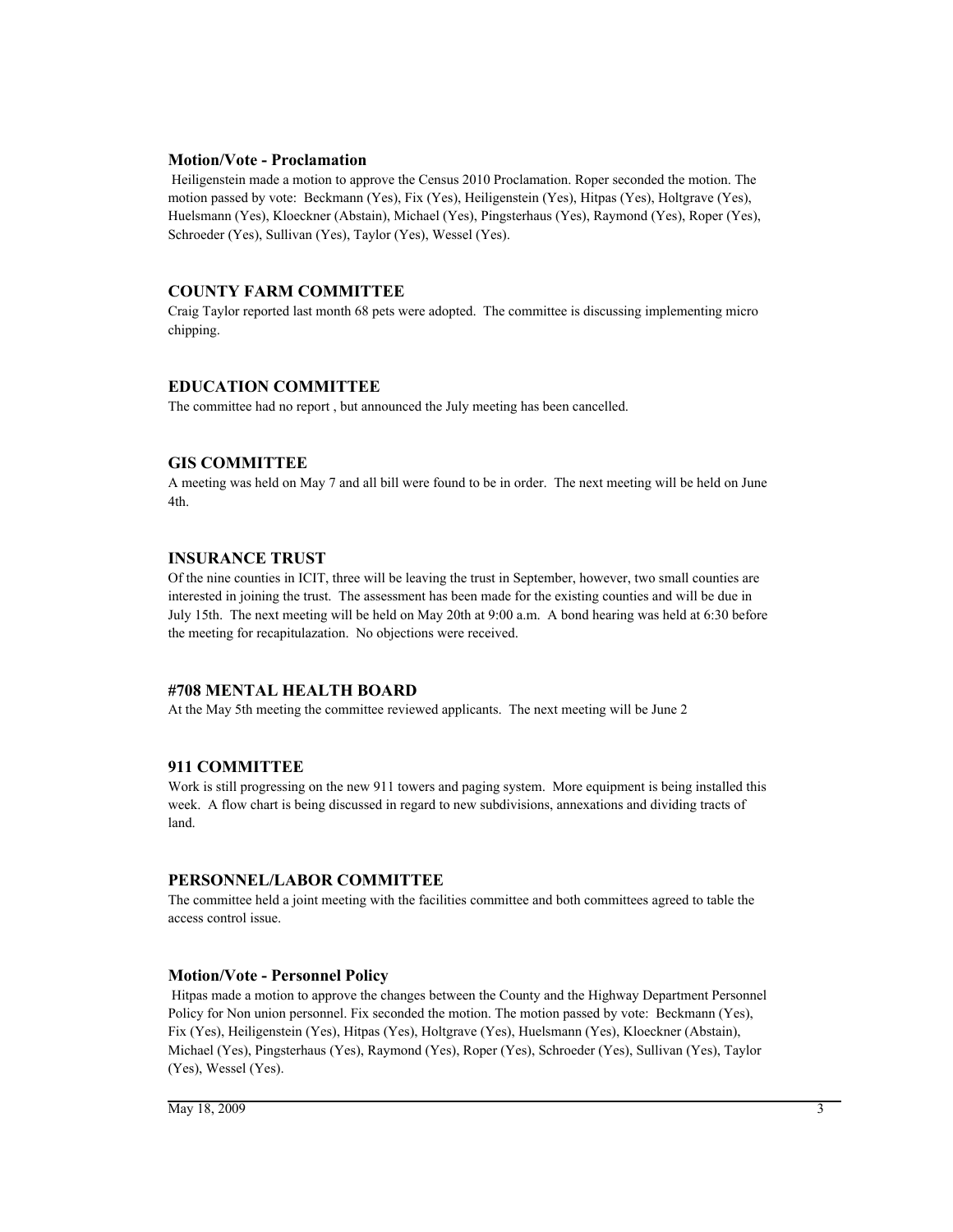### **RC&D COUNCIL**

The next meeting will be held at the St. Clair Farm Bureau building at 7;00 p.m. May 19th.

### **SAFETY COMMITTEE**

Pingsterhaus reported a safety meeting will be held on June 10 at 1:00 p.m. all department heads are welcome. A lunch will be served.

# **SOLID WASTE COMMITTEE**

No Report

### **TOURISM COMMITTEE**

The IHSA Bass Tournament held at Carlyle Lake went very well.

## **UNITED COUNTIES COUNCIL OF ILLINOIS**

Raymond reported on the April 27 meeting held in Springfield. The Director of Office Planning and Programming with the State of Illinois explained programs which will utilize the State Stimulus from the Federal Government.

Holtgrave reported on a meeting that was held dealing with real estate tax and income tax.

### **UNINCORPORATED AREA IMPROVEMENT COMMITTEE**

The monthly meeting was held with several residents of Royal Lakes Resort present. Committee chairman Roper reported he talked with Sheriff Kreke regarding the abandoned vehicles. The County has modeled its ordinance after state statutes, however, it does not allow for seasonal vehicles. The committee has asked States Attorney Hudspeth to look into modifying the ordinance.

### **VETERAN'S MEMORIAL/VETERAN'S AFFAIRS COMMITTEE**

Craig Roper and Chairman Kloeckner attended a meeting at Kaskaskia College regarding the veterans tribute on the campus. The area veterans' organizations have been asked for their input.

### **ECONOMIC DEVELOPMENT/SWIIDA/SCIGA**

The next SWIDA meeting will be held on May 21st and the SCIGA meeting will be held on May 27th.

## **ENVIRONMENTAL CONCERNS COMMITTEE**

No Report

#### **FACILITIES COMMITTEE**

Fix reported the plans for the new highway department building were approved by IDOT and were put out for bids. The bid opening is Thursday, June 4th at 10:00 a.m. at the County Highway Department.

Since there have been issues of communication and quality control involving the County Website, the  $\overline{M}$ ay 18, 2009 4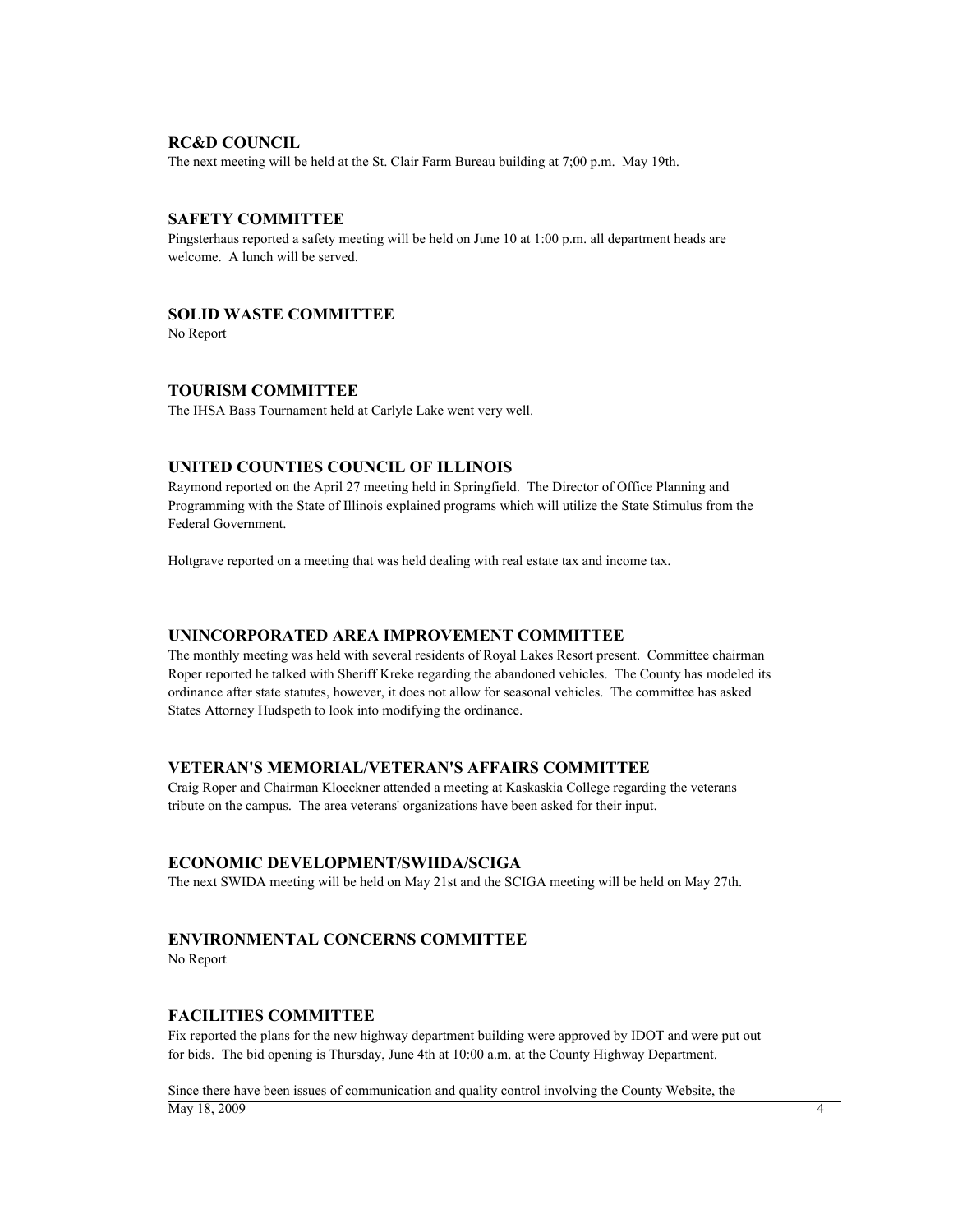facilities committee along with Jay Donnelly will be overseeing the website and what is placed on it.

# **Motion/Vote - Monthly Financial Report**

 Beckmann made a motion to approve the monthly budget and financial report. Taylor seconded the motion. The motion passed by vote: Beckmann (Yes), Fix (Yes), Heiligenstein (Yes), Hitpas (Yes), Holtgrave (Yes), Huelsmann (Yes), Kloeckner (Abstain), Michael (Yes), Pingsterhaus (Yes), Raymond (Yes), Roper (Yes), Schroeder (Yes), Sullivan (Yes), Taylor (Yes), Wessel (Yes).

### **Motion/Vote - 2007 Real Estate Taxes**

 Hitpas made a motion to approve the final report of the 2007 payable 2008 real estate taxes. Raymond seconded the motion. The motion passed by vote: Beckmann (Yes), Fix (Yes), Heiligenstein (Yes), Hitpas (Yes), Holtgrave (Yes), Huelsmann (Yes), Kloeckner (Abstain), Michael (Yes), Pingsterhaus (Yes), Raymond (Yes), Roper (Yes), Schroeder (Yes), Sullivan (Yes), Taylor (Yes), Wessel (Yes).

# **FINANCE/HEALTH SERVICES/REVOLVING LOAN FUND**

Treasurer Mueller reported receiving an oil check in the amount of \$5,450.87. He also reported on a webinar held on April 29th regarding the new program for IMRF payments. The board must decide and report thier decision by August 31 if they are to keep the regular program or change to the phase in program.

Holtgrave asked about the possibility of having four payments for tax bills as some other Counties have offered. A discussion followed citing the pros and cons. The finance committee will research the possibility.

### **Motion/Vote - Health Department Monthly Report**

 Beckmann made a motion to approve the monthly report of the Clinton County Health Department. Taylor seconded the motion. The motion passed by vote: Beckmann (Yes), Fix (Yes), Heiligenstein (Yes), Hitpas (Yes), Holtgrave (Yes), Huelsmann (Yes), Kloeckner (Abstain), Michael (Yes), Pingsterhaus (Yes), Raymond (Yes), Roper (Yes), Schroeder (Yes), Sullivan (Yes), Taylor (Yes), Wessel (Yes).

### **Motion/Vote - Release Lien**

 Beckmann made a motion to release the personal liens on Matt/Mary Rakers and Mike/Kelly Kampwerth personal residence based on a confirmation of a clean second position not to exceed \$140,000. Once the new construction is completed All Smiles Day Care must replace this with a lien on the building to include the new construction to subordinate to Germantown Bank for an amount not to exceed \$265,000. Raymond seconded the motion. The motion passed by vote: Beckmann (Yes), Fix (Yes), Heiligenstein (Yes), Hitpas (Yes), Holtgrave (Yes), Huelsmann (Yes), Kloeckner (Abstain), Michael (Yes), Pingsterhaus (Yes), Raymond (Yes), Roper (Yes), Schroeder (Yes), Sullivan (Yes), Taylor (Yes), Wessel (Yes).

# **GENERAL SERVICES/JUDICIARY COMMITTEE**

At the monthly meeting the committee found all bills to be in order.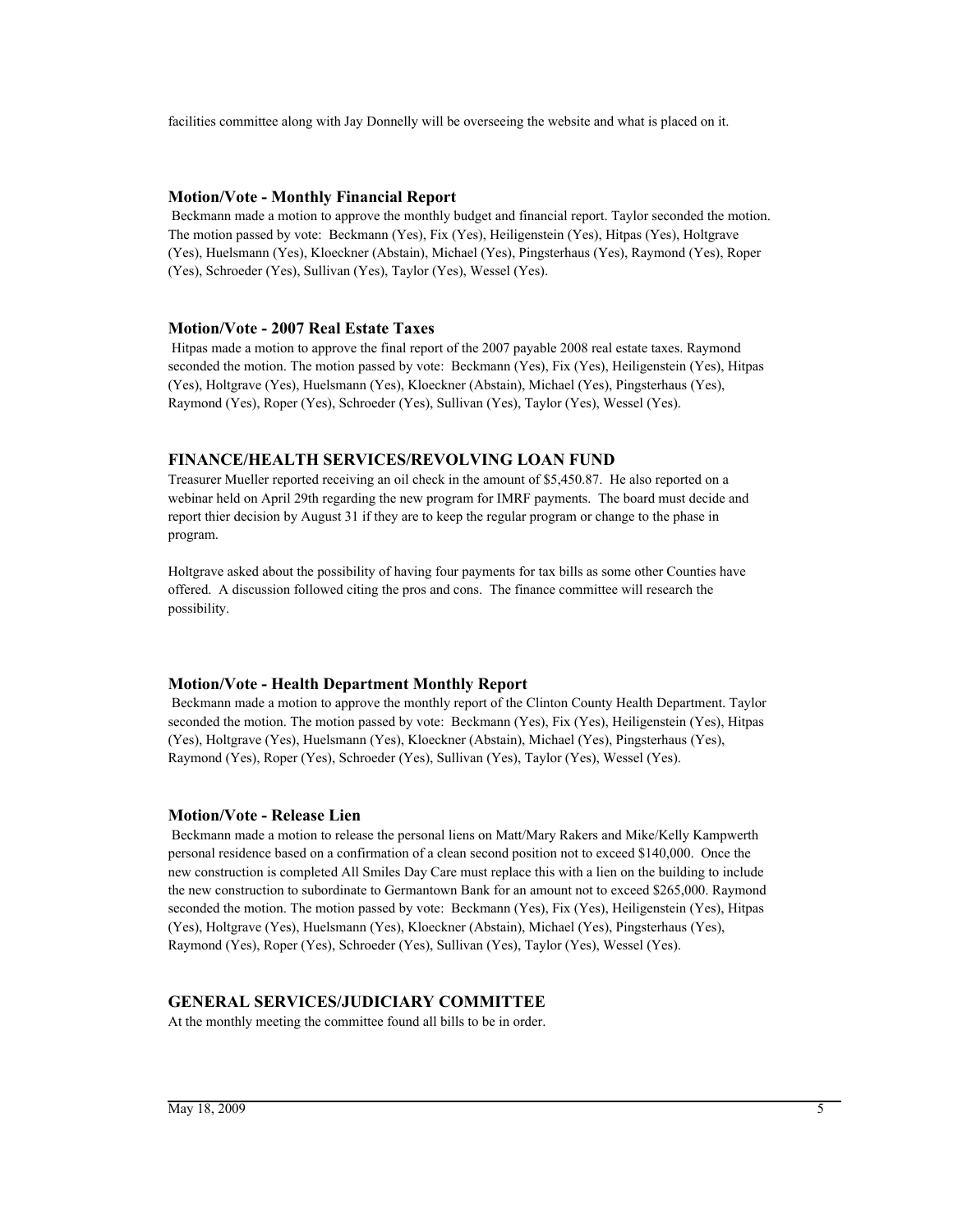### **LAW ENFORCEMENT/ESDA COMMITTEE**

Sullivan announced last week was National Correction Officers week. He thanked the county correction officers for a job well done. In the past year they booked in an average 112 people per month. The jail population average was 44 inmates per month. The maximum is 52. He also thanked the area police during National Police Week.

### **LIQUOR COMMITTEE**

No Report

### **ROAD & BRIDGE COMMITTEE**

Engineer Behrens stated where the stimulus money is to be spent: Resurfacing project on Shattuc Road; Bridge replacement in Meridian Township; Resurface St. Rose Road from Surge Road to the County Line in 2010. The Bid opening for the new Highway Department Building will be held on June 4. The surplice equipment sale will be held on June 5. Construction projects for May: Breese Township Bridge on Old State Road; Shattuc Road Resurfacing; Meridian Township Bridge.

### **Motion/Vote - Ordinance # 2009-004**

Vice Chairman Taylor made a motion to adopt Ordinance # 2009-004 for a Map Amendment (Case # 5-6-09-1) submitted by Todd and Carla Schneider to rezone property located in East Fork Township from Agriculture (A) to Agriculture/Residential (AR). Schroeder seconded the motion. The motion passed by vote: Beckmann (Yes), Fix (Yes), Heiligenstein (Yes), Hitpas (Yes), Holtgrave (Yes), Huelsmann (Yes), Kloeckner (Abstain), Michael (Yes), Pingsterhaus (Yes), Raymond (Yes), Roper (Yes), Schroeder (Yes), Sullivan (Yes), Taylor (Yes), Wessel (Yes).

#### **Motion/Vote - Ordinance # 2009-005**

Vice Chairman Taylor made a motion to adopt Ordinance # 2009-005 for a Map Amendment (Case #5-6-09-06) submitted by Linda S Schuette Trust to rezone property located in St. Rose Township from Agriculture (A) to Agriculture/Residential (AR). Beckmann seconded the motion. The motion passed by vote: Beckmann (Yes), Fix (Yes), Heiligenstein (Yes), Hitpas (Yes), Holtgrave (Yes), Huelsmann (Yes), Kloeckner (Abstain), Michael (Yes), Pingsterhaus (Yes), Raymond (Yes), Roper (Yes), Schroeder (Yes), Sullivan (Yes), Taylor (Yes), Wessel (Yes).

#### **Motion/Vote - Waive First Reading**

 Wessel made a motion to waive the first reading for Larry Blaney's 1st Subdivision. Fix seconded the motion. The motion passed by vote: Beckmann (Yes), Fix (Yes), Heiligenstein (Yes), Hitpas (Yes), Holtgrave (Yes), Huelsmann (Yes), Kloeckner (Abstain), Michael (Yes), Pingsterhaus (Yes), Raymond (Yes), Roper (Yes), Schroeder (Yes), Sullivan (Yes), Taylor (Yes), Wessel (Yes).

### **Motion/Vote - Larry Blaney's 1st Subdivision**

 Holtgrave made a motion to approve Larry Blaney's 1st Subdivision. Hitpas seconded the motion. The motion passed by vote: Beckmann (Yes), Fix (Yes), Heiligenstein (Yes), Hitpas (Yes), Holtgrave (Yes), Huelsmann (Yes), Kloeckner (Abstain), Michael (Yes), Pingsterhaus (Yes), Raymond (Yes), Roper (Yes), Schroeder (Yes), Sullivan (Yes), Taylor (Yes), Wessel (Yes).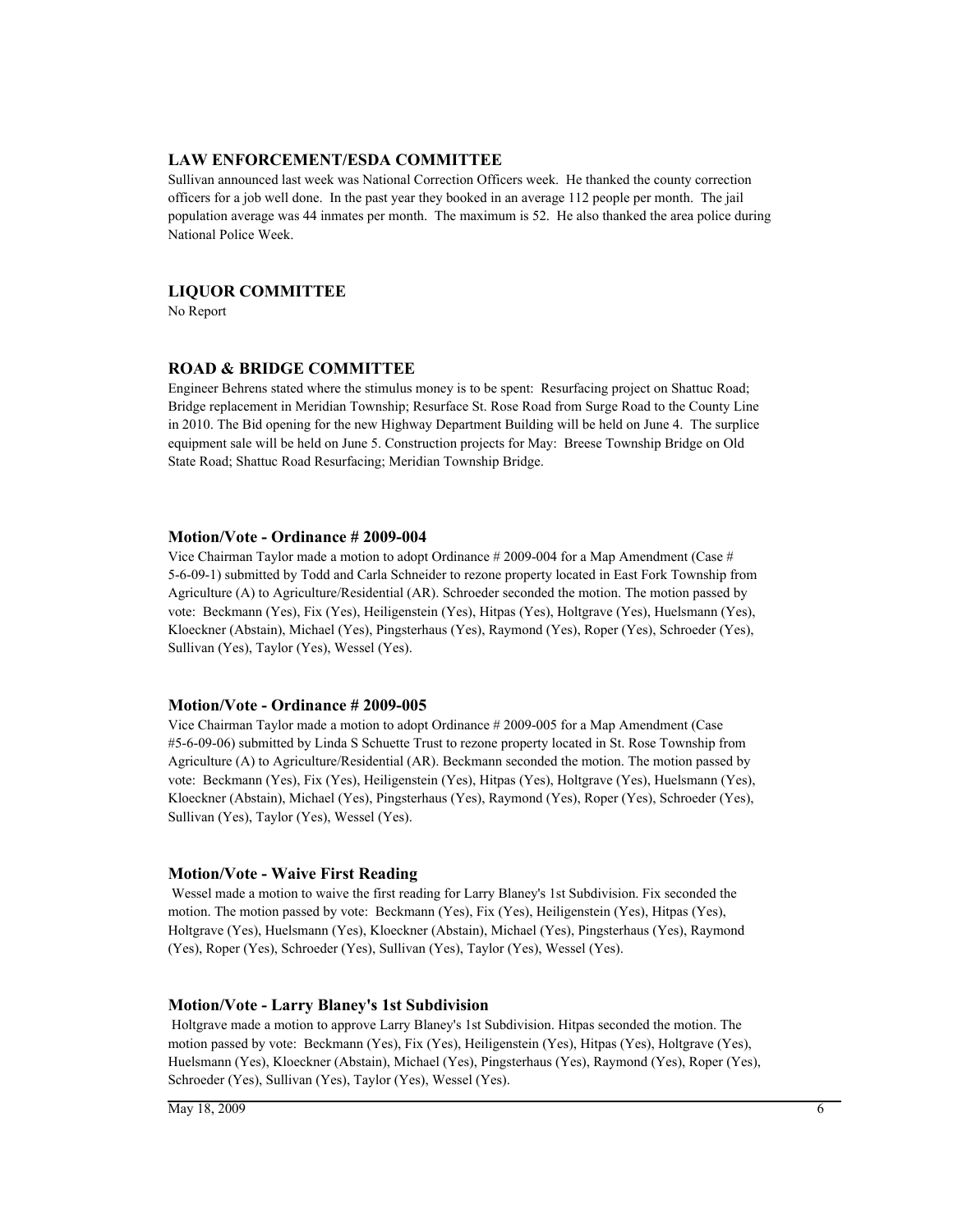# **Motion/Vote - Waive First Reading**

 Sullivan made a motion to waive the first reading for the Vincennes Trail Subdivision. Beckmann seconded the motion. The motion passed by vote: Beckmann (Yes), Fix (Yes), Heiligenstein (Yes), Hitpas (Yes), Holtgrave (Yes), Huelsmann (Yes), Kloeckner (Abstain), Michael (Yes), Pingsterhaus (Yes), Raymond (Yes), Roper (Yes), Schroeder (Yes), Sullivan (Yes), Taylor (Yes), Wessel (Yes).

# **Motion/Vote - Vincennes Trail Subdivision**

 Sullivan made a motion to approve the Vincennes Trail Subdivision. Taylor seconded the motion. The motion passed by vote: Beckmann (Yes), Fix (Yes), Heiligenstein (Yes), Hitpas (Yes), Holtgrave (Yes), Huelsmann (Yes), Kloeckner (Abstain), Michael (Yes), Pingsterhaus (Yes), Raymond (Yes), Roper (Yes), Schroeder (Yes), Sullivan (Yes), Taylor (Yes), Wessel (Yes).

# **Motion/Vote - Accounts Payable**

 Fix made a motion to approve payment of the Accounts Payable Claims. Holtgrave seconded the motion. The motion passed by vote: Beckmann (Yes), Fix (Yes), Heiligenstein (Yes), Hitpas (Yes), Holtgrave (Yes), Huelsmann (Yes), Kloeckner (Abstain), Michael (Yes), Pingsterhaus (Yes), Raymond (Yes), Roper (Yes), Schroeder (Yes), Sullivan (Yes), Taylor (Yes), Wessel (Yes).

### **Motion/Vote - Executive Session**

 Hitpas made a motion to enter into executive session for a personnel matter. Fix seconded the motion. The motion passed by vote: Beckmann (Yes), Fix (Yes), Heiligenstein (Yes), Hitpas (Yes), Holtgrave (Yes), Huelsmann (Yes), Kloeckner (Abstain), Michael (Yes), Pingsterhaus (Yes), Raymond (Yes), Roper (Yes), Schroeder (Yes), Sullivan (Yes), Taylor (Yes), Wessel (Yes).

# **Return to Regular Session**

No action was taken as a result of the executive session.

# **ADJOURNMENT**

Holtgrave made a motion to adjourn Hitpas seconded the motion. The motion passed by vote.

### **Attest:**

\_\_\_\_\_\_\_\_\_\_\_\_\_\_\_\_\_\_\_\_\_\_\_\_\_\_\_\_\_\_\_\_\_\_\_\_\_\_ Thomas LaCaze/County Clerk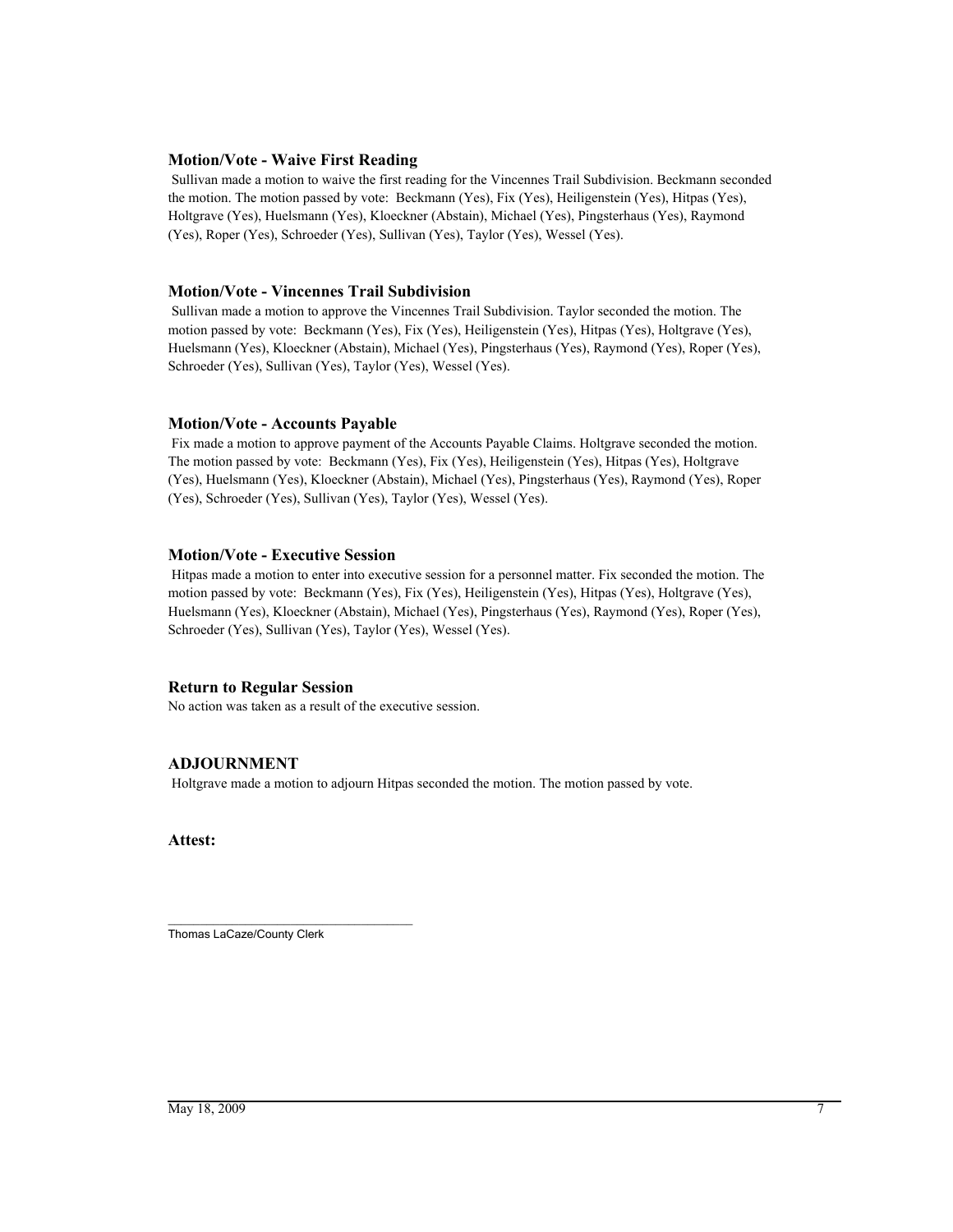# **Clinton County District Board**

# **June 15, 2009**

# **CONVENE**

Board Chairman Kloeckner called the meeting of the Clinton County District Board to order at 7:00 p.m. on June 15, 2009 at the Board Room. Attendance: Beckmann, Present: Fix, Present: Heiligenstein, Present: Hitpas, Present: Holtgrave, Present: Huelsmann, Present: Kloeckner, Present: Michael, Present: Pingsterhaus, Present: Raymond, Present: Roper, Present: Schroeder, Present: Sullivan, Present: Taylor, Present: Wessel, Present.

### **PLEDGE OF ALLEGIANCE**

The Pledge of Allegiance was recited.

### **Motion/Vote - Approval of Minutes**

Vice Chairman Taylor made a motion to approve the minutes of the May 18, 2009 board meeting. Raymond seconded the motion. The motion passed by vote: Beckmann (Yes), Fix (Yes), Heiligenstein (Yes), Hitpas (Yes), Holtgrave (Yes), Huelsmann (Yes), Kloeckner (Abstain), Michael (Yes), Pingsterhaus (Yes), Raymond (Yes), Roper (Yes), Schroeder (Yes), Sullivan (Yes), Taylor (Yes), Wessel (Yes).

### **Motion/Vote - Appointments**

 Sullivan made a motion to appoit Michael Gall and Gregory Rehkemper trustees for the St. Rose Water District. Taylor seconded the motion. The motion passed by vote: Beckmann (Yes), Fix (Yes), Heiligenstein (Yes), Hitpas (Yes), Holtgrave (Yes), Huelsmann (Yes), Kloeckner (Abstain), Michael (Yes), Pingsterhaus (Yes), Raymond (Yes), Roper (Yes), Schroeder (Yes), Sullivan (Yes), Taylor (Yes), Wessel (Yes).

### **Motion/Vote - Waive First Reading**

 Holtgrave made a motion to waive the first reading for Dr. Doug Kruse, Kathy Heimann and Chris Dixon as members of the Clinton County Health Board. Fix seconded the motion. The motion passed by vote: Beckmann (Yes), Fix (Yes), Heiligenstein (Yes), Hitpas (Yes), Holtgrave (Yes), Huelsmann (Yes), Kloeckner (Abstain), Michael (Yes), Pingsterhaus (Yes), Raymond (Yes), Roper (Yes), Schroeder (Yes), Sullivan (Yes), Taylor (Yes), Wessel (Yes).

### **Motion/Vote - Appointment**

 Fix made a motion to appoint Dr. Doug Kruse, Kathy Heimann and Chris Dixon as members of the Clinton County Health Board. Holtgrave seconded the motion. The motion passed by vote: Beckmann (Yes), Fix (Yes), Heiligenstein (Yes), Hitpas (Yes), Holtgrave (Yes), Huelsmann (Yes), Kloeckner (Abstain), Michael (Yes), Pingsterhaus (Yes), Raymond (Yes), Roper (Yes), Schroeder (Yes), Sullivan (Yes), Taylor (Yes), Wessel (Yes).

### **Appointments - First Reading**

The first reading was held for the following appoitments: Anthony Jansen and Gene Rennegarbe as trustees for the Santa Fe Levee District.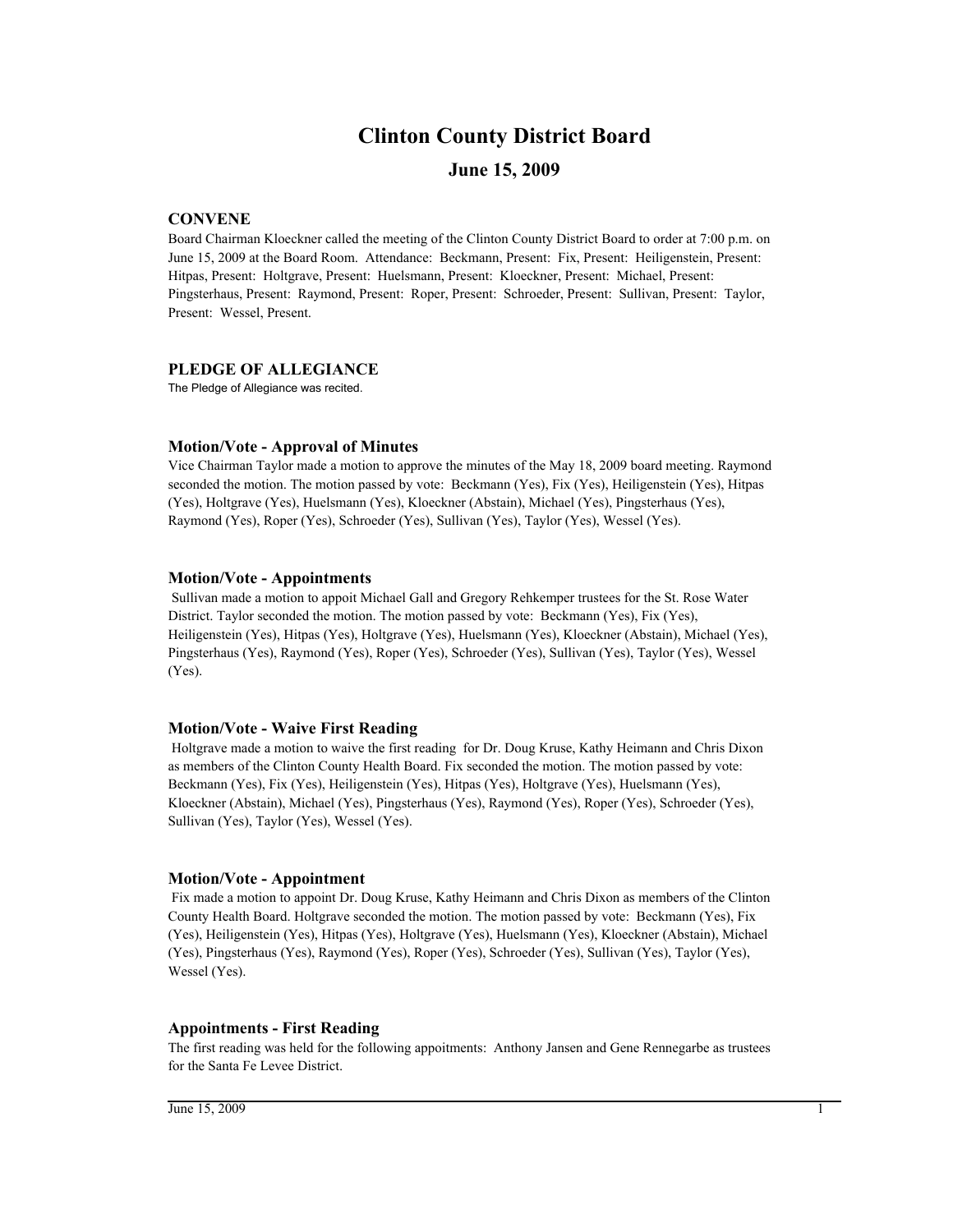#### **Motion/Vote - Fireworks Permit**

 Holtgrave made a motion to approve the fireworks permit submitted by Wally McDuffy pending an inspection by the Sandoval fire department and final approval by State's Attorney John Husdpeth. Hitpas seconded the motion. The motion passed by vote: Beckmann (Yes), Fix (Yes), Heiligenstein (Yes), Hitpas (Yes), Holtgrave (Yes), Huelsmann (Yes), Kloeckner (Abstain), Michael (Yes), Pingsterhaus (Yes), Raymond (Yes), Roper (Yes), Schroeder (Yes), Sullivan (Yes), Taylor (Yes), Wessel (Yes).

#### **General Obligation Self-Insurance Refunding Bonds**

Mike Bowen of Bernardi Securities presented the Clinton County bond issue. He reported the county received an AA rating and indicated there are only two other counties in Illinois that are rated that high.

#### **Motion/Vote - Ordinance # 2009-006**

 Sullivan made a motion to approve Ordinance # 2009-006 authorizing the issuance by the County of Clinton, Illinois of General Obligation Self-Insurance Refunding Bonds, series 2009, to finance and refinance the County's portion of continuing costs of funding a joint self-insurance program with other Illinois Counties pursuant to the Illinois County Insurance Trust; fixing the details of such bonds and levying a direct annual tax to pay the interest on and principal of such bonds; and related matters. Hitpas seconded the motion. The motion passed by vote: Beckmann (Yes), Fix (Yes), Heiligenstein (Yes), Hitpas (Yes), Holtgrave (Yes), Huelsmann (Yes), Kloeckner (Abstain), Michael (Yes), Pingsterhaus (Yes), Raymond (Yes), Roper (Yes), Schroeder (Yes), Sullivan (Yes), Taylor (Yes), Wessel (Yes).

#### **Motion/Vote - County Clerk Semi-Annual Report**

 Sullivan made a motion to approve the Semi-Annual Report of the Clinton County Clerk's Office. Hitpas seconded the motion. The motion passed by vote: Beckmann (Yes), Fix (Yes), Heiligenstein (Yes), Hitpas (Yes), Holtgrave (Yes), Huelsmann (Yes), Kloeckner (Abstain), Michael (Yes), Pingsterhaus (Yes), Raymond (Yes), Roper (Yes), Schroeder (Yes), Sullivan (Yes), Taylor (Yes), Wessel (Yes).

#### **Motion/Vote - Circuit Clerk Semi-Annual Report**

 Wessel made a motion to approve the Semi-Annual Report of the Circuit Clerk's office. Pingsterhaus seconded the motion. The motion passed by vote: Beckmann (Yes), Fix (Yes), Heiligenstein (Yes), Hitpas (Yes), Holtgrave (Yes), Huelsmann (Yes), Kloeckner (Abstain), Michael (Yes), Pingsterhaus (Yes), Raymond (Yes), Roper (Yes), Schroeder (Yes), Sullivan (Yes), Taylor (Yes), Wessel (Yes).

#### **INSURANCE COMMITTEE**

At the committee meeting of June 8th, John Raymond made a motion to include in the records of the meeting a report from Bill Schmaltz stating the conclusion of the Claims Administrator (BAS) in regard to Chiropractic benefits including related Physical Therapy to be paid at a benefit level that matches the Blue Cross benefit that was used as a template when the plan was defined.

# **AREA ON AGING COMMITTEE**

No Report

#### **ASSESSMENT COMMITTEE**

The committee reported the Manatron Web Host ProVal Appraisal System has an estimated completion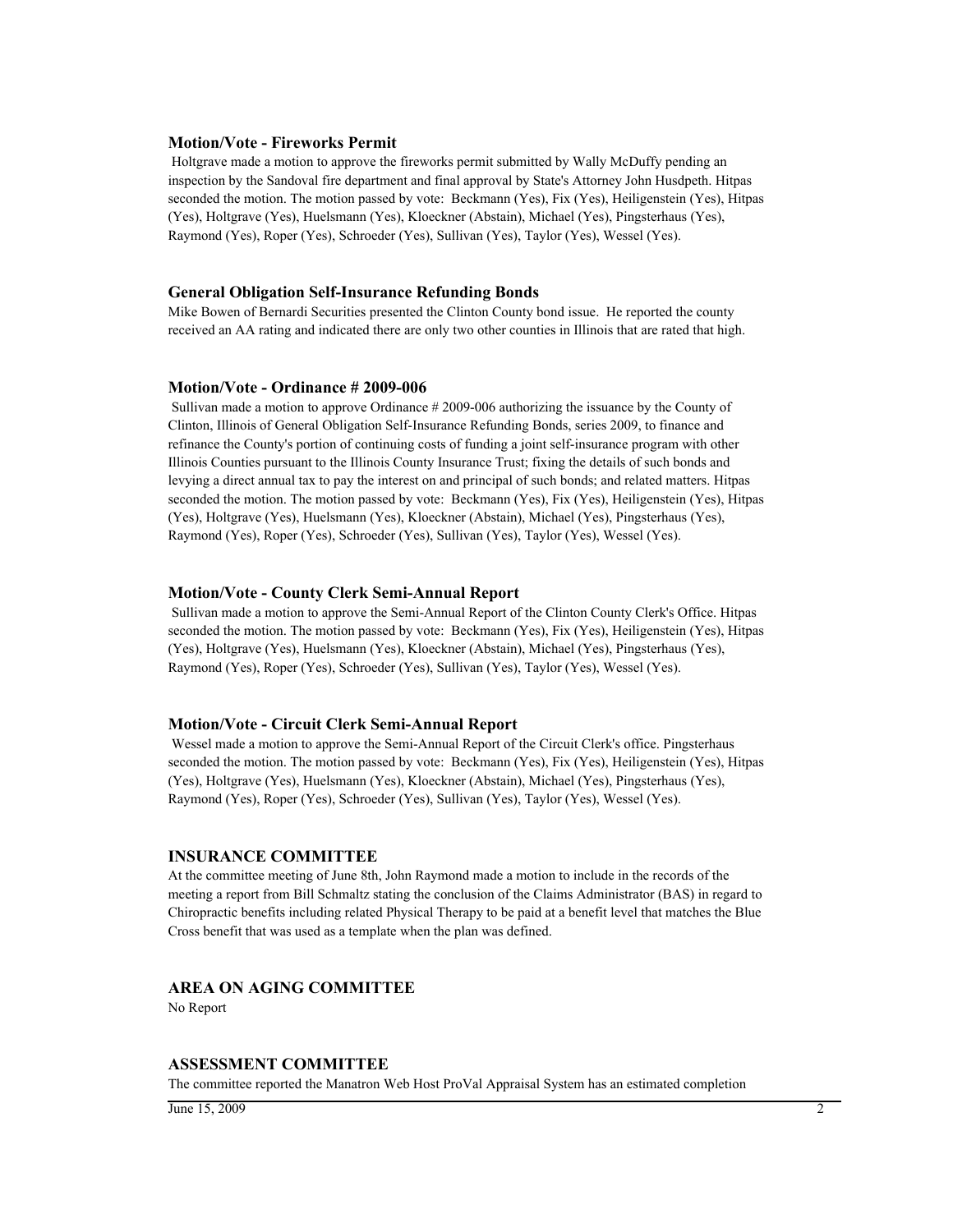date of June 24th.

# **COUNTY FARM COMMITTEE**

The Animal Control office handled 214 calls and 6 bite cases in the past month. The committee would also like to remind all to have their rabies tag on their animals.

# **CENSUS COMMITTEE**

No Report

# **EDUCATION COMMITTEE**

The Education Committee has rescheduled their meeting for July.

#### **GIS COMMITTEE**

At the committee meeting all bills were found to be in order. The next meeting is scheduled for July 2nd at 4:30 p.m.

# **INSURANCE TRUST**

No Report

# **#708 MENTAL HEALTH BOARD**

All applicants have been approved.

# **911 COMMITTEE**

Work is still progressing on the new 911 towers and paging system. The Breese tower was struck by lightning this week and some radios were damaged.

# **PERSONNEL/LABOR COMMITTEE**

The committee reported that Kim Laxton has been recalled for employment in the States Attorney's office. The county is still waiting for Union contracts from the FOP and PBPA. The Teamsters Local 50 contracts are in the hands of the States Attorney's office. Diane Frain is in the process of completing the Employee Handbook. Employee time and attendance records for the quarter were reviewed by the committee. Several board members have been questioned about a property east of Carlyle that residents feel is creating a health hazard. This problem has been referred to the Health Committee.

# **RC&D COUNCIL**

Clinton County will host the 2010 RC&D Annual Meeting.

# **SAFETY COMMITTEE**

The committee met and reviewed the Workers Compensation plan for the County. They are checking into ways of improving through safety.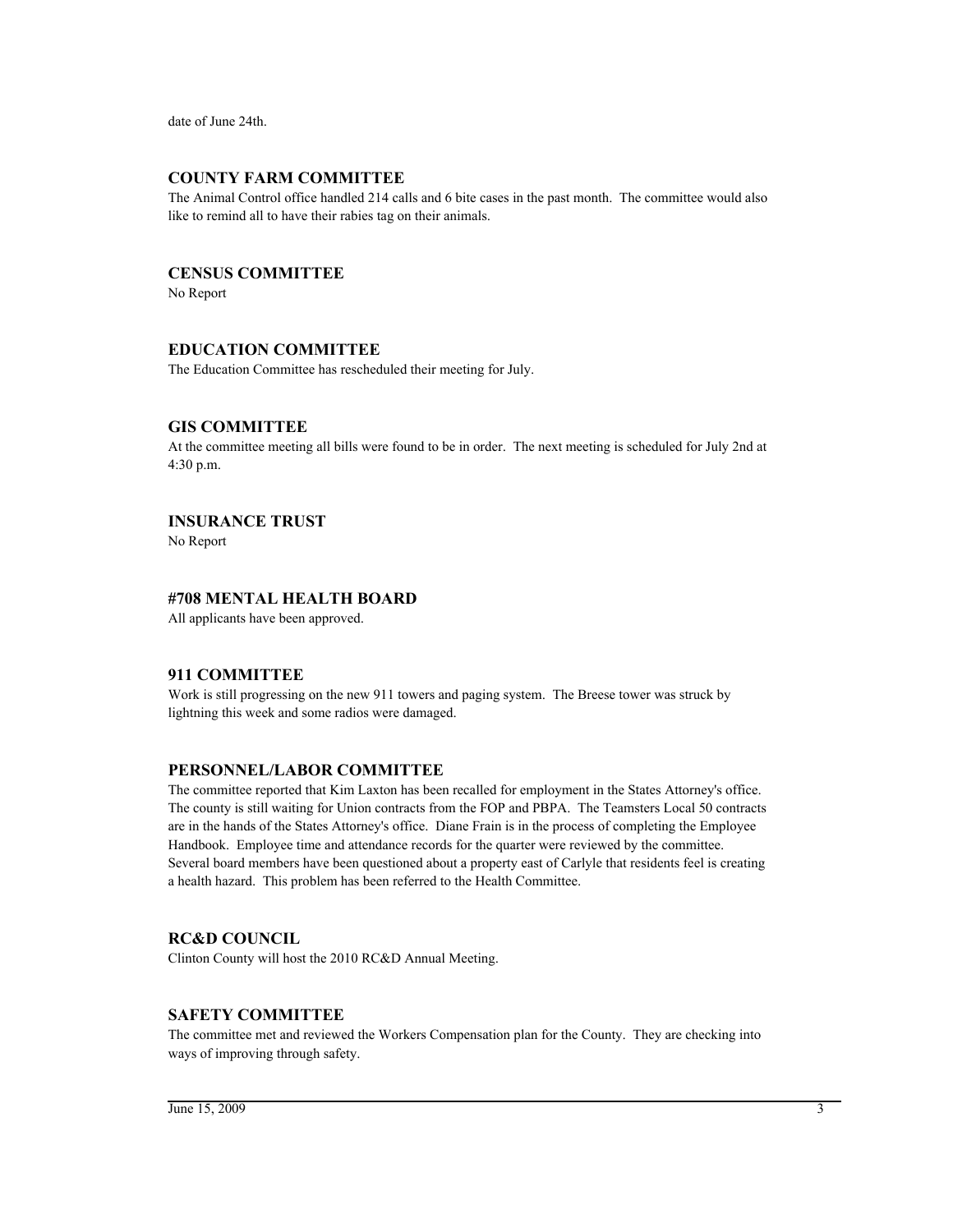# **SOLID WASTE COMMITTEE**

The committee will meet on June 29th.

# **TOURISM COMMITTEE**

Taylor gave an update on the IHSA Bass Tournament. Approximately 1200 people were in attendance.

#### **UNITED COUNTIES COUNCIL OF ILLINOIS**

The UCCI Executive committee meeting will be held on July 27& 28.

# **UNINCORPORATED AREA IMPROVEMENT COMMITTEE** No Report

# **ECONOMIC DEVELOPMENT/SWIIDA/SCIGA**

No Report

# **ENVIRONMENTAL CONCERNS COMMITTEE**

No Report

#### **FACILITIES COMMITTEE**

Fix reported the county website contact is Jay Donnelly or Bob Fix. The committee will oversee the website and department heads can utilize it for their office. The Highway Department building bids were opened and the low bid was awarded to LRB Construction of Breese in the amount of \$546,551.00.

#### **Motion/Vote - Monthly Financial Report**

 Pingsterhaus made a motion to approve the monthly and semi-annual budget and financial report. Taylor seconded the motion. The motion passed by vote: Beckmann (Yes), Fix (Yes), Heiligenstein (Yes), Hitpas (Yes), Holtgrave (Yes), Huelsmann (Yes), Kloeckner (Abstain), Michael (Yes), Pingsterhaus (Yes), Raymond (Yes), Roper (Yes), Schroeder (Yes), Sullivan (Yes), Taylor (Yes), Wessel (Yes).

#### **Motion/Vote - IMRF**

 Beckmann made a motion to continue with the regular program with IMRF. Pingsterhaus seconded the motion. The motion passed by vote: Beckmann (Yes), Fix (Yes), Heiligenstein (Yes), Hitpas (Yes), Holtgrave (Yes), Huelsmann (Yes), Kloeckner (Abstain), Michael (Yes), Pingsterhaus (Yes), Raymond (Yes), Roper (Yes), Schroeder (Yes), Sullivan (Yes), Taylor (Yes), Wessel (Yes).

#### **Motion/Vote - Per Diem**

 Beckmann made a motion to approve per diem payments for Craig Roper and Bryan Wessel. Taylor seconded the motion. The motion passed by vote: Beckmann (Yes), Fix (Yes), Heiligenstein (Yes), Hitpas (Yes), Holtgrave (Yes), Huelsmann (Yes), Kloeckner (Abstain), Michael (Yes), Pingsterhaus (Yes), Raymond (Yes), Roper (Yes), Schroeder (Yes), Sullivan (Yes), Taylor (Yes), Wessel (Yes).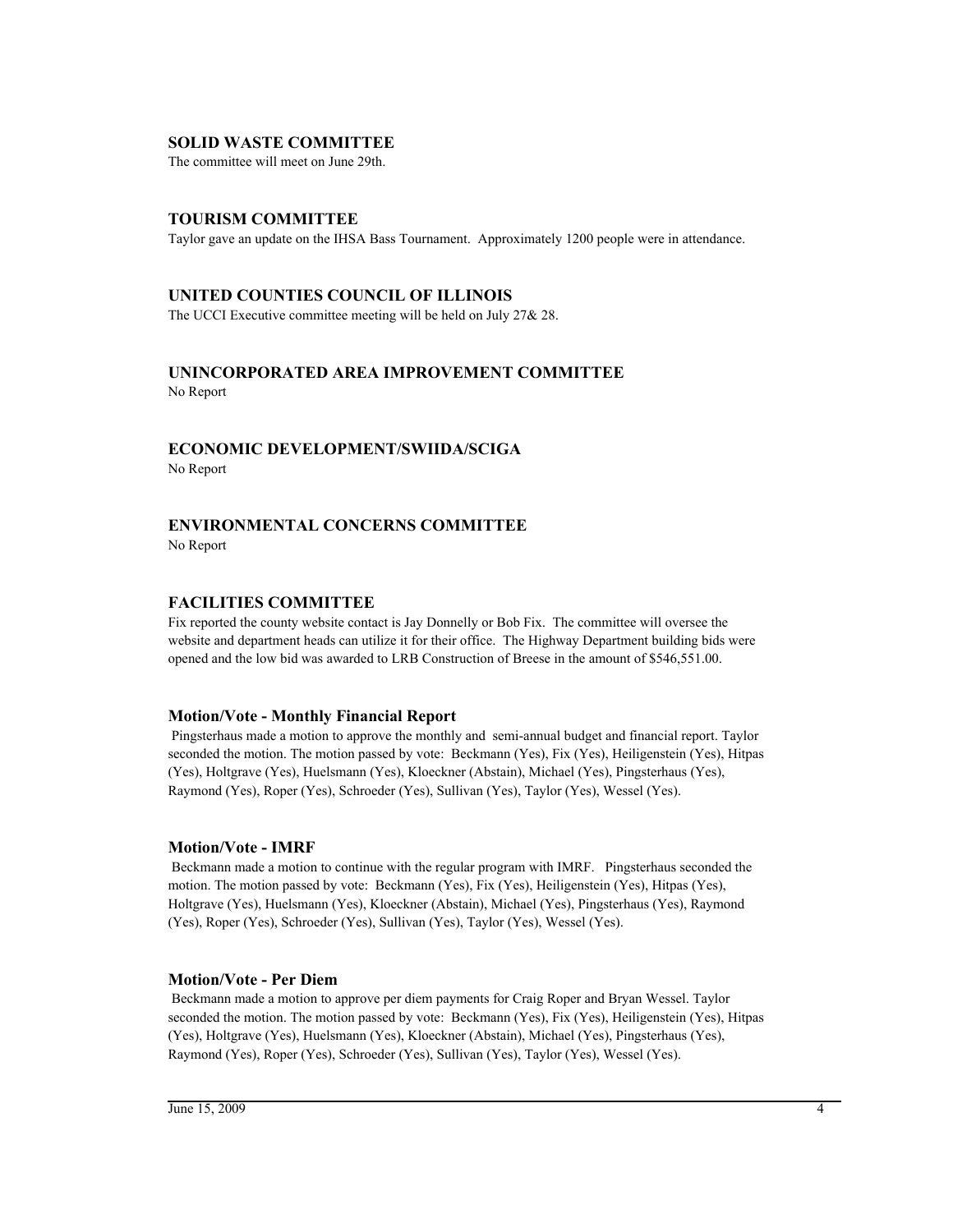# **Motion/Vote - Additional Expenses**

 Beckmann made a motion to approve bill with Platinum Elections for expenses incurred by the Clerk's office. Sullivan seconded the motion. The motion passed by vote: Beckmann (Yes), Fix (Yes), Heiligenstein (Yes), Hitpas (Yes), Holtgrave (Yes), Huelsmann (Yes), Kloeckner (Abstain), Michael (Yes), Pingsterhaus (Yes), Raymond (Yes), Roper (Yes), Schroeder (Yes), Sullivan (Yes), Taylor (Yes), Wessel (Yes).

#### **Motion/Vote - Health Department Monthly Report**

 Beckmann made a motion to approve the monthly report of the Clinton County Health Department. Wessel seconded the motion. The motion passed by vote: Beckmann (Yes), Fix (Yes), Heiligenstein (Yes), Hitpas (Yes), Holtgrave (Yes), Huelsmann (Yes), Kloeckner (Abstain), Michael (Yes), Pingsterhaus (Yes), Raymond (Yes), Roper (Yes), Schroeder (Yes), Sullivan (Yes), Taylor (Yes), Wessel (Yes).

#### **Motion/Vote - Annual Report**

 Beckmann made a motion to approve the annual report of the Clinton County Health Department. Fix seconded the motion. The motion passed by vote: Beckmann (Yes), Fix (Yes), Heiligenstein (Yes), Hitpas (Yes), Holtgrave (Yes), Huelsmann (Yes), Kloeckner (Abstain), Michael (Yes), Pingsterhaus (Yes), Raymond (Yes), Roper (Yes), Schroeder (Yes), Sullivan (Yes), Taylor (Yes), Wessel (Yes).

# **GENERAL SERVICES/JUDICIARY COMMITTEE**

The committee found all bills to be in order.

# **LAW ENFORCEMENT/ESDA COMMITTEE**

A \$16,000 grant was received toward the purchase of a new car with a \$5,000 match to come from the Sheriff's Department 2010 budget.

# **LIQUOR COMMITTEE**

No Report

#### **Motion/Vote - Resolution # 2009-017**

 Holtgrave made a motion to approve resolution # 2009-017 awarding the low bid for a new County Highway Maintenance Building to LRB Construction. Funding will be approximately 67.7% motor fuel tax 32.3% other local funds. Sullivan seconded the motion. The motion passed by vote: Beckmann (Yes), Fix (Yes), Heiligenstein (Yes), Hitpas (Yes), Holtgrave (Yes), Huelsmann (Yes), Kloeckner (Abstain), Michael (Yes), Pingsterhaus (Yes), Raymond (Yes), Roper (Yes), Schroeder (Yes), Sullivan (Yes), Taylor (Yes), Wessel (Yes).

#### **Motion/Vote - Resolution # 2009-018**

 Holtgrave made a motion to approve Resolution # 2009-018 awarding the sale of surplus material and equipment to the high bidders. Total sale \$17,409.47. Fix seconded the motion. The motion passed by vote: Beckmann (Yes), Fix (Yes), Heiligenstein (Yes), Hitpas (Yes), Holtgrave (Yes), Huelsmann (Yes), Kloeckner (Abstain), Michael (Yes), Pingsterhaus (Yes), Raymond (Yes), Roper (Yes), Schroeder (Yes), Sullivan (Yes), Taylor (Yes), Wessel (Yes).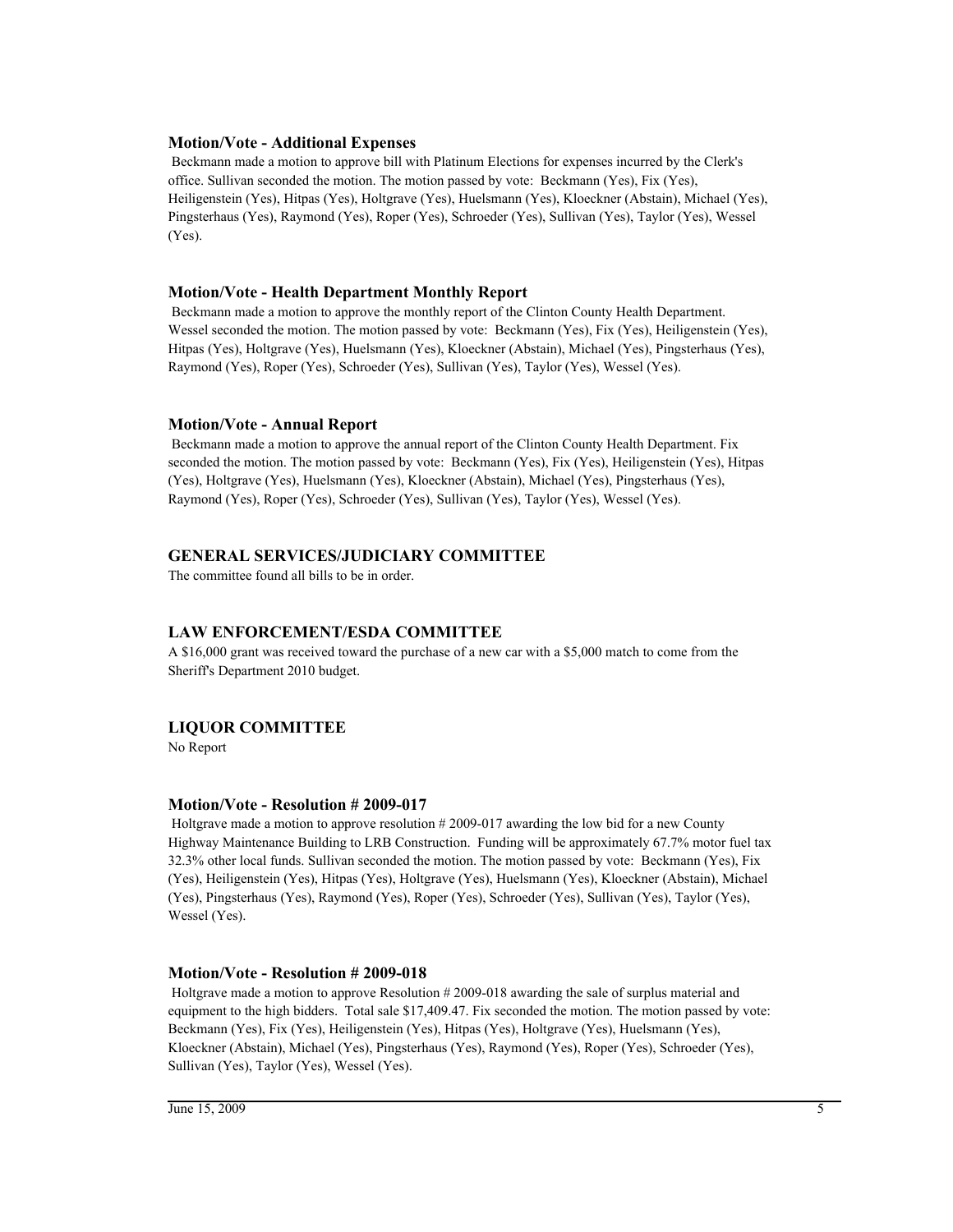#### **Motion/Vote - Resolution # 2009-019**

 Holtgrave made a motion to approve Resolution # 2009-019 to pay the salary of the County Engineer from Motor Fuel Tax. Fix seconded the motion. The motion passed by vote: Beckmann (Yes), Fix (Yes), Heiligenstein (Yes), Hitpas (Yes), Holtgrave (Yes), Huelsmann (Yes), Kloeckner (Abstain), Michael (Yes), Pingsterhaus (Yes), Raymond (Yes), Roper (Yes), Schroeder (Yes), Sullivan (Yes), Taylor (Yes), Wessel (Yes).

#### **ROAD & BRIDGE COMMITTEE**

County Engineer Behrens reported on current construction projects: Breese Township Bridge on Old State Road; Shattuc Road Resurfacing; and Meridian Township Bridge.

#### **Motion/Vote - Waive First Reading**

 Sullivan made a motion to waive the first reading for Jerry Arentsen's First Subdivision. Taylor seconded the motion. The motion passed by vote: Beckmann (Yes), Fix (Yes), Heiligenstein (Yes), Hitpas (Yes), Holtgrave (Yes), Huelsmann (Yes), Kloeckner (Abstain), Michael (Yes), Pingsterhaus (Yes), Raymond (Yes), Roper (Yes), Schroeder (Yes), Sullivan (Yes), Taylor (Yes), Wessel (Yes).

#### **Motion/Vote - Jerry Arentsen's First Subdivi**

Vice Chairman Taylor made a motion to approve second and final reading for Jerry Arentsen's First Subdivision. Beckmann seconded the motion. The motion passed by vote: Beckmann (Yes), Fix (Yes), Heiligenstein (Yes), Hitpas (Yes), Holtgrave (Yes), Huelsmann (Yes), Kloeckner (Abstain), Michael (Yes), Pingsterhaus (Yes), Raymond (Yes), Roper (Yes), Schroeder (Yes), Sullivan (Yes), Taylor (Yes), Wessel (Yes).

#### **Motion/Vote - Waive First Reading**

 Hitpas made a motion to waive the first reading for Phillip Arentsen's First Subdivision. Holtgrave seconded the motion. The motion passed by vote: Beckmann (Yes), Fix (Yes), Heiligenstein (Yes), Hitpas (Yes), Holtgrave (Yes), Huelsmann (Yes), Kloeckner (Abstain), Michael (Yes), Pingsterhaus (Yes), Raymond (Yes), Roper (Yes), Schroeder (Yes), Sullivan (Yes), Taylor (Yes), Wessel (Yes).

#### **Motion/Vote - Phillip Arentsen's First Subdi**

 Beckmann made a motion to approve second and final reading for Phillip Arentsen's First Subdivision. Schroeder seconded the motion. The motion passed by vote: Heiligenstein (Yes), Hitpas (Yes), Holtgrave (Yes), Huelsmann (Yes), Kloeckner (Abstain), Michael (Yes), Pingsterhaus (Yes), Raymond (Yes), Roper (Yes), Schroeder (Yes), Sullivan (Yes), Taylor (Yes), Wessel (Yes), Beckmann (Yes), Fix (Yes).

#### **Motion/Vote - Waive First Reading**

Vice Chairman Taylor made a motion to waive the first reading for the Lazy Acres 1st Addition. Schroeder seconded the motion. The motion passed by vote: Beckmann (Yes), Fix (Yes), Heiligenstein (Yes), Hitpas (Yes), Holtgrave (Yes), Huelsmann (Yes), Kloeckner (Abstain), Michael (Yes), Pingsterhaus (Yes), Raymond (Yes), Roper (Yes), Schroeder (Yes), Sullivan (Yes), Taylor (Yes), Wessel (Yes).

#### **Motion/Vote - Lazy Acres 1st Addition**

Vice Chairman Taylor made a motion to approve second and final reading for the Lazy Acres 1st Addition.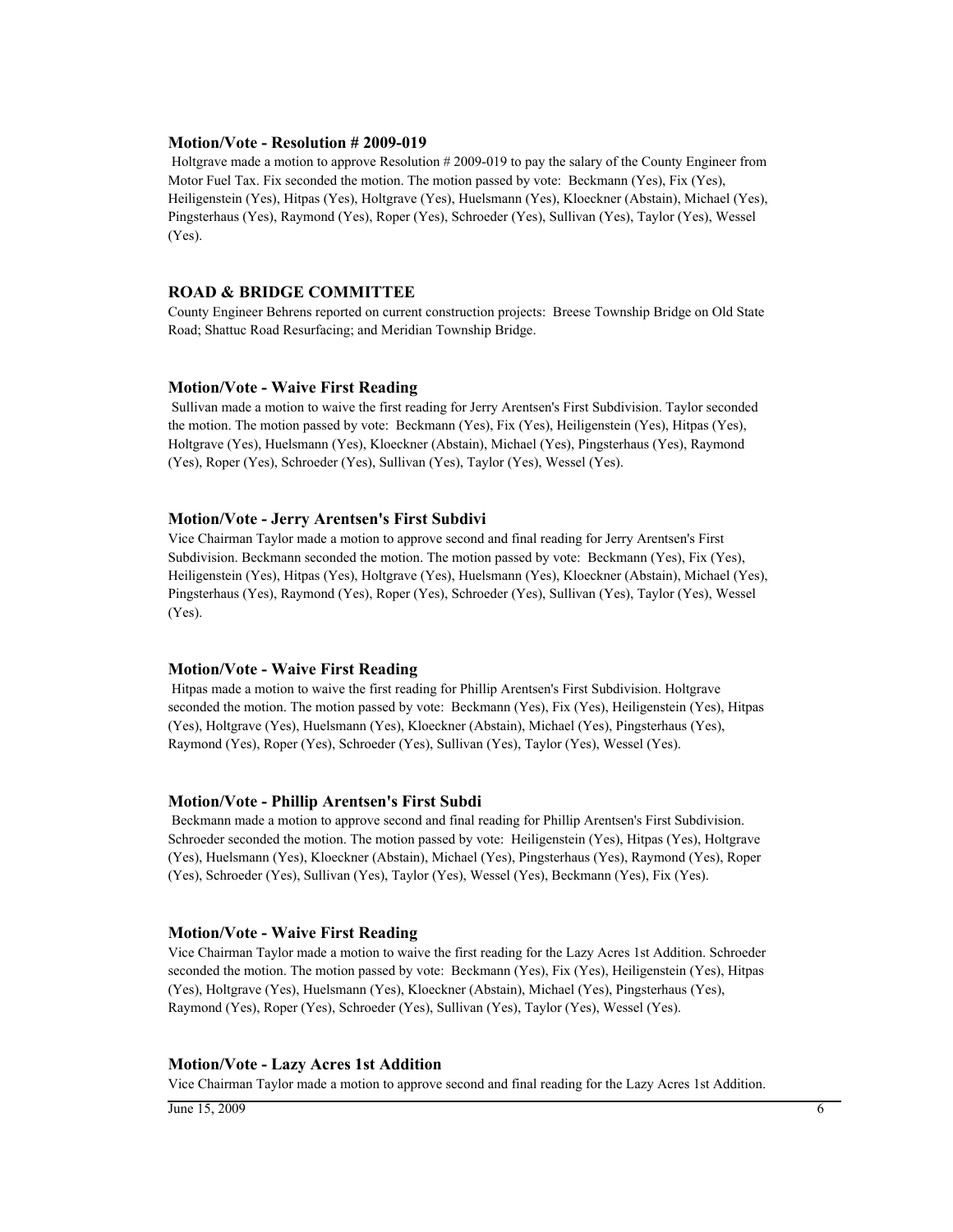Schroeder seconded the motion. The motion passed by vote: Beckmann (Yes), Fix (Yes), Heiligenstein (Yes), Hitpas (Yes), Holtgrave (Yes), Huelsmann (Yes), Kloeckner (Abstain), Michael (Yes), Pingsterhaus (Yes), Raymond (Yes), Roper (Yes), Schroeder (Yes), Sullivan (Yes), Taylor (Yes), Wessel (Yes).

#### **Motion/Vote - Waive First Reading**

 Sullivan made a motion to waive first reading for the Stoneflower Prairie Subdivision. Beckmann seconded the motion. The motion passed by vote: Beckmann (Yes), Fix (Yes), Heiligenstein (Yes), Hitpas (Yes), Holtgrave (Yes), Huelsmann (Yes), Kloeckner (Abstain), Michael (Yes), Pingsterhaus (Yes), Raymond (Yes), Roper (Yes), Schroeder (Yes), Sullivan (Yes), Taylor (Yes), Wessel (Yes).

#### **Motion/Vote - Stoneflower Prairie Subdivision**

Vice Chairman Taylor made a motion to approve second and final reading for the Stoneflower Prairie Subdivision. Sullivan seconded the motion. The motion passed by vote: Beckmann (Yes), Fix (Yes), Heiligenstein (Yes), Hitpas (Yes), Holtgrave (Yes), Huelsmann (Yes), Kloeckner (Abstain), Michael (Yes), Pingsterhaus (Yes), Raymond (Yes), Roper (Yes), Schroeder (Yes), Sullivan (Yes), Taylor (Yes), Wessel (Yes).

#### **Motion/Vote - Waive First Reading**

 Wessel made a motion to waive first reading for Tim Wesselmann's First Subdivision. Holtgrave seconded the motion. The motion passed by vote: Beckmann (Yes), Fix (Yes), Heiligenstein (Yes), Hitpas (Yes), Holtgrave (Yes), Huelsmann (Yes), Kloeckner (Abstain), Michael (Yes), Pingsterhaus (Yes), Raymond (Yes), Roper (Yes), Schroeder (Yes), Sullivan (Yes), Taylor (Yes), Wessel (Yes).

#### **Motion/Vote - Tim Wesselmann's First Subdivision**

 Wessel made a motion to approve second and final reading for Tim Wesselmann's First Subdivision. Holtgrave seconded the motion. The motion passed by vote: Beckmann (Yes), Fix (Yes), Heiligenstein (Yes), Hitpas (Yes), Holtgrave (Yes), Huelsmann (Yes), Kloeckner (Abstain), Michael (Yes), Pingsterhaus (Yes), Raymond (Yes), Roper (Yes), Schroeder (Yes), Sullivan (Yes), Taylor (Yes), Wessel (Yes).

#### **Motion/Vote - Waive First Reading**

 Sullivan made a motion to waive the first reading for Mel Deien's First Subdivision. Taylor seconded the motion. The motion passed by vote: Beckmann (Yes), Fix (Yes), Heiligenstein (Yes), Hitpas (Yes), Holtgrave (Yes), Huelsmann (Yes), Kloeckner (Abstain), Michael (Yes), Pingsterhaus (Yes), Raymond (Yes), Roper (Yes), Schroeder (Yes), Sullivan (Yes), Taylor (Yes), Wessel (Yes).

#### **Motion/Vote - Mel Deien's First Subdivision**

 Fix made a motion to approve second and final reading for Mel Deien's First Subdivision. Sullivan seconded the motion. The motion passed by vote: Beckmann (Yes), Fix (Yes), Heiligenstein (Yes), Hitpas (Yes), Holtgrave (Yes), Huelsmann (Yes), Kloeckner (Abstain), Michael (Yes), Pingsterhaus (Yes), Raymond (Yes), Roper (Yes), Schroeder (Yes), Sullivan (Yes), Taylor (Yes), Wessel (Yes).

#### **Motion/Vote - Accounts Payable**

 Beckmann made a motion to approve payment of the Accounts Payable Claims. Fix seconded the motion. The motion passed by vote: Beckmann (Yes), Fix (Yes), Heiligenstein (Yes), Hitpas (Yes), Holtgrave (Yes), Huelsmann (Yes), Kloeckner (Abstain), Michael (Yes), Pingsterhaus (Yes), Raymond (Yes), Roper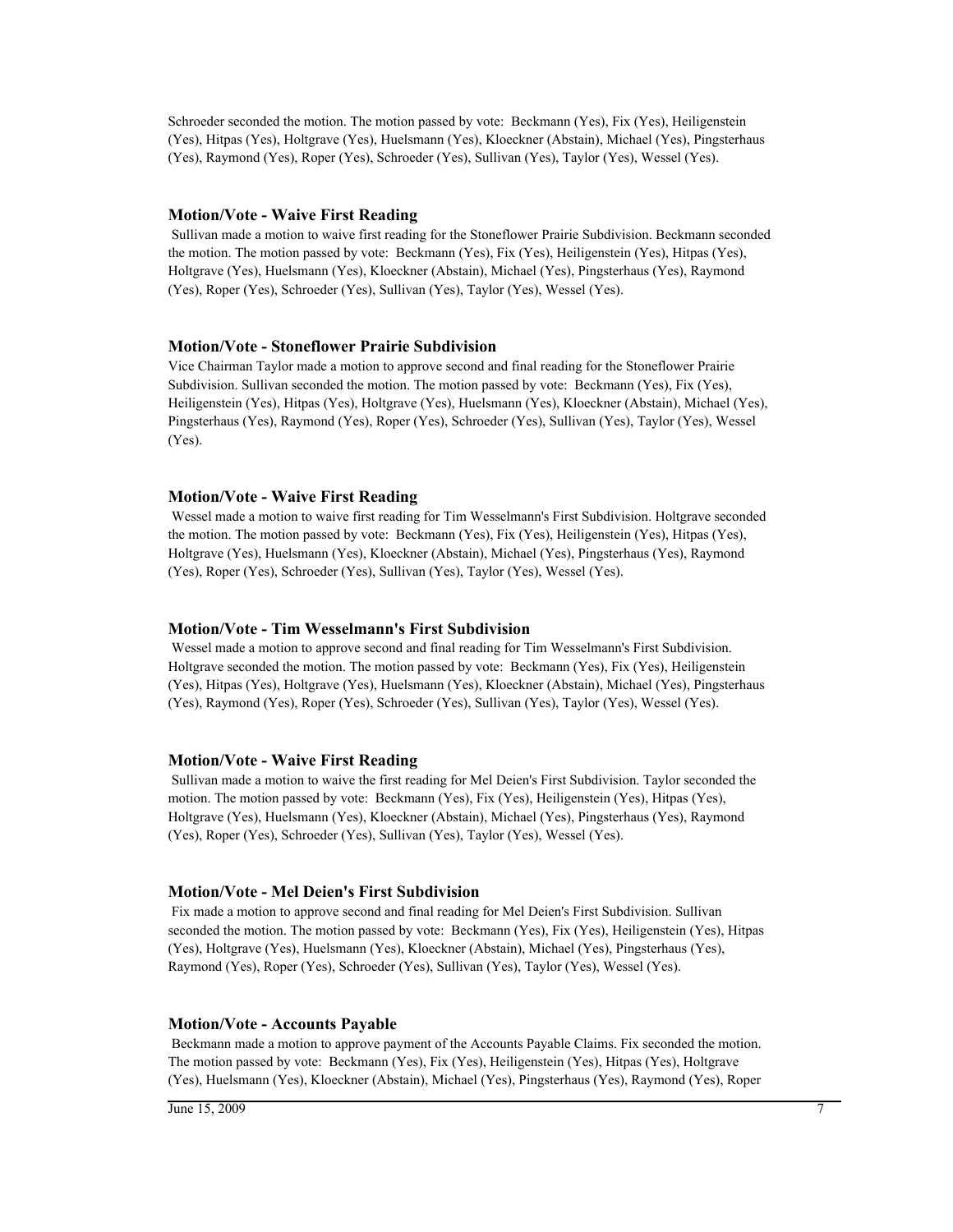(Yes), Schroeder (Yes), Sullivan (Yes), Taylor (Yes), Wessel (Yes).

# **ADJOURNMENT**

Vice Chairman Taylor made a motion to adjourn Heiligenstein seconded the motion. The motion passed by vote.

**Attest:**

\_\_\_\_\_\_\_\_\_\_\_\_\_\_\_\_\_\_\_\_\_\_\_\_\_\_\_\_\_\_\_\_\_\_\_\_\_\_ Thomas LaCaze/County Clerk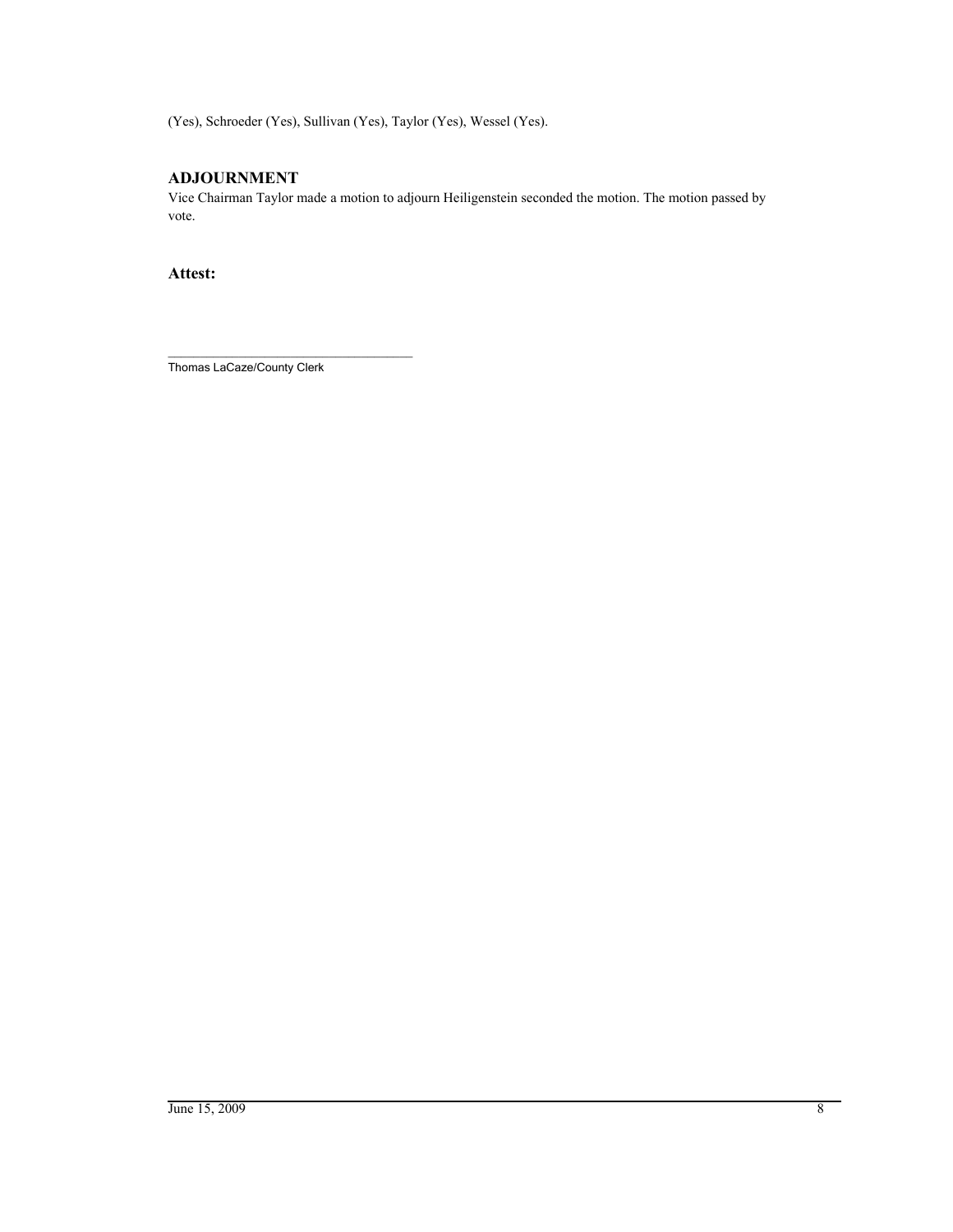# **Clinton County District Board**

# **July 20, 2009**

#### **CONVENE**

Board Chairman Kloeckner called the meeting of the Clinton County District Board to order at 7:00 p.m. on July 20, 2009 at the Board Room. Attendance: Beckmann, Present: Fix, Absent: Heiligenstein, Present: Hitpas, Present: Holtgrave, Present: Huelsmann, Present: Kloeckner, Present: Michael, Present: Pingsterhaus, Present: Raymond, Present: Roper, Present: Schroeder, Present: Sullivan, Present: Taylor, Present: Wessel, Present.

#### **PLEDGE OF ALLEGIANCE**

The Pledge of Allegiance was recited.

# **Moment of Silence**

The Board observed a moment of silence in honor of Sgt. Josh Melton who was recently killed in action during the Afghanistan War. Chairman Kloeckner gave a brief tribute to the fallen soldier.

#### **Motion/Vote - Approval of Minutes**

 Raymond made a motion to approve the minutes of the June 15, 2009 board meeting. Taylor seconded the motion. The motion passed by vote: Beckmann (Yes), Fix (Absent), Heiligenstein (Yes), Hitpas (Yes), Holtgrave (Yes), Huelsmann (Yes), Kloeckner (Abstain), Michael (Yes), Pingsterhaus (Yes), Raymond (Yes), Roper (Yes), Schroeder (Yes), Sullivan (Yes), Taylor (Yes), Wessel (Yes).

#### **Newspaper Article**

A discussion was held in regard to an article that recently appeared in the Centralia Sentinel Newspaper. The article stated that at the new Wal Mart opening, county board members were present handing out fliers in protest. Chairman Kloeckner stated that for the record the County Board had taken no position in regard to the opening of the store. Board member Brian Hitpas stated he was not representing the board when he handed out fliers. He was acting as a member of the United Food Workers Union.

#### **Motion/Vote - Waive First Reading**

 Beckmann made a motion to waive the first reading for the appointment of Elmer Loepker as trustee of the Germantown Drainage and Levee District. Schroeder seconded the motion. The motion passed by vote: Roper (Yes), Schroeder (Yes), Sullivan (Yes), Taylor (Yes), Wessel (Yes), Beckmann (Yes), Fix (Absent), Heiligenstein (Yes), Hitpas (Yes), Holtgrave (Yes), Huelsmann (Yes), Kloeckner (Abstain), Michael (Yes), Pingsterhaus (Yes), Raymond (Yes).

#### **Motion/Vote - Appointment**

 Beckmann made a motion to appoint Elmer Loepker as trustee of the Germantown Drainage & Levee District. Schroeder seconded the motion. The motion passed by vote: Beckmann (Yes), Fix (Absent), Heiligenstein (Yes), Hitpas (Yes), Holtgrave (Yes), Huelsmann (Yes), Kloeckner (Abstain), Michael (Yes), Pingsterhaus (Yes), Raymond (Yes), Roper (Yes), Schroeder (Yes), Sullivan (Yes), Taylor (Yes), Wessel (Yes).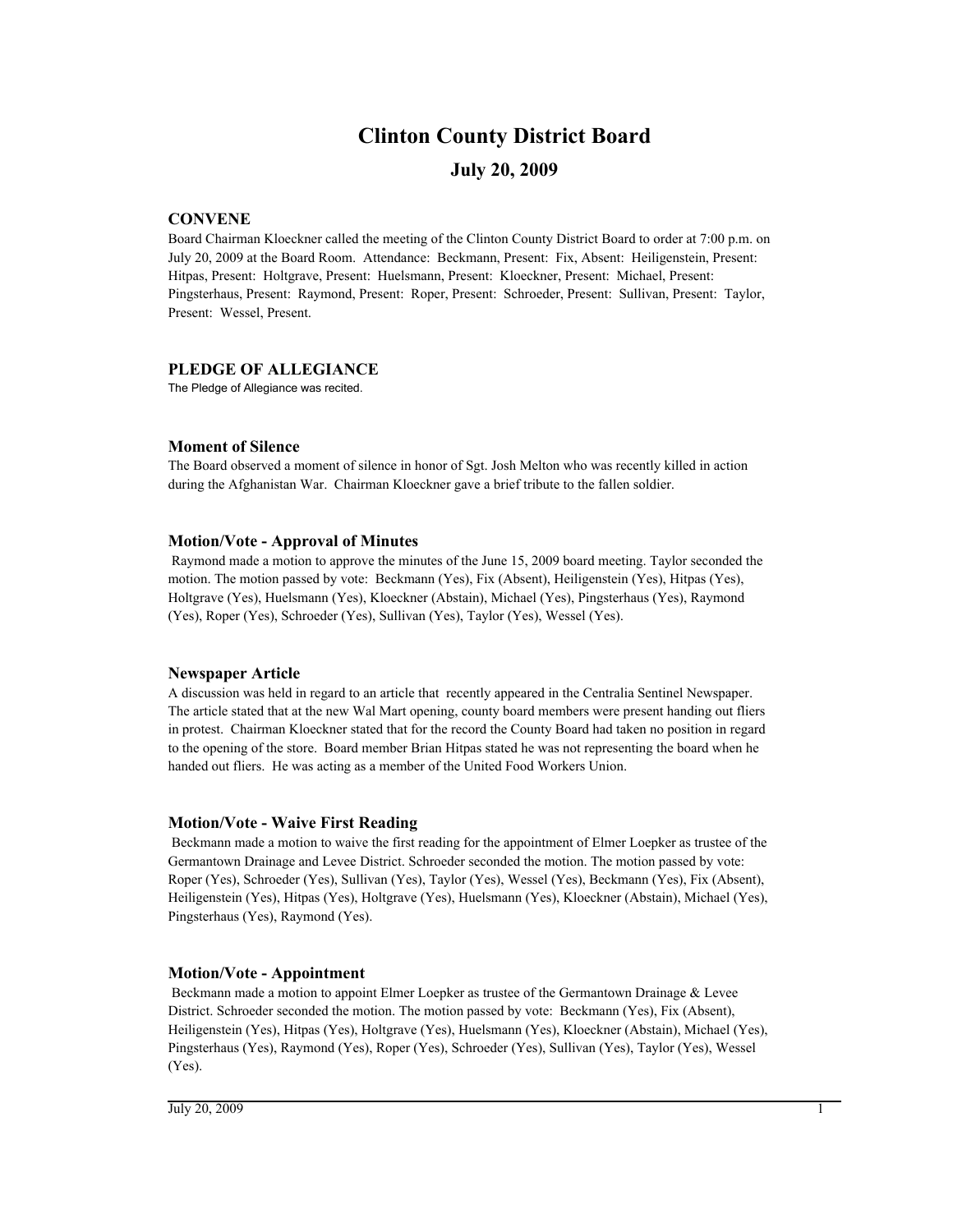#### **Motion/Vote - Board of Review**

 Roper made a motion to adjourn the Board of Review for the 2008 tax year. Beckmann seconded the motion. The motion passed by vote: Beckmann (Yes), Fix (Absent), Heiligenstein (Yes), Hitpas (Yes), Holtgrave (Yes), Huelsmann (Yes), Kloeckner (Abstain), Michael (Yes), Pingsterhaus (Yes), Raymond (Yes), Roper (Yes), Schroeder (Yes), Sullivan (Yes), Taylor (Yes), Wessel (Yes).

#### **West Nile Virus**

Health Department Administrator, Mike McMilllan addressed the board in regard to the West Nile Virus. A dead bird was found in the County recently and tested positive for the disease. He stated his department have passed grant money to the cities who handle the mosquito abatement. When questioned about the H1N1 flu he said vaccines will be available sometime during the fall.

#### **INSURANCE COMMITTEE**

The committee met on July 15 and reviewed the past three contract years claims and fees. A monthly budgetary status report was also reviewed.

# **AREA ON AGING COMMITTEE**

No Report

# **ASSESSMENT COMMITTEE**

Beckmann reported the committee met on July 8. The Manatron Web Host ProVal System has been completed. The board of review has adjourned and the books have been turned over to the County Clerk. A final multiplier of 1.0271 was received today from the Department of Revenue.

# **CENSUS COMMITTEE**

The committee has been working with the City of Carlyle. They had a presence at the County Fair parade and had items for distribution at the fairgrounds. They are in the process of obtaining a grant to print fliers that could possibly be sent with the tax bills to make residents aware of the census.

# **COUNTY FARM COMMITTEE**

Taylor reported the animal control office has begun to micro chip dogs that are adopted. There is a fee therefore the program is self sustaining.

# **EDUCATION COMMITTEE**

No Report last months' meeting had been cancelled.

# **GIS COMMITTEE**

At the monthly committee meeting the GIS Coordinator reported the computer program will be updated. The next meeting will be held on August 6 at 4:30 p.m.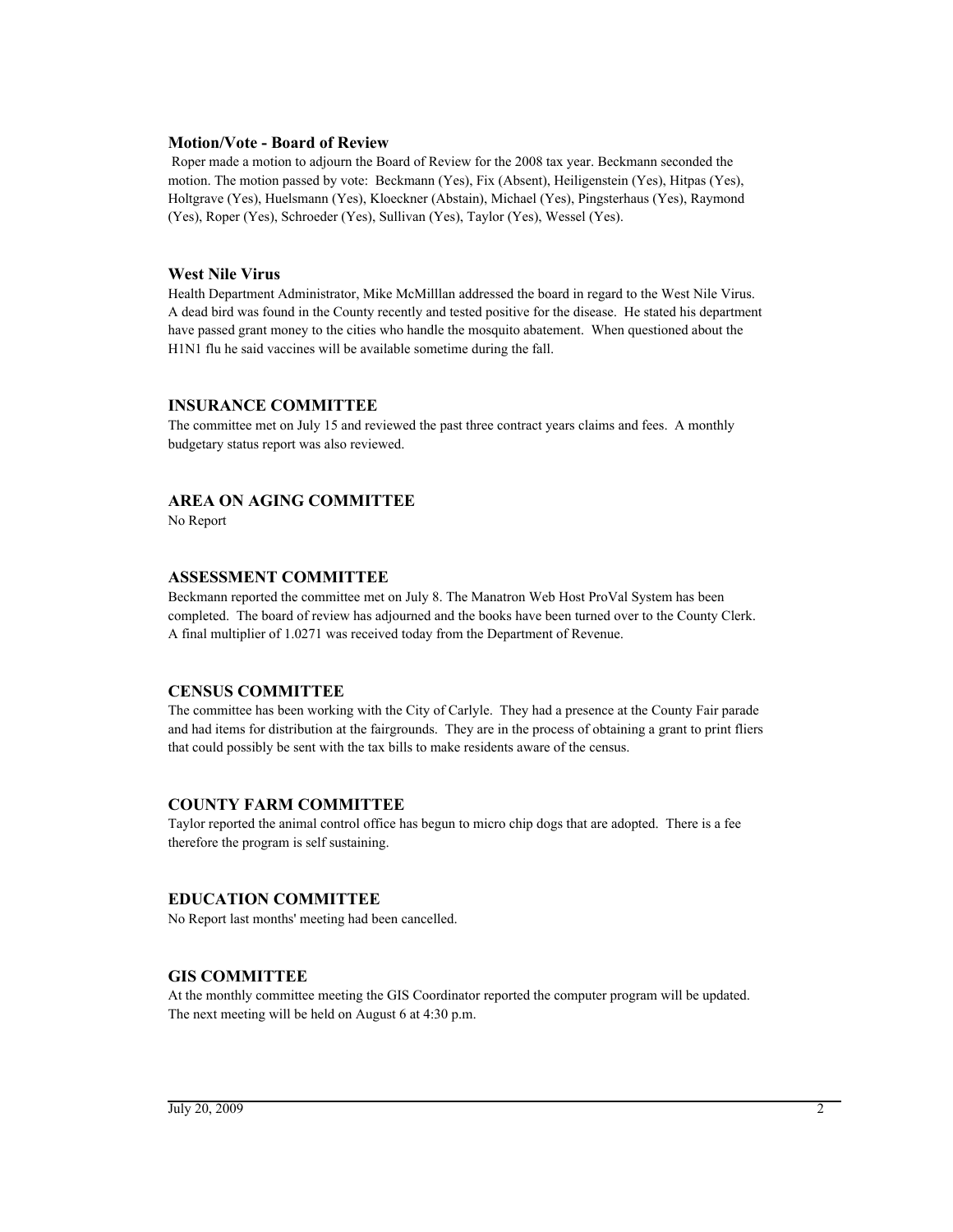# **INSURANCE TRUST**

The ICIT/CCMSI meeting was held on June 17th. A claims report was given for comparison. There were 44 fewer claims, however, the cost was more. The increase was the result of a single workers' comp claim. The next meeting is July 22 in Fairview Heights.

# **#708 MENTAL HEALTH BOARD**

No Report

# **911 COMMITTEE**

No Report

# **PERSONNEL/LABOR COMMITTEE**

At their July 14th meeting the committee discussed the salary of the animal control warden. The County Clerks' office was contacted and the problem was taken care of.

# **RC&D COUNCIL**

A meeting will be held in St. Clair County Farm Bureau on July 21.

# **SAFETY COMMITTEE**

No Report

# **SOLID WASTE COMMITTEE**

The committee reported the city of Breese will possibly be doing recycling along with Carlyle and Aviston. There will be no committee meeting in July.

# **TOURISM COMMITTEE**

The monthly meeting was held on July 15th. It was announced the bike and walking trail at Carlyle Lake is complete. It was decided that the committee will advertise more in the Midwest area which will be at a lower cost. The future meetings will be held at 5:00 p.m.

# **UNITED COUNTIES COUNCIL OF ILLINOIS**

The next meeting will be held on July 27 and 28.

# **UNINCORPORATED AREA IMPROVEMENT COMMITTEE**

The committee will now meet every other month. The next meeting will be held on August 19.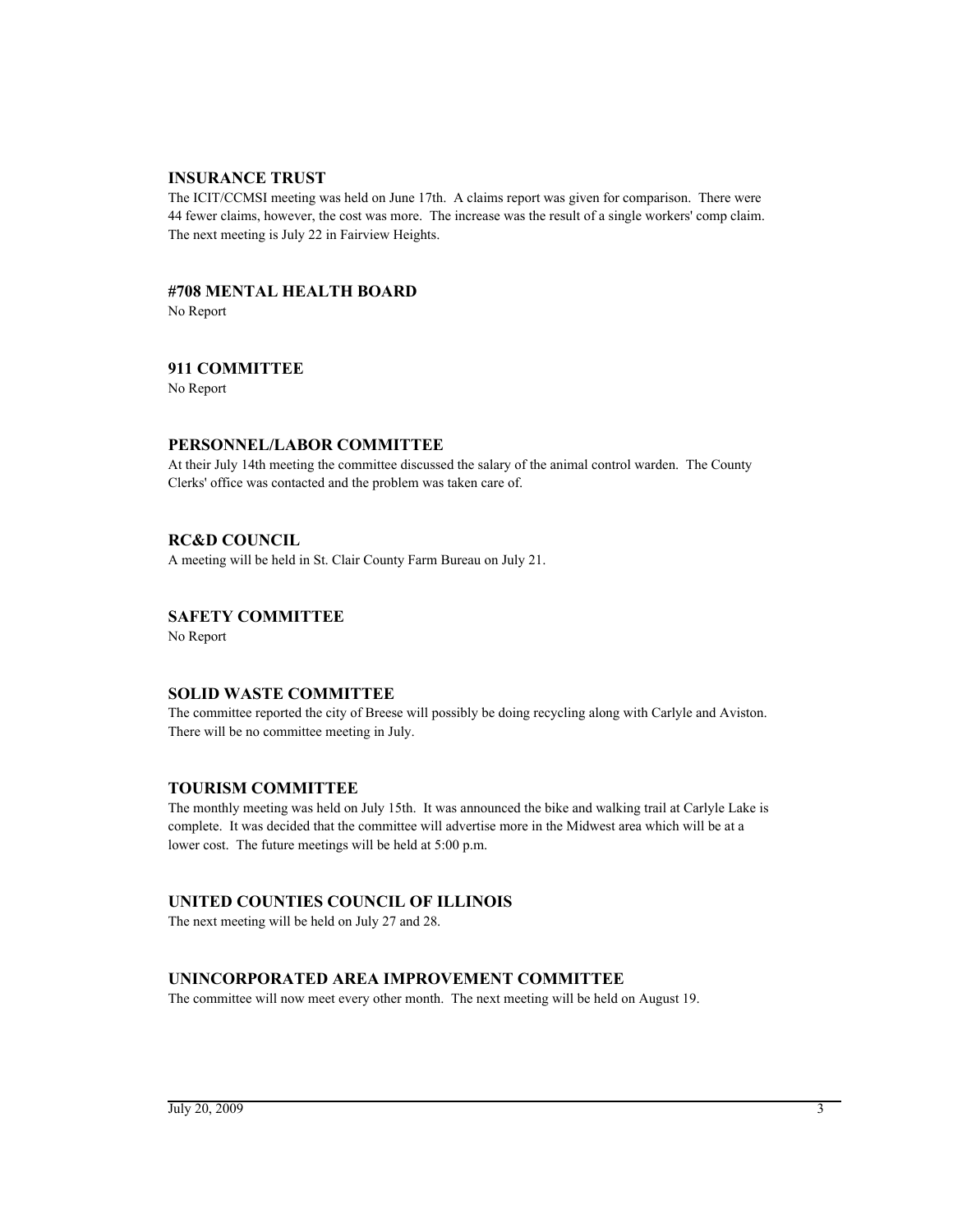# **VETERAN'S MEMORIAL/VETERAN'S AFFAIRS COMMITTEE**

A discussion was held about the modification to the existing memorial that will include the Gulf, Iraq and Afghanistan wars. Jerry Lager of Lager Monument has been contacted and he is in the process of drawing up some designs that will blend in with the existing design.

# **ECONOMIC DEVELOPMENT/SWIIDA/SCIGA**

The committee met on June 23 and July 2 with the area Mayors in regard to the stimulus package to inform them what they can expect to receive.

# **ENVIRONMENTAL CONCERNS COMMITTEE**

No Report

# **FACILITIES COMMITTEE**

The committee reported that the new County web site is close to being launched.

#### **Motion/Vote - Monthly Financial Report**

 Beckmann made a motion to approve the monthly budget and financial report. Schroeder seconded the motion. The motion passed by vote: Beckmann (Yes), Fix (Absent), Heiligenstein (Yes), Hitpas (Yes), Holtgrave (Yes), Huelsmann (Yes), Kloeckner (Abstain), Michael (Yes), Pingsterhaus (Yes), Raymond (Yes), Roper (Yes), Schroeder (Yes), Sullivan (Yes), Taylor (Yes), Wessel (Yes).

#### **Motion/Vote - Revolving Loan Fund**

 Beckmann made a motion to approve the six month revolving loan fund report. Raymond seconded the motion. The motion passed by vote: Beckmann (Yes), Fix (Absent), Heiligenstein (Yes), Hitpas (Yes), Holtgrave (Yes), Huelsmann (Yes), Kloeckner (Abstain), Michael (Yes), Pingsterhaus (Yes), Raymond (Yes), Roper (Yes), Schroeder (Yes), Sullivan (Yes), Taylor (Yes), Wessel (Yes).

# **Motion/Vote - Health Department Monthly Report**

 Beckmann made a motion to approve the monthly report of the Clinton County Health Department. Sullivan seconded the motion. The motion passed by vote: Beckmann (Yes), Fix (Absent), Heiligenstein (Yes), Hitpas (Yes), Holtgrave (Yes), Huelsmann (Yes), Kloeckner (Abstain), Michael (Yes), Pingsterhaus (Yes), Raymond (Yes), Roper (Yes), Schroeder (Yes), Sullivan (Yes), Taylor (Yes), Wessel (Yes).

# **Motion/Vote - Deputy Registrar**

 Beckmann made a motion to approve payment to the City of Breese in the amount of \$746 for the vital records processed during the year as the County Deputy Registrar. Holtgrave seconded the motion. The motion passed by vote: Beckmann (Yes), Fix (Absent), Heiligenstein (Yes), Hitpas (Yes), Holtgrave (Yes), Huelsmann (Yes), Kloeckner (Abstain), Michael (Yes), Pingsterhaus (Yes), Raymond (Yes), Roper (Yes), Schroeder (Yes), Sullivan (Yes), Taylor (Yes), Wessel (Yes). The County Clerk reported that he has now been apponted as the Deputy Registrar for the County because the City of Breese no longer wanted the position, therefore, the County will no longer need to pay this expense.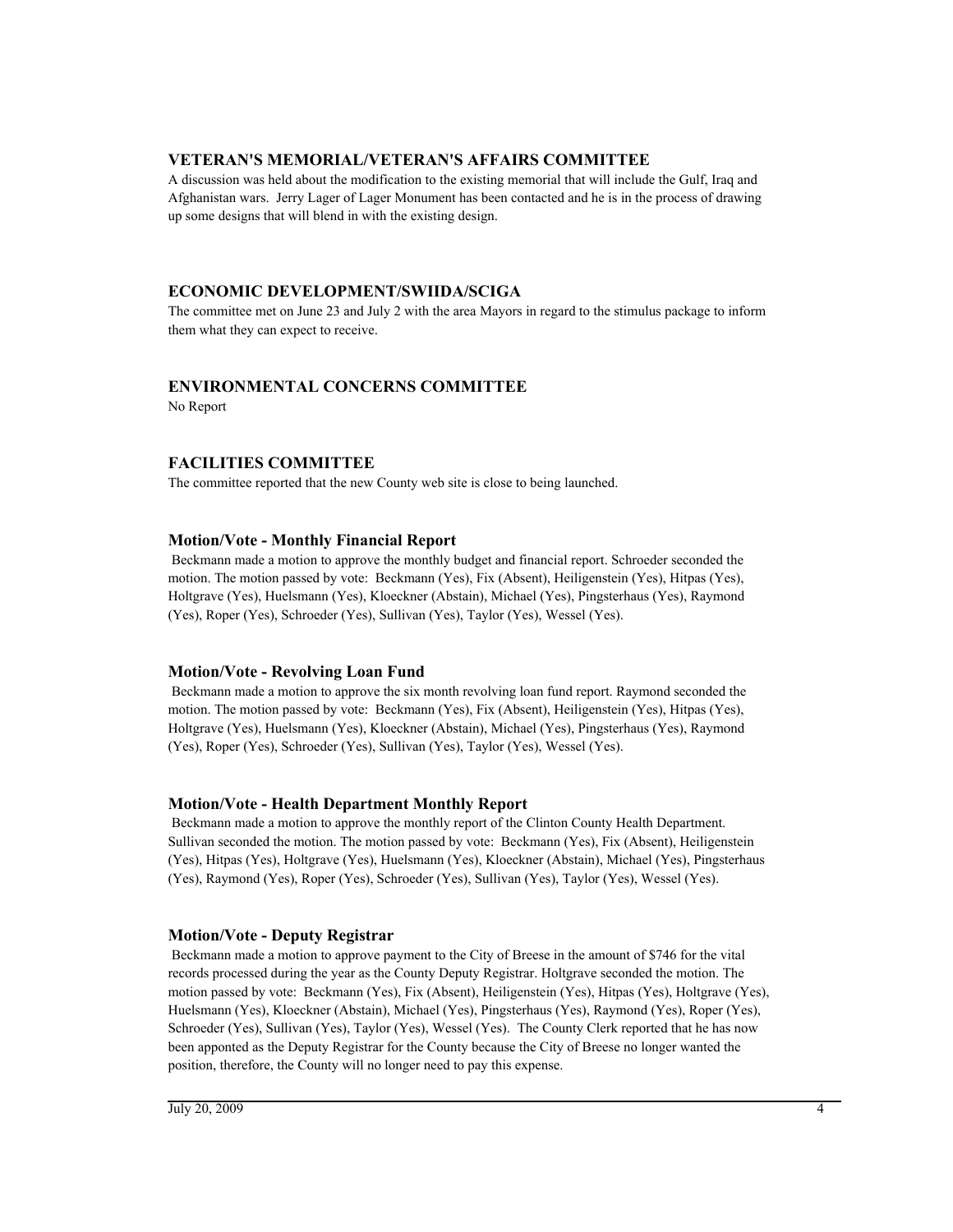#### **GENERAL SERVICES/JUDICIARY COMMITTEE**

The committee met and found all bills to be in order.

#### **LAW ENFORCEMENT/ESDA COMMITTEE**

Sullivan reported he had received a letter from a Keyesport resident who stating he was unhappy with the response time from the Sheriff's office. The problem has been addressed and is being taken care of. The Board praised our Sheriff's Department stating many people move to Clinton County because of the excellence of our law enforcement. Chairman Kloeckner also commended Sheriff Kreke for organizing the procession through the County for Sgt. Josh Melton.

#### **LIQUOR COMMITTEE**

Wessel reported there is a bill in the Illinois House to allow gaming in Illinois liquor establishments.

# **ROAD & BRIDGE COMMITTEE**

County Engineer Dan Behrens presented the 2007 Motor Fuel Tax Audit for the Board's information. He reported on the Highway Department's current projects. The Breese Township bridge will be completed in a few days. The Shattuc Road resurfacing and the Meridian Township bridge work is in the hands of the State. The new Highway Building has been starting.

#### **Motion/Vote - Ordinance # 2009-007**

 Beckmann made a motion to adopt Ordinance # 2009-007 for a Map Amendment (Case # 7-1-07-3) submitted by Jeremy D and Nicole A Mueller and Miranda Loepker, Trustee, D & G Loepker Land Trust  $#$ 1, to rezone property located in Santa Fe Township from Agricultural (A) to Agriculture/Residential (A-R) Schroeder seconded the motion. The motion passed by vote: Beckmann (Yes), Fix (Absent), Heiligenstein (Yes), Hitpas (Yes), Holtgrave (Yes), Huelsmann (Yes), Kloeckner (Abstain), Michael (Yes), Pingsterhaus (Yes), Raymond (Yes), Roper (Yes), Schroeder (Yes), Sullivan (Yes), Taylor (Yes), Wessel (Yes).

#### **Motion/Vote - Plat of Vacation**

Vice Chairman Taylor made a motion to approve Plat of Vacation - part of Rehkemper and Sons Subdivision No. 6 Sullivan seconded the motion. The motion passed by vote: Beckmann (Yes), Fix (Absent), Heiligenstein (Yes), Hitpas (Yes), Holtgrave (Yes), Huelsmann (Yes), Kloeckner (Abstain), Michael (Yes), Pingsterhaus (Yes), Raymond (Yes), Roper (Yes), Schroeder (Yes), Sullivan (Yes), Taylor (Yes), Wessel (Yes).

#### **Motion/Vote - Rose Hill Terrace V**

Vice Chairman Taylor made a motion to approve Rose Hill Terrace V subdivision Beckmann seconded the motion. The motion passed by vote: Beckmann (Yes), Fix (Absent), Heiligenstein (Yes), Hitpas (Yes), Holtgrave (Yes), Huelsmann (Yes), Kloeckner (Abstain), Michael (Yes), Pingsterhaus (Yes), Raymond (Yes), Roper (Yes), Schroeder (Yes), Sullivan (Yes), Taylor (Yes), Wessel (Yes).

#### **Motion/Vote - Accounts Payable**

 Raymond made a motion to approve payment of the Accounts Payable Claims. Roper seconded the motion. The motion passed by vote: Beckmann (Yes), Fix (Absent), Heiligenstein (Yes), Hitpas (Yes), Holtgrave (Yes), Huelsmann (Yes), Kloeckner (Abstain), Michael (Yes), Pingsterhaus (Yes), Raymond (Yes), Roper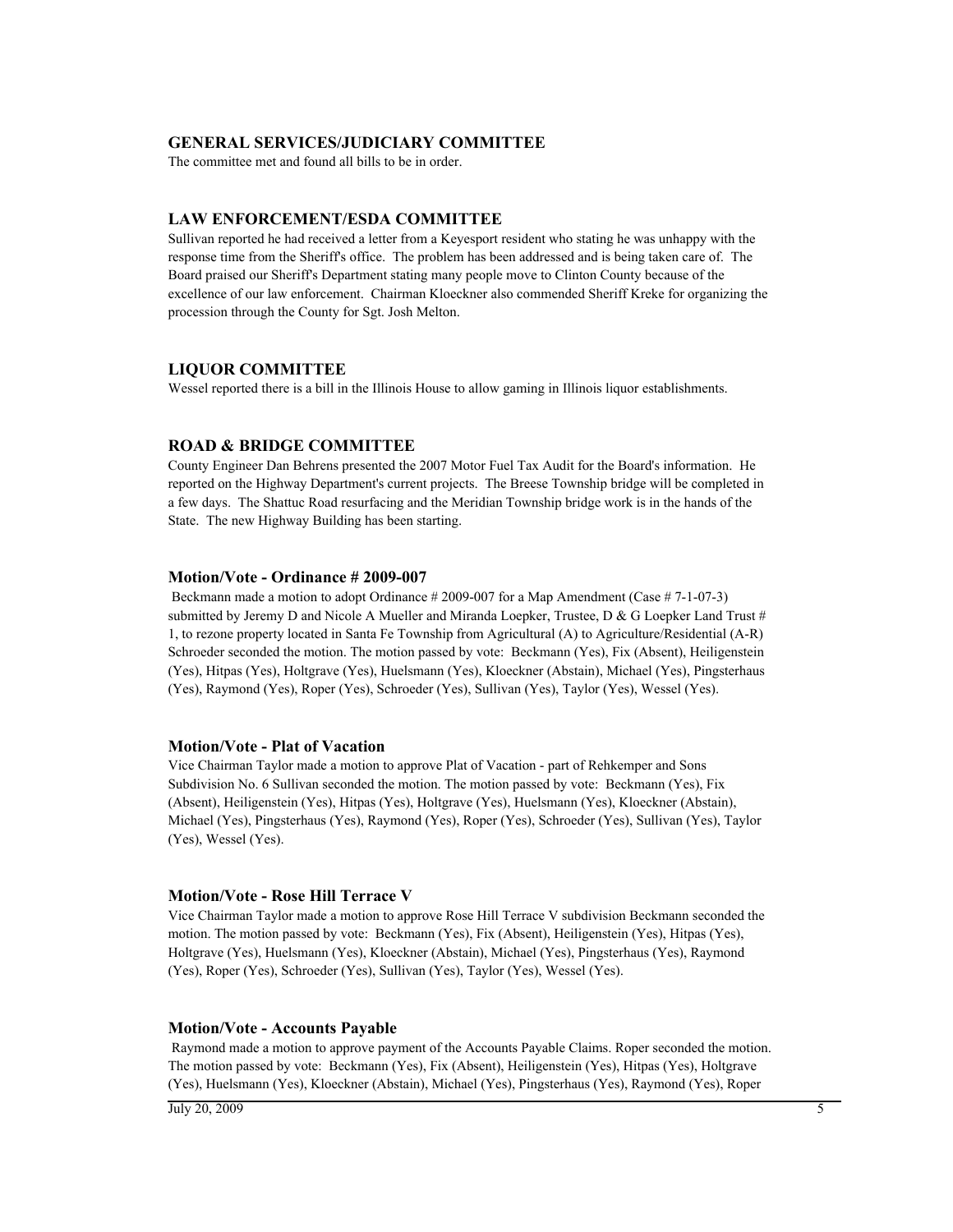(Yes), Schroeder (Yes), Sullivan (Yes), Taylor (Yes), Wessel (Yes).

# **ADJOURNMENT**

Huelsmann made a motion to adjourn Pingsterhaus seconded the motion. The motion passed by vote.

**Attest:**

\_\_\_\_\_\_\_\_\_\_\_\_\_\_\_\_\_\_\_\_\_\_\_\_\_\_\_\_\_\_\_\_\_\_\_\_\_\_ Thomas LaCaze/County Clerk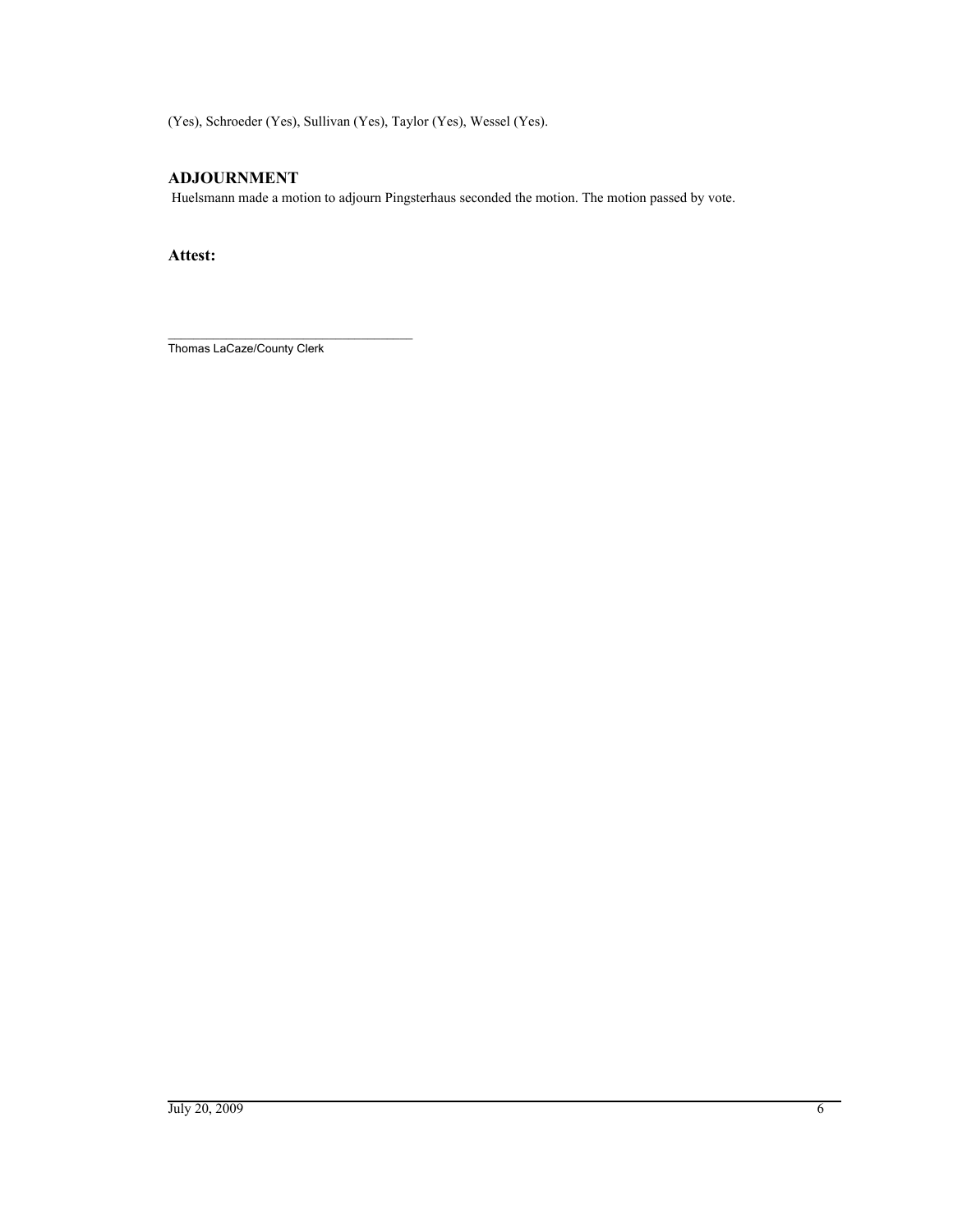# **Clinton County District Board**

# **August 17, 2009**

#### **CONVENE**

Board Chairman Kloeckner called the meeting of the Clinton County District Board to order at 7:00 p.m. on August 17, 2009 at the Board Room. Attendance: Beckmann, Present: Fix, Present: Heiligenstein, Present: Hitpas, Present: Holtgrave, Present: Huelsmann, Present: Kloeckner, Present: Michael, Present: Pingsterhaus, Present: Raymond, Present: Roper, Present: Schroeder, Present: Sullivan, Present: Taylor, Present: Wessel, Present.

#### **PLEDGE OF ALLEGIANCE**

The Pledge of Allegiance was recited.

#### **Motion/Vote - Approval of Minutes**

 Roper made a motion to approve the minutes of the July 20, 2009 board meeting with one correction. Hitpas seconded the motion. The motion passed by vote: Beckmann (Yes), Fix (Yes), Heiligenstein (Yes), Hitpas (Yes), Holtgrave (Yes), Huelsmann (Yes), Kloeckner (Abstain), Michael (Yes), Pingsterhaus (Yes), Raymond (Yes), Roper (Yes), Schroeder (Yes), Sullivan (Yes), Taylor (Yes), Wessel (Yes).

#### **Motion/Vote - Waive First Reading**

 Heiligenstein made a motion to waive the first reading for the appointment of Gene Rennegarbe and Anthony Jansen as trustees of the Santa Fe Drainage and Levee District. Schroeder seconded the motion. The motion passed by vote: Beckmann (Yes), Fix (Yes), Heiligenstein (Yes), Hitpas (Yes), Holtgrave (Yes), Huelsmann (Yes), Kloeckner (Abstain), Michael (Yes), Pingsterhaus (Yes), Raymond (Yes), Roper (Yes), Schroeder (Yes), Sullivan (Yes), Taylor (Yes), Wessel (Yes).

#### **Motion/Vote - Appointment**

 Pingsterhaus made a motion to appoint Gene Rennegarbe and Anthony Jansen as trustees of the Santa Fe Drainage and Levee District. Heiligenstein seconded the motion. The motion passed by vote: Beckmann (Yes), Fix (Yes), Heiligenstein (Yes), Hitpas (Yes), Holtgrave (Yes), Huelsmann (Yes), Kloeckner (Abstain), Michael (Yes), Pingsterhaus (Yes), Raymond (Yes), Roper (Yes), Schroeder (Yes), Sullivan (Yes), Taylor (Yes), Wessel (Yes).

#### **Motion/Vote - Recess Board of Review**

 Beckmann made a motion to approve the recess of the 2009 Clinton County Board of Review effective September 7, 2009. Taylor seconded the motion. The motion passed by vote: Beckmann (Yes), Fix (Yes), Heiligenstein (Yes), Hitpas (Yes), Holtgrave (Yes), Huelsmann (Yes), Kloeckner (Abstain), Michael (Yes), Pingsterhaus (Yes), Raymond (Yes), Roper (Yes), Schroeder (Yes), Sullivan (Yes), Taylor (Yes), Wessel (Yes).

#### **Motion/Vote - Clerk's Tax Report**

 Raymond made a motion to approve the County Clerk's Tax Report for the 2008 tax year. Fix seconded the motion. The motion passed by vote: Beckmann (Yes), Fix (Yes), Heiligenstein (Yes), Hitpas (Yes), Holtgrave (Yes), Huelsmann (Yes), Kloeckner (Abstain), Michael (Yes), Pingsterhaus (Yes), Raymond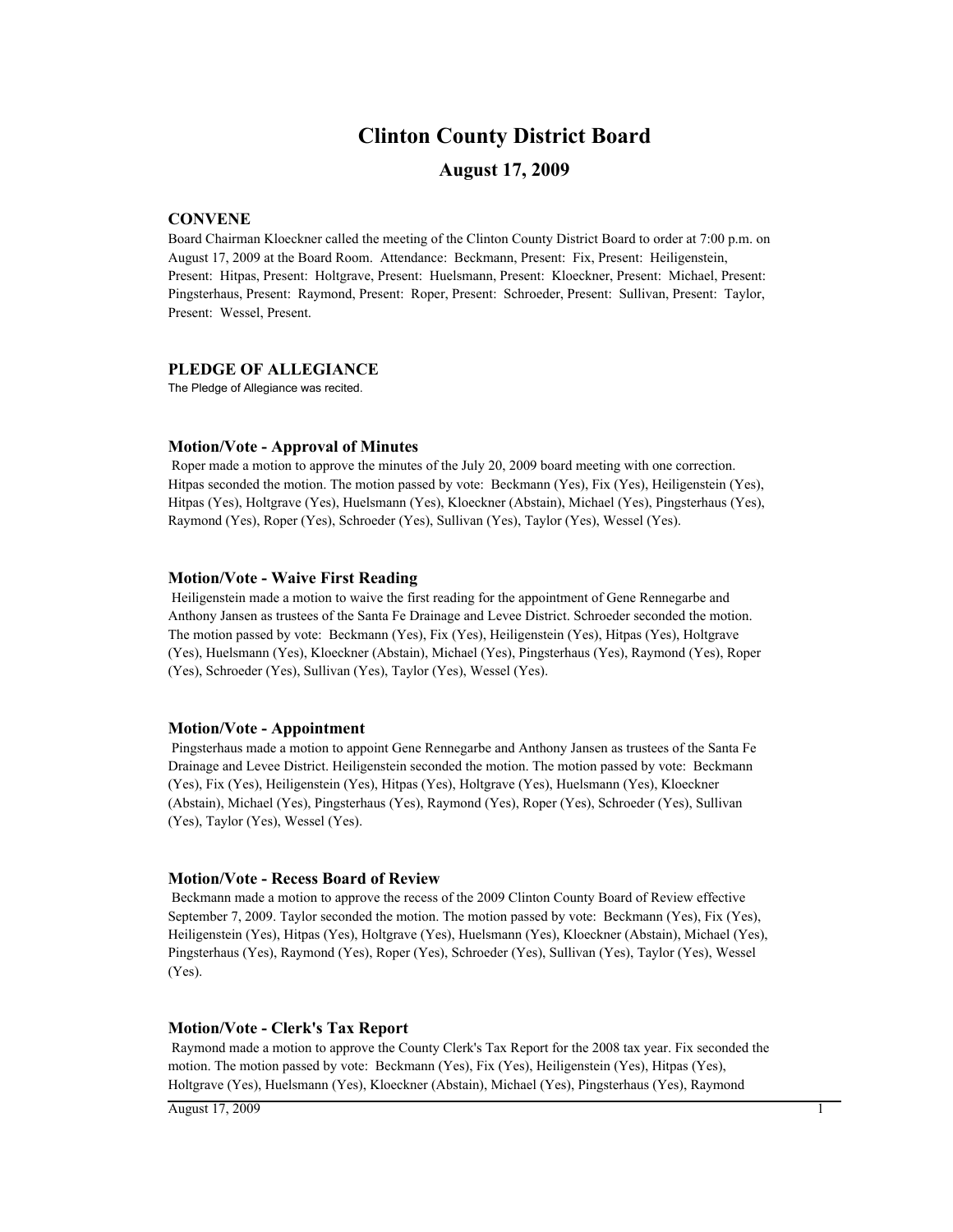# **CHAIRMAN'S COMMENTS**

Chairman Kloeckner commented on a recent letter from the Township Officials that was sent to all board members. The letter stated they would like to set up a committee consisting of several members from the Township Board and two County Board members. Kloeckner cited that no other chairman had appointed a township committee and he did not feel one was necessary at this time. He checked with several other Chairmen from neighboring counties and they did not have such a committee. He commented that Township officials were welcome to attend County Board meetings at any time. State's Attorney John Hudspeth addressed the legality of this issue. All agreed that no committee should be appointed.

#### **INSURANCE COMMITTEE**

The committee met on August 10th. Pingsterhaus reported at that meeting on the ESDA building insurance claim. The members reviewed the budget and a report by the Einstein Consulting Group.

# **AREA ON AGING COMMITTEE**

No Report

#### **ASSESSMENT COMMITTEE**

Beckmann reported that the assessment office has several forms for download from the County's web page.

#### **CENSUS COMMITTEE**

The committee thanked the treasurer's office for putting census information in with the tax bills thereby saving additional postage.

#### **COUNTY FARM COMMITTEE**

At the August 10th meeting it was reported that 212 animal calls were handled and six bite cases. There were 36 animals adopted and 8 dogs and 7 cats are available for adoption.

# **EDUCATION COMMITTEE**

Heiligenstein reported on the annual report from the Regional Office of Education that was sent to the board. The next committee meeting is September 1st.

# **GIS COMMITTEE**

At the August 6th committee meeting all bills were found to be in order. The next meeting will be on September 3rd at 4:30 p.m.

#### **INSURANCE TRUST/Area Agency on Aging**

Raymond reported they are reorganizing under the new trust and will introduce the new structure at the next meeting.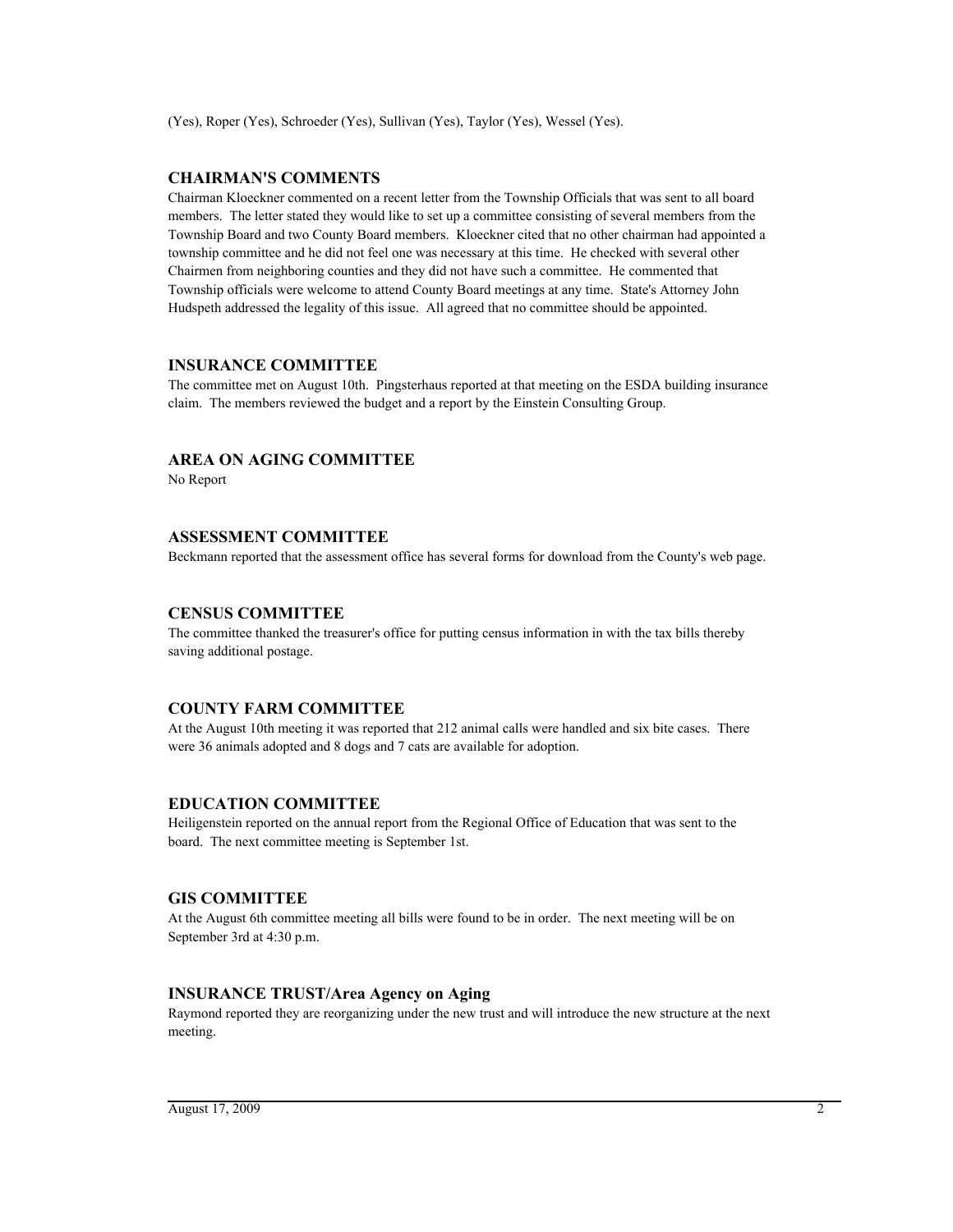#### **#708 MENTAL HEALTH BOARD**

Huelsmann reported that the present secretary of the board has resigned and someone is needed to keep the records. A discussion ensued in regard to the 2009-2010 budget submitted by the board. State's Attorney Hudspeth reported after researching the issue the County is responsible for levying for the funds, but the 708 board uses the funds as they see fit. The finance committee explained they were giving all departments a 3% increase.

#### **Motion/Vote - Maintain 708 Board Records**

 Huelsmann made a motion to approve that the records for the 708 Health Board be kept by the County Health Department as they have been in the past. Schroeder seconded the motion. The motion passed by vote: Beckmann (Yes), Fix (Yes), Heiligenstein (Yes), Hitpas (Yes), Holtgrave (Yes), Huelsmann (Yes), Kloeckner (Abstain), Michael (Yes), Pingsterhaus (Yes), Raymond (Yes), Roper (Yes), Schroeder (Yes), Sullivan (Yes), Taylor (Yes), Wessel (Yes).

# **PERSONNEL/LABOR COMMITTEE**

On July 27 the committee met about a situation with the P.B.P.A./911 Dispatch Union. They are waiting for a clarification on Article 14 and the committee is working with the union to resolve the issue. The labor relations board has requested a posting for employees which has been done. The committee is waiting on the Teamsters' union agreements for signatures. The employee handbook should be in place by September.

#### **RC&D COUNCIL**

Schroeder reported the website for the RC&D council is swircd.org. He also reported that ConocoPhillips awarded SWIRC&D \$1,000,000 to assist in the acquisition of wetlands within the American Bottom ecosystem in Madison County. A Low Impact Development Workshop & Tour will be held on September 30th from 10 am till 2 pm in Woodriver.

#### **SAFETY COMMITTEE**

No Report

#### **SOLID WASTE COMMITTEE**

The next meeting is August 31st.

#### **TOURISM COMMITTEE**

No Report

#### **UNITED COUNTIES COUNCIL OF ILLINOIS**

Holtgrave presented information on the new video gambling law.

#### **UNINCORPORATED AREA IMPROVEMENT COMMITTEE**

The next meeting will be held on August 19th at 7:30 p.m.

 $\overline{\text{August 17}, 2009}$  3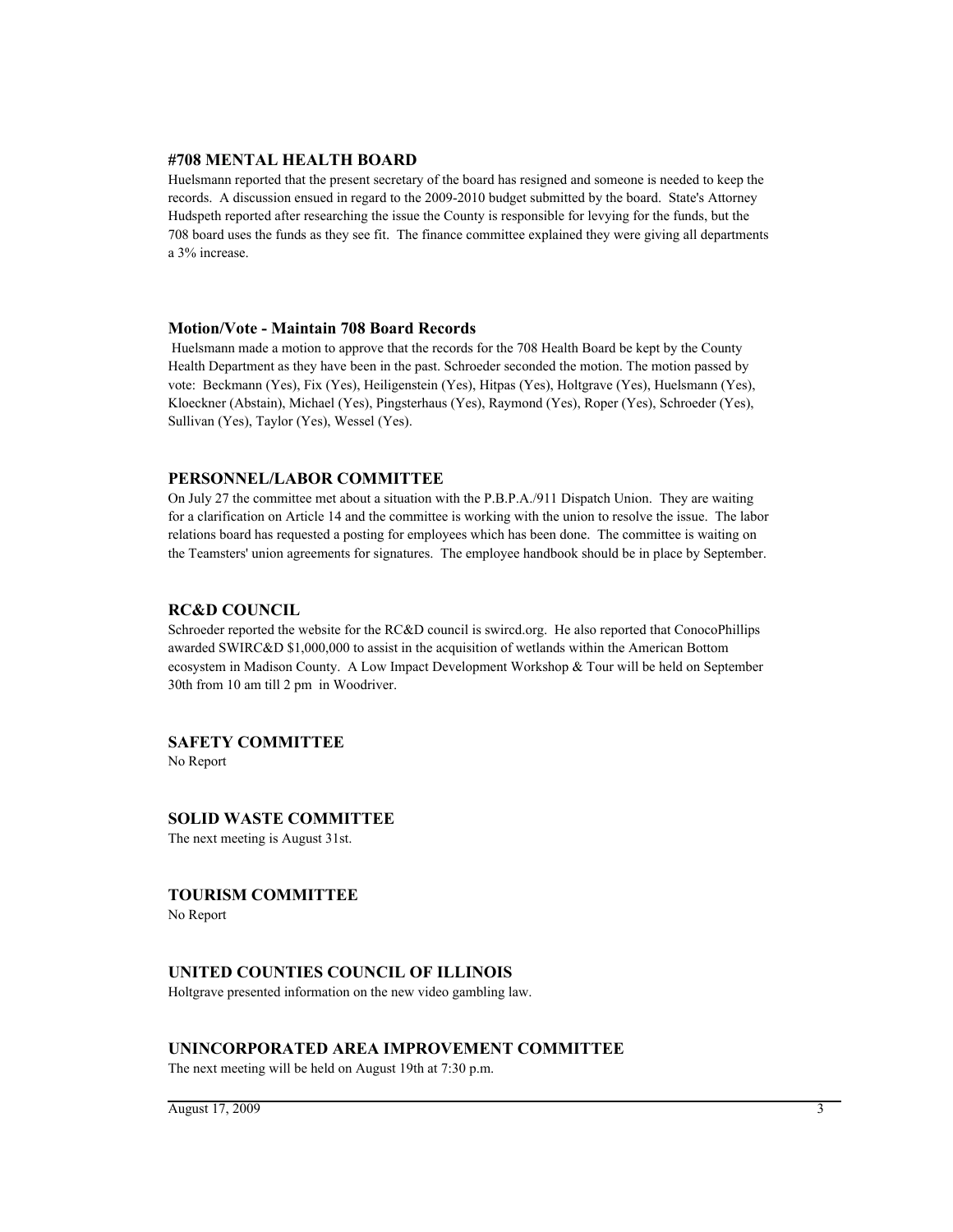# **VETERAN'S MEMORIAL/VETERAN'S AFFAIRS COMMITTEE**

No Report

# **ECONOMIC DEVELOPMENT/SWIIDA/SCIGA**

The next meeting has been rescheduled to September 8 at 9 a.m.

# **ENVIRONMENTAL CONCERNS COMMITTEE**

No Report

# **FACILITIES COMMITTEE**

Fix reported the new Highway Department building is proceeding. He also reported on the new website and gave a press release about it to the newspapers. The next meeting will be on September 17.

# **Motion/Vote - Monthly Financial Report**

Vice Chairman Taylor made a motion to approve the monthly budget and financial report. Beckmann seconded the motion. The motion passed by vote: Beckmann (Yes), Fix (Yes), Heiligenstein (Yes), Hitpas (Yes), Holtgrave (Yes), Huelsmann (Yes), Kloeckner (Abstain), Michael (Yes), Pingsterhaus (Yes), Raymond (Yes), Roper (Yes), Schroeder (Yes), Sullivan (Yes), Taylor (Yes), Wessel (Yes).

# **FINANCE/HEALTH SERVICES/REVOLVING LOAN FUND**

Treasurer Mueller announced that Fred Becker with Glass & Shuffet has begun the process for the 2010 budget. He also reminded the committee it is time to work with the SSA contracts.

# **Motion/Vote - Additional Expenses**

 Beckmann made a motion to approve the payment of dues in the amount of \$250 to the Illinois County Clerk's Association. Taylor seconded the motion. The motion passed by vote: Beckmann (Yes), Fix (Yes), Heiligenstein (Yes), Hitpas (Yes), Holtgrave (Yes), Huelsmann (Yes), Kloeckner (Abstain), Michael (Yes), Pingsterhaus (Yes), Raymond (Yes), Roper (Yes), Schroeder (Yes), Sullivan (Yes), Taylor (Yes), Wessel (Yes).

# **Motion/Vote - Additional Expenses**

 Beckmann made a motion to approve payment to Platinum Election Services in the amount of \$13,592.64. Wessel seconded the motion. The motion passed by vote: Beckmann (Yes), Fix (Yes), Heiligenstein (Yes), Hitpas (Yes), Holtgrave (Yes), Huelsmann (Yes), Kloeckner (Abstain), Michael (Yes), Pingsterhaus (Yes), Raymond (Yes), Roper (Yes), Schroeder (Yes), Sullivan (Yes), Taylor (Yes), Wessel (Yes).

# **Motion/Vote - Additional Expenses**

 Beckmann made a motion to approve a bill with Larry's Mowing in the amount of 200.00 Hitpas seconded the motion. The motion passed by vote: Beckmann (Yes), Fix (Yes), Heiligenstein (Yes), Hitpas (Yes), Holtgrave (Yes), Huelsmann (Yes), Kloeckner (Abstain), Michael (Yes), Pingsterhaus (Yes), Raymond (Yes), Roper (Yes), Schroeder (Yes), Sullivan (Yes), Taylor (Yes), Wessel (Yes).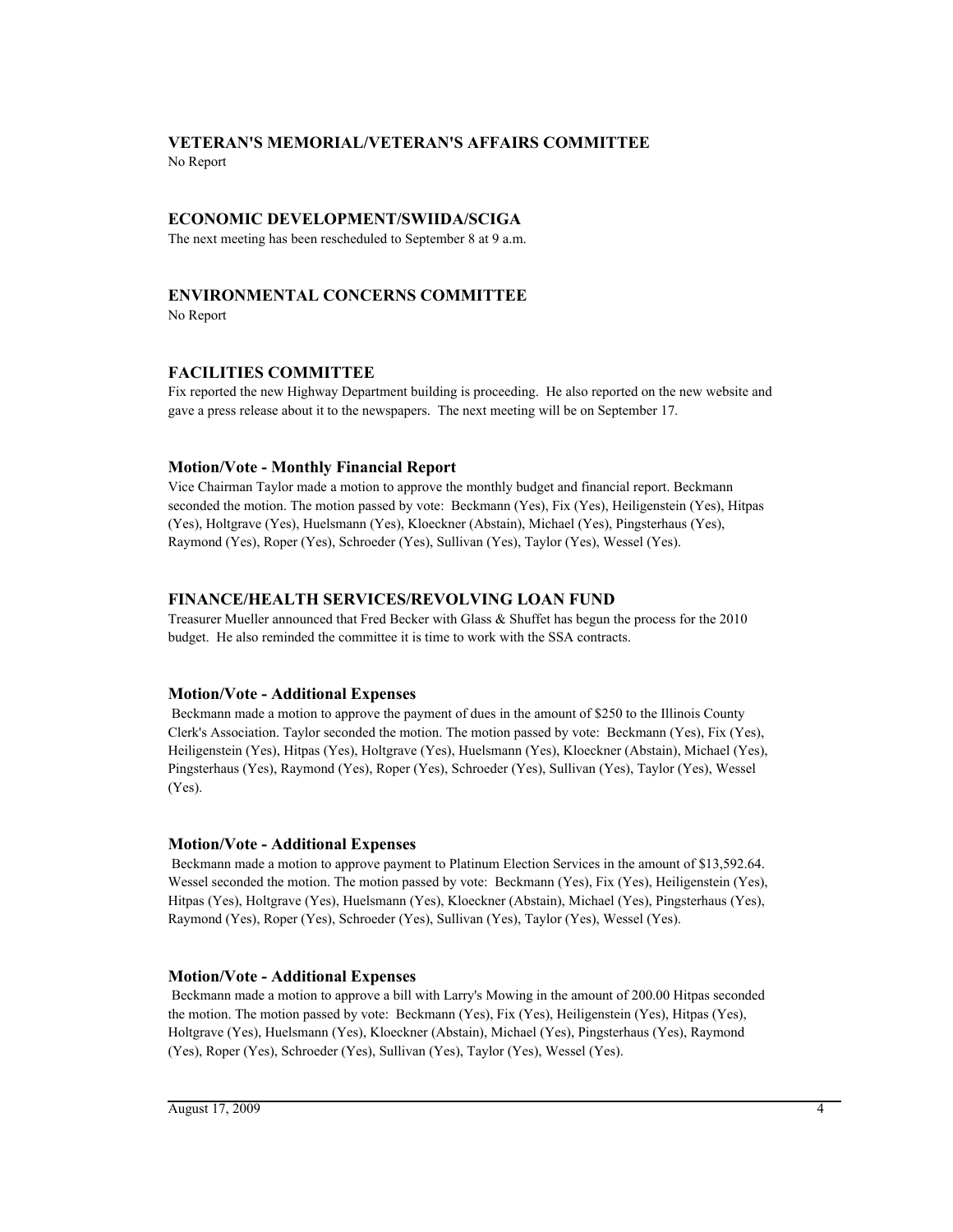#### **Motion/Vote - Additional Expenses**

 Beckmann made a motion to approve a \$920.10 expenses to the Breese Journal for printing Census Flyers. Heiligenstein seconded the motion. The motion passed by vote: Beckmann (Yes), Fix (Yes), Heiligenstein (Yes), Hitpas (Yes), Holtgrave (Yes), Huelsmann (Yes), Kloeckner (Abstain), Michael (Yes), Pingsterhaus (Yes), Raymond (Yes), Roper (Yes), Schroeder (Yes), Sullivan (Yes), Taylor (Yes), Wessel (Yes).

# **GENERAL SERVICES/JUDICIARY COMMITTEE**

The committee met on August 10 and found all bills to be in order.

# **LAW ENFORCEMENT/ESDA COMMITTEE**

Sullivan gave a report on the arrests and calls made by the Sheriff's Department.

# **LIQUOR COMMITTEE**

The committee met on August 5th and reported everything seems to be running smoothly in the County. The County Clerk reported to the committee that one County license was not renewed.

# **ROAD & BRIDGE COMMITTEE**

County Engineer Dan Behrens presented the 2006 and 2007 County Motor Fuel Tax Audits, the 2006 Township Motor Fuel Tax Audits and the 2006 Township Bridge Audit. No Board action was required. He also reported on the progress of the Highway Department Building and several area projects namely the Old State Road Bridge in Breese Township the Shattuc Road resurfacing and the Meridian Township bridge.

# **Motion/Vote - Ordinance # 2009-009**

 Holtgrave made a motion to approve Ordinance # 2009-009 for a restricted parking zone to be established along a section of County Highway 12 (Main Street) adjacent to the St. Rose Grade School. Fix seconded the motion. The motion passed by vote: Beckmann (Yes), Fix (Yes), Heiligenstein (Yes), Hitpas (Yes), Holtgrave (Yes), Huelsmann (Yes), Kloeckner (Abstain), Michael (Yes), Pingsterhaus (Yes), Raymond (Yes), Roper (Yes), Schroeder (Yes), Sullivan (Yes), Taylor (Yes), Wessel (Yes).

# **Motion/Vote - Waive First Reading**

Vice Chairman Taylor made a motion to waive the first reading for Jansen Acres Second Subdivision. Beckmann seconded the motion. The motion passed by vote: Beckmann (Yes), Fix (Yes), Heiligenstein (Yes), Hitpas (Yes), Holtgrave (Yes), Huelsmann (Yes), Kloeckner (Abstain), Michael (Yes), Pingsterhaus (Yes), Raymond (Yes), Roper (Yes), Schroeder (Yes), Sullivan (Yes), Taylor (Yes), Wessel (Yes).

# **Motion/Vote - Jansen Acres Second Subdivision**

Vice Chairman Taylor made a motion to approve the second and final reading for Jansen Acres Second Subdivision. Raymond seconded the motion. The motion passed by vote: Beckmann (Yes), Fix (Yes), Heiligenstein (Yes), Hitpas (Yes), Holtgrave (Yes), Huelsmann (Yes), Kloeckner (Abstain), Michael (Yes), Pingsterhaus (Yes), Raymond (Yes), Roper (Yes), Schroeder (Yes), Sullivan (Yes), Taylor (Yes), Wessel (Yes).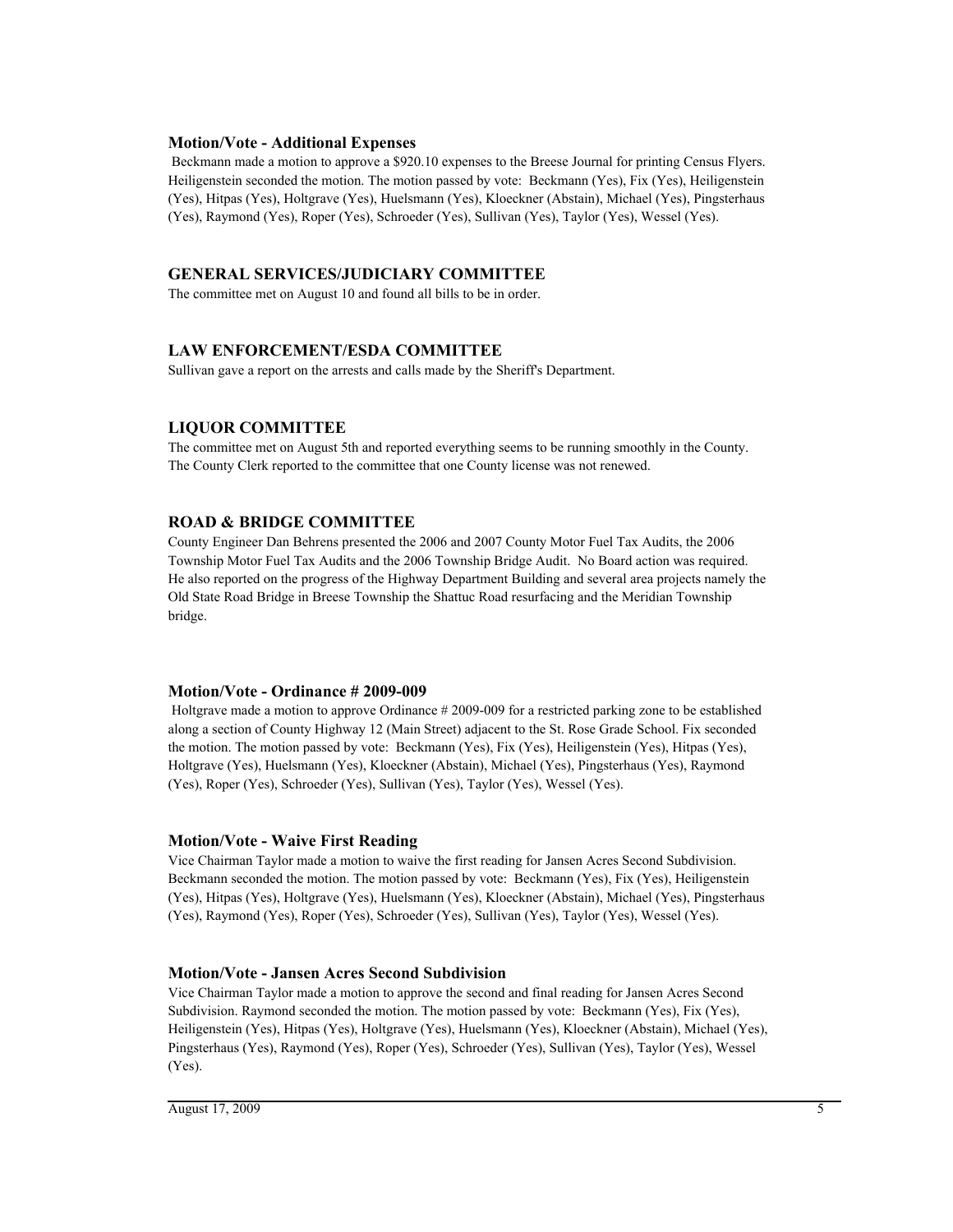# **Motion/Vote - Accounts Payable**

 Holtgrave made a motion to approve payment of the Accounts Payable Claims. Fix seconded the motion. The motion passed by vote: Beckmann (Yes), Fix (Yes), Heiligenstein (Yes), Hitpas (Yes), Holtgrave (Yes), Huelsmann (Yes), Kloeckner (Abstain), Michael (Yes), Pingsterhaus (Yes), Raymond (Yes), Roper (Yes), Schroeder (Yes), Sullivan (Yes), Taylor (Yes), Wessel (Yes).

# **"CASH DASH" AND BRIGHT START PROGRAMS**

A representative from the Illinois Treasurer's office explained two programs from the State Treasurer's office. "Cash Dash", an event which allows residents to inquire as to whether or not they have any unclaimed property or money that is legally in their name. This program will be available in the County Treasurer's office from 9 a.m. to 3 p.m. on October 7th. Also the Bright Start College Savings Program which is an employer authorization payroll deduction college savings program.

# **ADJOURNMENT**

Holtgrave made a motion to adjourn Taylor seconded the motion. The motion passed by vote.

**Attest:**

\_\_\_\_\_\_\_\_\_\_\_\_\_\_\_\_\_\_\_\_\_\_\_\_\_\_\_\_\_\_\_\_\_\_\_\_\_\_ Thomas LaCaze/County Clerk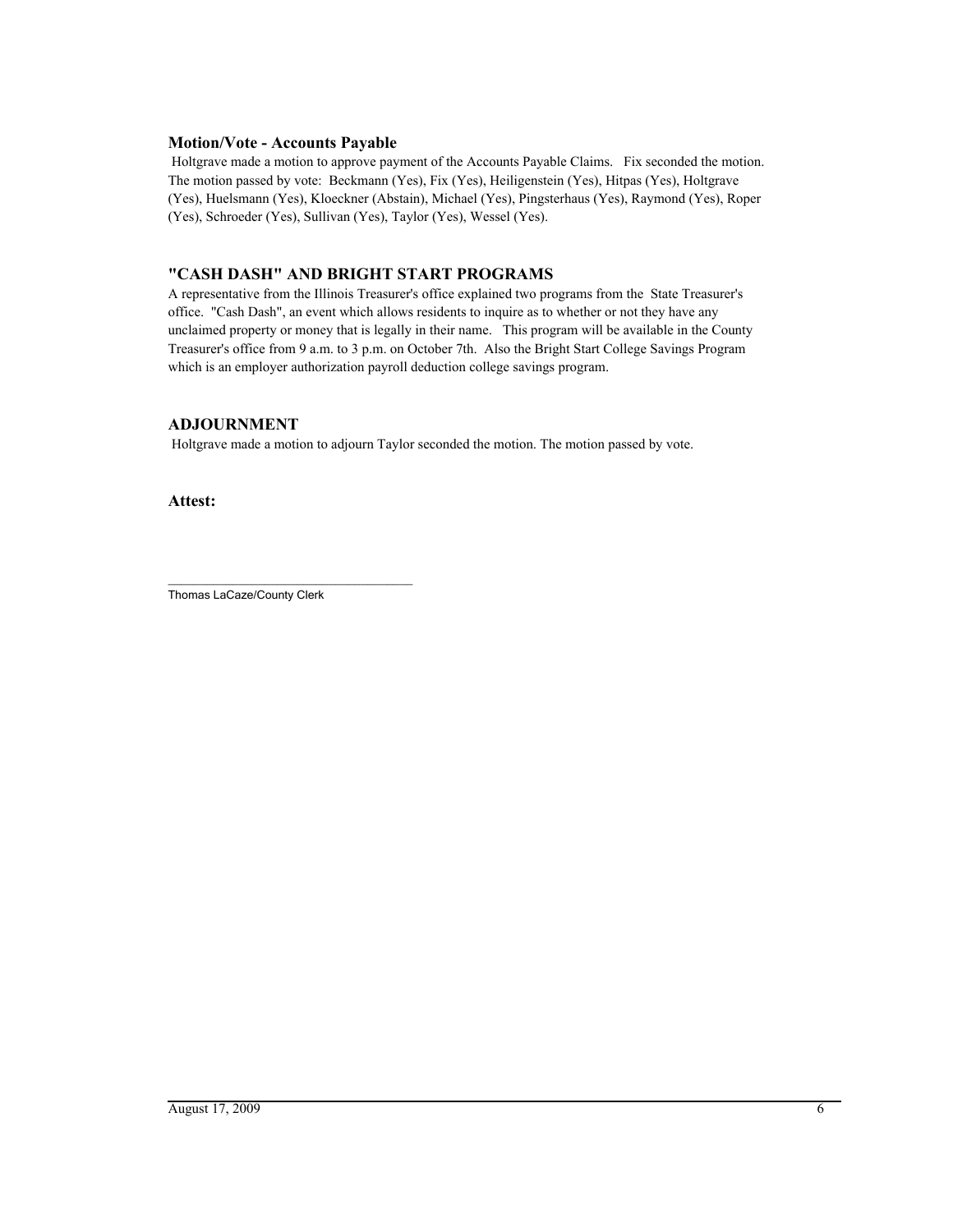# **Clinton County District Board**

# **September 21, 2009**

# **CONVENE**

Board Chairman Kloeckner called the meeting of the Clinton County District Board to order at 7:00 p.m. on September 21, 2009 at the Board Room. Attendance: Beckmann, Present: Fix, Present: Heiligenstein, Present: Hitpas, Present: Holtgrave, Present: Huelsmann, Present: Kloeckner, Present: Michael, Present: Pingsterhaus, Present: Raymond, Present: Roper, Present: Schroeder, Present: Sullivan, Present: Taylor, Present: Wessel, Present.

#### **PLEDGE OF ALLEGIANCE**

The Pledge of Allegiance was recited.

# **Motion/Vote - Approval of Minutes**

 Hitpas made a motion to approve the minutes of the August 17, 2009 board meeting. Holtgrave seconded the motion. The motion passed by vote: Beckmann (Yes), Fix (Yes), Heiligenstein (Yes), Hitpas (Yes), Holtgrave (Yes), Huelsmann (Yes), Kloeckner (Abstain), Michael (Yes), Pingsterhaus (Yes), Raymond (Yes), Roper (Yes), Schroeder (Yes), Sullivan (Yes), Taylor (Yes), Wessel (Yes).

# **READING OF CORRESPONDENCE**

County Clerk Tom LaCaze read a thank you note sent to the board by Bernardi Securities.

# **Motion/Vote - Resolution # 2009-020**

Vice Chairman Taylor made a motion to approve resolution # 2009-020 supporting the Veterans Tribute Project to be constructed on the Kaskaskia College campus. Roper seconded the motion. The motion passed by vote: Beckmann (Yes), Fix (Yes), Heiligenstein (Yes), Hitpas (Yes), Holtgrave (Yes), Huelsmann (Yes), Kloeckner (Abstain), Michael (Yes), Pingsterhaus (Yes), Raymond (Yes), Roper (Yes), Schroeder (Yes), Sullivan (Yes), Taylor (Yes), Wessel (Yes).

# **Motion/Vote - Waive First Reading**

 Sullivan made a motion to waive the first reading for the appointment of Michael Schumacher as trustee for the St. Rose Sanitary District. Taylor seconded the motion. The motion passed by vote: Beckmann (Yes), Fix (Yes), Heiligenstein (Yes), Hitpas (Yes), Holtgrave (Yes), Huelsmann (Yes), Kloeckner (Abstain), Michael (Yes), Pingsterhaus (Yes), Raymond (Yes), Roper (Yes), Schroeder (Yes), Sullivan (Yes), Taylor (Yes), Wessel (Yes).

# **Motion/Vote - Appointment**

Vice Chairman Taylor made a motion to appoint Michael Schumacher as trustee for the St. Rose Sanitary District. Sullivan seconded the motion. The motion passed by vote: Beckmann (Yes), Fix (Yes), Heiligenstein (Yes), Hitpas (Yes), Holtgrave (Yes), Huelsmann (Yes), Kloeckner (Abstain), Michael (Yes), Pingsterhaus (Yes), Raymond (Yes), Roper (Yes), Schroeder (Yes), Sullivan (Yes), Taylor (Yes), Wessel (Yes).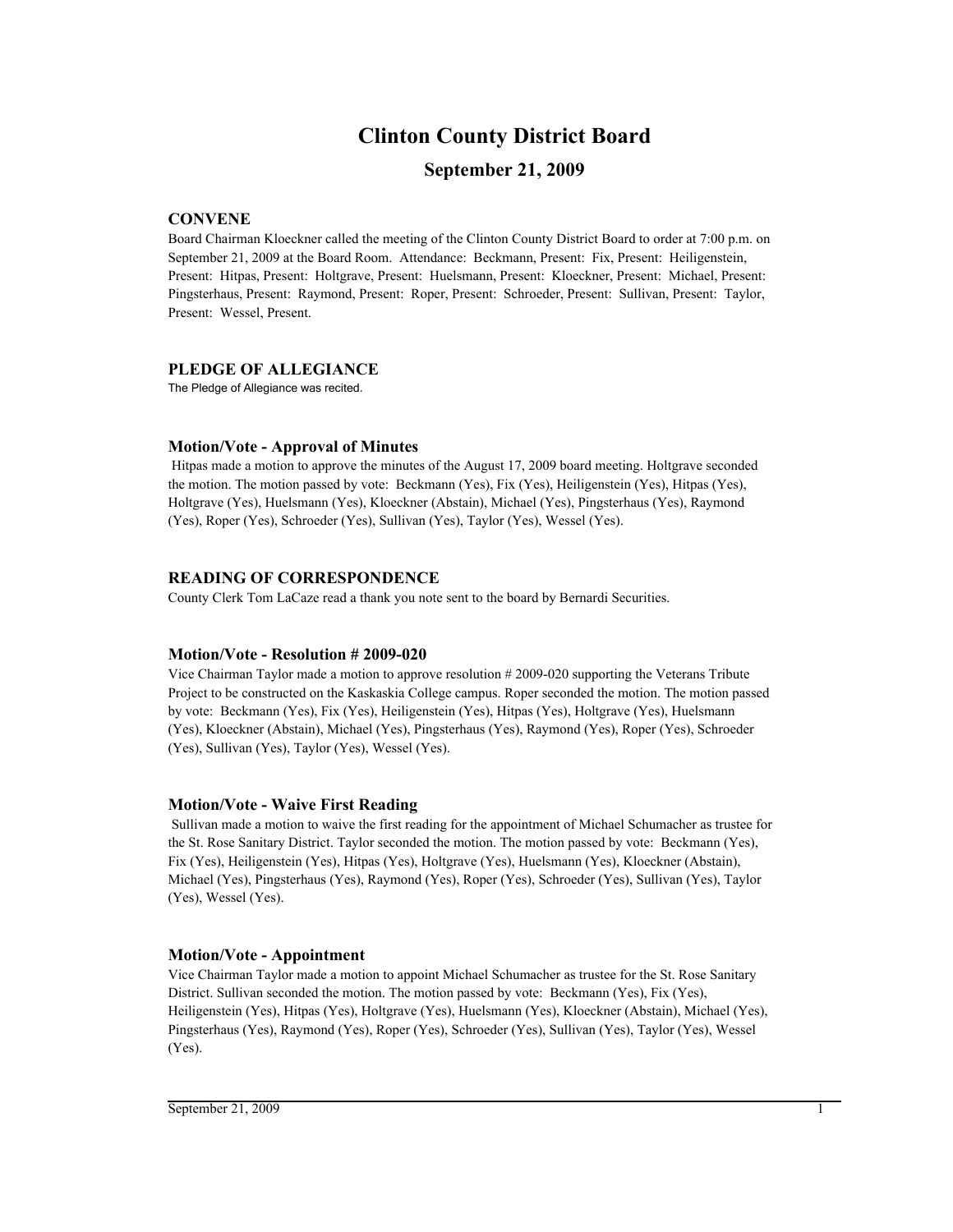#### **South Central Transit**

Sheri Bassen with South Central Illinois Mass Transit District addressed the board with information about the organization and what they have to offer to the citizens of Clinton County. SCT is a IDOT designated public transportation provider. She stated they now have an office and bus barn located in Breese on Drive-in road. Transportation is provided for the citizens Monday through Friday from 7 am until 7 pm. with Senior Citizens riding free. She encouraged board members to inform their constituents of their services.

#### **INSURANCE COMMITTEE**

After reviewing the current budget, the committee found the insurance fund is 4.83% over budget as of this date. The September meeting will be in conjunction with the personnel committee on October 13th at 6:00 p.m.

#### **Motion/Vote - Life Insurance**

 Raymond made a motion to approve offering an additional Life Insurance benefit from Liberty National in addition to the Prudential plan already available. Both benefits offered are fully paid by the employees and are optional for each employee. Holtgrave seconded the motion. The motion passed by vote: Beckmann (Yes), Fix (Yes), Heiligenstein (Yes), Hitpas (Yes), Holtgrave (Yes), Huelsmann (Yes), Kloeckner (Abstain), Michael (Yes), Pingsterhaus (Yes), Raymond (Yes), Roper (Yes), Schroeder (Yes), Sullivan (Yes), Taylor (Yes), Wessel (Yes).

# **AREA ON AGING COMMITTEE**

No Report

# **ASSESSMENT COMMITTEE**

The committee reported property transfer sales were up slightly for the month of June. The next meeting will be held on October 7 at 6:30 p.m.

# **CENSUS COMMITTEE**

The committee has been creating awareness about the upcoming census by distributing brochures. The next meeting is scheduled for September 24th at 6:00 p.m.

# **COUNTY FARM COMMITTEE**

The animal control warden recorded 274 calls last month.

# **EDUCATION COMMITTEE**

The committee would like to congratulate the Regional Office of Education for taking over the grant for the Kindergarten for Unit # 1.

# **GIS COMMITTEE**

At their September 3rd meeting the committee reviewed the 2010 budget. The GIS coordinator reported updating the county's GIS software.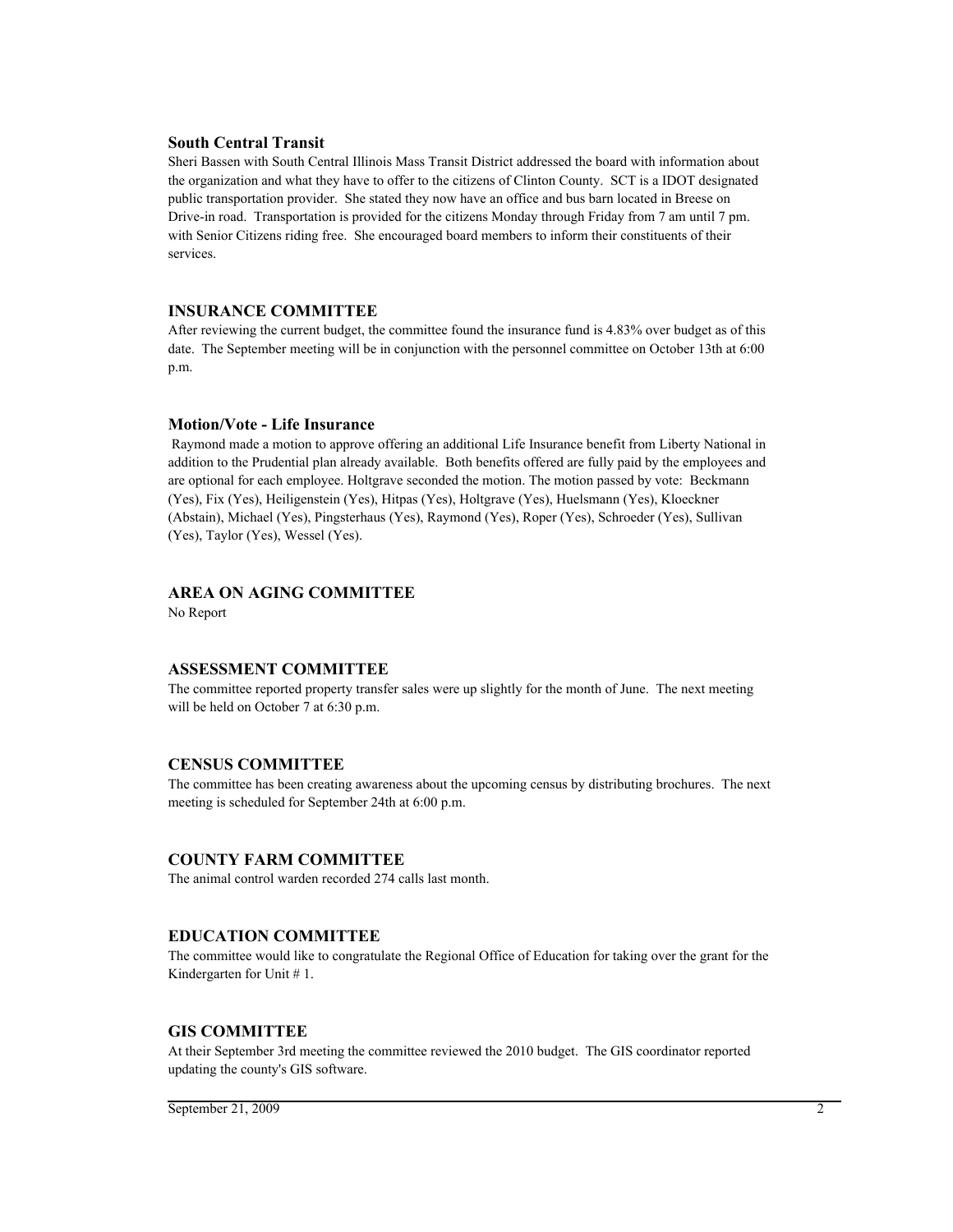#### **INSURANCE TRUST**

The new 2009 ICIT Trust is now in place with six Counties paid. The next meeting will be held at Fairview Heights on October 21.

#### **#708 MENTAL HEALTH BOARD**

No Report

# **911 COMMITTEE**

Fix reported that 911 is still waiting for the FCC to approve the radio license.

#### **PERSONNEL/LABOR COMMITTEE**

The committee met and discussed the bargaining agreement with the PBPA union with the dispatchers. Hitpas asked the sheriff to notify the union stewards to get the contracts signed and return to the committee. A resolution will be submitted at the next meeting regarding earning of sick time.

#### **RC&D COUNCIL**

The Illinois Association of RC&D will hold its Annual meeting and training on October 14 - 15 in Rock Falls, Illinois.

# **SAFETY COMMITTEE**

No Report

# **SOLID WASTE COMMITTEE**

The next committee meeting will be held on October 26.

# **TOURISM COMMITTEE**

Huelsmann reported that the Southwestern Illinois Tourism Bureau is under budget for this year due to changes to their monthly publication.

# **UNITED COUNTIES COUNCIL OF ILLINOIS**

The next meeting will be held on September 28 at 9:00 in Springfield. Sullivan reported there will be a seminar sponsored by UCCI to be held at Kaskaskia College on September 25. He encouraged board members to attend. The subject will be "Governing Counties in Tough Economic Times".

# **UNINCORPORATED AREA IMPROVEMENT COMMITTEE**

The committee extended their appreciation to Mike McMillan for helping clean up a property located near Wamac. The next meeting will be October 21 at 7:30.

# **VETERAN'S MEMORIAL/VETERAN'S AFFAIRS COMMITTEE**

Roper reported that Lager monument is working on a proposal for additions to the current memorial on the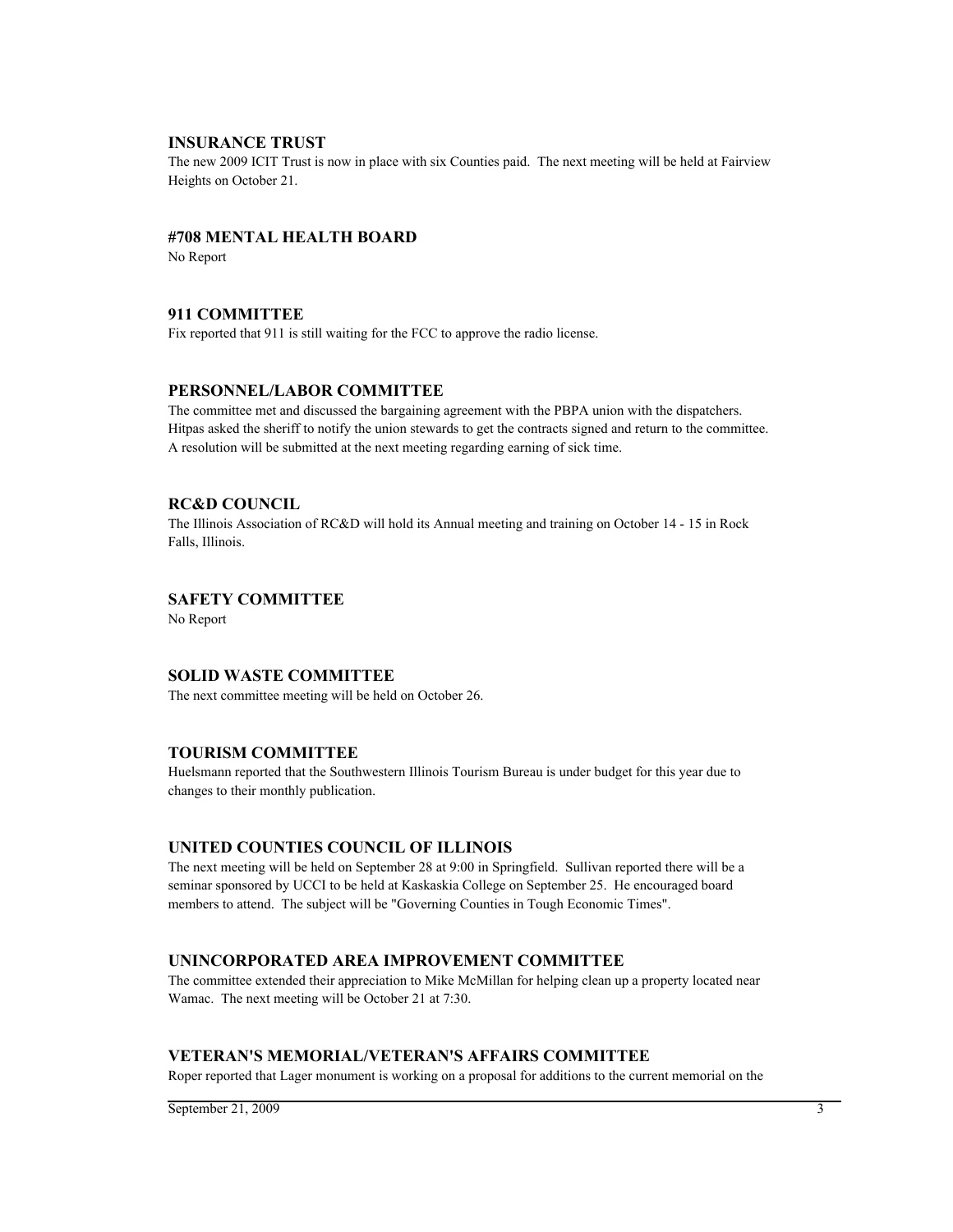corner of the courthouse lawn that will include the two different conflicts we are currently engaged in.

# **ECONOMIC DEVELOPMENT/SWIIDA/SCIGA**

A meeting was held with Sentor McCarter and Representative Cavaletto to discuss funding for the Route 50 Bypass in Lebanon.

# **ENVIRONMENTAL CONCERNS COMMITTEE**

No Report

# **FACILITIES COMMITTEE**

The new Highway Department Building is progressing ahead of schedule.

#### **Motion/Vote - Monthly Financial Report**

 Roper made a motion to approve the monthly budget and financial report. Taylor seconded the motion. The motion passed by vote: Beckmann (Yes), Fix (Yes), Heiligenstein (Yes), Hitpas (Yes), Holtgrave (Yes), Huelsmann (Yes), Kloeckner (Abstain), Michael (Yes), Pingsterhaus (Yes), Raymond (Yes), Roper (Yes), Schroeder (Yes), Sullivan (Yes), Taylor (Yes), Wessel (Yes).

#### **FINANCE/HEALTH SERVICES/REVOLVING LOAN FUND**

Treasurer Mueller reported receiving an oil check in the amount of \$26,097.39. He also reminded the board that the lease on the County Farm will be up in January 2010. The committee is starting to review different budgets and will be meeting with the Department Heads.

#### **Motion/Vote - Additional Finances**

 Beckmann made a motion to approve payment to Fidlar Technologies in the amount of \$4,882.50 for service agreement with the County Clerk & Recorder for the IVoter Life Cycle Service quarterly installment. Raymond seconded the motion. The motion passed by vote: Beckmann (Yes), Fix (Yes), Heiligenstein (Yes), Hitpas (Yes), Holtgrave (Yes), Huelsmann (Yes), Kloeckner (Abstain), Michael (Yes), Pingsterhaus (Yes), Raymond (Yes), Roper (Yes), Schroeder (Yes), Sullivan (Yes), Taylor (Yes), Wessel (Yes).

#### **Motion/Vote - Health Department Monthly Report**

 Beckmann made a motion to approve the monthly report of the Clinton County Health Department. Pingsterhaus seconded the motion. The motion passed by vote: Beckmann (Yes), Fix (Yes), Heiligenstein (Yes), Hitpas (Yes), Holtgrave (Yes), Huelsmann (Yes), Kloeckner (Abstain), Michael (Yes), Pingsterhaus (Yes), Raymond (Yes), Roper (Yes), Schroeder (Yes), Sullivan (Yes), Taylor (Yes), Wessel (Yes).

#### **GENERAL SERVICES/JUDICIARY COMMITTEE**

The committee met and found all the bills to be in order.

#### **LAW ENFORCEMENT/ESDA COMMITTEE**

No Report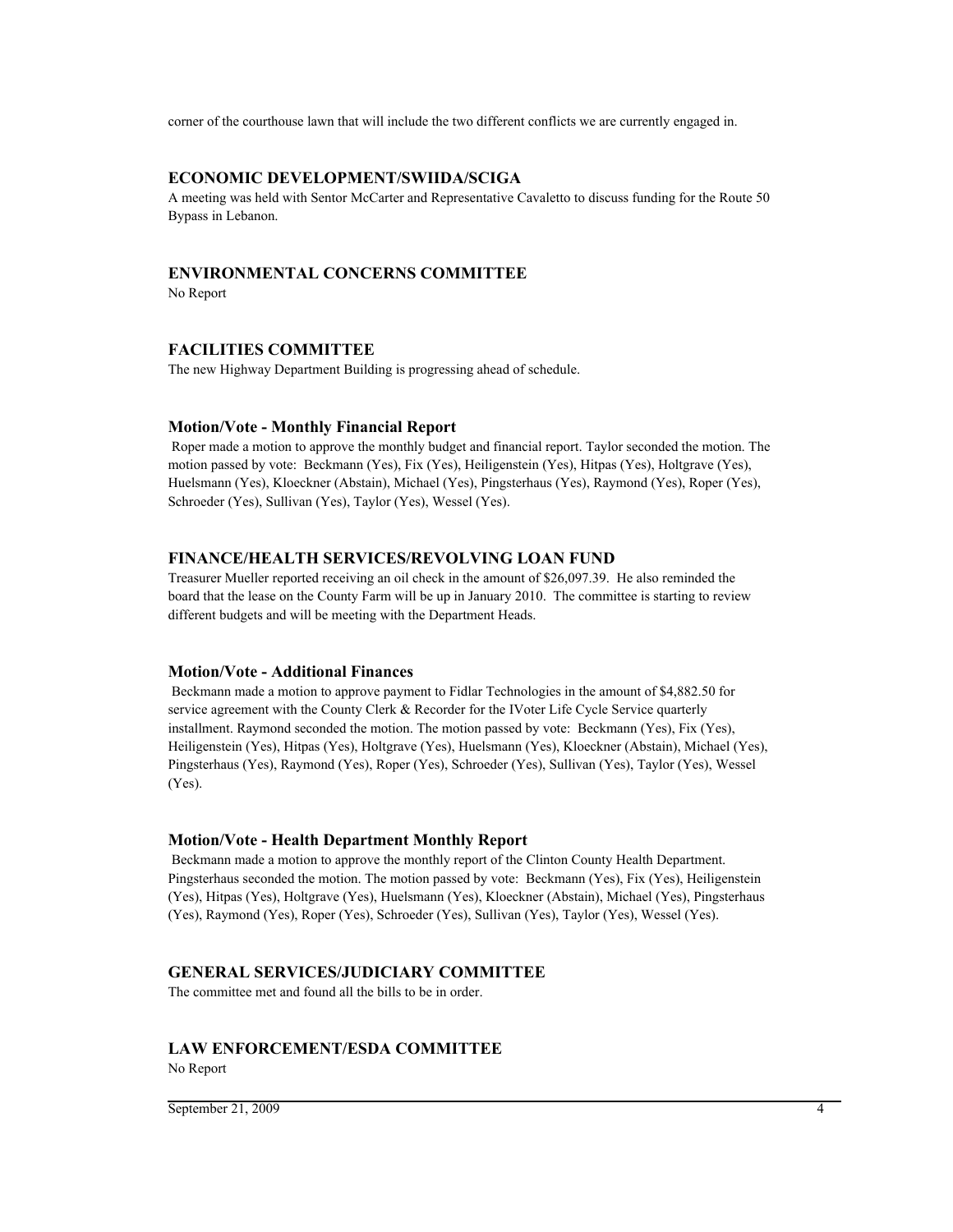# **LIQUOR COMMITTEE**

Fix reported the legalization for video gaming in Illinois business is on hold at this time.

# **ROAD & BRIDGE COMMITTEE**

County Engineer Dan Behrens reported on the progress of the new building. The Shattuc road resurfacing will begin in October. He also reported the work has begun on the Meridian township bridge.

#### **Motion/Vote - Waive First Reading**

Vice Chairman Taylor made a motion to waive the first reading for Betty Grawe's First Subdivision. Beckmann seconded the motion. The motion passed by vote: Beckmann (Yes), Fix (Yes), Heiligenstein (Yes), Hitpas (Yes), Holtgrave (Yes), Huelsmann (Yes), Kloeckner (Abstain), Michael (Yes), Pingsterhaus (Yes), Raymond (Yes), Roper (Yes), Schroeder (Yes), Sullivan (Yes), Taylor (Yes), Wessel (Yes).

# **Motion/Vote - Betty Grawe's First Subdivision**

Vice Chairman Taylor made a motion to approve the second and final reading for Betty Grawe's First Subdivision. Beckmann seconded the motion. The motion passed by vote: Beckmann (Yes), Fix (Yes), Heiligenstein (Yes), Hitpas (Yes), Holtgrave (Yes), Huelsmann (Yes), Kloeckner (Abstain), Michael (Yes), Pingsterhaus (Yes), Raymond (Yes), Roper (Yes), Schroeder (Yes), Sullivan (Yes), Taylor (Yes), Wessel (Yes).

#### **Motion/Vote - Waive First Reading**

 Sullivan made a motion to waive the first reading for Keith Fehrmann's First Subdivision. Taylor seconded the motion. The motion passed by vote: Beckmann (Yes), Fix (Yes), Heiligenstein (Yes), Hitpas (Yes), Holtgrave (Yes), Huelsmann (Yes), Kloeckner (Abstain), Michael (Yes), Pingsterhaus (Yes), Raymond (Yes), Roper (Yes), Schroeder (Yes), Sullivan (Yes), Taylor (Yes), Wessel (Yes).

# **Motion/Vote - Keith Fehrmann's First Subdivi**

 Sullivan made a motion to approve the second and final reading for Keith Fehrmann's First Subdivision. Taylor seconded the motion. The motion passed by vote: Beckmann (Yes), Fix (Yes), Heiligenstein (Yes), Hitpas (Yes), Holtgrave (Yes), Huelsmann (Yes), Kloeckner (Abstain), Michael (Yes), Pingsterhaus (Yes), Raymond (Yes), Roper (Yes), Schroeder (Yes), Sullivan (Yes), Taylor (Yes), Wessel (Yes).

#### **Motion/Vote - Waive First Reading**

 Michael made a motion to waive the first reading for RHT Subdivision. Hitpas seconded the motion. The motion passed by vote: Beckmann (Yes), Fix (Yes), Heiligenstein (Yes), Hitpas (Yes), Holtgrave (Yes), Huelsmann (Yes), Kloeckner (Abstain), Michael (Yes), Pingsterhaus (Yes), Raymond (Yes), Roper (Yes), Schroeder (Yes), Sullivan (Yes), Taylor (Yes), Wessel (Yes).

#### **Motion/Vote - RHT Subdivision**

 Michael made a motion to approve the second anf final reading for RHT Subdivision. Roper seconded the motion. The motion passed by vote: Beckmann (Yes), Fix (Yes), Heiligenstein (Yes), Hitpas (Yes), Holtgrave (Yes), Huelsmann (Yes), Kloeckner (Abstain), Michael (Yes), Pingsterhaus (Yes), Raymond (Yes), Roper (Yes), Schroeder (Yes), Sullivan (Yes), Taylor (Yes), Wessel (Yes).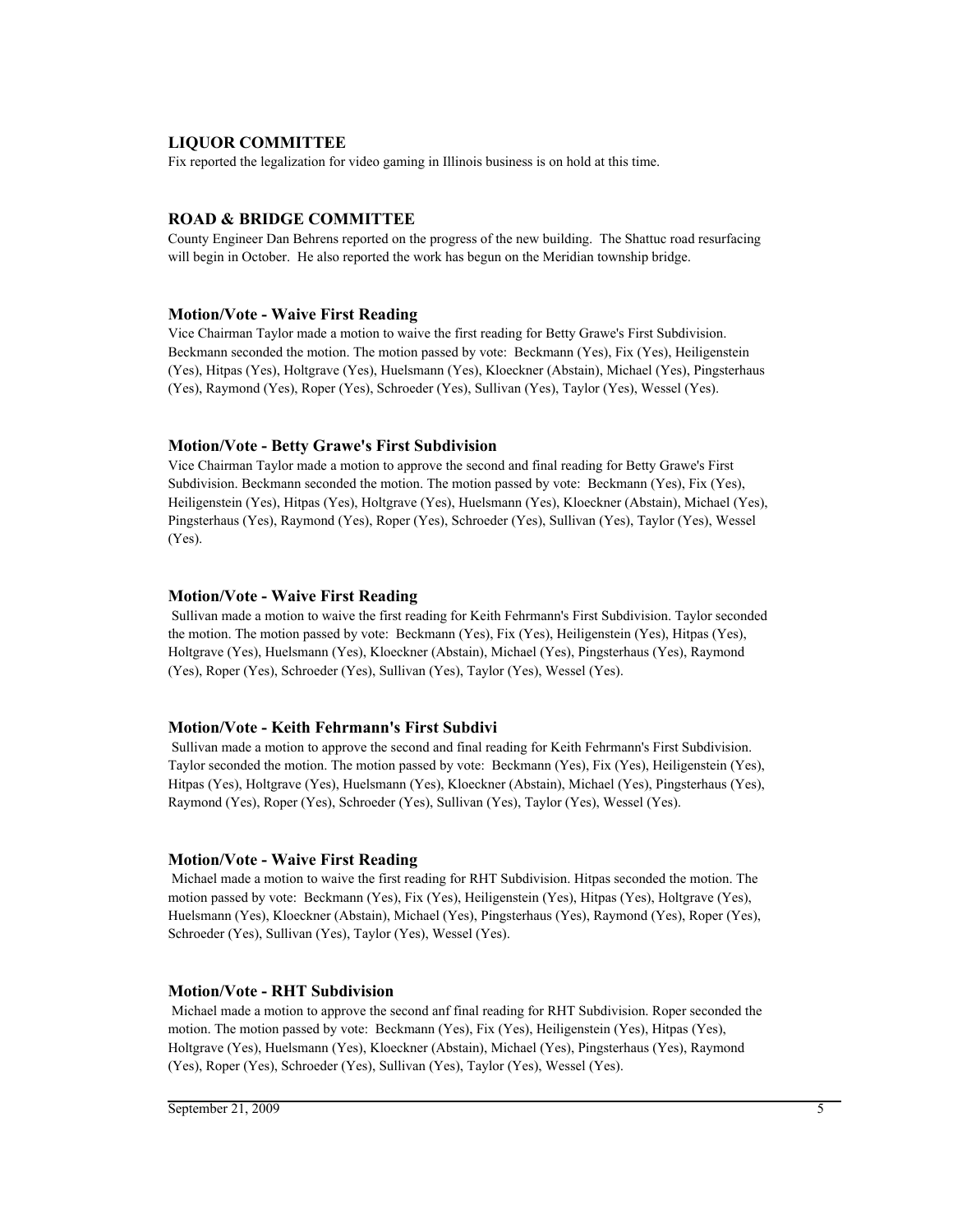# **Motion/Vote - Accounts Payable**

Vice Chairman Taylor made a motion to approve payment of the Accounts Payable Claims. Holtgrave seconded the motion. The motion passed by vote: Beckmann (Yes), Fix (Yes), Heiligenstein (Yes), Hitpas (Yes), Holtgrave (Yes), Huelsmann (Yes), Kloeckner (Abstain), Michael (Yes), Pingsterhaus (Yes), Raymond (Yes), Roper (Yes), Schroeder (Yes), Sullivan (Yes), Taylor (Yes), Wessel (Yes).

# **ADJOURNMENT**

Hitpas made a motion to adjourn Fix seconded the motion. The motion passed by vote.

**Attest:**

\_\_\_\_\_\_\_\_\_\_\_\_\_\_\_\_\_\_\_\_\_\_\_\_\_\_\_\_\_\_\_\_\_\_\_\_\_\_ Thomas LaCaze/County Clerk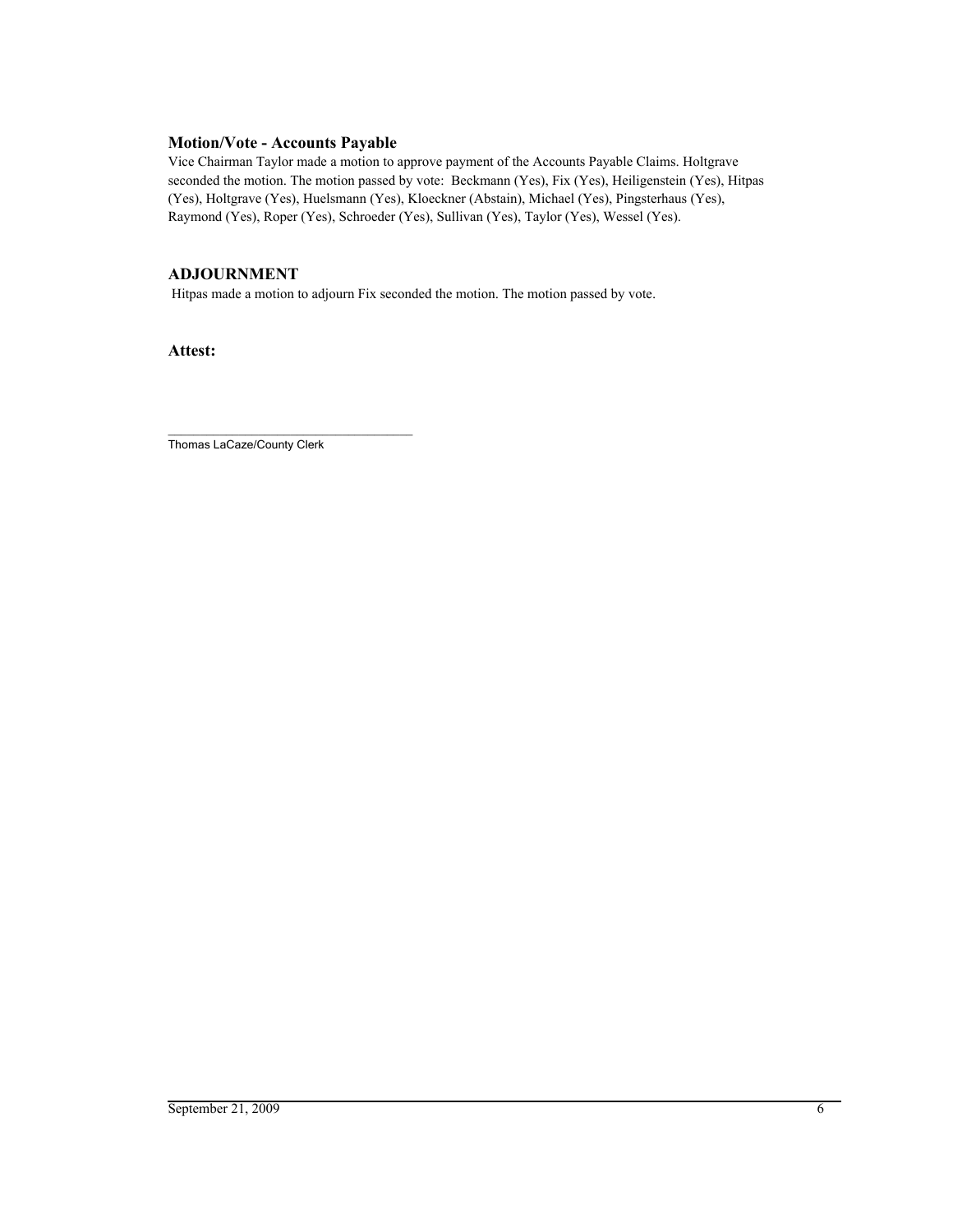# **Clinton County District Board**

# **October 19, 2009**

# **CONVENE**

Board Chairman Kloeckner called the meeting of the Clinton County District Board to order at 7:00 P.M. on October 19, 2009 at the Board Room. Attendance: Beckmann, Present: Fix, Present: Heiligenstein, Present: Hitpas, Present: Holtgrave, Present: Huelsmann, Present: Kloeckner, Present: Michael, Present: Pingsterhaus, Present: Raymond, Present: Roper, Present: Schroeder, Present: Sullivan, Present: Taylor, Present: Wessel, Present.

#### **PLEDGE OF ALLEGIANCE**

The Pledge of Allegiance was recited.

#### **Moment of Silence**

A moment of silence was observed in honor of James Donnewald former State Senator and State Treasurer, who passed away last month.

#### **Motion/Vote - Approval of Minutes**

 Roper made a motion to approve the minutes of the September 21, 2009 board meeting. Holtgrave seconded the motion. The motion passed by vote: Beckmann (Yes), Fix (Yes), Heiligenstein (Yes), Hitpas (Yes), Holtgrave (Yes), Huelsmann (Yes), Kloeckner (Abstain), Michael (Yes), Pingsterhaus (Yes), Raymond (Yes), Roper (Yes), Schroeder (Yes), Sullivan (Yes), Taylor (Yes), Wessel (Yes).

# **Appointment - First Reading**

The first reading was held for the appointment of Kurt Rickhoff as trustee for the Clint-Clair Fire Protection Dist to fill the seat vacated by Dennis Rickhoff.

# **Motion/Vote - Appointments**

 Hitpas made a motion to appoint Michael Langham, Carol Conrad, Joe Hill and Kim Robert as Trustees for the Carlyle Cemetery Association. Pingsterhaus seconded the motion. The motion passed by vote: Beckmann (Yes), Fix (Yes), Heiligenstein (Yes), Hitpas (Yes), Holtgrave (Yes), Huelsmann (Yes), Kloeckner (Abstain), Michael (Yes), Pingsterhaus (Yes), Raymond (Yes), Roper (Yes), Schroeder (Yes), Sullivan (Yes), Taylor (Yes), Wessel (Yes).

# **INSURANCE COMMITTEE**

The committee reviewed the fiscal year 09 current line item budget for employee insurance benefits. Expenditures are 4.93% over budget. The fiscal year 2010 budget was approved with a 6% increase. States Attorney Hudspeth will prepare a resolution to approve the Cobra clarification amendment for the Group Health Plan Document to be presented for full board approval.

# **AREA ON AGING COMMITTEE**

No Report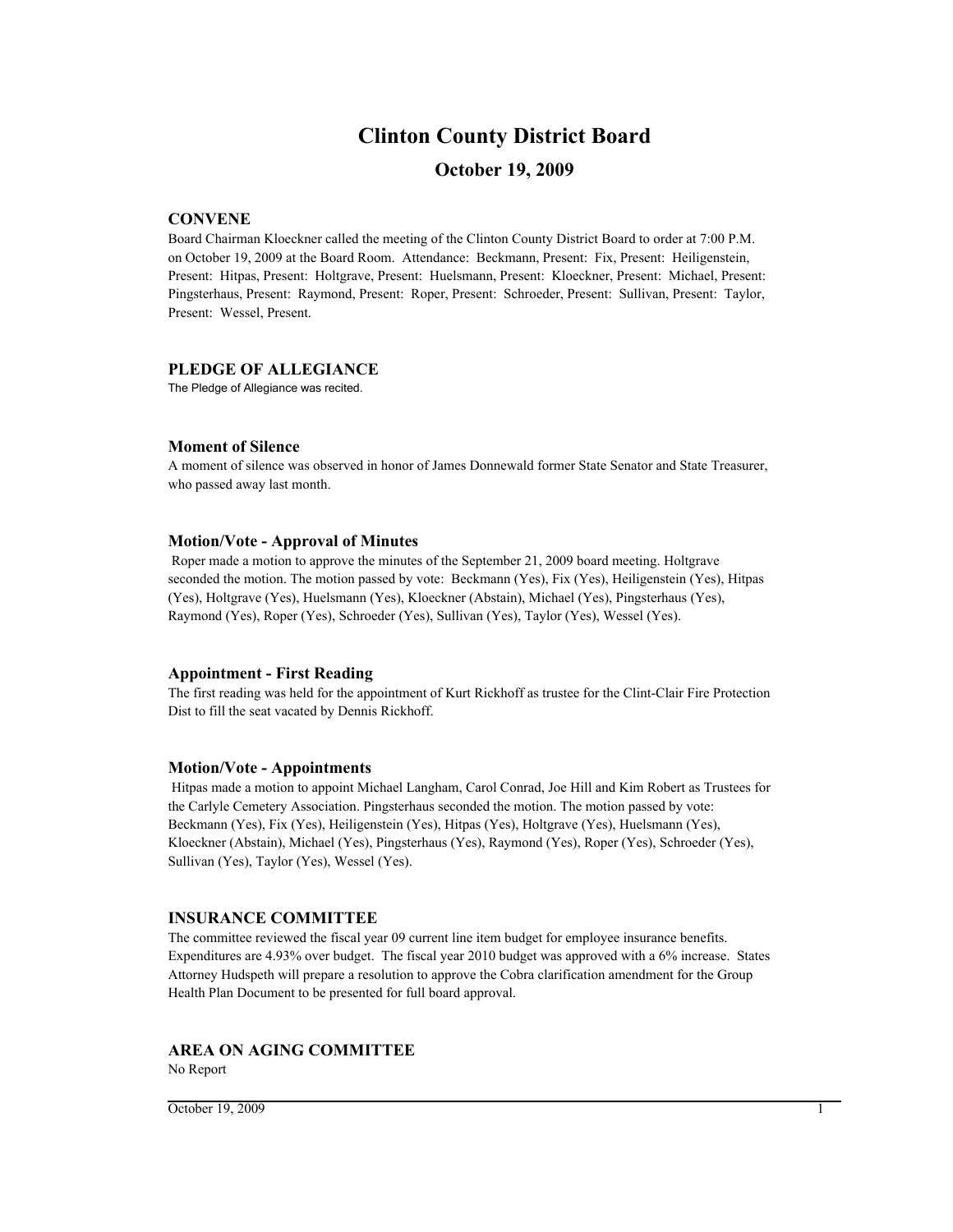#### **ASSESSMENT COMMITTEE**

The committee met on November 3.

#### **CENSUS COMMITTEE**

No Report

#### **COUNTY FARM COMMITTEE**

The committee reported the city of Carlyle would like to lease or purchase property for the purpose of dumping leaves. The committee is recommending the board deny the request. The animal control department handled 140 calls and 11 bite cases this month.

#### **Motion/Vote - City of Carlyle Proposal**

Vice Chairman Taylor made a motion to reject the proposal that the City of Carlyle either purchase or lease property for dumping of leaves on the County Farm. Schroeder seconded the motion. The motion passed by vote: Beckmann (Yes), Fix (Yes), Heiligenstein (Yes), Hitpas (Yes), Holtgrave (Yes), Huelsmann (Yes), Kloeckner (Abstain), Michael (Yes), Pingsterhaus (Yes), Raymond (Yes), Roper (Yes), Schroeder (Yes), Sullivan (Yes), Taylor (Yes), Wessel (Yes).

#### **EDUCATION COMMITTEE**

No Report

#### **GIS COMMITTEE**

The committee met and found all bills to be in order. The next meting is November 5.

#### **INSURANCE TRUST COMMITTEE**

There will be an ICIT board meeting on October 21 at Fairview Heights beginning at 9:00 a.m.

#### **#708 MENTAL HEALTH BOARD**

No Report

#### **911 COMMITTEE**

The committee met on October 14. As a point of interest, Fix reported that last year data showed Clinton County 911 had 62.49% wireless calls. The committee is still waiting for FCC to approve the radio license, the towers and console equipment is still pending. John Skain is attending a 911 conference in Springfield.

#### **PERSONNEL/LABOR COMMITTEE**

The committee has approved the additions to the employee handbook to include the new FMLA law.

#### **Motion/Vote - Resolution # 2009-021**

Hitpas made a motion to approve Resolution # 2009-021 that any practice permitting employees of Clinton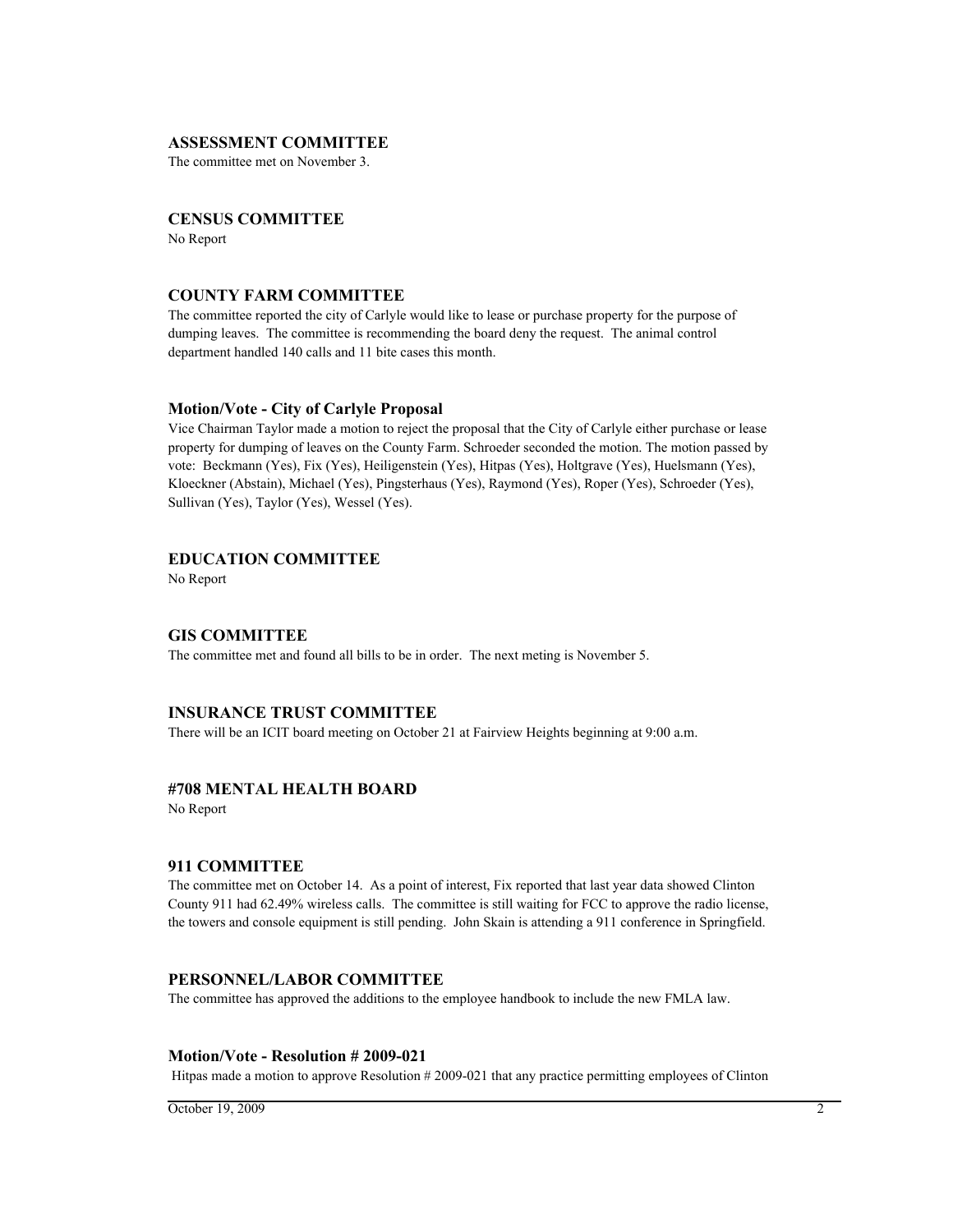County to accrue vacation time, sick time and/or paid personal days when not actively working, shall be terminated effective December 1, 2009. Holtgrave seconded the motion. The motion passed by vote: Beckmann (Yes), Fix (Yes), Heiligenstein (Yes), Hitpas (Yes), Holtgrave (Yes), Huelsmann (Yes), Kloeckner (Abstain), Michael (Yes), Pingsterhaus (Yes), Raymond (Yes), Roper (Yes), Schroeder (Yes), Sullivan (Yes), Taylor (Yes), Wessel (Yes).

#### **RC&D COUNCIL**

No Report

# **SAFETY COMMITTEE**

No Report

# **SOLID WASTE COMMITTEE**

The next committee meeting will be held on October 26 at 7:00 p.m.

# **TOURISM COMMITTEE**

The Southwestern Illinois Tourism board meeting is scheduled for October 21 in the afternoon and the Committee will meet at 5:00 that same evening.

# **UNITED COUNTIES COUNCIL OF ILLINOIS**

The next meeting is scheduled for October 23 & 24. They will be discussing the new Freedom of Information Act law.

#### **UNINCORPORATED AREA IMPROVEMENT COMMITTEE**

The next meeting will be held on October 21 at 7:30 p.m.

#### **VETERAN'S MEMORIAL/VETERAN'S AFFAIRS COMMITTEE** No Report

#### **ECONOMIC DEVELOPMENT/SWIIDA/SCIGA**

There will be a meeting tomorrow night in Lebanon with members of the legislature to discuss the Lebanon bypass.

# **ENVIRONMENTAL CONCERNS COMMITTEE**

No Report

# **FACILITIES COMMITTEE**

The next meeting will be October 27 and will be held at the new highway building.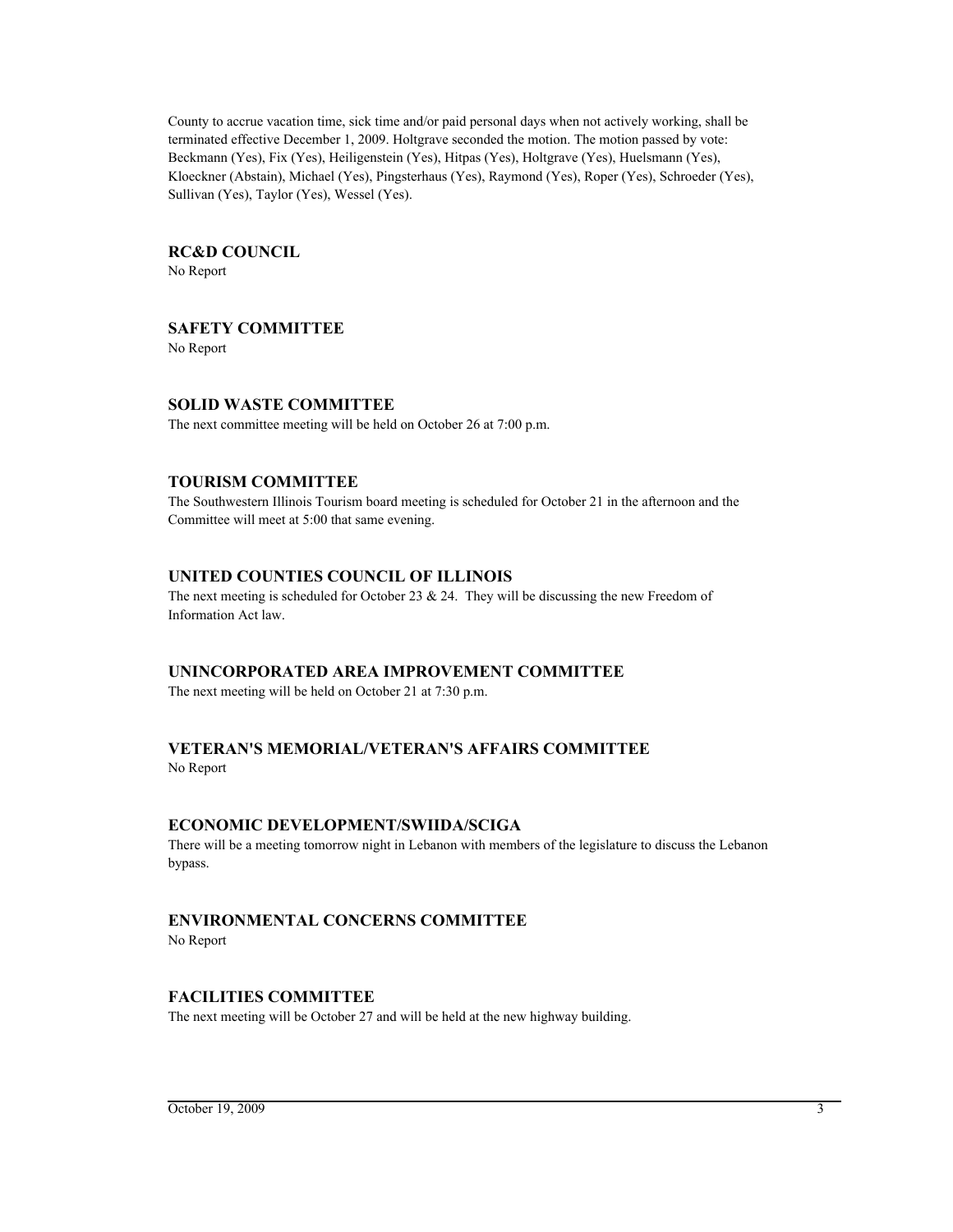#### **Motion/Vote - Monthly Financial Report**

 Roper made a motion to approve the monthly budget and financial report. Raymond seconded the motion. The motion passed by vote: Beckmann (Yes), Fix (Yes), Heiligenstein (Yes), Hitpas (Yes), Holtgrave (Yes), Huelsmann (Yes), Kloeckner (Abstain), Michael (Yes), Pingsterhaus (Yes), Raymond (Yes), Roper (Yes), Schroeder (Yes), Sullivan (Yes), Taylor (Yes), Wessel (Yes).

# **FINANCE/HEALTH SERVICES/REVOLVING LOAN FUND**

Treasurer Mueller reported receiving an oil check in the amount of \$9,662.29. Fred Becker from Glass & Shuffett presented an amended budget to the board. Several items must be revised due to omissions or cuts in funding. He warned next year revenues are projected to be down significantly from this years revenues. On the other hand, expenditures are expected to increase. The finance committee is expected to meet this week to work on the new budget. They assured the department heads they would be given the opportunity to state their case for their budget requests.

#### **Motion/Vote - Additional Finances**

 Beckmann made a motion to approve payment to Byers Printing for recovering old record books in the amount of \$2,882.84. Pingsterhaus seconded the motion. The motion passed by vote: Beckmann (Yes), Fix (Yes), Heiligenstein (Yes), Hitpas (Yes), Holtgrave (Yes), Huelsmann (Yes), Kloeckner (Abstain), Michael (Yes), Pingsterhaus (Yes), Raymond (Yes), Roper (Yes), Schroeder (Yes), Sullivan (Yes), Taylor (Yes), Wessel (Yes).

#### **Motion/Vote - Health Department Monthly Report**

 Beckmann made a motion to approve the monthly report of the Clinton County Health Department. Taylor seconded the motion. The motion passed by vote: Beckmann (Yes), Fix (Yes), Heiligenstein (Yes), Hitpas (Yes), Holtgrave (Yes), Huelsmann (Yes), Kloeckner (Abstain), Michael (Yes), Pingsterhaus (Yes), Raymond (Yes), Roper (Yes), Schroeder (Yes), Sullivan (Yes), Taylor (Yes), Wessel (Yes).

# **GENERAL SERVICES/JUDICIARY COMMITTEE**

The committee met and found all bills to be in order.

# **LAW ENFORCEMENT/ESDA COMMITTEE**

The committee met and found all bills to be in order.

# **LIQUOR COMMITTEE**

Fix reported he attended several seminars in reference to the legalization for video gaming in Illinois.

# **ROAD & BRIDGE COMMITTEE**

County Engineer Behrens reported that the new building is now 80% completed. He invited all members to tour the new facilities. He reported that the Shattuc Road resurfacing should be finished by tomorrow. The Meridian Township bridge is 40% finished, and the Breese Township bridge is finished.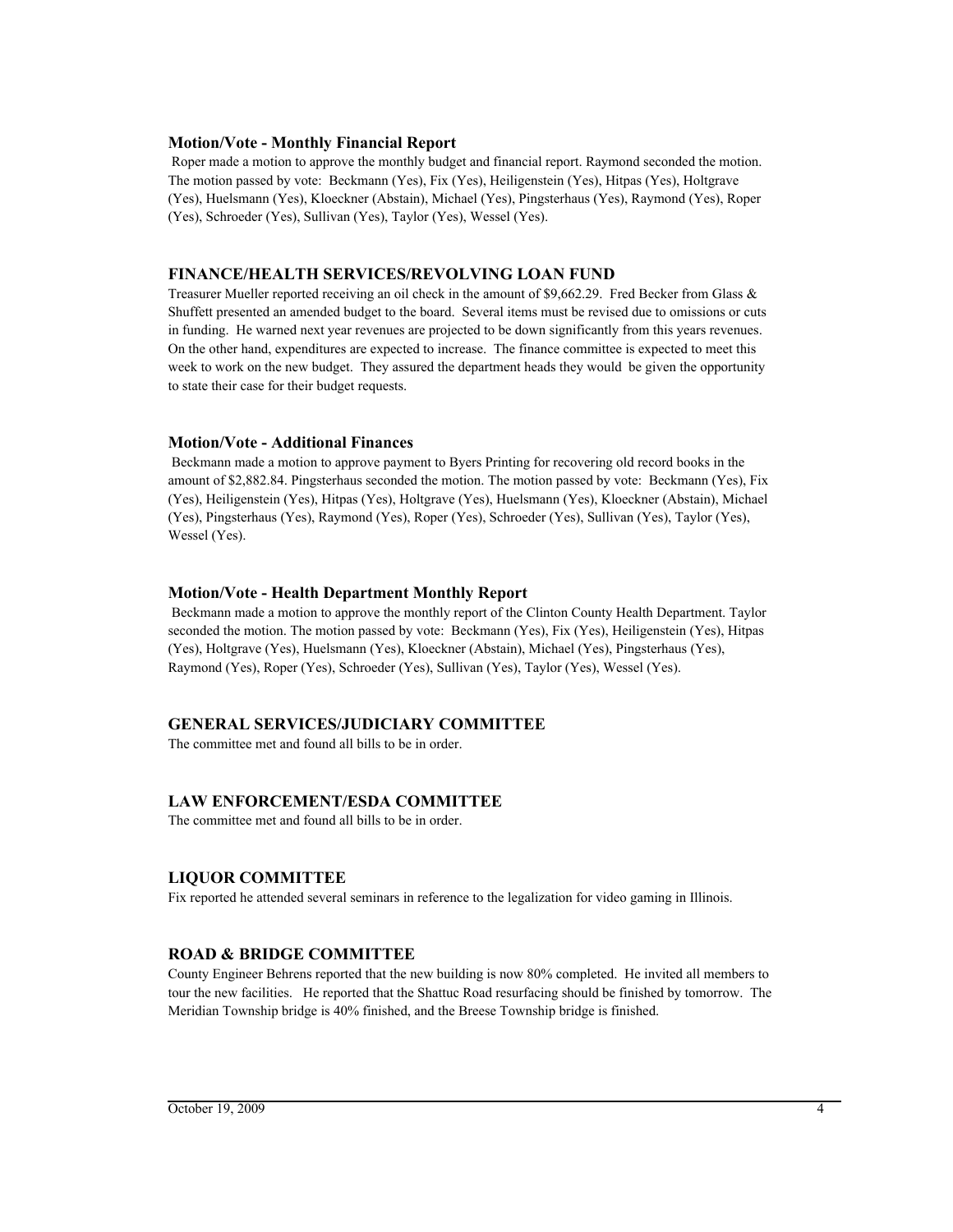# **ZONING/SUBDIVISION COMMITTEE**

No Report

# **Motion/Vote - Accounts Payable**

 Holtgrave made a motion to approve payment of the Accounts Payable Claims. Fix seconded the motion. The motion passed by vote: Beckmann (Yes), Fix (Yes), Heiligenstein (Yes), Hitpas (Yes), Holtgrave (Yes), Huelsmann (Yes), Kloeckner (Abstain), Michael (Yes), Pingsterhaus (Yes), Raymond (Yes), Roper (Yes), Schroeder (Yes), Sullivan (Yes), Taylor (Yes), Wessel (Yes).

# **ADJOURNMENT**

Wessel made a motion to adjourn Michael seconded the motion. The motion passed by vote.

**Attest:**

\_\_\_\_\_\_\_\_\_\_\_\_\_\_\_\_\_\_\_\_\_\_\_\_\_\_\_\_\_\_\_\_\_\_\_\_\_\_ Thomas LaCaze/County Clerk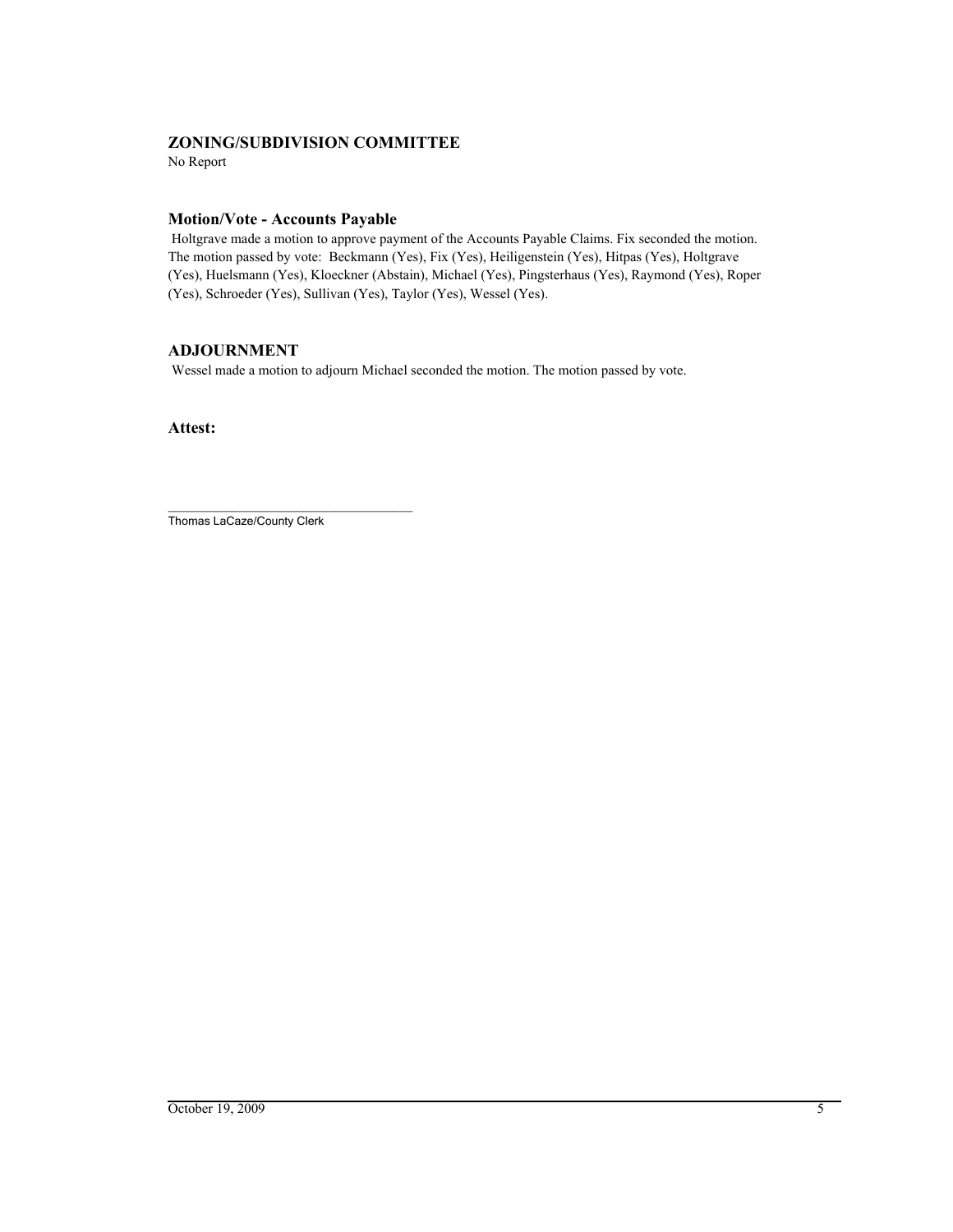# **Clinton County District Board**

# **November 16, 2009**

# **CONVENE**

Board Chairman Kloeckner called the meeting of the Clinton County District Board to order at 7:00 p.m. on November 16, 2009 at the Board Room. Attendance: Beckmann, Present: Fix, Present: Heiligenstein, Present: Hitpas, Present: Holtgrave, Present: Huelsmann, Present: Kloeckner, Present: Michael, Present: Pingsterhaus, Present: Raymond, Present: Roper, Present: Schroeder, Present: Sullivan, Present: Taylor, Present: Wessel, Present.

#### **PLEDGE OF ALLEGIANCE**

The Pledge of Allegiance was recited.

#### **Motion/Vote - Approval of Minutes**

 Fix made a motion to approve the minutes of the October 19, 2009 board meeting. Holtgrave seconded the motion. The motion passed by vote: Beckmann (Yes), Fix (Yes), Heiligenstein (Yes), Hitpas (Yes), Holtgrave (Yes), Huelsmann (Yes), Kloeckner (Abstain), Michael (Yes), Pingsterhaus (Yes), Raymond (Yes), Roper (Yes), Schroeder (Yes), Sullivan (Yes), Taylor (Yes), Wessel (Yes).

#### **Correspondence**

County Clerk, Tom LaCaze, read a thank you note from the Viola Becker family and a thank you from the Courthouse Square Farmers Market.

#### **Motion/Vote - Appointment**

 Schroeder made a motion to appoint Kurt Rickhoff as trustee for the Clin-Clair Fire District. Beckmann seconded the motion. The motion passed by vote: Beckmann (Yes), Fix (Yes), Heiligenstein (Yes), Hitpas (Yes), Holtgrave (Yes), Huelsmann (Yes), Kloeckner (Abstain), Michael (Yes), Pingsterhaus (Yes), Raymond (Yes), Roper (Yes), Schroeder (Yes), Sullivan (Yes), Taylor (Yes), Wessel (Yes).

#### **INSURANCE COMMITTEE**

Raymond reported that the 2009 Employee Benefits Fund is over budget by 5.72%. The committee noticed a spike in prescription plan payments and have contacted Einstein Consulting to research the cause. BAS notified the committee of the appearance of a possible problems with two providers for questionable billing. The problem has been resolved and the committee sent a note of thanks to BAS for notification.

# **AREA ON AGING COMMITTEE**

No Report

#### **ASSESSMENT COMMITTEE**

The assessment notices are due out November 18th. Property information will be placed on the County website.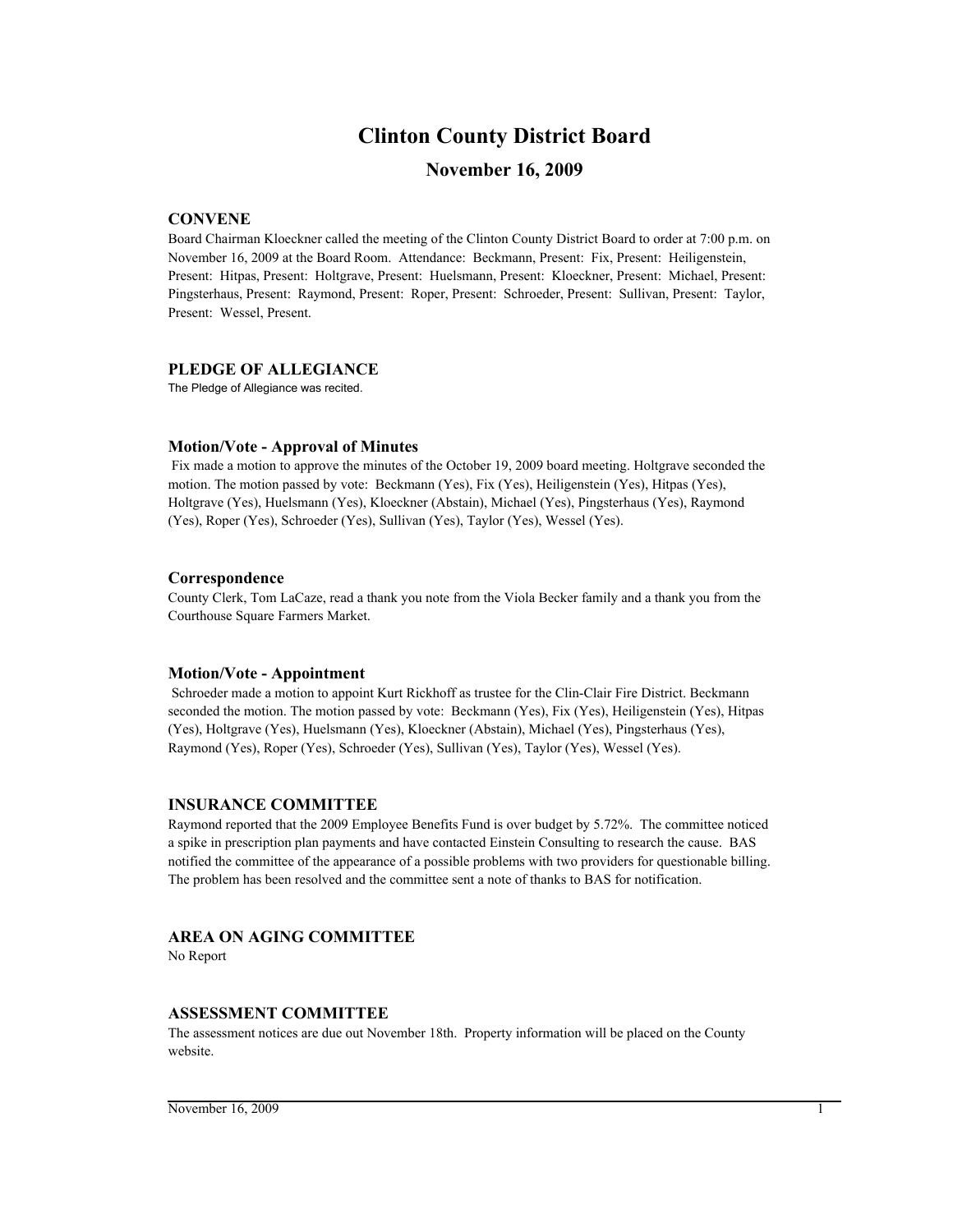#### **CENSUS COMMITTEE**

No Report

# **COUNTY FARM COMMITTEE**

The Animal Control Department purchased a new radio.

# **EDUCATION COMMITTEE**

Heiligenstein reported the regional office completed their compliance school visits. Various legislative updates were also discussed.

#### **GIS COMMITTEE**

The committee met and found all bills in order. The next meeting is December 3.

#### **INSURANCE TRUST**

The Insurance Trust is now called New ICIT 2009. They reported 3 very small claims so far. The next meeting will be in Fairview Heights on November 18.

# **#708 MENTAL HEALTH BOARD**

No Report

#### **911 COMMITTEE**

The committee reported they are still waiting for the FCC to approve the radio license. The towers and console equipment is still pending.

#### **PERSONNEL/LABOR COMMITTEE**

On November 10 the committee met with the FOP and the PBPA unions who voiced their concern over resolution # 2009-021 regarding accrual of benefits. Since both have filed grievances, the County may have to resend the resolution. The Teamsters union has also voiced concerns. Hitpas reported it was not the intent of the Board to take away existing benefits or to breach the contracts. The matter has been turned over to the State's Attorney's Office.

# **RC&D COUNCIL**

The next meeting will be held on November 17th at 7:00 p.m. in Belleville.

# **SAFETY COMMITTEE**

No Report

# **SOLID WASTE COMMITTEE**

Huelsmann reported that the City of Breese is considering additional curbside recycling.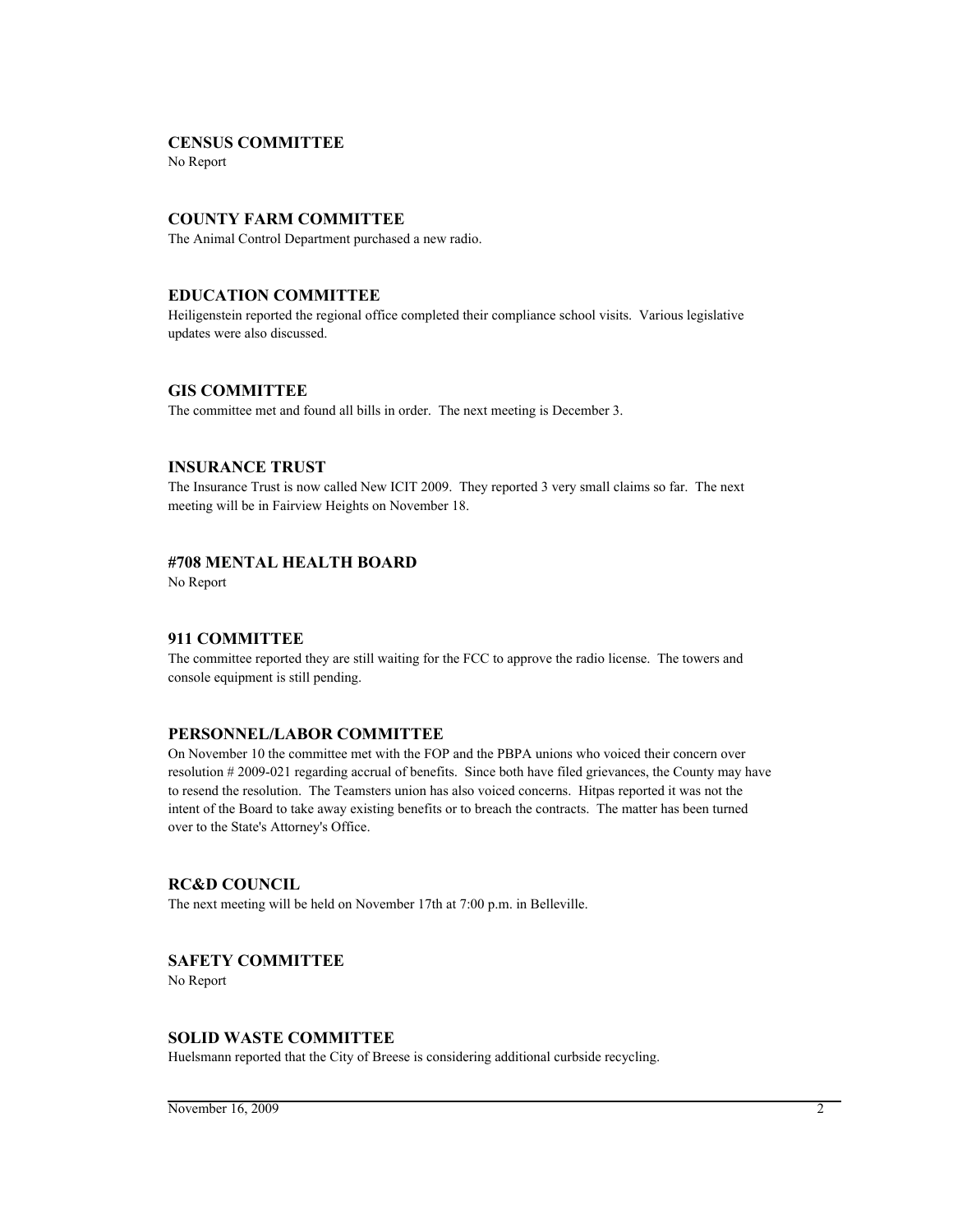# **TOURISM COMMITTEE**

The next Tourism meeting is scheduled for November 18.

# **UNITED COUNTIES COUNCIL OF ILLINOIS**

Raymond reported on the two day meeting of the council. Recognition of the graduates of the U of I Leadership Academy for 2009 was given on the first day. James Sullivan and John Raymond were among the 15 graduates. The new Freedom of Information Act was discussed and explained that the County must designate officers by January 1, 2010.

# **UNINCORPORATED AREA IMPROVEMENT COMMITTEE**

No Report

# **VETERAN'S MEMORIAL/VETERAN'S AFFAIRS COMMITTEE** No Report

# **ECONOMIC DEVELOPMENT/SWIIDA/SCIGA**

The next SWIDA meeting will be held on November 19th at 5:30 p.m.

# **ENVIRONMENTAL CONCERNS COMMITTEE**

No Report

# **FACILITIES COMMITTEE**

The committee met on October 27 and toured the new highway department building. Fix estimated the structure is approximately 90% complete. County employees plan to finish the rest of the construction and possibly the move could begin the end of next month. Additions to the County website were also discussed.

# **Motion/Vote - Monthly Financial Report**

 Beckmann made a motion to approve the monthly budget and financial report. Taylor seconded the motion. The motion passed by vote: Beckmann (Yes), Fix (Yes), Heiligenstein (Yes), Hitpas (Yes), Holtgrave (Yes), Huelsmann (Yes), Kloeckner (Abstain), Michael (Yes), Pingsterhaus (Yes), Raymond (Yes), Roper (Yes), Schroeder (Yes), Sullivan (Yes), Taylor (Yes), Wessel (Yes).

# **FINANCE/HEALTH SERVICES/REVOLVING LOAN FUND**

Treasurer Mueller reported receiving an oil check in the amount of \$6,652.43. Fred Becker from Glass and Schuffet presented an amended budget for 2008-09 and the 2009-10 County Budget and Levy. The finance committee has made several changes to lower the shortfall to \$362,303. The projected shortfall was lowered by the committee meeting with the various departments to go over their budgets, and several departments allowing transfers from their funds to the general fund to allow a temporary fix. The anticipated tax levy is within the 105%, therefore, no public hearing will be needed. Chairman Kloeckner thanked the committee, the department heads and Fred Becker for all the work that was associated with the budget process.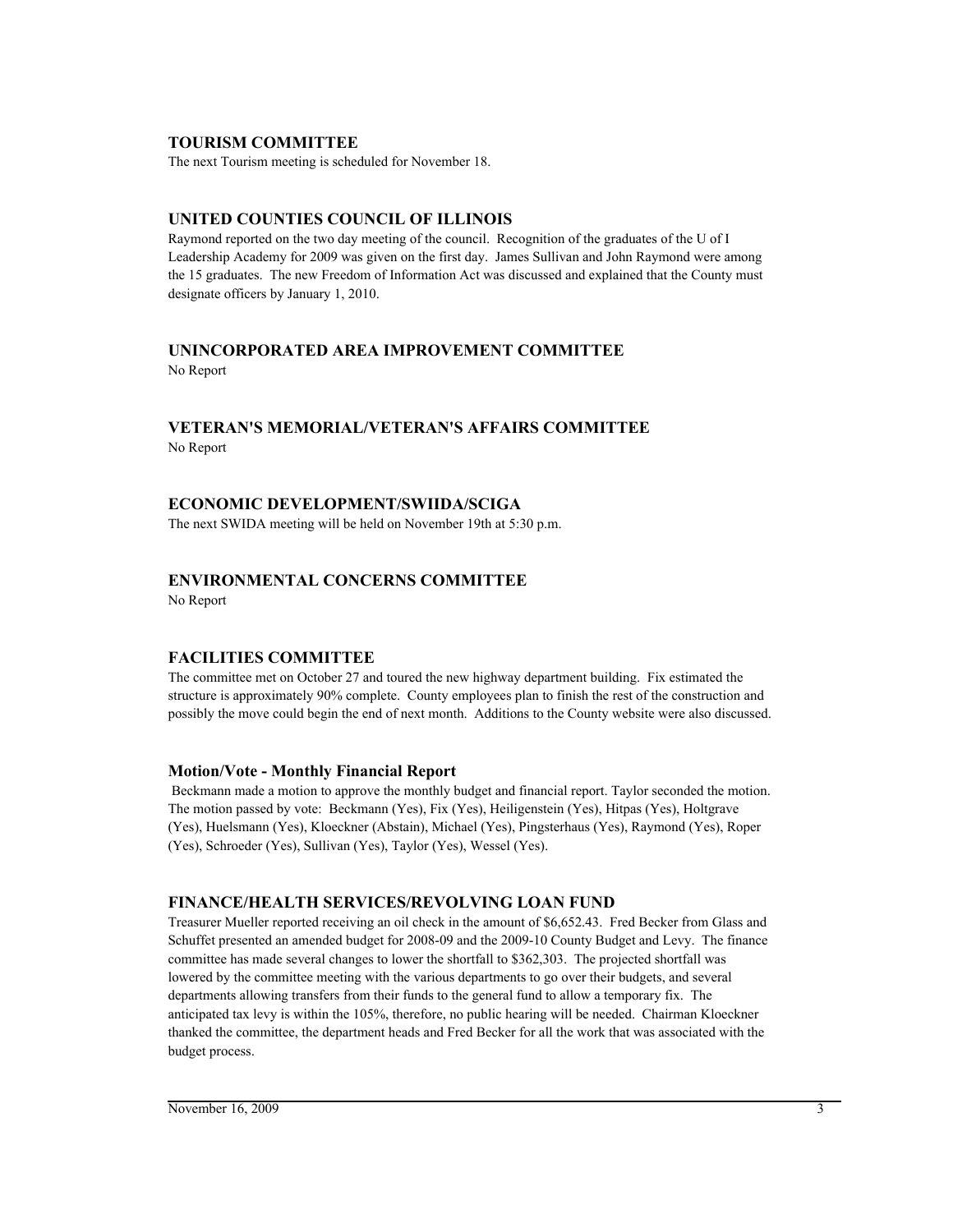#### **Motion/Vote - Health Department Monthly Report**

 Beckmann made a motion to approve the monthly report of the Clinton County Health Department. Raymond seconded the motion. The motion passed by vote: Beckmann (Yes), Fix (Yes), Heiligenstein (Yes), Hitpas (Yes), Holtgrave (Yes), Huelsmann (Yes), Kloeckner (Abstain), Michael (Yes), Pingsterhaus (Yes), Raymond (Yes), Roper (Yes), Schroeder (Yes), Sullivan (Yes), Taylor (Yes), Wessel (Yes).

# **GENERAL SERVICES/JUDICIARY COMMITTEE**

Taylor reported that next month the committee would be presenting a resolution for the State's Attorneys Appellate Prosecutor.

# **LAW ENFORCEMENT/ESDA COMMITTEE**

No Report

# **LIQUOR COMMITTEE**

No Report

#### **Motion/Vote - Resolution # 2009-022**

 Raymond made a motion to approve Resolution # 2009-022 supporting the City of Breese's resolution seeking funding for improvements at the intersection of Jamestown Road and Holy Cross Lane. Holtgrave seconded the motion. The motion passed by vote: Beckmann (Yes), Fix (Yes), Heiligenstein (Yes), Hitpas (Yes), Holtgrave (Yes), Huelsmann (Yes), Kloeckner (Abstain), Michael (Yes), Pingsterhaus (Yes), Raymond (Yes), Roper (Yes), Schroeder (Yes), Sullivan (Yes), Taylor (Yes), Wessel (Yes).

#### **Motion/Vote - Resolution # 2009-023**

 Fix made a motion to approve Resolution # 2009-023 appropriating \$850,000 of Motor Fuel Tax funds for maintenance for 2010. Wessel seconded the motion. The motion passed by vote: Beckmann (Yes), Fix (Yes), Heiligenstein (Yes), Hitpas (Yes), Holtgrave (Yes), Huelsmann (Yes), Kloeckner (Abstain), Michael (Yes), Pingsterhaus (Yes), Raymond (Yes), Roper (Yes), Schroeder (Yes), Sullivan (Yes), Taylor (Yes), Wessel (Yes).

#### **Motion/Vote - Resolution # 2009-024**

Vice Chairman Taylor made a motion to approve Resolution # 2009-024 approving a joint agreement with the Illinois Department of Transportation for the resurfacing St. Rose Road from Surge Road to the Madison County Line. Beckmann seconded the motion. The motion passed by vote: Beckmann (Yes), Fix (Yes), Heiligenstein (Yes), Hitpas (Yes), Holtgrave (Yes), Huelsmann (Yes), Kloeckner (Abstain), Michael (Yes), Pingsterhaus (Yes), Raymond (Yes), Roper (Yes), Schroeder (Yes), Sullivan (Yes), Taylor (Yes), Wessel (Yes).

#### **Motion/Vote - Resolution # 2009-025**

 Raymond made a motion to approve Resolution # 2009-025 appropriating \$150,000 from the County Matching Fund. Funding will be \$327,104 from the American Recovery and Reinvestment Program (Stimulus) with the remaining balance to come from other Local Funds (Matching) Sullivan seconded the motion. The motion passed by vote: Beckmann (Yes), Fix (Yes), Heiligenstein (Yes), Hitpas (Yes), Holtgrave (Yes), Huelsmann (Yes), Kloeckner (Abstain), Michael (Yes), Pingsterhaus (Yes), Raymond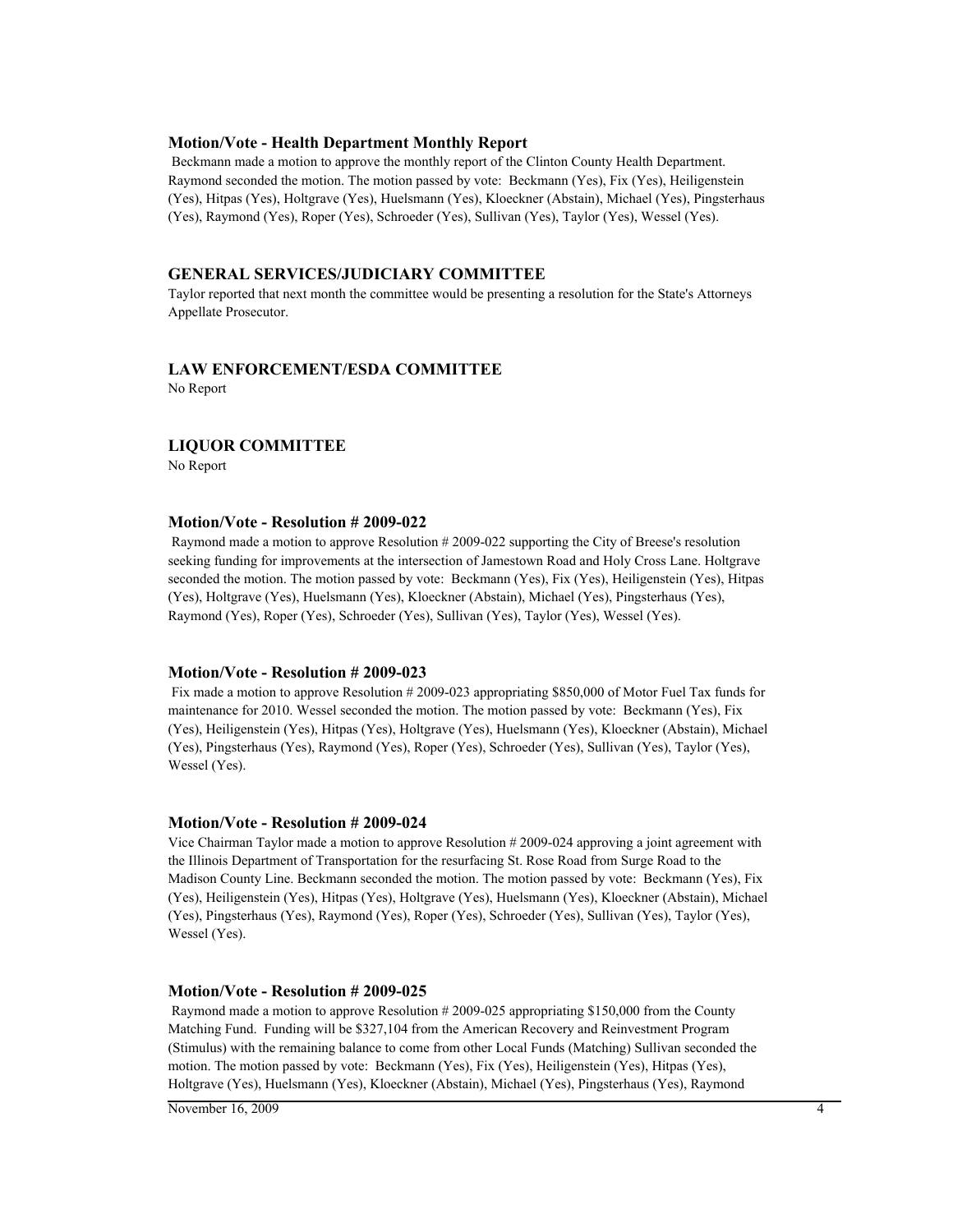# **ROAD & BRIDGE COMMITTEE**

County Engineer Behrens reported on the current construction projects. The Highway Department Building is nearing completion, the Meridian Township Bridge was completed last week and the Shattuc Road resurfacing project is completed. Chairman Kloeckner read a letter from Dr. Underwood from Kaskaskia College commending the highway department on a job well done with the Shattuc Road project.

# **ZONING/SUBDIVISION COMMITTEE**

No Report

#### **Motion/Vote - Accounts Payable**

 Fix made a motion to approve payment of the Accounts Payable Claims. Pingsterhaus seconded the motion. The motion passed by vote: Beckmann (Yes), Fix (Yes), Heiligenstein (Yes), Hitpas (Yes), Holtgrave (Yes), Huelsmann (Yes), Kloeckner (Abstain), Michael (Yes), Pingsterhaus (Yes), Raymond (Yes), Roper (Yes), Schroeder (Yes), Sullivan (Yes), Taylor (Yes), Wessel (Yes).

# **Motion/Vote - Recess Meeting**

Vice Chairman Taylor made a motion to recess the meeting until December 21st. Beckmann seconded the motion. The motion passed by vote: Beckmann (Yes), Fix (Yes), Heiligenstein (Yes), Hitpas (Yes), Holtgrave (Yes), Huelsmann (Yes), Kloeckner (Abstain), Michael (Yes), Pingsterhaus (Yes), Raymond (Yes), Roper (Yes), Schroeder (Yes), Sullivan (Yes), Taylor (Yes), Wessel (Yes).

**Attest:**

\_\_\_\_\_\_\_\_\_\_\_\_\_\_\_\_\_\_\_\_\_\_\_\_\_\_\_\_\_\_\_\_\_\_\_\_\_\_ Thomas LaCaze/County Clerk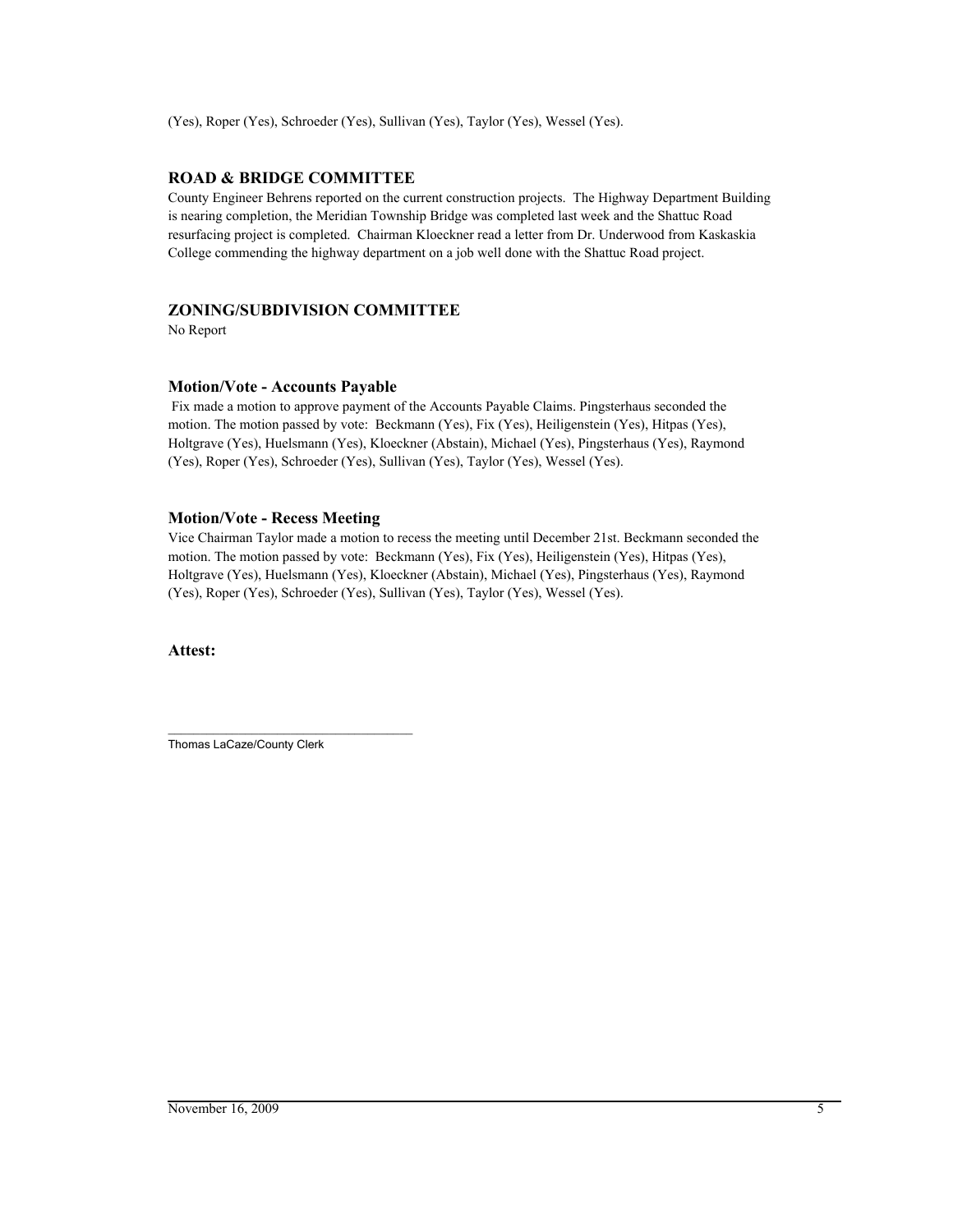# **Clinton County District Board**

# **December 21, 2009**

#### **CONVENE**

Board Chairman Kloeckner called the meeting of the Clinton County District Board to order at 7:00 p.m. on December 21, 2009 at the Board Room. Attendance: Beckmann, Absent: Fix, Present: Heiligenstein, Present: Hitpas, Present: Holtgrave, Present: Huelsmann, Present: Kloeckner, Present: Michael, Present: Pingsterhaus, Absent: Raymond, Present: Roper, Present: Schroeder, Present: Sullivan, Present: Taylor, Present: Wessel, Present.This meeting was reconvened from the November 16 meeting.

#### **2009-2010 Budget**

Fred Becker from Glass and Shuffett presented the 2008-09 amended budget and the 2009-2010 budget for board approval. The 2009-2010 budget totaled \$ 6, 905,212 with a \$294,000 shortfall.

#### **Motion/Vote - Budget Approval**

 Fix made a motion to approve the 2009-2010 budget and the amended 2008-2009 budget. Hitpas seconded the motion. The motion passed by vote: Beckmann (Absent), Fix (Yes), Heiligenstein (Yes), Hitpas (Yes), Holtgrave (Yes), Huelsmann (Yes), Kloeckner (Abstain), Michael (Yes), Pingsterhaus (Absent), Raymond (Yes), Roper (Yes), Schroeder (Yes), Sullivan (Yes), Taylor (Yes), Wessel (Yes).

#### **ADJOURNMENT**

Raymond made a motion to adjourn Holtgrave seconded the motion. The motion passed by vote.

#### **CONVENE DECEMBER COUNTY BOARD MEETING**

The December Clinton County District Board was called to order at 7:20 p.m. in the Board Room. Present: Fix, Heiligenstein, Hitpas, Holtgrave, Huelsmann, Kloeckner, Michael, Raymond, Roper, Schroeder, Sullivan, Taylor, Wessel. Absent: Beckmann and Pingsterhaus.

#### **PLEDGE OF ALLEGIANCE**

The Pledge of Allegiance was recited.

#### **Motion/Vote - Approval of Minutes**

 Roper made a motion to approve the minutes of the November 16 board meeting. Schroeder seconded the motion. The motion passed by vote: Beckmann (Absent), Fix (Yes), Heiligenstein (Yes), Hitpas (Yes), Holtgrave (Yes), Huelsmann (Yes), Kloeckner (Abstain), Michael (Yes), Pingsterhaus (Absent), Raymond (Yes), Roper (Yes), Schroeder (Yes), Sullivan (Yes), Taylor (Yes), Wessel (Yes).

#### **Motion/Vote - Appointment**

 Sullivan made a motion to waive the first reading and appoint David Timmermann to a five year term on the Zoning Board of Appeals. Fix seconded the motion. The motion passed by vote: Beckmann (Absent), Fix (Yes), Heiligenstein (Yes), Hitpas (Yes), Holtgrave (Yes), Huelsmann (Yes), Kloeckner (Abstain), Michael (Yes), Pingsterhaus (Absent), Raymond (Yes), Roper (Yes), Schroeder (Yes), Sullivan (Yes), Taylor (Yes), Wessel (Yes).

 $D$  December 21, 2009 1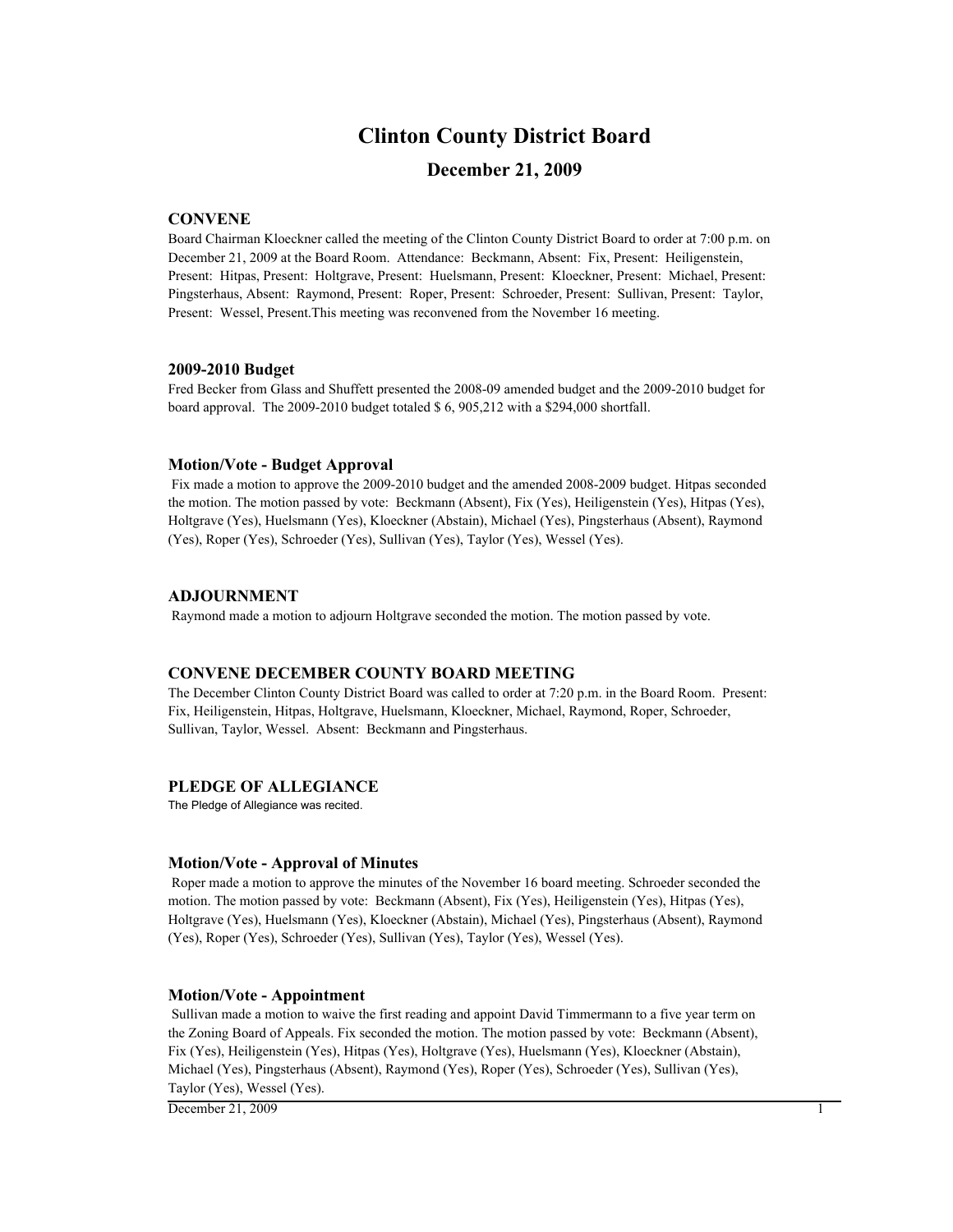## **County Clerk Semi-Annual Report**

County Clerk Tom LaCaze pointed out a few items on his semi-annual report. Since his office assumed the duties of deputy registrar for the State in July from the City of Breese, the amount generated for certified death copies has produced an additional \$4,359 for the County. The recording department had an increase of 983 recorded documents for 2009.

#### **Motion/Vote - Approve Report**

Vice Chairman Taylor made a motion to approve the County Clerk's Semi-Annual Report. Hitpas seconded the motion. The motion passed by vote: Beckmann (Absent), Fix (Yes), Heiligenstein (Yes), Hitpas (Yes), Holtgrave (Yes), Huelsmann (Yes), Kloeckner (Abstain), Michael (Yes), Pingsterhaus (Absent), Raymond (Yes), Roper (Yes), Schroeder (Yes), Sullivan (Yes), Taylor (Yes), Wessel (Yes).

#### **Motion/Vote - Circuit Clerk Semi-Annual Report**

 Hitpas made a motion to approve the Circuit Clerk's Semi-Annual Report. Raymond seconded the motion. The motion passed by vote: Beckmann (Absent), Fix (Yes), Heiligenstein (Yes), Hitpas (Yes), Holtgrave (Yes), Huelsmann (Yes), Kloeckner (Abstain), Michael (Yes), Pingsterhaus (Absent), Raymond (Yes), Roper (Yes), Schroeder (Yes), Sullivan (Yes), Taylor (Yes), Wessel (Yes).

#### **Motion/Vote - Resolution # 2009-026**

 Hitpas made a motion to approve Resolution # 2009-026 to support the continued operation of the Office of the State's Attorneys Appellate Prosecutor and designates the Office of the State's Attorneys Appellate Prosecutor as its Agent to administer the operation of the appellate offices and process said appellate court cases for the County at a cost of \$11,000 for the 2009-2010 budget year. Sullivan seconded the motion. The motion passed by vote: Beckmann (Absent), Fix (Yes), Heiligenstein (Yes), Hitpas (Yes), Holtgrave (Yes), Huelsmann (Yes), Kloeckner (Abstain), Michael (Yes), Pingsterhaus (Absent), Raymond (Yes), Roper (Yes), Schroeder (Yes), Sullivan (Yes), Taylor (Yes), Wessel (Yes).

#### **INSURANCE COMMITTEE**

Raymond reported the expenditures for Life, Vision, Dental and Health group coverages exceeded the FY09 budgeted amount by 5.89%. For the current year the charges and fees are under last year, but the perscription cost has risen.

## **Motion/Vote - Amendment to Plan Document**

 Raymond made a motion to approve the amendment to the Insurance plan document to include the new provisions of the Family Medical Leave Act and the Children's Health Insurance Program Reauthorization Act of 2009. Hitpas seconded the motion. The motion passed by vote: Beckmann (Absent), Fix (Yes), Heiligenstein (Yes), Hitpas (Yes), Holtgrave (Yes), Huelsmann (Yes), Kloeckner (Abstain), Michael (Yes), Pingsterhaus (Absent), Raymond (Yes), Roper (Yes), Schroeder (Yes), Sullivan (Yes), Taylor (Yes), Wessel (Yes).

# **AREA ON AGING COMMITTEE**

No Report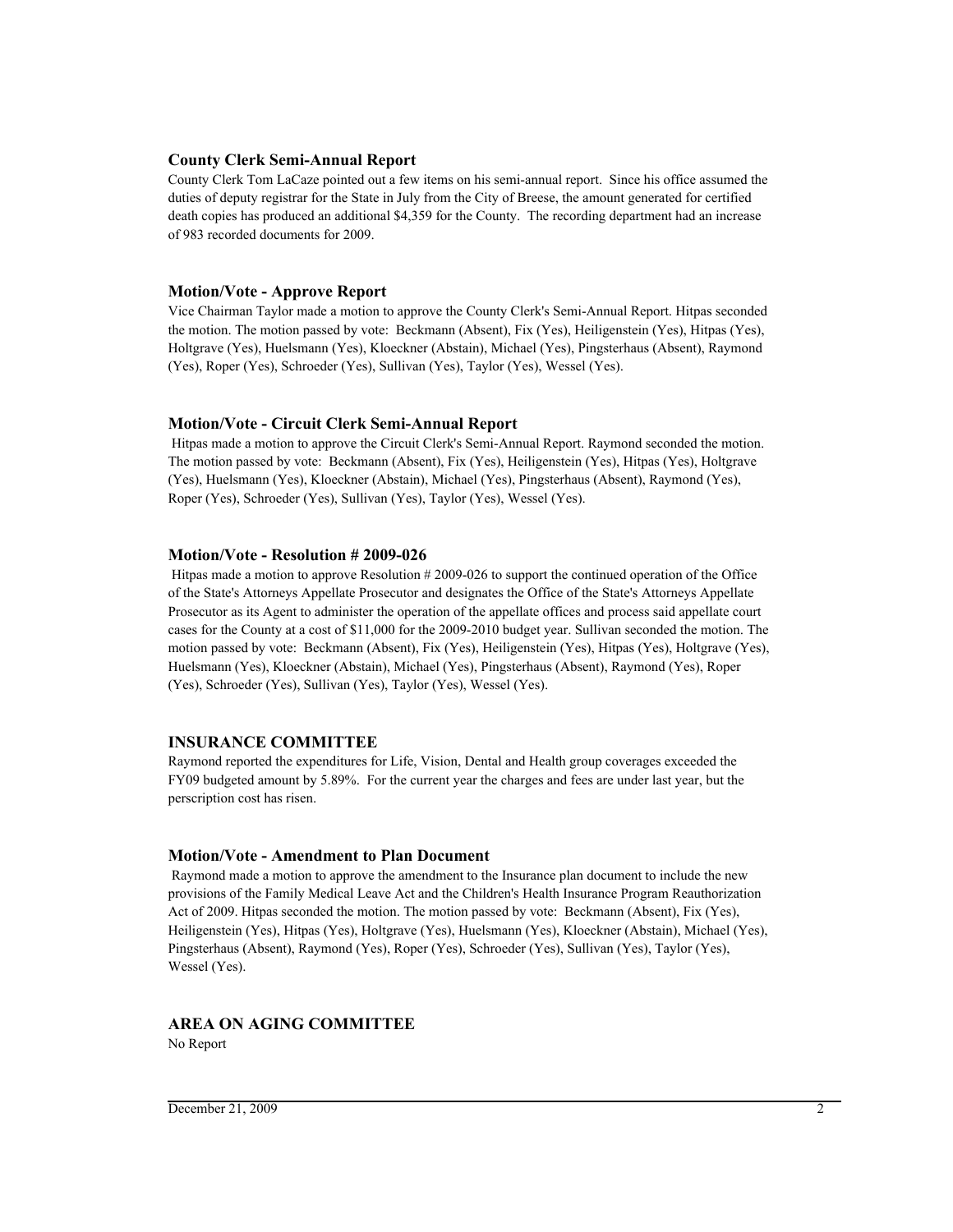## **ASSESSMENT COMMITTEE**

No Report

## **CENSUS COMMITTEE**

Heiligenstein reported the Farm Bureau mailing to highlight the census will begin soon. Various items have been distributed throughout the county promoting the upcoming census.

#### **COUNTY FARM COMMITTEE**

Bids are being accepted for the County Farm Lease until January 6. Recent soil samples, which were provided in the packets, show the soil is low in potassium.

#### **EDUCATION COMMITTEE**

No Report

#### **GIS COMMITTEE**

The committee met on December 3rd. Addresses will be submitted to the Census Bureau for counting in the 2010 Census. The GIS coordinator has set up a pilot project for GIS data in local schools.

## **INSURANCE TRUST/Area Agency on Aging**

Due to claims in the first and second quarter of 2009, the billing for the unemployment insurance will increase by 3% this will amount to an increase of \$599.47 annually. The IRS has announced the standard mileage rate will be \$.50 beginning on January 1, 2010.

# **#708 MENTAL HEALTH BOARD**

No Report

### **911 COMMITTEE**

Fix reported the FCC has approved the radio license for the new towers for 911. The new paging system with a new frequency will be phased in beginning in February.

#### **PERSONNEL/LABOR COMMITTEE**

At the December 7 personnel committee meeting there was discussion on the accrual of benefits resolution. A letter was received addressing to resolve the issue with the Teamsters, however no further action has been received.

#### **RC&D COUNCIL**

Schroeder reported on the November 17 RC&D Council meeting.

## **SAFETY COMMITTEE**

No Report

 $December 21, 2009$  3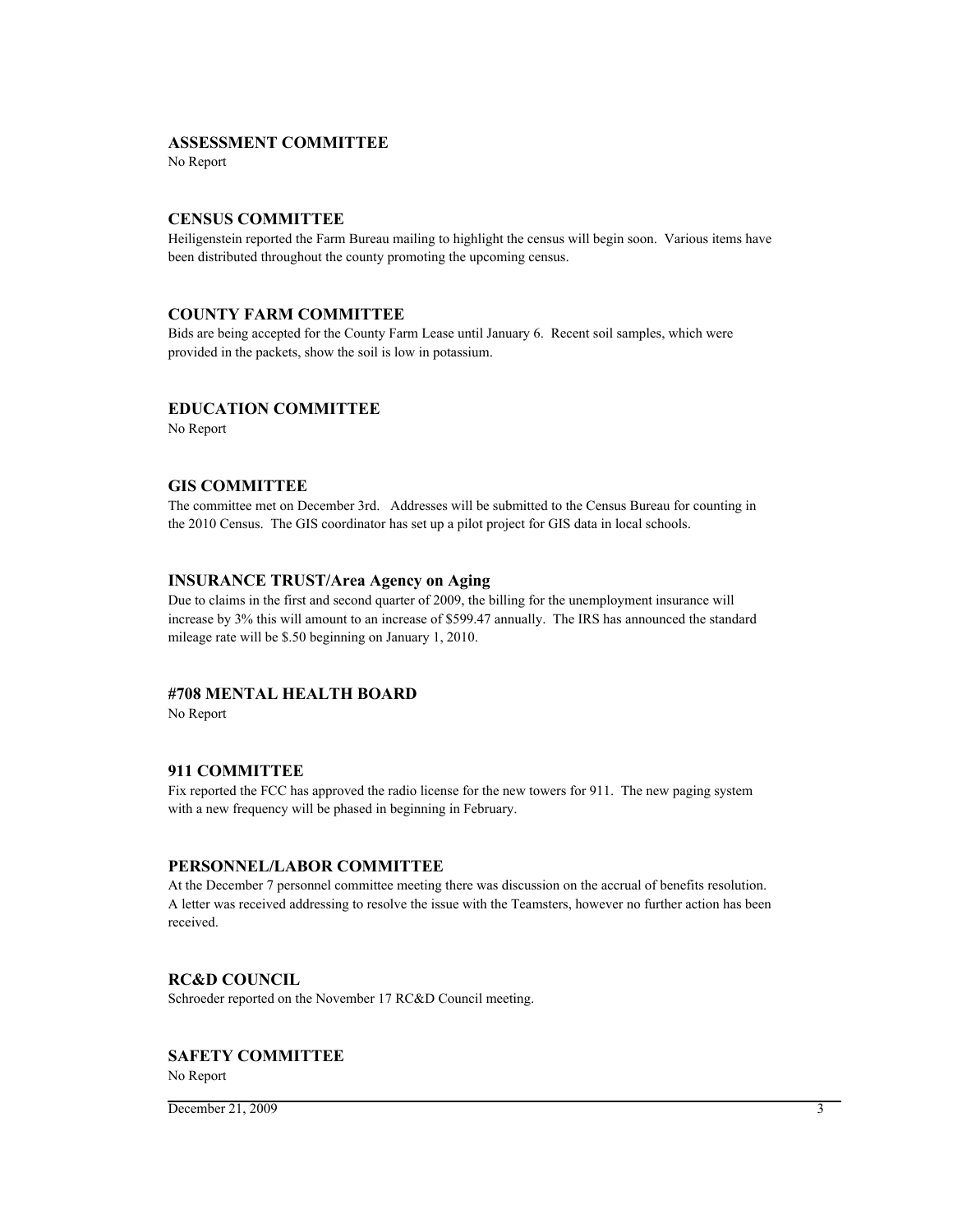# **SOLID WASTE COMMITTEE**

No Report

# **TOURISM COMMITTEE**

No Report

# **UNITED COUNTIES COUNCIL OF ILLINOIS**

Sullivan reported on the UCCI budget for the upcoming year. The County received reimbursement checks for the 2009 yearly dues and \$600 for attendance at two UCCI Board meetings.

# **UNINCORPORATED AREA IMPROVEMENT COMMITTEE**

The committee met with representatives from Royal Lakes. It was reported they are interested in the installation of a sanitary sewer system. A group of individuals is being formed to meet with Royal Lake representatives on possible funding opportunities.

# **VETERAN'S MEMORIAL/VETERAN'S AFFAIRS COMMITTEE**

Ferd Mueller, representing the various veterans organizations, passed out photos on two different designs for the addition to the memorial on the courthouse square. He asked the board for their input as to which they preferred. The board expressed their opinion and Mueller will now take their responses back to the organizations.

# **ECONOMIC DEVELOPMENT/SWIIDA/SCIGA**

No Report

# **ENVIRONMENTAL CONCERNS COMMITTEE**

No Report

# **FACILITIES COMMITTEE**

The committee toured the new highway department building which is approximately 95 - 98% completed by the contractors. The remaining work will be completed by the highway department employees. New furniture was obtained some free from Scott Air Force Base and some purchased for \$700 from a used furniture store. They will slowly be moving into the new building depending upon the work schedule of the employees. The parking lot will reportedly be blacktopped. Questions were brougt up about the insurance on the building if we began to move in. Does our insurance cover it or the contractors. This is being cleared up.

# **FINANCE/HEALTH SERVICES/REVOLVING LOAN FUND**

Treasurer Mueller reported receiving an oil check in the amount of \$9,830. The second distribution of real-estate taxes has been made and delinquent letters have been mailed. He also reported a business had applied for the revolving loan program and another business has requested a packet.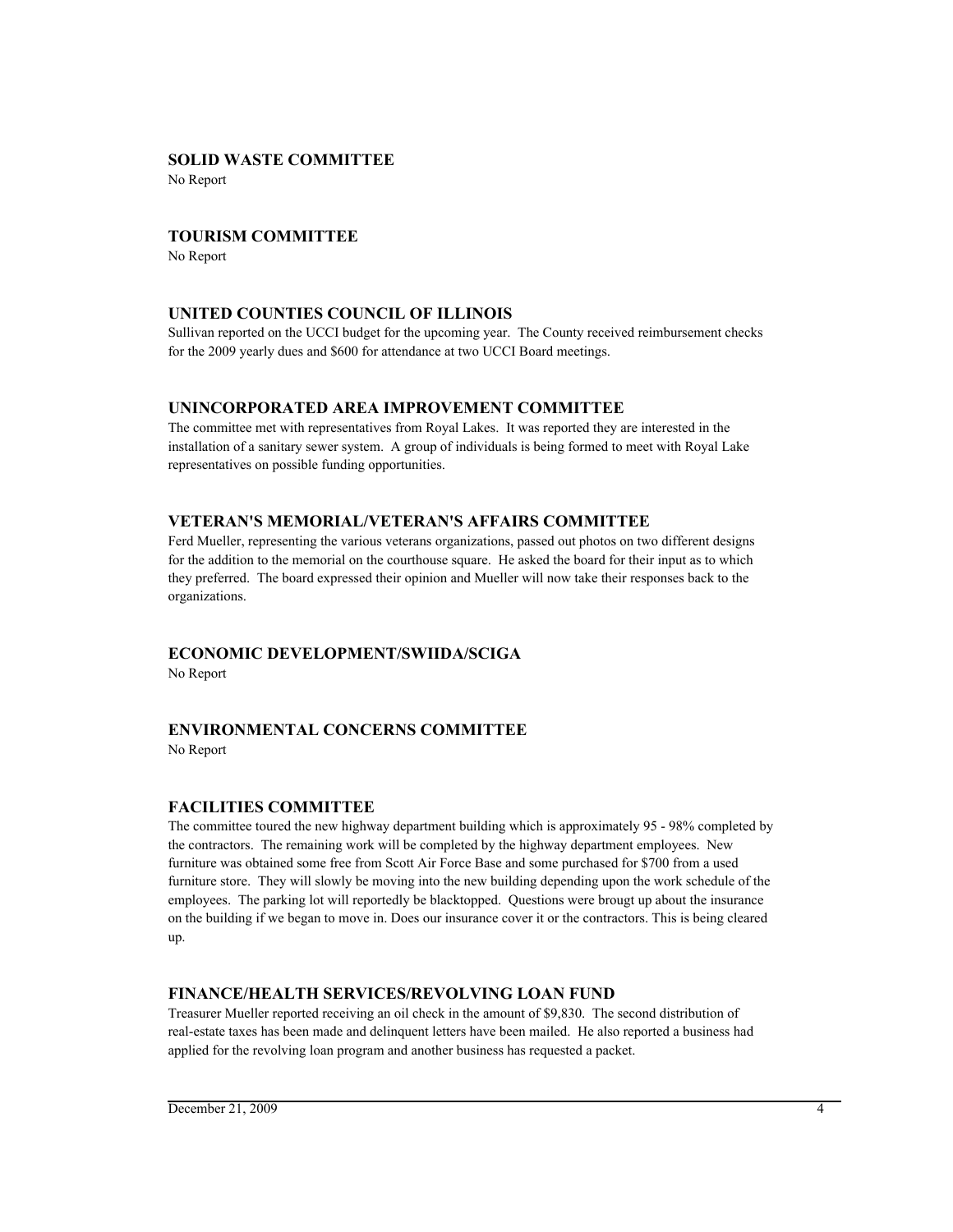## **Motion/Vote - Monthly Financial Report**

 Hitpas made a motion to approve the monthly budget and financial report. Roper seconded the motion. The motion passed by vote: Beckmann (Absent), Fix (Yes), Heiligenstein (Yes), Hitpas (Yes), Holtgrave (Yes), Huelsmann (Yes), Kloeckner (Abstain), Michael (Yes), Pingsterhaus (Absent), Raymond (Yes), Roper (Yes), Schroeder (Yes), Sullivan (Yes), Taylor (Yes), Wessel (Yes).

## **Motion/Vote - Void Tax Bills**

Vice Chairman Taylor made a motion to void the tax bills on the following parcels for the 2008 tax year.03-03-02-253-001;03-03-15-208-015;06-06-16-700-001;06-06-28-700-001;07-07-35-453-003;07-07- 35-458-003;08-08-18-378-009;13-12-01-102-012;13-12-01-104-007;13-12-01-107-008;13-12-01-109-022; 13-12-02-203-005;13-12-02-204-004;13-12-02-204-008;13-12-02-204-012;13-12-02-204-013;13-12-02-20 6-012;13-12-02-207-004;13-12-02-207-015;13-12-02-250-011;13-12-02-252-005;13-12-02-252-013;13-12 -02-252-018;15-14-12-456-019;15-14-13-253-019;03-03-17-708-01-001;03-03-17-709-01-001;03-03-17-7 10-01-001;04-04-34-710-01-001;06-06-21-700-001;06-06-28-700-001;10-09-25-700-002;10-09-35-719-01 -004;10-09-35-723-01-003;14-13-11-722-01-002;15-14-01-701-01-001;15-14-01-704-01-004;15-14-01-78 4-01-001;15-14-01-785-01-001;15-14-01-786-01-001;15-14-02-714-01-003. Schroeder seconded the motion. The motion passed by vote: Beckmann (Absent), Fix (Yes), Heiligenstein (Yes), Hitpas (Yes), Holtgrave (Yes), Huelsmann (Yes), Kloeckner (Abstain), Michael (Yes), Pingsterhaus (Absent), Raymond (Yes), Roper (Yes), Schroeder (Yes), Sullivan (Yes), Taylor (Yes), Wessel (Yes).

## **Motion/Vote - Additional Finances**

 Hitpas made a motion to approve payment for additionl bills for safe deposit box, michael per diem, toner cartridges, Harris bill for forms and web host domain. Heiligenstein seconded the motion. The motion passed by vote: Beckmann (Absent), Fix (Yes), Heiligenstein (Yes), Hitpas (Yes), Holtgrave (Yes), Huelsmann (Yes), Kloeckner (Abstain), Michael (Yes), Pingsterhaus (Absent), Raymond (Yes), Roper (Yes), Schroeder (Yes), Sullivan (Yes), Taylor (Yes), Wessel (Yes).

# **Motion/Vote - Approve the 2009 County Levy**

Vice Chairman Taylor made a motion to approve the corporate levy of \$1,458,000. Holtgrave seconded the motion. The motion passed by vote: Beckmann (Absent), Fix (Yes), Heiligenstein (Yes), Hitpas (Yes), Holtgrave (Yes), Huelsmann (Yes), Kloeckner (Abstain), Michael (Yes), Pingsterhaus (Absent), Raymond (Yes), Roper (Yes), Schroeder (Yes), Sullivan (Yes), Taylor (Yes), Wessel (Yes).

# **Motion/Vote - Approve County Levy**

 Roper made a motion to approve the IMRF levy of \$1,006,500. Fix seconded the motion. The motion passed by vote: Beckmann (Absent), Fix (Yes), Heiligenstein (Yes), Hitpas (Yes), Holtgrave (Yes), Huelsmann (Yes), Kloeckner (Abstain), Michael (Yes), Pingsterhaus (Absent), Raymond (Yes), Roper (Yes), Schroeder (Yes), Sullivan (Yes), Taylor (Yes), Wessel (Yes).

# **Motion/Vote - Approve County Levy**

 Raymond made a motion to approve the Liability Insurance levy of \$80,000. Holtgrave seconded the motion. The motion passed by vote: Beckmann (Absent), Fix (Yes), Heiligenstein (Yes), Hitpas (Yes), Holtgrave (Yes), Huelsmann (Yes), Kloeckner (Abstain), Michael (Yes), Pingsterhaus (Absent), Raymond (Yes), Roper (Yes), Schroeder (Yes), Sullivan (Yes), Taylor (Yes), Wessel (Yes).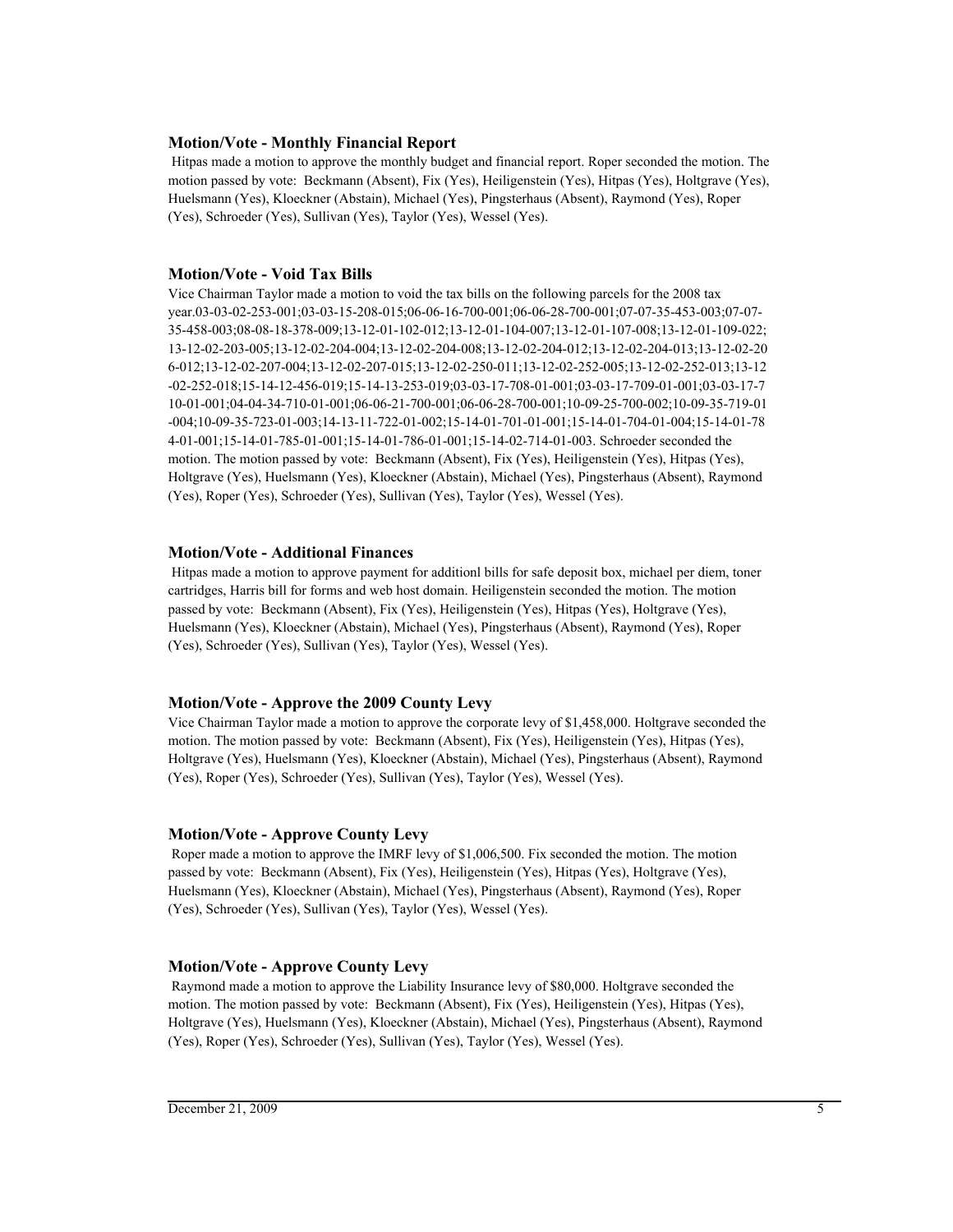#### **Motion/Vote - Approve County Levy**

 Hitpas made a motion to approve the Worker's Compensation levy of \$23,625. Wessel seconded the motion. The motion passed by vote: Beckmann (Absent), Fix (Yes), Heiligenstein (Yes), Hitpas (Yes), Holtgrave (Yes), Huelsmann (Yes), Kloeckner (Abstain), Michael (Yes), Pingsterhaus (Absent), Raymond (Yes), Roper (Yes), Schroeder (Yes), Sullivan (Yes), Taylor (Yes), Wessel (Yes).

#### **Motion/Vote - Approve County Levy**

 Sullivan made a motion to approve the Unemployment Insurance of \$15,750. Holtgrave seconded the motion. The motion passed by vote: Beckmann (Absent), Fix (Yes), Heiligenstein (Yes), Hitpas (Yes), Holtgrave (Yes), Huelsmann (Yes), Kloeckner (Abstain), Michael (Yes), Pingsterhaus (Absent), Raymond (Yes), Roper (Yes), Schroeder (Yes), Sullivan (Yes), Taylor (Yes), Wessel (Yes).

#### **Motion/Vote - Approve County Levy**

 Schroeder made a motion to approve the social security levy of \$455,500. Heiligenstein seconded the motion. The motion passed by vote: Beckmann (Absent), Fix (Yes), Heiligenstein (Yes), Hitpas (Yes), Holtgrave (Yes), Huelsmann (Yes), Kloeckner (Abstain), Michael (Yes), Pingsterhaus (Absent), Raymond (Yes), Roper (Yes), Schroeder (Yes), Sullivan (Yes), Taylor (Yes), Wessel (Yes).

## **Motion/Vote - Approve County Levy**

 Hitpas made a motion to approve the extension service levy of \$153,100. Michael seconded the motion. The motion passed by vote: Beckmann (Absent), Fix (Yes), Heiligenstein (Yes), Hitpas (Yes), Holtgrave (Yes), Huelsmann (Yes), Kloeckner (Abstain), Michael (Yes), Pingsterhaus (Absent), Raymond (Yes), Roper (Yes), Schroeder (Yes), Sullivan (Yes), Taylor (Yes), Wessel (Yes).

#### **Motion/Vote - Approve County Levy**

 Wessel made a motion to approve Health Department levy of \$144,715. Roper seconded the motion. The motion passed by vote: Beckmann (Absent), Fix (Yes), Heiligenstein (Yes), Hitpas (Yes), Holtgrave (Yes), Huelsmann (Yes), Kloeckner (Abstain), Michael (Yes), Pingsterhaus (Absent), Raymond (Yes), Roper (Yes), Schroeder (Yes), Sullivan (Yes), Taylor (Yes), Wessel (Yes).

#### **Motion/Vote - Approve County Levy**

 Holtgrave made a motion to approve Mental Health program levy of \$245,000. Fix seconded the motion. The motion passed by vote: Beckmann (Absent), Fix (Yes), Heiligenstein (Yes), Hitpas (Yes), Holtgrave (Yes), Huelsmann (Yes), Kloeckner (Abstain), Michael (Yes), Pingsterhaus (Absent), Raymond (Yes), Roper (Yes), Schroeder (Yes), Sullivan (Yes), Taylor (Yes), Wessel (Yes).

## **Motion/Vote - Approve County Levy**

 Raymond made a motion to approve the Social Services for Senior citizens levy of \$32,000. Beckmann seconded the motion. The motion passed by vote: Beckmann (Absent), Fix (Yes), Heiligenstein (Yes), Hitpas (Yes), Holtgrave (Yes), Huelsmann (Yes), Kloeckner (Abstain), Michael (Yes), Pingsterhaus (Absent), Raymond (Yes), Roper (Yes), Schroeder (Yes), Sullivan (Yes), Taylor (Yes), Wessel (Yes).

#### **Motion/Vote - Approve County Levy**

Vice Chairman Taylor made a motion to approve the General Highway Purpose levy of \$540,000.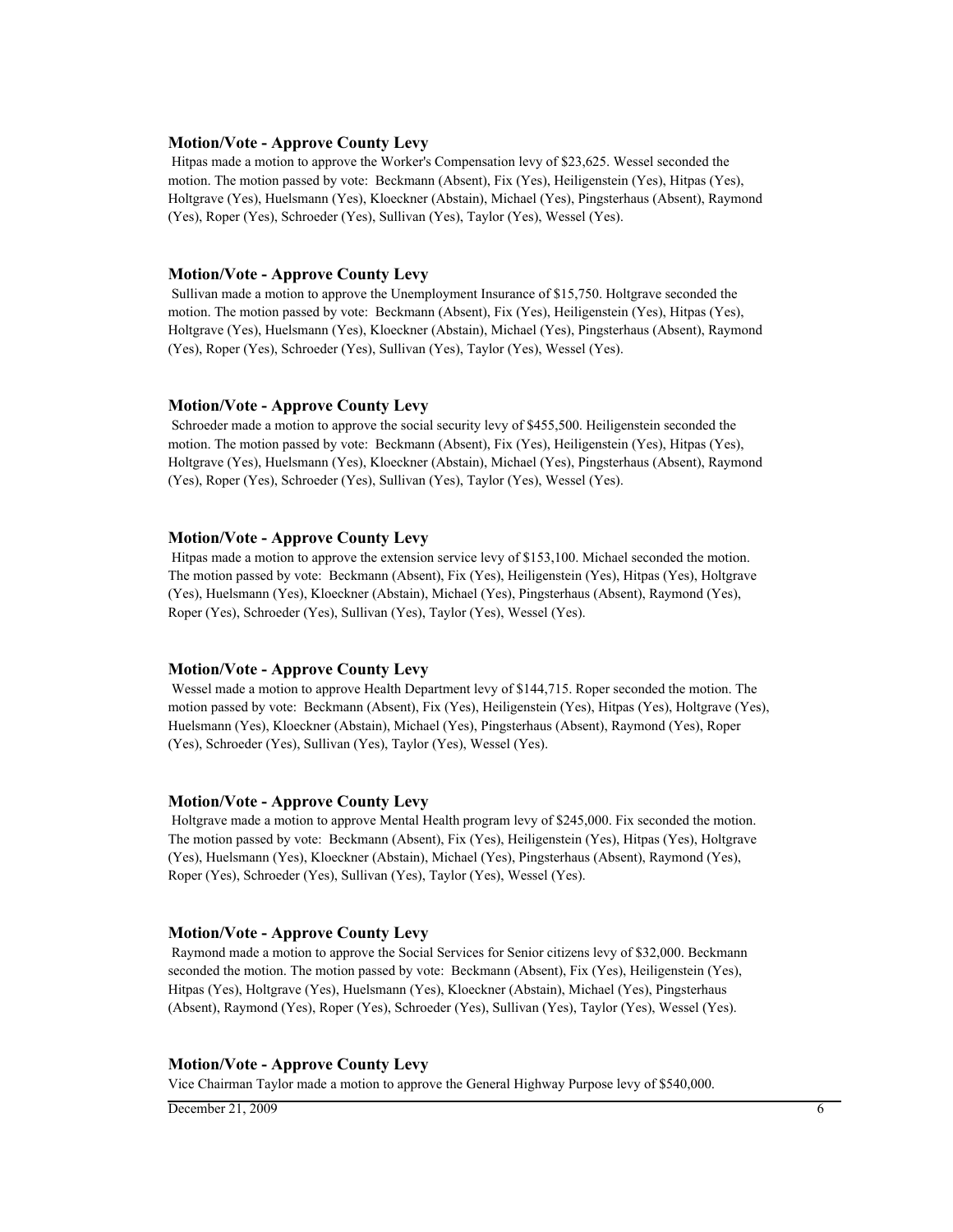Holtgrave seconded the motion. The motion passed by vote: Beckmann (Absent), Fix (Yes), Heiligenstein (Yes), Hitpas (Yes), Holtgrave (Yes), Huelsmann (Yes), Kloeckner (Abstain), Michael (Yes), Pingsterhaus (Absent), Raymond (Yes), Roper (Yes), Schroeder (Yes), Sullivan (Yes), Taylor (Yes), Wessel (Yes).

## **Motion/Vote - Approve County Levy**

 Roper made a motion to approve the Bridge Construction and Repair levy of \$100,000. Michael seconded the motion. The motion passed by vote: Beckmann (Absent), Fix (Yes), Heiligenstein (Yes), Hitpas (Yes), Holtgrave (Yes), Huelsmann (Yes), Kloeckner (Abstain), Michael (Yes), Pingsterhaus (Absent), Raymond (Yes), Roper (Yes), Schroeder (Yes), Sullivan (Yes), Taylor (Yes), Wessel (Yes).

#### **Motion/Vote - Approve County Levy**

 Hitpas made a motion to approve the matching federal aid fund for highways of \$270,000. Schroeder seconded the motion. The motion passed by vote: Beckmann (Absent), Fix (Yes), Heiligenstein (Yes), Hitpas (Yes), Holtgrave (Yes), Huelsmann (Yes), Kloeckner (Abstain), Michael (Yes), Pingsterhaus (Absent), Raymond (Yes), Roper (Yes), Schroeder (Yes), Sullivan (Yes), Taylor (Yes), Wessel (Yes).

#### **Motion/Vote - Approve County Levy**

 Hitpas made a motion to approve Special Services Areas Levies in the amount of \$508,202. Taylor seconded the motion. The motion passed by vote: Beckmann (Absent), Fix (Yes), Heiligenstein (Yes), Hitpas (Yes), Holtgrave (Yes), Huelsmann (Yes), Kloeckner (Abstain), Michael (Yes), Pingsterhaus (Absent), Raymond (Yes), Roper (Yes), Schroeder (Yes), Sullivan (Yes), Taylor (Yes), Wessel (Yes).

#### **Motion/Vote - Health Department Monthly Report**

 Sullivan made a motion to approve the monthly report of the Clinton County Health Department. Wessel seconded the motion. The motion passed by vote: Beckmann (Absent), Fix (Yes), Heiligenstein (Yes), Hitpas (Yes), Holtgrave (Yes), Huelsmann (Yes), Kloeckner (Abstain), Michael (Yes), Pingsterhaus (Absent), Raymond (Yes), Roper (Yes), Schroeder (Yes), Sullivan (Yes), Taylor (Yes), Wessel (Yes).

#### **SPECIAL SERVICE AREA CONTRACTS**

A discussion was held in regard to the contracts for the SSA's. Treasurer Mueller and Fred Becker of Glass and Shuffett explained the process by which the SSA's obtain their monies and the contract amounts.

#### **Motion/Vote - Approve SSA's Contracts**

Vice Chairman Taylor made a motion to approve the SSA's Contracts pending review and approval of the finance committee. Hitpas seconded the motion. The motion passed by vote: Beckmann (Absent), Fix (Yes), Heiligenstein (Yes), Hitpas (Yes), Holtgrave (Yes), Huelsmann (Yes), Kloeckner (Abstain), Michael (Yes), Pingsterhaus (Absent), Raymond (Yes), Roper (Yes), Schroeder (Yes), Sullivan (Yes), Taylor (Yes), Wessel (Yes).

## **ROAD & BRIDGE COMMITTEE**

County Engineer Behrens explained he met with the State in regard to the Shattuc Road Intersection at US Rt. 50. Since it is a high accident area the State is expecting to make some changes that will involve the County because of the Shattuc Road intersection. Bid opening on the St. Rose Road resurfacing will be on January 15th in Springfield. On January 8th the MFT rock letting for the County and all 15 townships will be held.